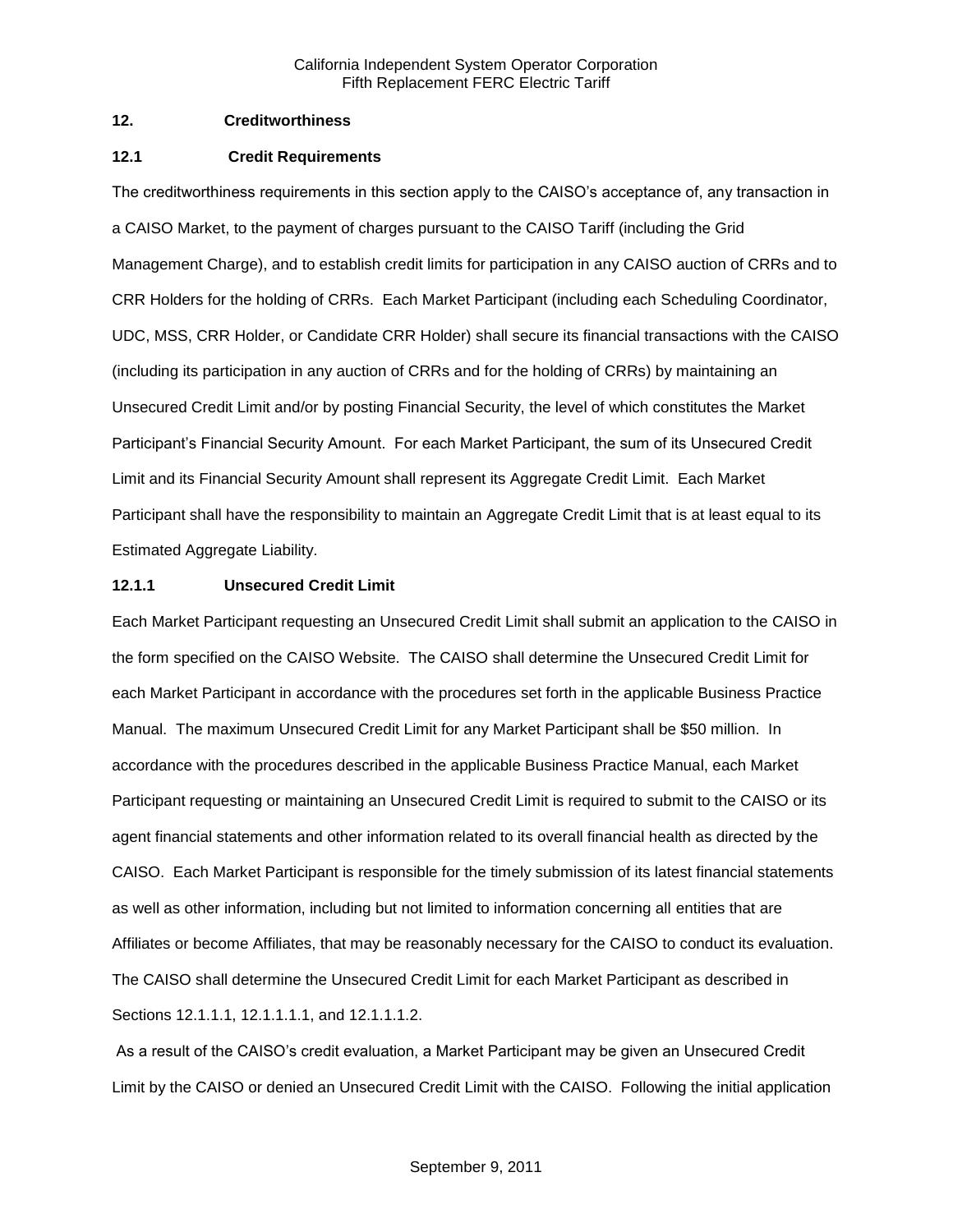and the establishment of an Unsecured Credit limit, the CAISO will review each Market Participant's Unsecured Credit Limit on a quarterly basis, unless that entity does not prepare quarterly statements, in which case the review will occur on an annual basis, and no entity shall be required to submit a new application. In addition, the CAISO may review the Unsecured Credit Limit for any Market Participant whenever the CAISO becomes aware of information that could indicate a Material Change in Financial Condition. In the event the CAISO determines that the Unsecured Credit Limit of a Market Participant must be reduced as a result of a subsequent review, the CAISO shall notify the Market Participant of the reduction, and shall, upon request, also provide the Market Participant with a written explanation of why the reduction was made.

### **12.1.1.1 Unsecured Credit Limit Calculation**

An Unsecured Credit Limit (UCL) for each Market Participant that is a Rated or Unrated Public/Private Corporation, a Rated or Unrated Governmental Entity, or a Local Publicly Owned Electric Utility and that requests an Unsecured Credit Limit is calculated as follows:

- 1. For each Rated Public/Private Corporation, the Unsecured Credit Limit is the lesser of \$50 million or an amount equal to the Market Participant's Tangible Net Worth multiplied by a calculated percentage of Tangible Net Worth. The Tangible Net Worth percentage is comprised of fifty percent (50%) of the Market Participant's lowest credit agency issuer rating and fifty percent (50%) of the Moody's KMV Equivalent Rating, if reasonably applicable. If a Moody's KMV Equivalent Rating is not reasonably applicable, the Tangible Net Worth percentage is comprised of one hundred percent (100%) of the Market Participant's lowest credit agency issuer rating.
- 2. For each Unrated Public/Private Corporation, the Unsecured Credit Limit is the lesser of \$50 million or an amount equal to the Market Participant's Tangible Net Worth multiplied by a calculated percentage of Tangible Net Worth. The Tangible Net Worth percentage is comprised of one hundred percent (100%) of the Moody's KMV Equivalent Rating.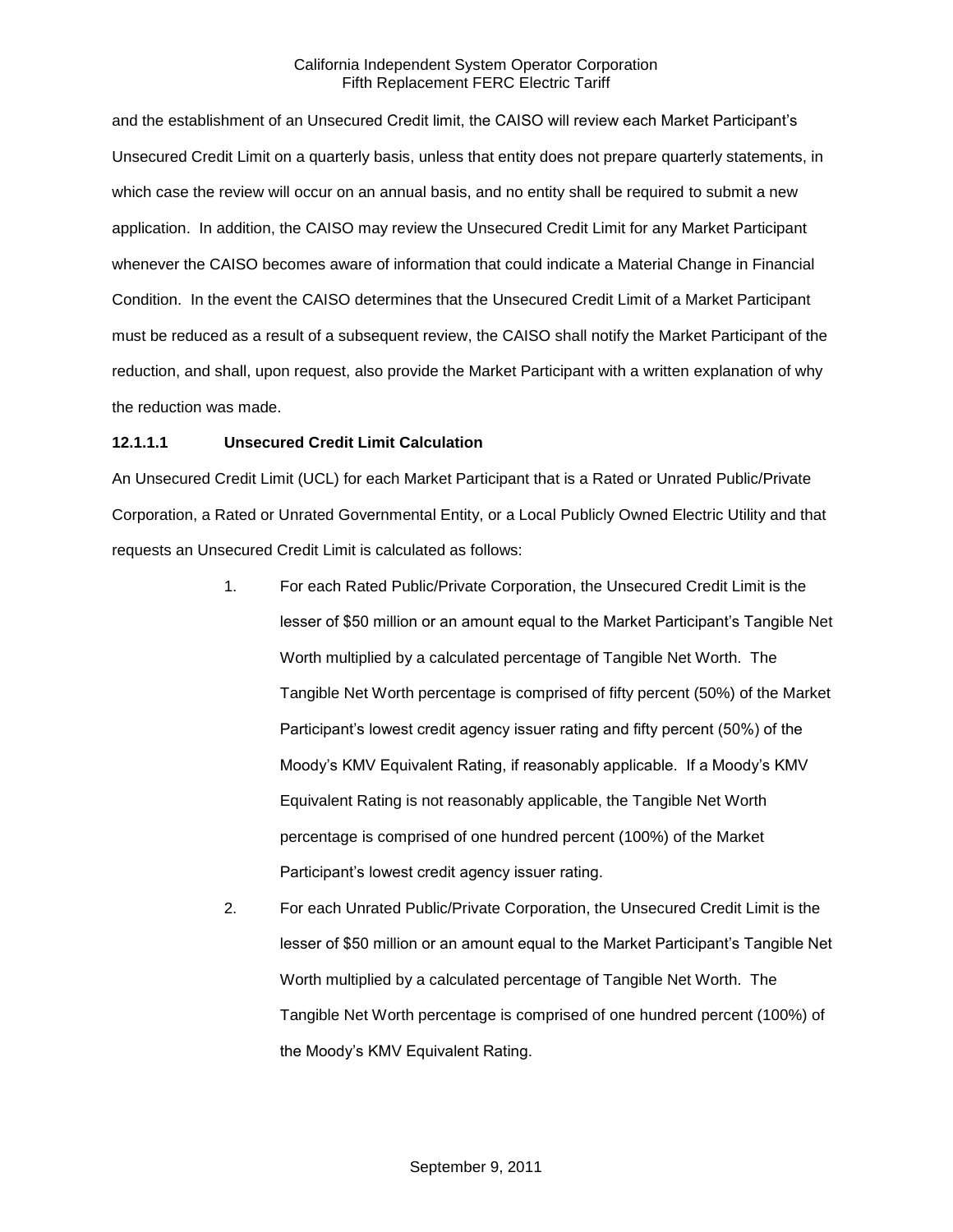- 3. For each Rated Governmental Entity, the Unsecured Credit Limit is the lesser of \$50 million or an amount equal to the Market Participant's Net Assets multiplied by a calculated percentage of Net Assets. The Net Assets percentage is comprised of one hundred percent (100%) of the Market Participant's lowest credit agency issuer rating.
- 4. (a) For each Unrated Governmental Entity other than one that receives appropriations from the federal government or a state government, the Unsecured Credit Limit is the lesser of \$50 million or an amount equal to a specified percentage of the Market Participant's Net Assets if the Market Participant has a minimum of \$25 million in Net Assets and its Times Interest Earned, Debt Service Coverage and Equity to Assets ratios (as those ratios are defined in the applicable Business Practice Manual) meet or exceed minimums specified in the applicable Business Practice Manual.

(b) For each Unrated Governmental Entity that receives appropriations from the federal government or a state government, the Unsecured Credit Limit is the lesser of \$50 million or the amount appropriated by the federal or relevant state government for the purpose of procuring Energy and Energy-related products and services for the applicable fiscal year. The Unrated Governmental Entity seeking to establish an Unsecured Credit Limit pursuant to this section shall provide documentation establishing its annual appropriations.

5. A Local Publicly Owned Electric Utility with a governing body having ratemaking authority that has submitted an application for an Unsecured Credit Limit shall be entitled to an Unsecured Credit Limit of \$1 million without regard to its Net Assets. Such Local Publicly Owned Electric Utility shall be entitled to request an Unsecured Credit Limit based on Net Assets as provided in Section 12.1.1.1(3) or 12.1.1.1(4) in order to establish an Unsecured Credit Limit as the greater of \$1 million or the amount determined as provided in this Section 12.1.1.1(5). A public entity that is not a Local Publicly Owned Electric Utility is not entitled to an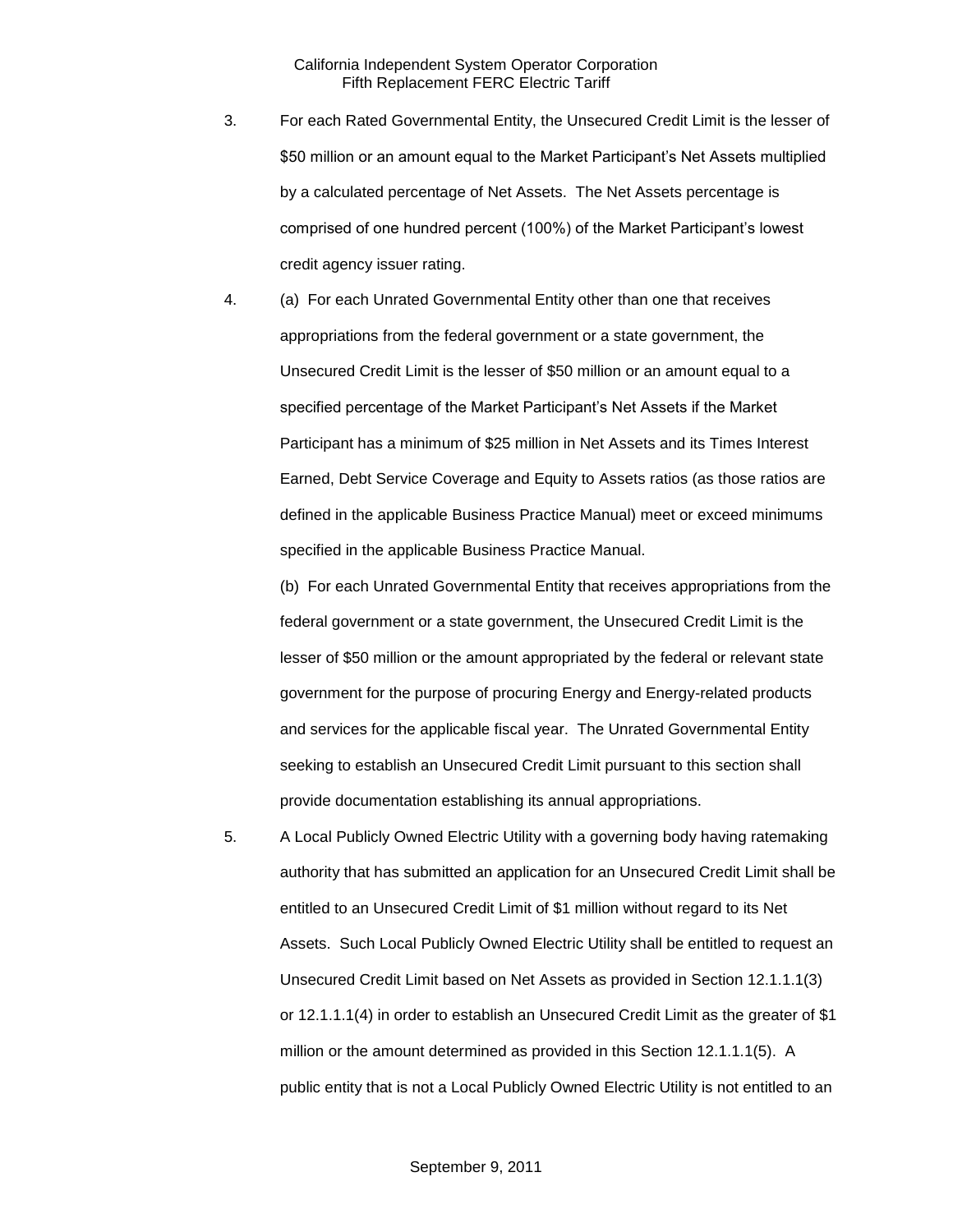Unsecured Credit Limit of \$1 million under this Section 12.1.1.1(5) but may seek to establish an Unsecured Credit Limit as provided in any other provision of the CAISO Tariff that may apply.

Public entities, including Local Publicly Owned Electric Utilities, that operate through a Joint Powers Agreement, or a similar agreement acceptable to the CAISO with the same legal force and effect, shall be entitled to aggregate or assign their Unsecured Credit Limits subject to the following limitations and requirements. A public entity that is a party to a Joint Powers Agreement or similar agreement and that is also participating independently in the CAISO Markets with an established Unsecured Credit Limit shall not be entitled to assign or aggregate any portion of its Unsecured Credit Limit that the public entity is using to support financial liabilities associated with its individual participation in the CAISO Markets. A Local Publicly Owned Electric Utility that operates through a Joint Powers Authority or similar agreement that desires to aggregate a portion of its Unsecured Credit Limit that is equal to or less than \$1 million with one or more other Local Publicly Owned Electric Utilities that operate through that Joint Powers Agreement or similar agreement or to assign a portion of its Unsecured Credit Limit that is equal to or less than \$1 million to the Joint Powers Authority shall be entitled to do so. A Local Publicly Owned Electric Utility that operates through a Joint Powers Agreement or similar agreement that desires to aggregate its Unsecured Credit Limit with one or more other Local Publicly Owned Electric Utilities that operate through that Joint Powers Agreement or similar agreement or to assign a portion of its Unsecured Credit Limit to the Joint Powers Authority that exceeds \$1 million, and any public entity that is not a Local Publicly Owned Electric Utility that operates through a Joint Powers Agreement or similar agreement that desires to aggregate its Unsecured Credit Limit with one or more other Local Publicly Owned Electric Utilities that operate through that Joint Powers Agreement or similar agreement or to assign any portion of its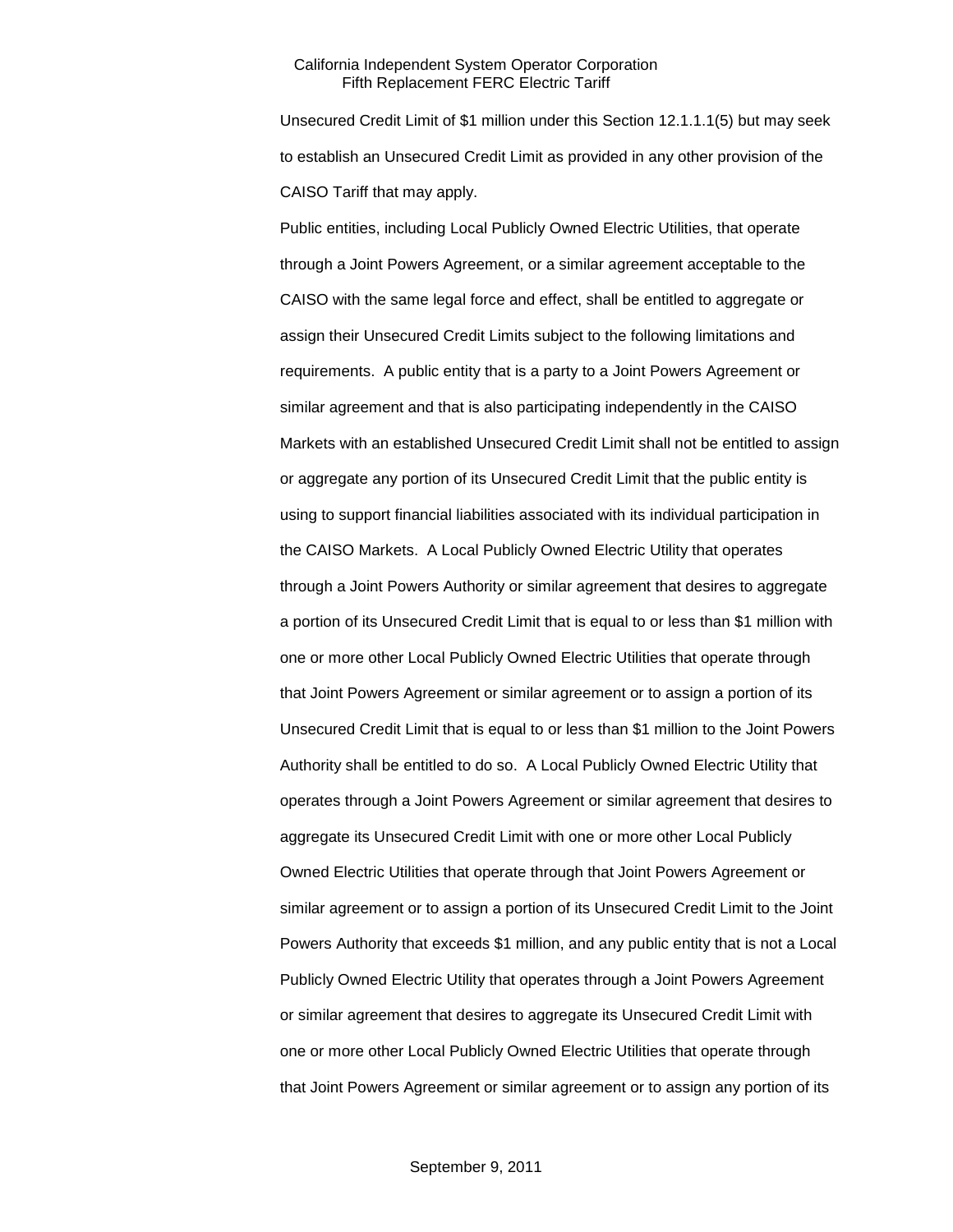Unsecured Credit Limit to the Joint Powers Authority, shall provide documentation that is acceptable to the CAISO and that demonstrates the Local Publicly Owned Electric Utility or public entity will assume responsibility for the financial liabilities of the Joint Powers Authority associated with the assigned or aggregated portion of the Unsecured Credit Limit. Such documentation may include a guaranty or similar instrument acceptable to the CAISO.

Unsecured Credit Limits established pursuant to this Section 12.1.1.1 shall be subject to the CAISO's consideration of the same qualitative factors that apply to all Market Participants as set forth in Section 12.1.1.2 and, accordingly, the CAISO may adjust their Unsecured Credit Limits pursuant to Section 12.1.1.

### **12.1.1.1.1 Maximum Percentage of Tangible Net Worth and Net Assets**

For Rated and Unrated Public/Private Corporations or Rated Governmental Entities, the maximum percentage of Tangible Net Worth or Net Assets is 7.5 percent (7.5%) for the highest quality firms; that is, those Market Participants who maintain the highest Moody's KMV Equivalent Rating and/or highest credit agency issuer rating. The percentage of Tangible Net Worth or Net Assets that a Market Participant qualifies for will be reduced as its credit risk increases as determined by having a lower Moody's KMV Equivalent Rating and/or lower credit agency issuer rating.

For Unrated Governmental Entities, the CAISO may provide an Unsecured Credit Limit of up to five percent (5%) of Net Assets.

With respect to either of these potential maximum percentages, a lesser amount of unsecured credit may be granted if the CAISO becomes aware of information related to a Material Change in Financial Condition or other significant information that presents a significant risk to the creditworthiness of the entity.

### **12.1.1.1.2 Unsecured Credit Limit Calculation Steps**

A six-step process is used to determine Unsecured Credit Limits for Market Participants that are Rated Public/Private Corporations, Unrated Public/Private Corporations, and Rated Governmental Entities.

> Step 1 – If the Market Participant has a credit rating(s) from one or more of the Nationally Recognized Statistical Rating Organizations, verify the rating(s) with the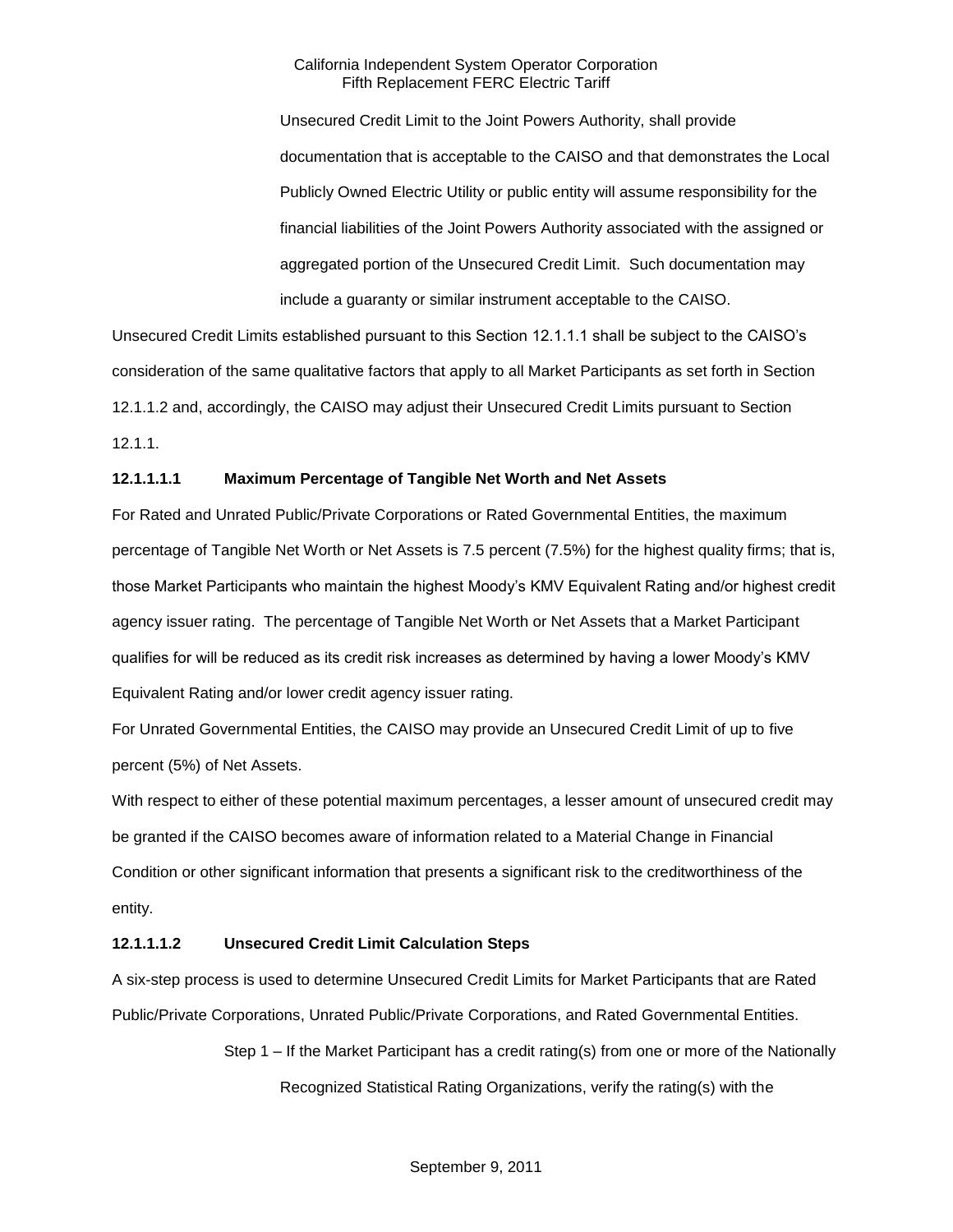appropriate organization. Regardless of the number of ratings available, the lowest rating will be used for purposes of determining the percentage of Tangible Net Worth or Net Assets.

- Step 2 –Obtain the Market Participant's Moody's KMV Equivalent Rating.
- Step 3 Calculate the percentage of Tangible Net Worth or Net Assets based on the entity type as described in Section 12.1.1.1.
- Step 4 Calculate the Market Participant's Tangible Net Worth or Net Assets.
	- (a) Tangible Net Worth for Rated or Unrated Public/Private Corporations equals total assets minus assets (net of any matching liabilities, assuming the result is a positive value) the CAISO reasonably believes to be restricted or potentially unavailable to settle a claim in the event of a default (examples include restricted assets and Affiliate assets) minus intangible assets (i.e., those assets not having a physical existence such as patents, trademarks, franchises, intellectual property, and goodwill) minus derivative assets (net of any matching liabilities, assuming the result is a positive value) minus total liabilities.
	- (b) Net Assets for Rated Governmental Entities equals total assets minus assets (net of any matching liabilities, assuming the result is a positive value) the CAISO reasonably believes to be restricted or potentially unavailable to settle a claim in the event of a default (examples include restricted assets) minus total liabilities.
- Step 5 Calculate the Market Participant's intermediate Unsecured Credit Limit.
	- (a) intermediate Unsecured Credit Limit = Tangible Net Worth \* percentage of Tangible Net Worth for Rated or Unrated Public/Private Corporations
	- (b) intermediate Unsecured Credit Limit = Net Assets \* percentage of Net Assets for Rated Governmental Entities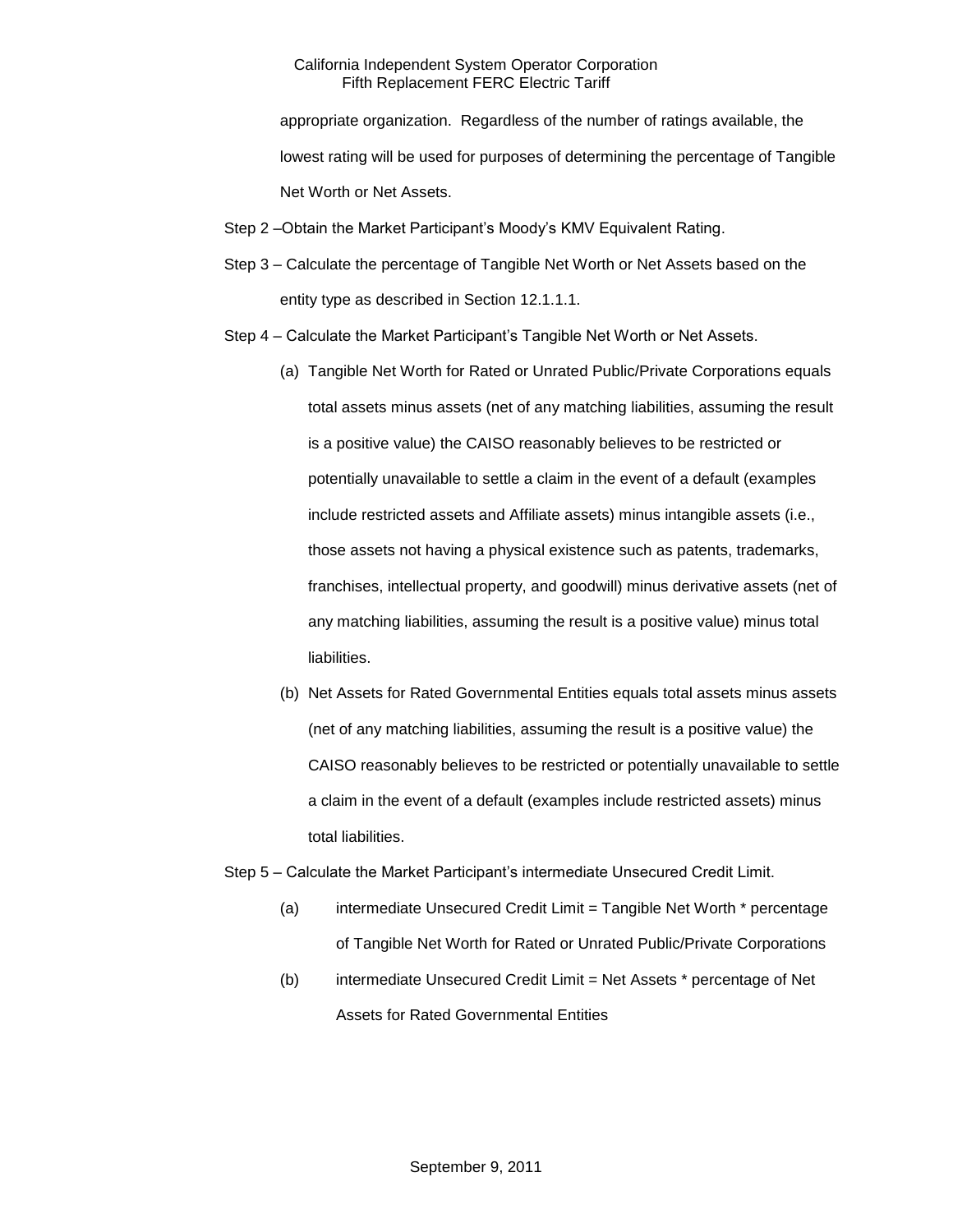- Step 6 Adjust the intermediate Unsecured Credit Limit downward, if warranted based on the CAISO's review of qualitative and quantitative credit strength indicators in Section 12.1.1.2.
	- (a) Final Unsecured Credit Limit = intermediate Unsecured Credit Limit from Step 5 \* (0 - 100%)

# **12.1.1.2 Credit Strength Indicators**

In determining a Market Participant's Unsecured Credit Limit, the CAISO may rely on information gathered from financial reporting agencies, the general/financial/energy press, and provided by the Market Participant to assess its overall financial health and its ability to meet its financial obligations. Information considered by the CAISO in this process may include the following qualitative factors:

- (a) Applicant's history;
- (b) Nature of organization and operating environment;
- (c) Management;
- (d) Contractual obligations;
- (e) Governance policies;
- (f) Financial and accounting policies;
- (g) Risk management and credit policies;
- (h) Market risk including price exposures, credit exposures and operational exposures;
- (i) Event risk;
- (j) The state or local regulatory environment; and
- (k) Affiliate disclosure information provided pursuant to this CAISO Tariff, including Sections 4.14.2.1, 12.1.1, 39.9, and/or 39.11.1.

Material negative information in these areas may result in a reduction of up to one hundred percent (100%) in the Unsecured Credit Limit that would otherwise be granted based on the six-step process described in Section 12.1.1.1. A Market Participant, upon request, will be provided a written analysis as to how the provisions in Section 12.1.1.1 and this section were applied in setting its Unsecured Credit Limit.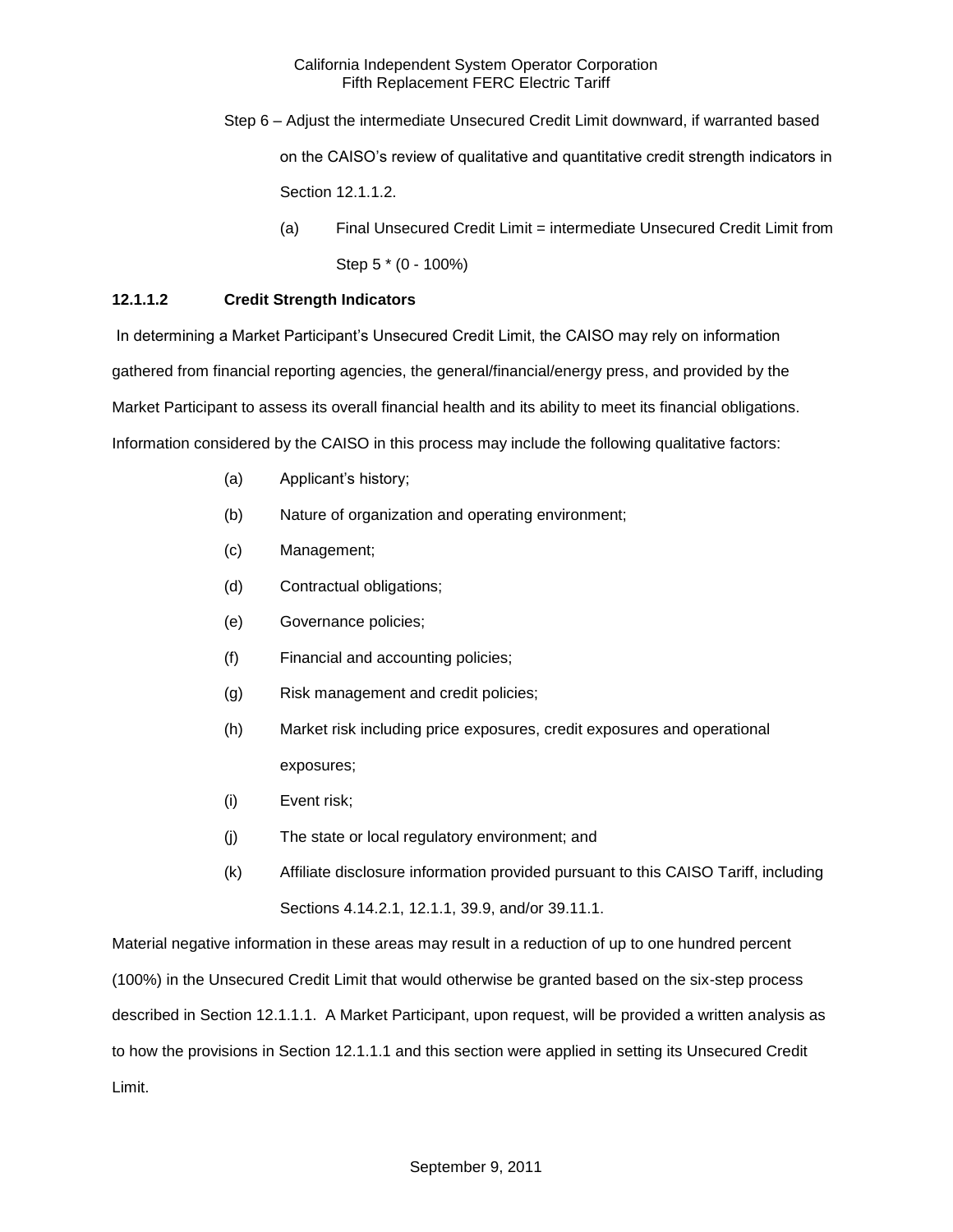# **12.1.1.3 Financial Statements**

Market Participants requesting unsecured credit are required to provide financial statements so that a credit review can be completed. Based on availability, the Market Participant must submit a financial statement for the most recent financial quarter, as well as audited financial statements for the most recent three fiscal years, or the period of existence of the Market Participant, if shorter, to the CAISO or the CAISO's designee. If audited financial statements are not available, financial statements, as described below, should be submitted, signed and attested to by an officer of the Market Participant as a fair representation of the financial condition of the Market Participant in accordance with generally accepted accounting principles. The information should include, but is not limited to, the following:

- (a) If publicly traded:
	- (i) Annual and quarterly reports on Form 10-K and Form 10-Q, respectively
	- (ii) Form 8-K reports, if any
- (b) If privately held or governmentally owned:
	- (i) Management's discussion & analysis (if available)
	- (ii) Report of independent accountants (if available)
	- (iii) Financial statements, including:
		- Balance sheet
		- Income statement
		- Statement of cash flows  $\bullet$
		- Statement of stockholder's equity
	- (iv) Notes to financial statements

If the above information is available electronically on the internet, the Market Participant may indicate in written or electronic communication where such statements are located for retrieval by the CAISO or the CAISO's designee.

# **12.1.1.4 Determination of Unsecured Credit Limits for Affiliates**

If any Market Participant requesting or maintaining an Unsecured Credit Limit is affiliated with one or more other entities subject to the credit requirements of this Section 12, the CAISO may consider the overall creditworthiness and financial condition of such Affiliates when determining the applicable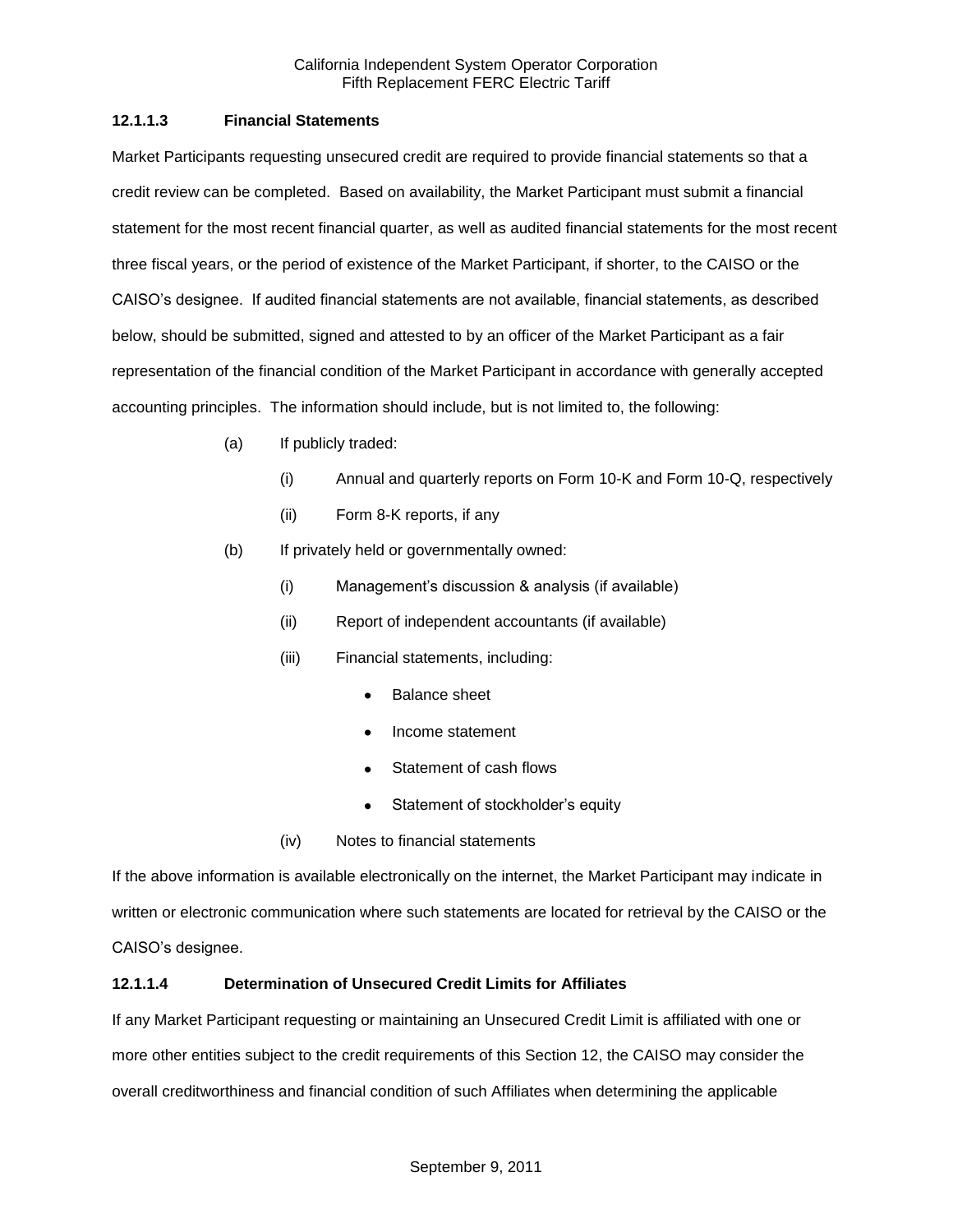Unsecured Credit Limit. The CAISO may determine that the maximum Unsecured Credit Limit specified in Section 12.1.1 applies to the combined activity of such Affiliates. In the event the CAISO determines that the maximum Unsecured Credit Limit applies to the combined activity of the Affiliates and the Market Participant, the CAISO shall inform the Market Participant in writing.

### **12.1.1.5 Notification of Material Change in Financial Condition**

Each Market Participant shall notify the CAISO in writing of a Material Change in Financial Condition, within five (5) Business Days of when the Material Change in Financial Condition is known or reasonably should be known by the Market Participant. The provision to the CAISO of a copy of a Form 10-K, Form 10-Q, or Form 8-K filed with the U.S. Securities and Exchange Commission shall satisfy the requirement of notifying the CAISO of such Material Change in Financial Condition. Alternatively, the Market Participant may direct the CAISO to the location of the information on their company website or the website of the U.S. Securities & Exchange Commission.

### **12.1.2 Financial Security And Financial Security Amount**

A Market Participant that does not have an Unsecured Credit Limit, or that has an Unsecured Credit Limit that is less than its Estimated Aggregate Liability, shall post Financial Security that is acceptable to the CAISO and that is sufficient to ensure that its Aggregate Credit Limit (i.e., the sum of its Unsecured Credit Limit and Financial Security Amount) is equal to or greater than its Estimated Aggregate Liability. The Financial Security posted by a Market Participant may be any combination of the following types of Financial Security provided in favor of the CAISO and notified to the CAISO under Section 12.3:

- (a) an irrevocable and unconditional letter of credit issued by a bank or financial institution that is reasonably acceptable to the CAISO;
- (b) an irrevocable and unconditional surety bond issued by an insurance company that is reasonably acceptable to the CAISO;
- (c) an unconditional and irrevocable guaranty issued by a company that is reasonably acceptable to the CAISO;
- (d) a cash deposit standing to the credit of the CAISO in an interest-bearing escrow account maintained at a bank or financial institution that is reasonably acceptable to the CAISO;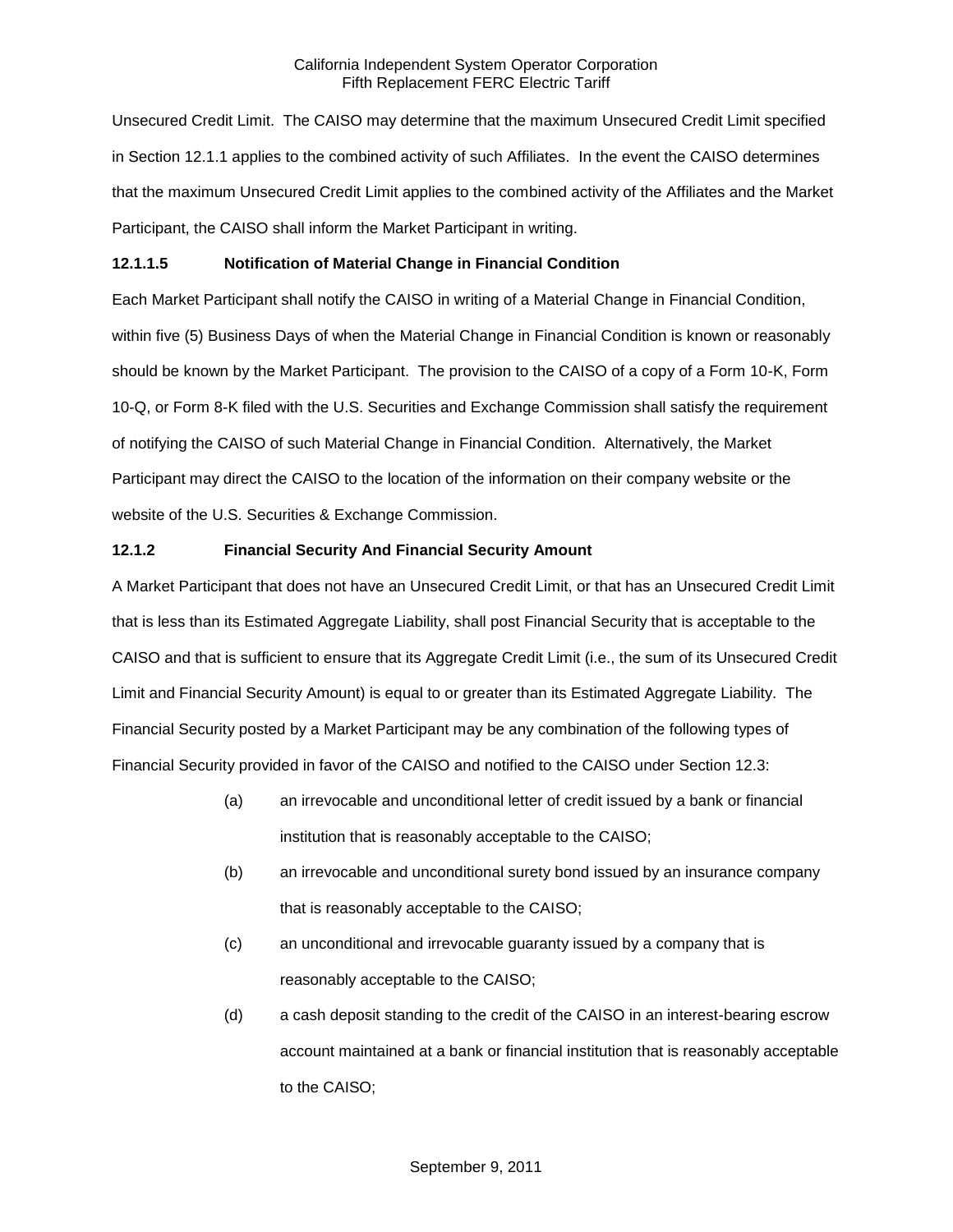- (e) a certificate of deposit in the name of the CAISO issued by a bank or financial institution that is reasonably acceptable to the CAISO;
- (f) a payment bond certificate in the name of the CAISO issued by a bank or financial institution that is reasonably acceptable to the CAISO; or
- (g) a prepayment to the CAISO.

Financial Security instruments as listed above shall be in such form as the CAISO may reasonably require from time to time by notice to Market Participants, or in such other form as has been evaluated and approved as reasonably acceptable by the CAISO. The CAISO shall publish and maintain standardized forms related to the types of Financial Security listed above on the CAISO Website. The CAISO shall require the use of standardized forms of Financial Security to the greatest extent possible.

### **12.1.2.1 Additional Procedures Regarding Certain Types of Financial Security**

- (a) Unconditional and irrevocable guaranties: In those cases where a Market Participant is a subsidiary or Affiliate of another entity and would like to utilize the consolidated financial statements and other relevant information of that entity for obtaining credit, a signed corporate guaranty is required. A guarantor would be considered reasonably acceptable and a corresponding Financial Security Amount would be set based on the guarantor's credit evaluation according to the same procedures that apply to the credit evaluation of a Market Participant.
- (b) Cash deposits standing to the credit of the CAISO in interest-bearing escrow accounts: Interest on a cash deposit standing to the credit of the CAISO in an interest-bearing escrow account will accrue to the Market Participant's benefit and will be added to the Market Participant's prepayment account on a monthly basis. Should a Market Participant become delinquent in payments, the Market Participant's outstanding account balance will be satisfied using deposited funds. The Market Participant must take care to replenish used funds to ensure that its Aggregate Credit Limit continues to exceed its Estimated Aggregate Liability.
- (c) Prepayments to the CAISO: Prepayments to the CAISO will be held in an interest-bearing account or another investment acceptable to the Market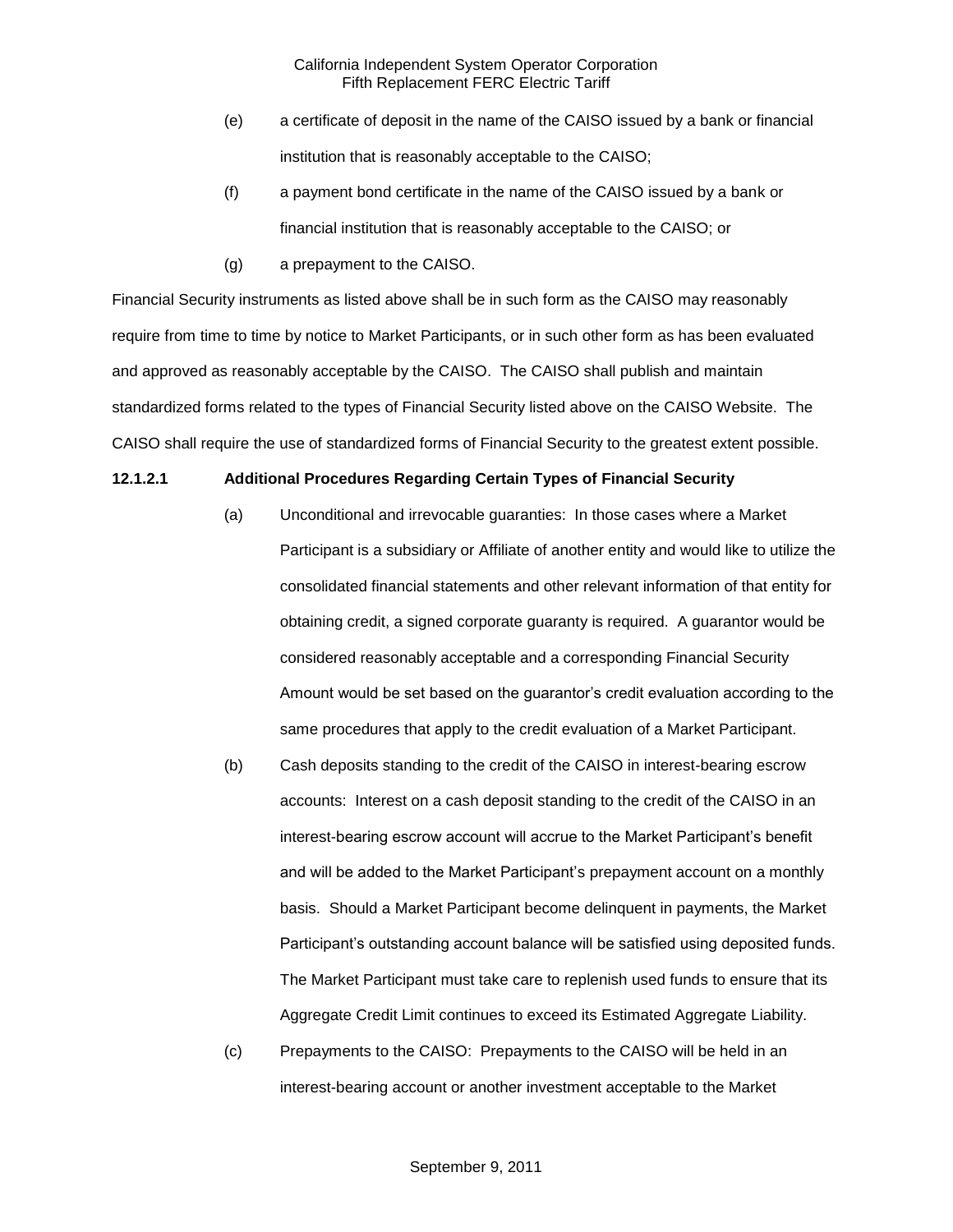Participant and the CAISO, and interest on the investment will accrue at the rate as provided for in the investment. Interest will accrue to the Market Participant's benefit and will be added to the Market Participant's prepayment account on a monthly basis. Due to the additional administrative effort involved in tracking and posting interest on such prepayments, the use of this option is not encouraged.

# **12.1.2.2 Process for Evaluating Requests to Use Non-Standardized Forms of Financial Security**

A Market Participant that seeks permission to use a form for Financial Security other than one or more of the standardized forms posted on the CAISO Website shall seek such permission in a written request to the CAISO that explains the basis for the use of such non-standardized form. The CAISO shall have ten (10) Business Days from receipt of such request to evaluate it and determine whether it will be approved as reasonably acceptable. If the CAISO does not respond to such request within the ten (10) Business Day period, the request shall be deemed to have been denied. Until and unless the CAISO approves the use of a non-standardized form for Financial Security, the Market Participant that submitted such request shall be required to use one of the standardized forms for Financial Security described in this Section 12.1.2.

### **12.1.2.3 Expiration of Financial Security**

Each Market Participant shall ensure that the financial instruments it uses for the purpose of providing Financial Security will not expire and thereby cause the Market Participant's Aggregate Credit Limit to fall below the Market Participant's Estimated Aggregate Liability. The CAISO will treat a financial instrument that does not have an automatic renewal provision and that is not renewed or replaced within seven (7) days of its date of expiration as being out of compliance with the standards for Financial Security contained in this Section 12 and will deem the value of such financial instrument to be zero, and will draw upon such Financial Security prior to its stated expiration if deemed necessary by the CAISO.

**12.1.2.4 Risk of Loss of Financial Security Amounts Held and Invested by the CAISO** In accordance with the CAISO's investment policy, the CAISO will invest each Financial Security Amount of a Market Participant only in bank accounts, money market accounts, and/or U.S. Treasury/Agency securities unless a specific written request is received from the Market Participant for a different type of investment and the CAISO provides its written consent to such alternative investment. A Market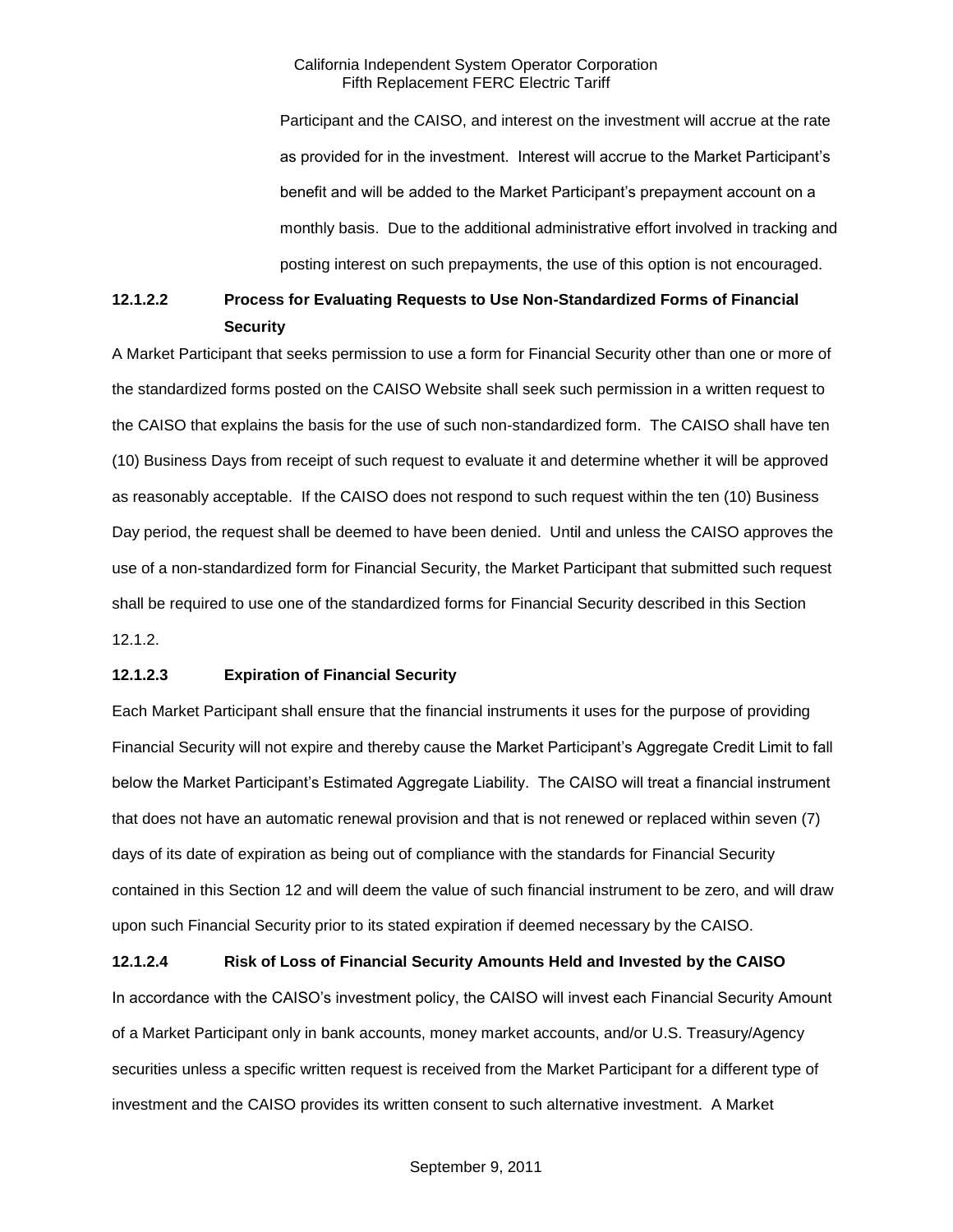Participant that provides a Financial Security Amount that is held and invested by the CAISO on behalf of the Market Participant will bear all risks that such Financial Security Amount will incur a loss of principal and/or interest as a result of the CAISO's investment of such Financial Security Amount.

# **12.1.3 Estimated Aggregate Liability**

The CAISO will periodically calculate the Estimated Aggregate Liability of each Market Participant, based on all charges and settlement amounts for which such Market Participant is liable or reasonably anticipated by the CAISO to be liable for pursuant to the CAISO Tariff. The Estimated Aggregate Liability for each Market Participant shall be determined and applied by the CAISO consistent with the procedures set forth in the applicable Business Practice Manual. The CAISO shall upon request provide each Market Participant with information concerning the basis for the CAISO's determination of its Estimated Aggregate Liability, and the CAISO's determination may be disputed in accordance with the procedures set forth in the applicable Business Practice Manual. The CAISO shall compare each Market Participant's Estimated Aggregate Liability against its Aggregate Credit Limit on a periodic basis.

# **12.1.3.1 Calculation of Estimated Aggregate Liability**

# **12.1.3.1.1 Calculation of the EAL Amount**

Except as described in Section 12.1.3.1.2, the CAISO shall use the method described in this Section 12.1.3.1.1 to calculate each Market Participant's Estimated Aggregate Liability (EAL). The Estimated Aggregate Liability represents the amount owed to the CAISO for all unpaid obligations, specifically, the obligations for the number of Trading Days outstanding at a given time based on the CAISO's Payments Calendar plus five (5) Trading Days based on the allowable period for Market Participants to respond to CAISO requests for additional Financial Security collateral (three (3) Business Days), and other liabilities including the value of a Market Participant's CRR portfolio, if negative. The charges the CAISO shall use to calculate Estimated Aggregate Liability shall be charges described or referenced in the CAISO Tariff. The CAISO shall calculate the Estimated Aggregate Liability for each Market Participant by aggregating the following obligations:

- (a) invoiced amounts, i.e., any published but unpaid amounts on Invoices;
- (b) published amounts, i.e., amounts for Trading Days for which Settlement Statements have been issued;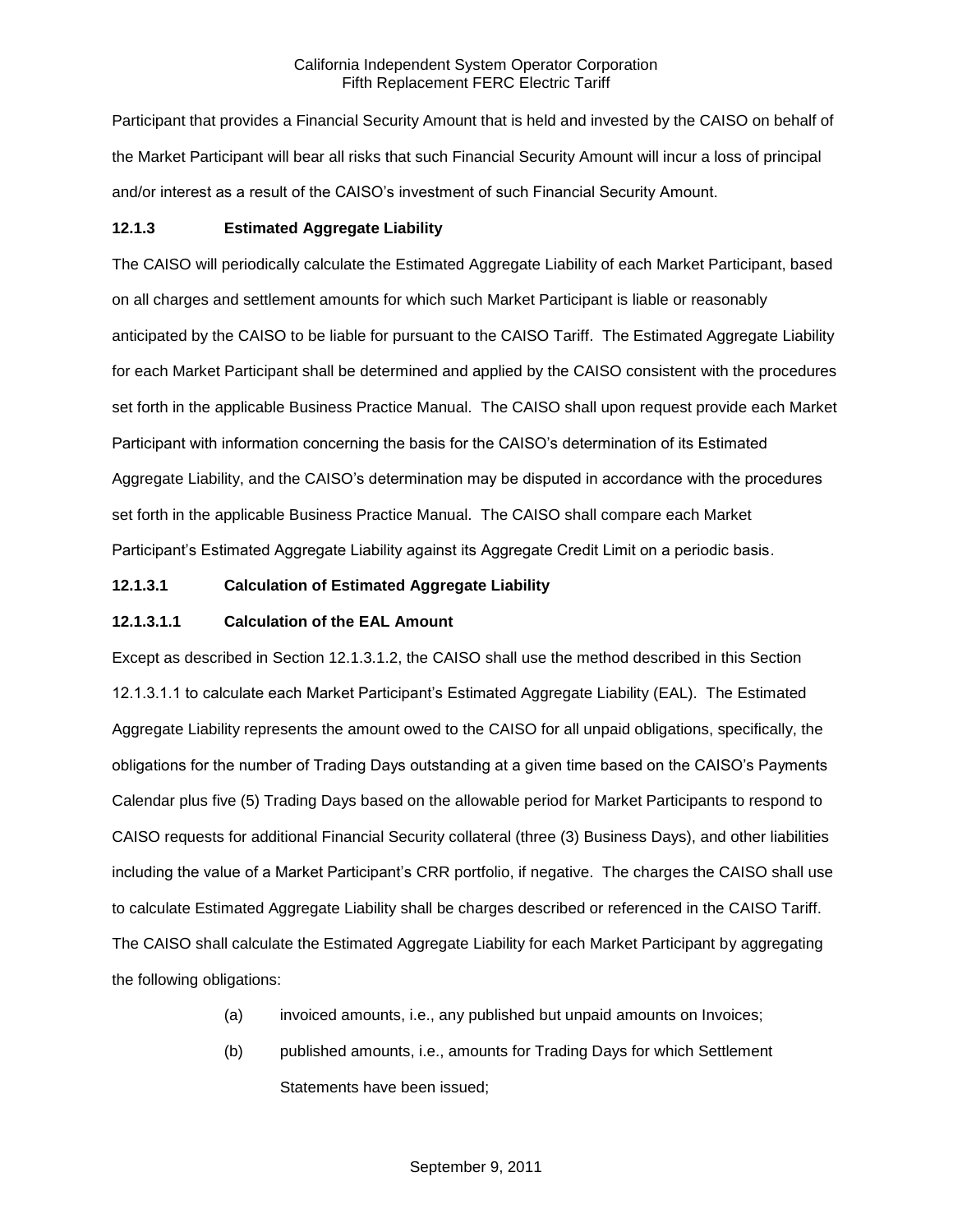- (c) estimated amounts, i.e., amounts based on estimated Settlement amounts calculated by the Settlement system using estimated meter data, and other available operational data;
- (d) extrapolated amounts, i.e., amounts calculated for Trading Days for which neither actual nor estimated Settlement Statements have been issued;
- (e) CRR portfolio value, i.e., the prospective value of the CRR portfolio, if negative, as described in Section 12.6.3;
- (f) CRR Auction limit, i.e., the maximum credit limit for participation in a CRR Auction;
- (g) CRR Auction awards (prior to invoicing), i.e., amounts to cover winning offers at the completion of the CRR Auction bur prior to invoicing;
- (h) Estimated Aggregate Liability adjustments resulting from Virtual Bid Submission Charges and the submission of Virtual Bids and/or receipt of Virtual Awards pursuant to Section 12.8;
- (i) past-due amounts, i.e., any unpaid or past due amounts on Invoices;
- (j) FERC Annual FERC Charges, i.e., FERC Annual Charges for a Market Participant that has elected to pay such amounts on an annual basis that are owed and outstanding and not already captured in any other component of Estimated Aggregate Liability;
- (k) WAC Charges, i.e., WAC amounts for the current year or future years as specified in Section 36.9.2;
- (l) Estimated Aggregate Liability adjustments, i.e., adjustments that may be necessary as a result of analysis performed as a result of Section 12.4.2; and
- (m) extraordinary adjustments, i.e., adjustments to Settlement amounts related to FERC proceedings, if known and estimated by the CAISO, as described in Section 12.1.3.1.3.

For a Market Participant that maintains multiple BAID numbers, the Estimated Aggregate Liability of the Market Participant as a legal entity shall be calculated by summing the Estimated Aggregate Liabilities for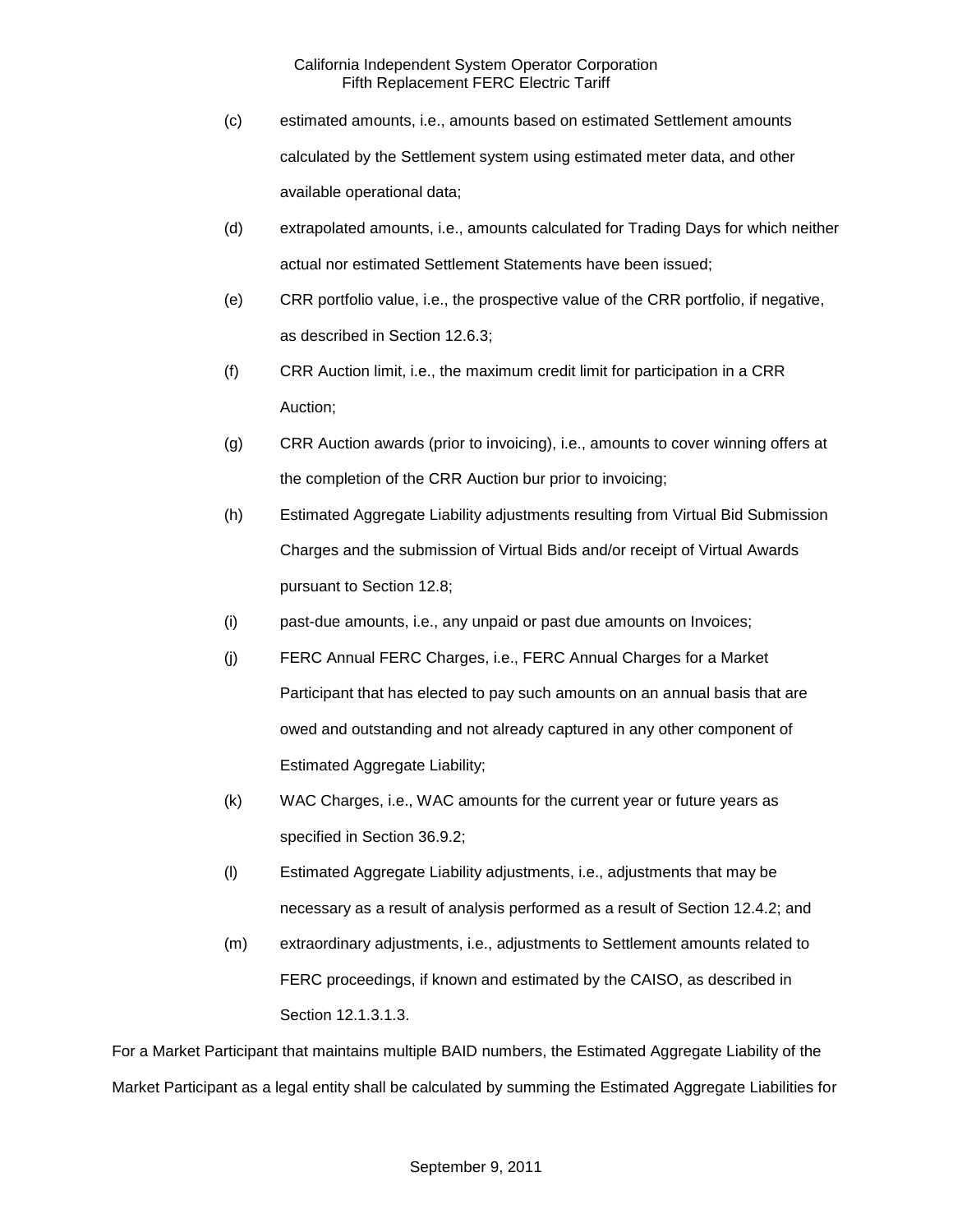all such BAID numbers and comparing the sum of the Estimated Aggregate Liabilities to the Aggregate Credit Limit of the Market Participant. Market Participants may recommend changes to the liability estimates produced by the CAISO's Estimated Aggregate Liability calculation through the dispute procedures described in Section 12.4.2.

### **12.1.3.1.2 Calculation Methodology Applicable to New Market Participants**

Each new Market Participant (and each Market Participant that has previously been inactive) is required to have an initial Aggregate Credit Limit that is sufficient to cover a minimum of forty-five (45) Trading Days of estimated obligations. This initial credit requirement is based on anticipated transactions in the CAISO Markets, and shall be considered to be equal to the Market Participant's Estimated Aggregate Liability until the CAISO obtains sufficient data from its automated calculation of Estimated Aggregate Liability as described in Section 12.1.3.1.1 to begin relying on that calculation.

# **12.1.3.1.3 Special Circumstances**

### **12.1.3.1.3.1 Daily Adjustments and Disputes**

Charges associated with daily adjustments and disputes that are regularly calculated by the CAISO Settlement system will be included in the CAISO's determinations of Estimated Aggregate Liability as the charges are calculated.

### **12.1.3.1.3.2 FERC Refund Orders**

The CAISO will assess its ability to reasonably calculate the charges associated with a refund before the CAISO's Settlement system is re-run. If the CAISO can reasonably apportion the refund charges to specific Market Participants, it will include the amounts in its calculation of Estimated Aggregate Liability for those Market Participants and will request Financial Security from them accordingly. If the CAISO determines that complexities of a FERC refund order preclude the CAISO from reasonably being able to include refunds in its calculation of Estimated Aggregate Liability, the CAISO will not request Financial Security associated with the required refunds until the refunds are processed through the CAISO Settlement system. However, if feasible, the CAISO will make available to Market Participants, for informational purposes only, an aggregate forecast of the effect that providing the refunds will have on the CAISO's calculation of Estimated Aggregate Liability.

### **12.1.3.1.3.3 CAISO ADR Procedures**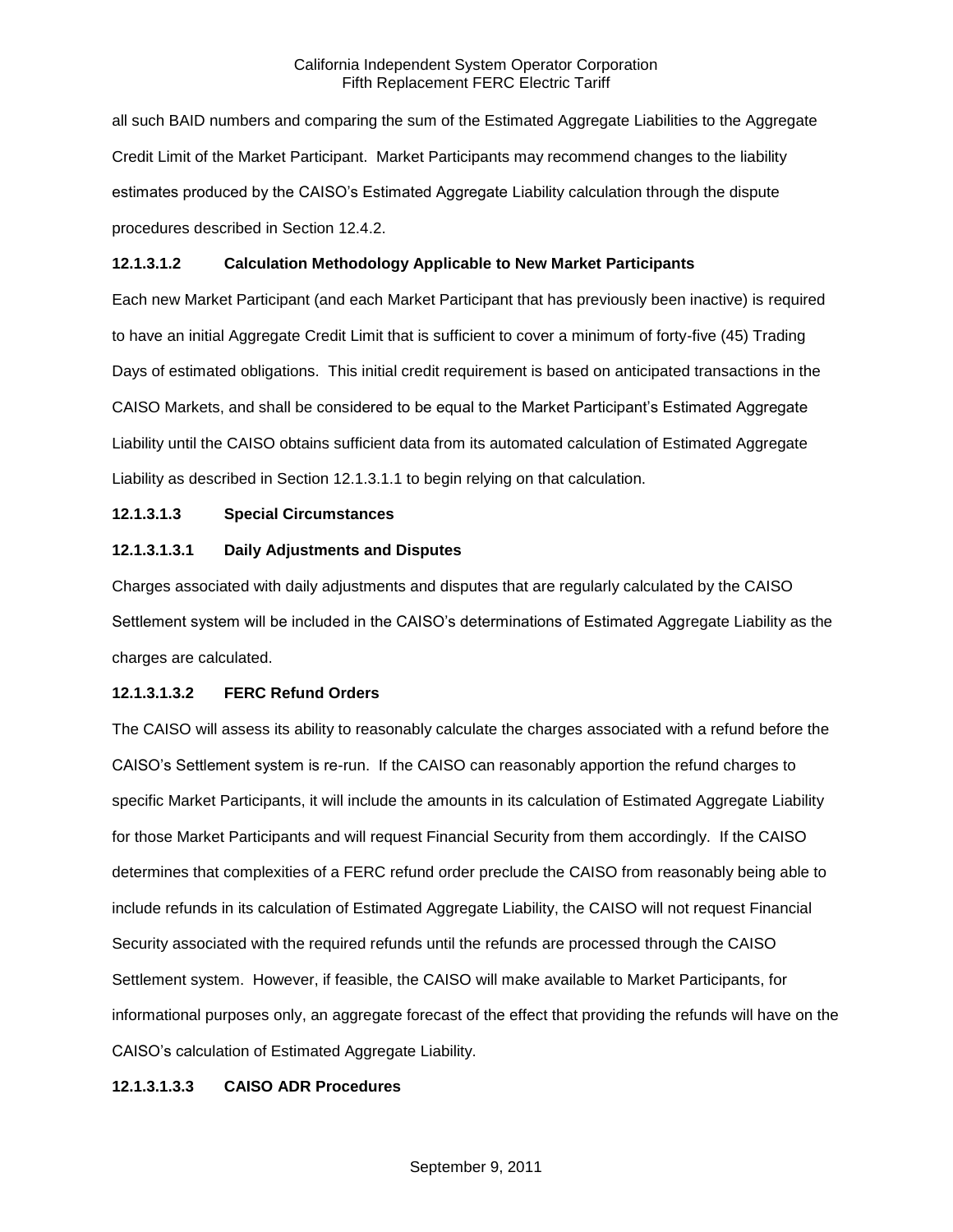The CAISO will handle transactions associated with the CAISO ADR Procedures in the same manner as transactions associated with refunds provided pursuant to Section 12.1.3.1.3.2.

# **12.2 Review Of Creditworthiness**

The CAISO may review the creditworthiness of any Market Participant that delays or defaults in making payments due under the CAISO Tariff and, as a consequence of that review, may require such Market Participant , whether or not it has an Unsecured Credit Limit, to provide credit support in the form of any of the following types of Financial Security:

- (a) an irrevocable and unconditional letter of credit by a bank or financial institution reasonably acceptable to the CAISO;
- (b) a cash deposit standing to the credit of an interest-bearing escrow account maintained at a bank or financial institution reasonably acceptable to the CAISO;
- (c) an irrevocable and unconditional surety bond posted by an insurance company reasonably acceptable to the CAISO;
- (d) a payment bond certificate in the name of the CAISO from a financial institution reasonably acceptable to the CAISO; or
- (e) a prepayment to the CAISO.

The CAISO may require the Market Participant to maintain such Financial Security for at least one (1) year from the date of such delay or default.

# **12.3 Posting And Releases Of Financial Security**

Each Market Participant required to provide a Financial Security Amount under Section 12.1.2 shall notify the CAISO of the initial Financial Security Amount that it wishes to provide at least fifteen (15) days in advance and shall ensure that the CAISO has received such Financial Security Amount prior to the date the Market Participant commences activity through the CAISO, or the date the CRR Holder or Candidate CRR Holder participates in the applicable auction of CRRs. A Market Participant may at any time increase its Financial Security Amount by providing additional Financial Security in accordance with Section 12.1.2. A Market Participant may request that its Financial Security Amount be reduced or released by making its request not fewer than fifteen (15) days prior to the date on which the reduction or release is requested to occur. The CAISO shall evaluate the request and inform the Market Participant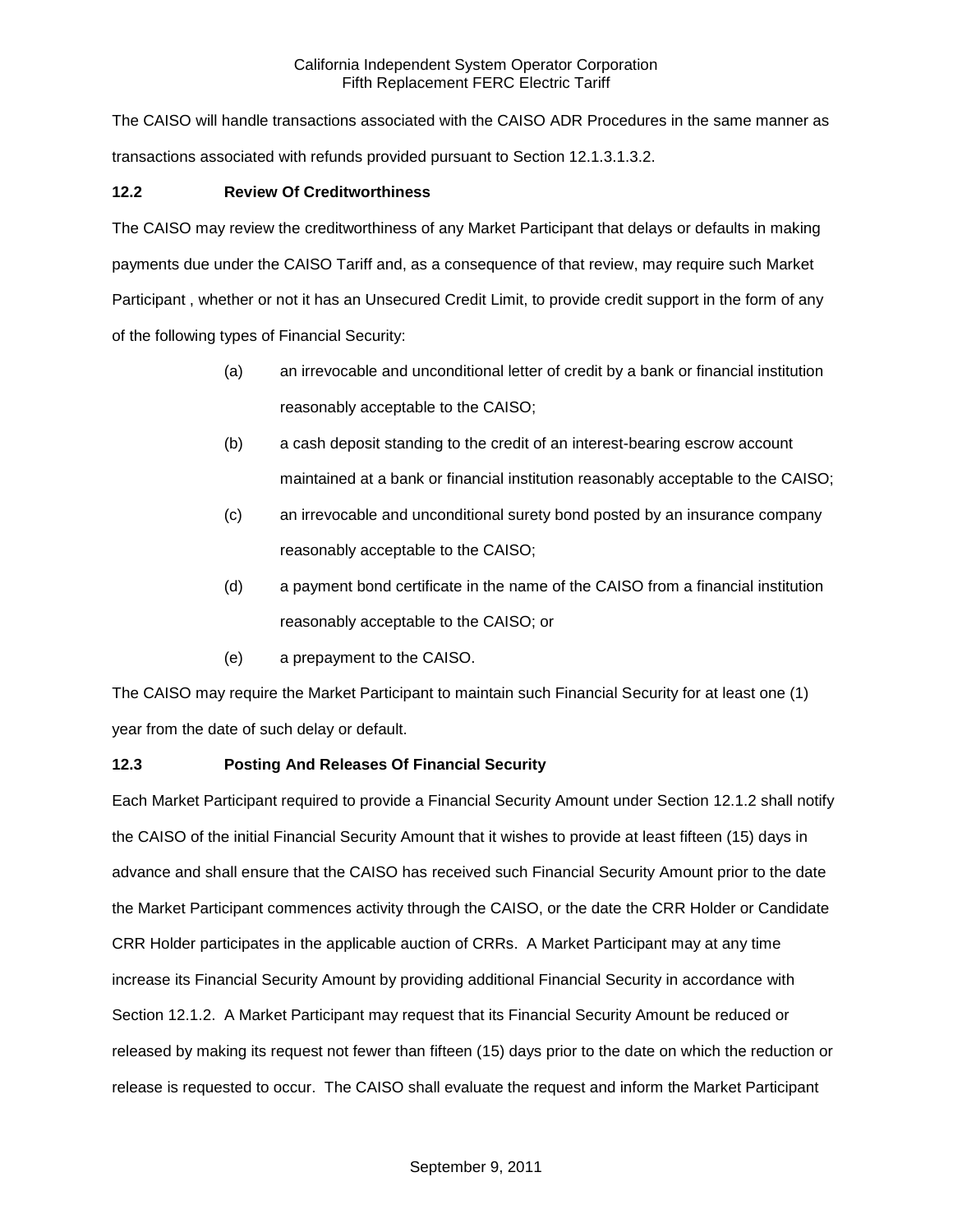within ten (10) Business Days either that a reduction or release of the Financial Security Amount is permissible, that a reduction or release of the Financial Security Amount is impermissible, or that the CAISO requires more information from the Market Participant in order to make its determination. The CAISO may decline to reduce or release a Financial Security Amount or may release a lesser amount for any of the following reasons:

- (a) The Estimated Aggregate Liability for the Market Participant cannot be accurately determined due to a lack of supporting Settlement charge information.
- (b) The most recent liabilities of the Market Participant are volatile to a significant degree and a reduction or release of the Financial Security Amount would present a high likelihood that, after the Financial Security Amount was reduced or released, the Estimated Aggregate Liability for the Market Participant, as calculated by the CAISO, would exceed its Aggregate Credit Limit.
- (c) The Market Participant has provided notice or otherwise demonstrated that it is terminating or significantly reducing its participation in the CAISO Markets. The CAISO may retain a portion of the Financial Security Amount to ensure that the Market Participant is adequately secured with respect to pending liabilities that relate to Settlement re-runs or other liabilities for which the Market Participant may be responsible under this CAISO Tariff.

# **12.3.1 Self-Supply Of UDC Demand**

Notwithstanding anything to the contrary in the CAISO Tariff, a Scheduling Coordinator or UDC that is an Original Participating Transmission Owner or is a Scheduling Coordinator for an Original Participating Transmission Owner shall not be precluded by Section 12.3 from scheduling transactions that serve a UDC's Demand from

- (1) a resource that the UDC owns; and
- (2) a resource that the UDC has under contract to serve its Demand.

# **12.4 Calculation Of Ongoing Financial Security Requirements**

Following the date on which a Market Participant commences trading, if the Market Participant's Estimated Aggregate Liability, as calculated by the CAISO, at any time exceeds its Aggregate Credit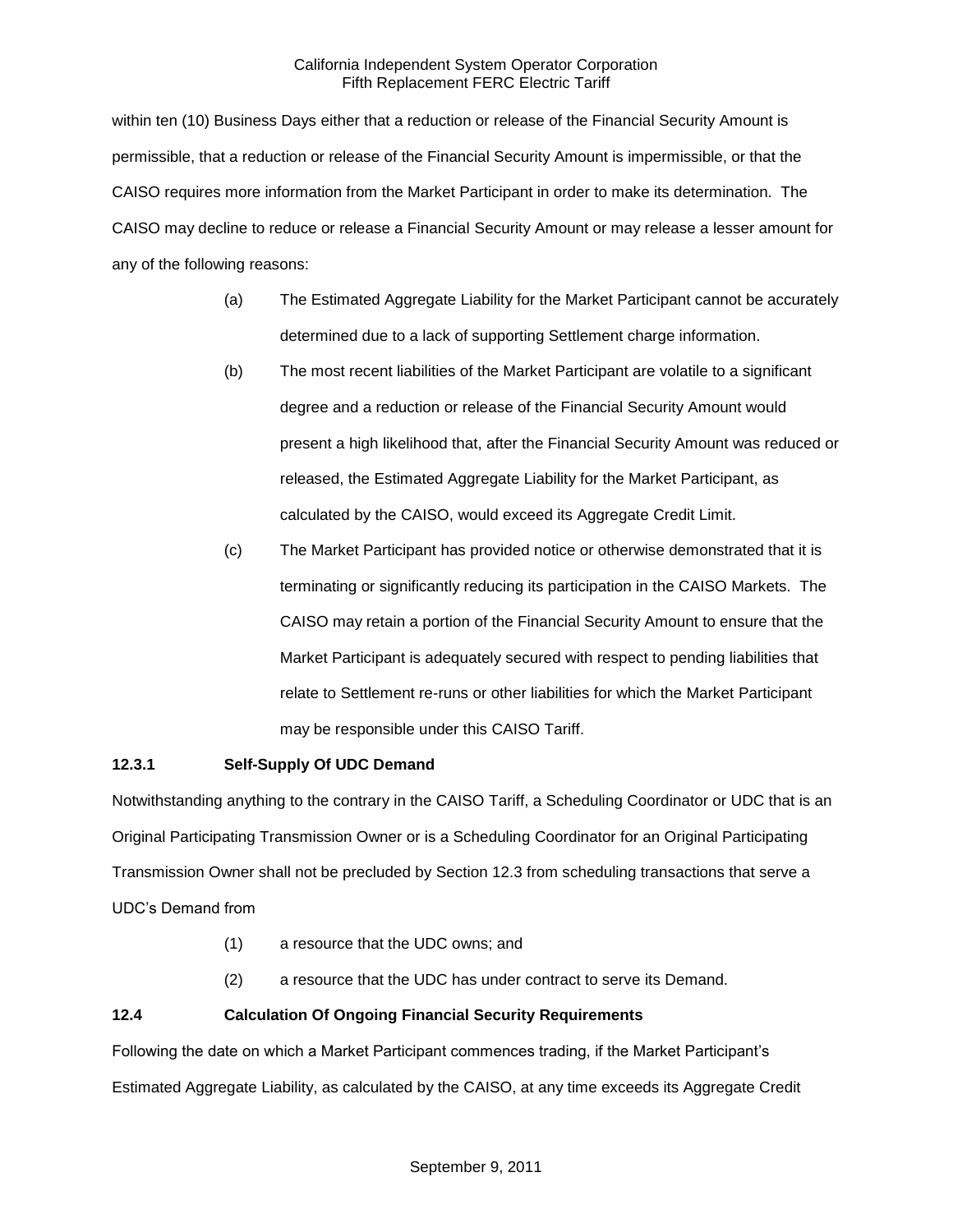Limit, the CAISO shall direct the Market Participant to post an additional Financial Security Amount within three (3) Business Days that is sufficient to ensure that the Market Participant's Aggregate Credit Limit is at least equal to its Estimated Aggregate Liability. The CAISO shall also notify a Market Participant if at any time its Estimated Aggregate Liability exceeds ninety percent (90%) of its Aggregate Credit Limit. For the purposes of calculating the Market Participant's Estimated Aggregate Liability, the CAISO shall include (1) outstanding charges for Trading Days for which Settlement data is available, and (2) an estimate of charges for Trading Days for which Settlement data is not yet available. To estimate charges for Trading Days for which Settlement data is not yet available, the CAISO will consider available historical Settlement data, and other available operational and market data as described in the applicable Business Practice Manual.

### **12.4.1 Resolution Of A CAISO Request For Additional Security Amount**

A Market Participant has three (3) Business Days to resolve a CAISO request for additional Financial Security. Within the three (3) Business Days, the Market Participant must either demonstrate to the CAISO's satisfaction that the CAISO's Financial Security request is entirely or partially unnecessary, or post the required Financial Security Amount calculated by the CAISO. If the CAISO and the Market Participant are unable to agree on the appropriate level of Financial Security during the three (3) Business Day review period, the Market Participant must post the additional Financial Security and may continue with the dispute process described in Section 12.4.2. Any excess Financial Security Amounts will be returned to the Market Participant if the dispute process finds in favor of the Market Participant.

### **12.4.2 Dispute Process For A Request For Additional Security Amount**

Market Participants may dispute the Estimated Aggregate Liability calculated by the CAISO and, as a result, the CAISO may reduce or cancel a requested Financial Security adjustment. The following steps are required for a Market Participant to dispute a Financial Security request resulting from the CAISO's calculation of Estimated Aggregate Liability:

- (1) Request by the Market Participant to review the CAISO calculation.
- (2) A reasonable and compelling situation presented, as determined by the Market Participant's CAISO client representative.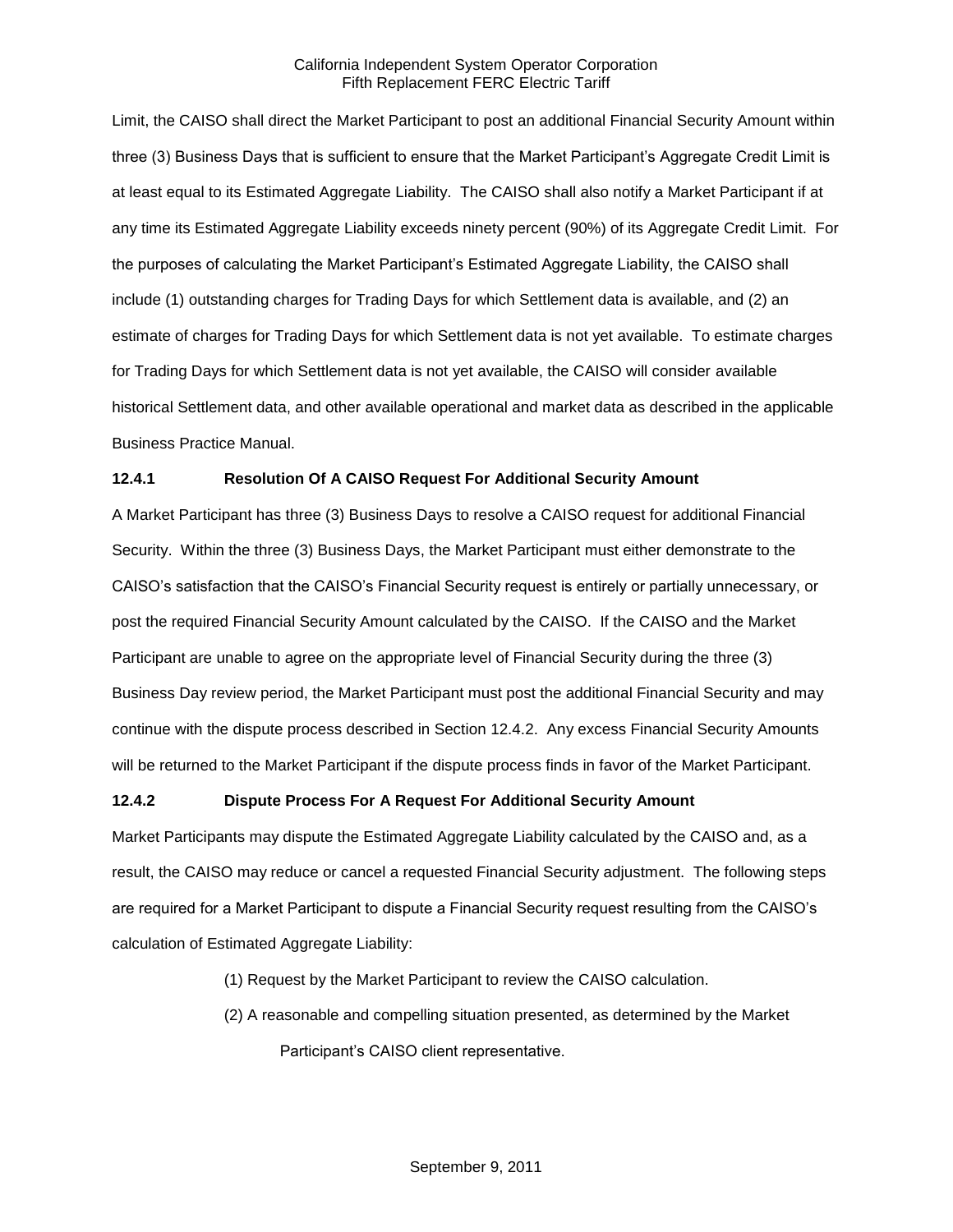- (3) Documentation of facts and circumstances that evidence that the CAISO's calculation of Estimated Aggregate Liability results in an excessive and unwarranted Financial Security posting requirement.
- (4) Approval by the CAISO Manager and/or Director of Customer Services and Industry Affairs and approval by the CAISO Treasurer.
- (5) The CAISO may decline to adjust the initial Estimated Aggregate Liability, as calculated by the CAISO, if the Market Participant has had Financial Security shortfalls in the past twelve (12) months (i.e., it has been shown that the Market Participant's Aggregate Credit Limit at times during the preceding twelve (12) months has been insufficient to cover the Market Participant's Estimated Aggregate Liability).

In no such case shall a CAISO request for increased Financial Security remain outstanding for more than three (3) Business Days. Either the above process is to be completed within three (3) Business Days from the date of the CAISO request for additional Financial Security, or the Market Participant is to post additional Financial Security within the three (3) Business Days and continue this process, which may result in a return of posted Financial Security back to the Market Participant if the results of the dispute process are found to favor the Market Participant.

Factors for consideration in the event this dispute process is utilized include: weighing the risk of using the lower figure to the potential detriment of market creditors if the Market Participant is under-secured and defaults, against the desire not to impose additional potentially unwarranted costs on a Market Participant; equity and consistency of treatment of Market Participants in the dispute process; and the evidentiary value of the information provided by the Market Participant in the dispute process.

# **12.5 CAISO Enforcement Actions**

# **12.5.1 Enforcement Actions Re Under-Secured Market Participants**

If a Market Participant's Estimated Aggregate Liability, as calculated by the CAISO, at any time exceeds its Aggregate Credit Limit, the CAISO may take any or all of the following actions:

(a) The CAISO may withhold a pending payment distribution.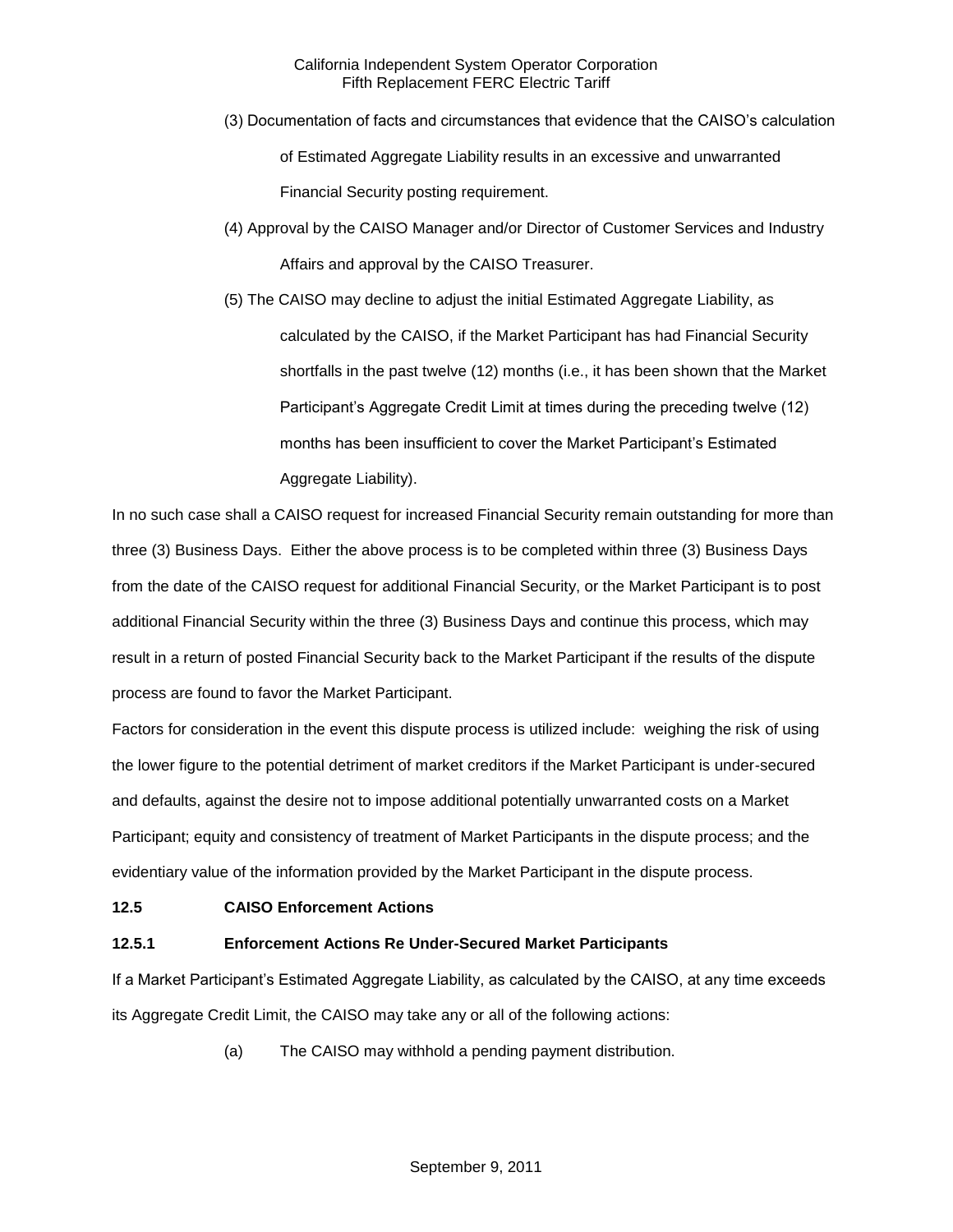- (b) The CAISO may limit trading, which may include rejection of Bids, including Self-Schedules, rejection or cancellation of Inter-SC Trades in their entirety (i.e., both sides of the Inter-SC Trade) at any time, and/or limiting other CAISO Market activity, including limiting eligibility to participate in a CRR Allocation or CRR Auction. In such case, the CAISO shall notify the Market Participant of its action and the Market Participant shall not be entitled to participate in the CAISO Markets or CRR Auctions or submit further Bids, including Self-Schedules, or otherwise participate in the CAISO Markets until the Market Participant posts an additional Financial Security Amount that is sufficient to ensure that the Market Participant's Aggregate Credit Limit is at least equal to its Estimated Aggregate Liability.
- (c) The CAISO may require the Market Participant to post an additional Financial Security Amount in lieu of an Unsecured Credit Limit for a period of time.
- (d) The CAISO may restrict, suspend, or terminate the Market Participant's CRR Entity Agreement or any other service agreement.
- (e) The CAISO may resell the CRR Holder's CRRs in whole or in part, including any Long Term CRRs, in a subsequent CRR Auction or bilateral transaction, as appropriate.
- (f) The CAISO will not implement the transfer of a CRR if the transferee or transferor has an Estimated Aggregate Liability in excess of its Aggregate Credit Limit.

In addition, the CAISO may restrict or suspend a Market Participant's right to submit further Bids, including Self-Schedules, or require the Market Participant to increase its Financial Security Amount if at any time such Market Participant's potential additional liability for Imbalance Energy and other CAISO charges is determined by the CAISO to be excessive by comparison with the likely cost of the amount of Energy reflected in Bids or Self-Schedules submitted by the Market Participant.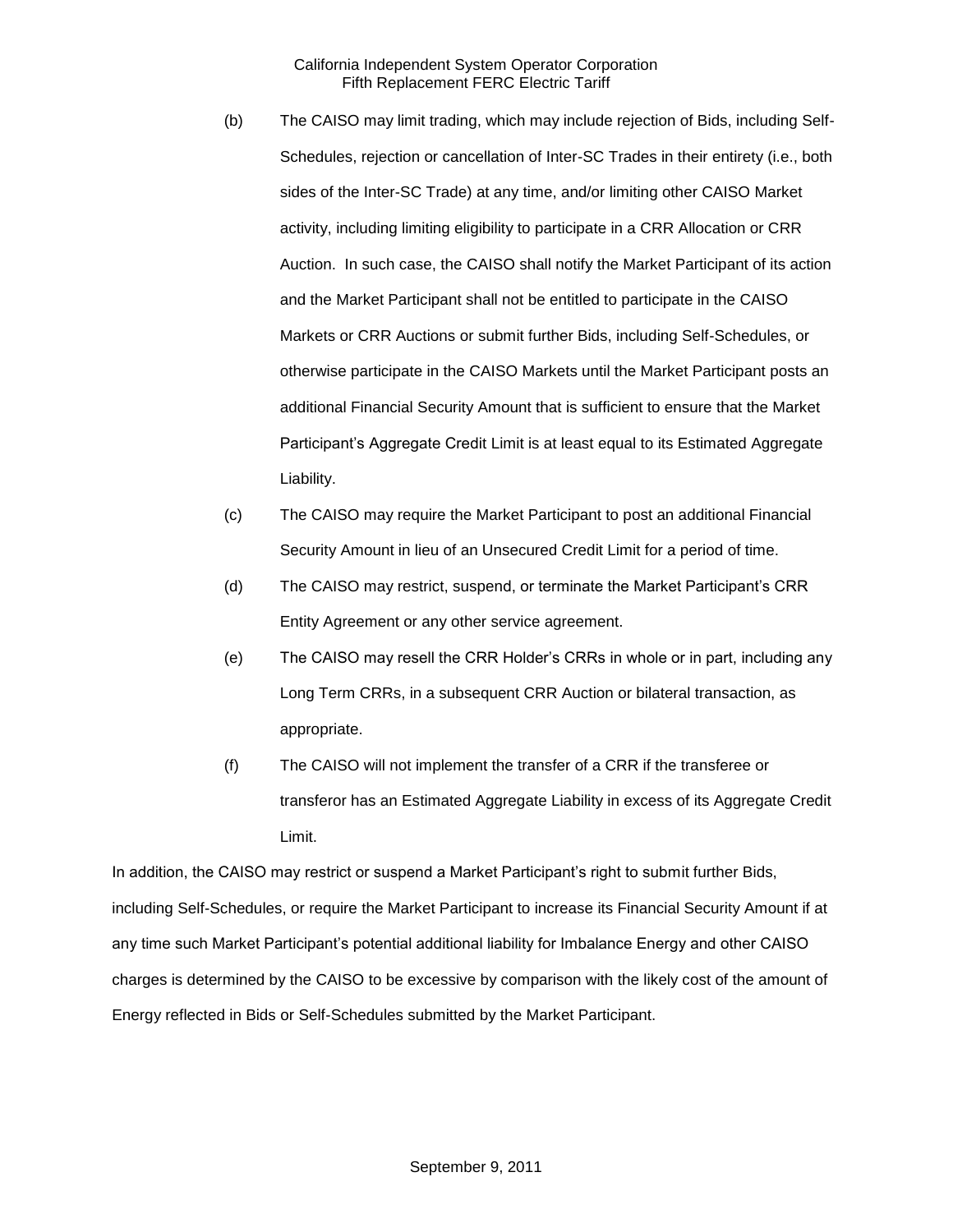## **12.5.2 Enforcement Actions For Late Posting Of Financial Security**

Each Market Participant that is late in posting Financial Security within three (3) Business Days as required by Section 12.4 will be subject to the following enforcement actions:

- (a) After each of the first two (2) times during a rolling twelve (12) month period that a Market Participant is late in posting additional Financial Security within three Business Days as required by Section 12.4, the CAISO will send the delinquent Market Participant a warning notice.
- (b) After the third time during a rolling twelve (12) month period that a Market Participant is late in posting additional Financial Security, the CAISO may require the Market Participant to post an additional Financial Security Amount that is as high as the highest level of the Market Participant's Estimated Aggregate Liability during the preceding twelve (12) months. The CAISO will hold such additional Financial Security Amount for no fewer than twelve (12) months following the month in which the Market Participant's third delinquency occurs, and the CAISO may then return to the Market Participant all or a portion of such additional Financial Security Amount if, during the intervening time, the Market Participant has timely posted all further additional Financial Security Amounts requested by the CAISO and has timely paid all of the amounts set forth in the Invoices from the CAISO.
- (c) After the third time and each subsequent time during a rolling twelve (12) month period beginning no earlier than April 7, 2010 that a Market Participant is late in posting additional Financial Security, the CAISO will assess a penalty to the Market Participant equal to the greater of \$1,000 or two percent (2%) of the additional Financial Security Amount that the Market Participant has been late in posting, up to a maximum amount of \$20,000 per each late posting for which the CAISO assesses a penalty pursuant to this Section 12.5.2(c). This penalty will be included in the next Invoice to the Market Participant. Penalty amounts collected by the CAISO pursuant to this Section 12.5.2(c) will be treated as set forth in Section 11.29.9.6.4.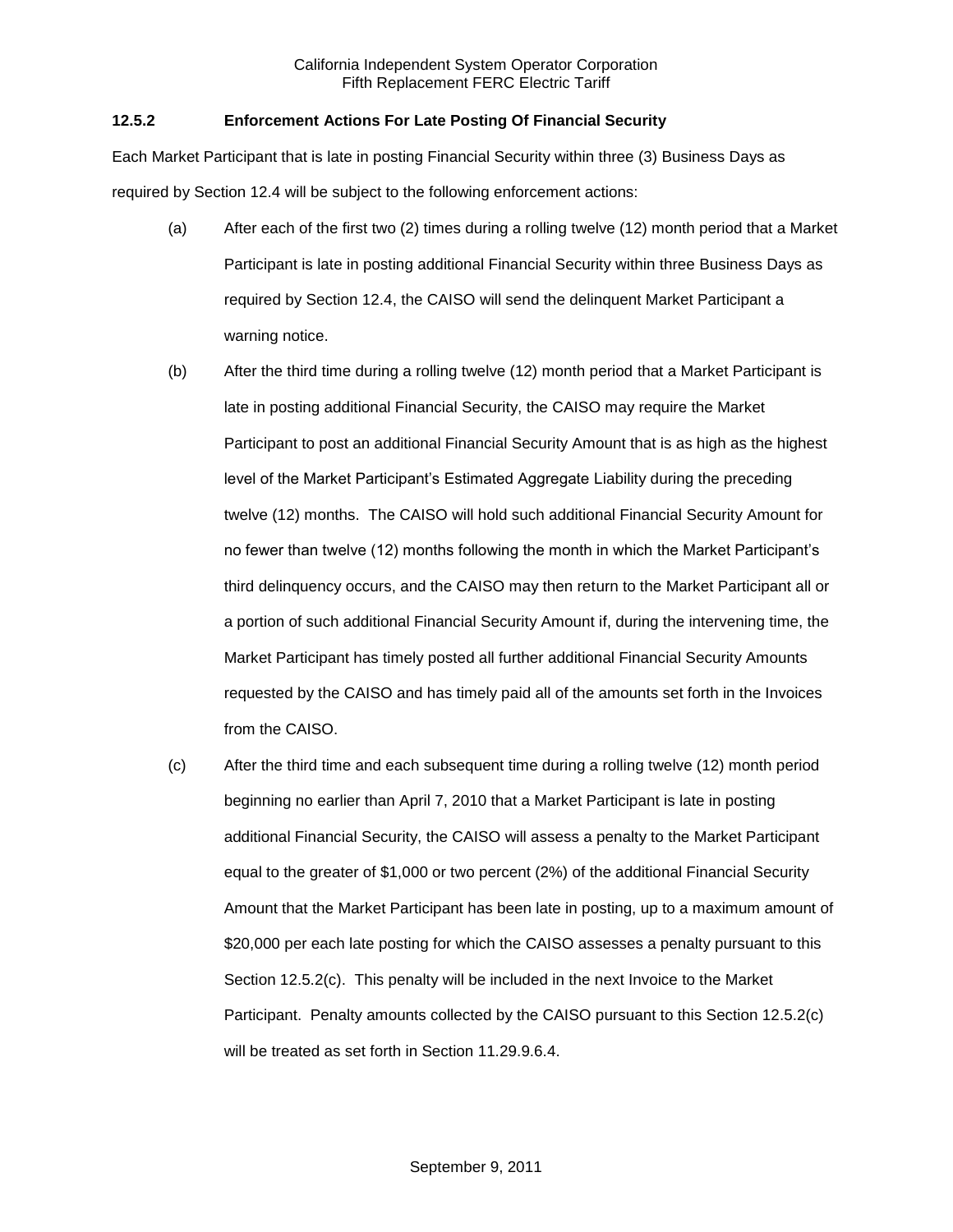- (d) After the fourth and any subsequent times during a rolling twelve (12) month period that a Market Participant is late in posting additional Financial Security, the CAISO may extend the time period that it holds all or a portion of the additional Financial Security Amount resulting from the Market Participant's third delinquency during a rolling twelve (12) month period as described in Section 12.5.2(b).
- (e) After the fifth time during a rolling twelve (12) month period beginning no earlier than April 7, 2010 that a Market Participant is late in posting additional Financial Security, the CAISO may, notwithstanding any other provision of the CAISO Tariff, (i) suspend any and all rights of the Market Participant under the CAISO Tariff, effective immediately after the CAISO sends written notice of the suspension to the Market Participant, and (ii) terminate any agreement entered into between the CAISO and the Market Participant that allows the Market Participant to participate in the CAISO Markets, effective upon the date the CAISO sends written notice of the termination to the Market Participant or upon the date established in accordance with FERC rules if FERC rules require the CAISO to file the notice of termination with FERC. If the CAISO sends a notice of suspension or termination to a Market Participant pursuant to this Section 12.5.2(e), the Market Participant will not have the right to prevent such suspension or termination by curing its late posting of additional Financial Security. The CAISO will, following termination of an agreement pursuant to this Section 12.5.2(e) and within thirty (30) days of being satisfied that no sums remain owing by the Market Participant under the CAISO Tariff, return or release to the Market Participant, as appropriate, any money or credit support provided by such Market Participant to the CAISO under Section 12.
- (f) Any time that a Market Participant is late in posting additional Financial Security, the CAISO may also take other enforcement actions as described in this Section 12 and in the applicable Business Practice Manual, if deemed necessary by the CAISO to protect the financial integrity of the CAISO Markets.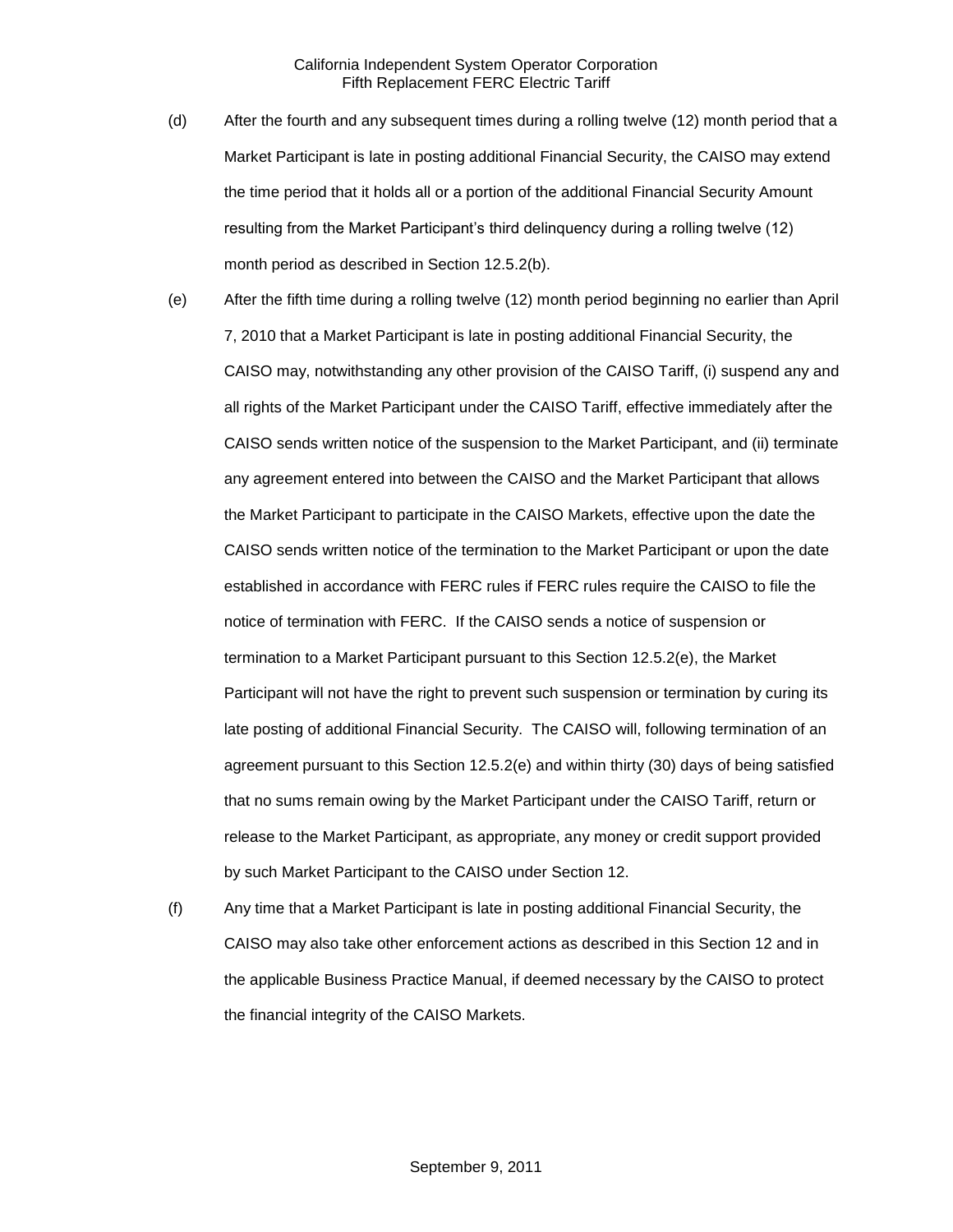# **12.6 Credit Obligations Applicable To CRRs**

### **12.6.1 Credit Requirements For CRR Allocations**

Subject to applicable requirements of Section 36.9.2 concerning the prepayment of Wheeling Access Charges, Load Serving Entities eligible to participate in any CRR Allocation are not required to provide additional Financial Security in advance of a CRR Allocation.

### **12.6.2 Credit Requirements For CRR Auctions**

To establish available credit for participating in any CRR Auction, each CRR Holder or Candidate CRR Holder must have an Unsecured Credit Limit or have provided Financial Security in a form consistent with Section 12.1.2. In order to participate in an annual CRR Auction, the CRR Holder or Candidate CRR Holder must have an Aggregate Credit Limit that exceeds its Estimated Aggregate Liability by the greater of \$500,000 or the sum of the maximum credit exposures of all of the CRR Holder's or Candidate CRR Holder's bids for CRRs submitted in the annual CRR Auction. In order to participate in a monthly CRR Auction, the CRR Holder or Candidate CRR Holder must have an Aggregate Credit Limit that exceeds its Estimated Aggregate Liability by the greater of \$100,000 or the sum of the maximum credit exposures of all of the CRR Holder's or Candidate CRR Holder's bids for CRRs submitted in the monthly CRR Auction. The maximum credit exposure of a positively valued CRR bid is the maximum value of the CRR Holder's or Candidate CRR Holder's bid quantity (MW) multiplied by the sum of the bid price corresponding to the bid quantity and the Credit Margin of the CRR within the range of the minimum and maximum bid quantities submitted by the CRR Holder or Candidate CRR Holder. The maximum credit exposure of a negatively valued CRR bid is the maximum bid quantity (MW) submitted by the CRR Holder or Candidate CRR Holder multiplied by the Credit Margin of the CRR. A CRR Holder or Candidate CRR Holder that fails to satisfy this requirement shall not be permitted to participate in the relevant CRR Auction, or shall have bids the entire CRR bid portfolio, consisting of one or more CRR bids, exceeding its available Aggregate Credit Limit for participation in the CRR Auction, in accordance with the above formula, rejected by the CAISO on a last-in, first-out basis. The CAISO will retain the CRR Auction proceeds for negatively valued CRRs and will apply them to credit requirements of the applicable CRR Holder.

### **12.6.3 Credit Requirements For The Holding Of CRRs**

**12.6.3.1 Credit Requirements Generally**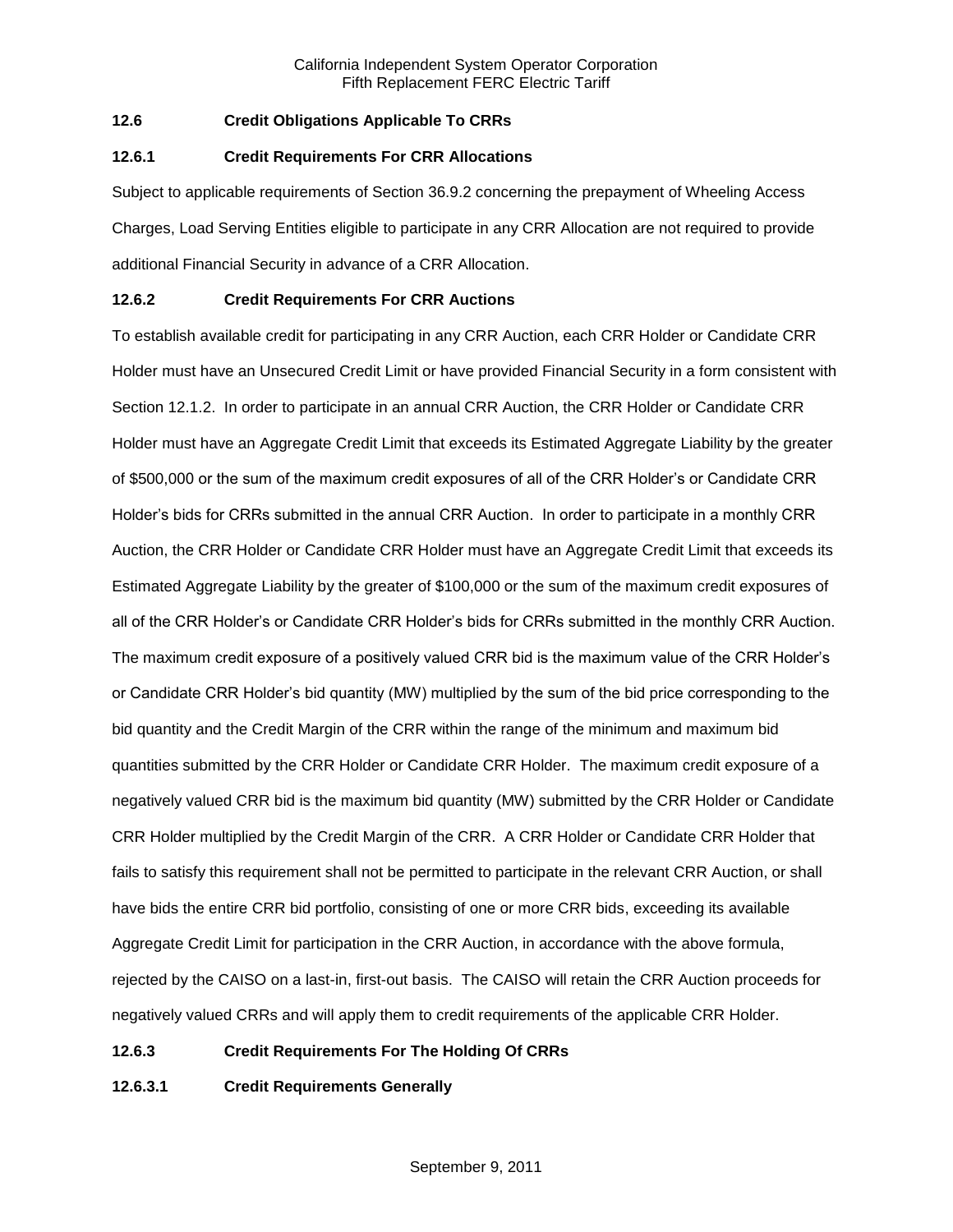- (a) Each CRR Holder, whether it obtains CRRs through a CRR Allocation or a CRR Auction, must maintain an Aggregate Credit Limit in excess of its Estimated Aggregate Liability including the credit requirement of the CRR portfolio determined as described in this Section 12.6.3.
- (b) Each CRR Holder shall be required to ensure that its Aggregate Credit Limit is sufficient to satisfy the credit requirements described in this Section 12.6.3. Except as provided in this paragraph, CRRs are evaluated on a portfolio basis as follows. If a CRR Holder owns more than one CRR, such CRR Holder shall be subject to an overall credit requirement that is equal to the sum of the individual credit requirements applicable to each of the CRRs held by such CRR Holder , which is calculated after the MW associated with any Offsetting CRRs are netted out. If this sum is positive, the amount will be added to the CRR Holder's Estimated Aggregate Liability. However, if the sum is negative, the CRR Holder's Estimated Aggregate Liability shall not be reduced. If a CRR Holder holds one or more CRRs obtained through a CRR Allocation and also holds one or more CRRs obtained through a CRR Auction, the individual credit requirements applicable to any of the CRRs obtained through a CRR Allocation may not be netted against the individual credit requirements applicable to any of the CRRs obtained through a CRR Auction in determining such CRR Holder's Estimated Aggregate Liability.
- (c) The CAISO shall reevaluate the credit requirements for holding CRRs, and shall adjust the credit requirements accordingly, not less than monthly. The CAISO may adjust the credit requirements for holding CRRs with terms of one year or less at the CAISO's discretion to account for changes in the monthly auction prices for CRRs and changes in the Historical Expected Values for CRRs, or more frequently than monthly if necessary if the CAISO finds that actual or anticipated market conditions indicate that CRR credit requirements may be inadequate to cover the financial risk of the CRRs. The CAISO may also adjust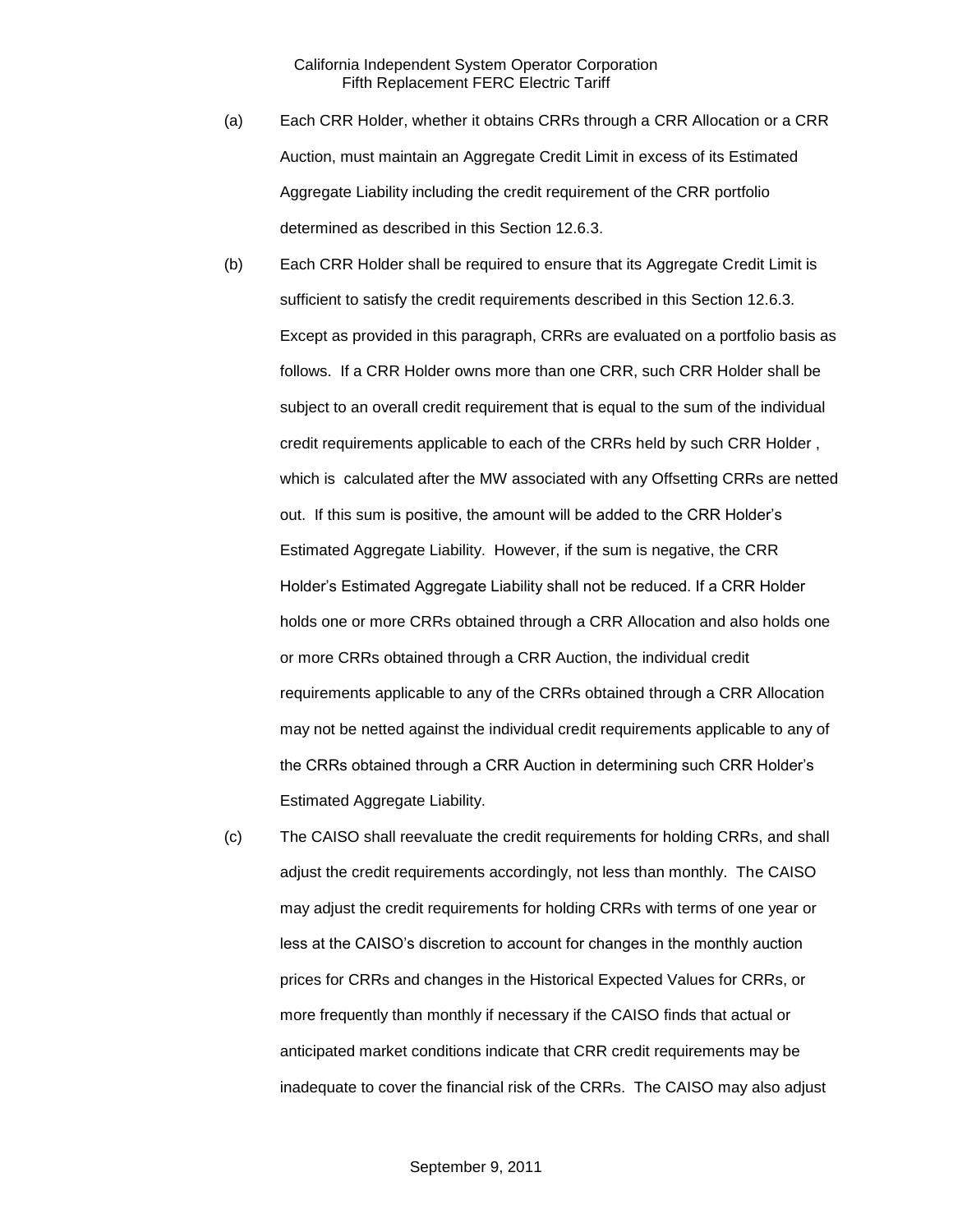the credit requirements for holding Long Term CRRs annually to reflect the changes in auction prices of one-year CRRs in annual auctions and changes in the Historical Expected Values for CRRs, and to reflect updates to Credit Margins based on actual Locational Marginal Price data derived from market operations. Whenever the CAISO requests additional Financial Security from a Market Participant as a result of a change in CRR value that is not related to an adjustment due to the monthly CRR Auction Price or an adjustment related to Historical Expected Value, the CAISO will provide a written explanation of the reason for that request.

(d) In cases where the ownership of a CRR is to be transferred through the Secondary Registration System, the CAISO shall evaluate and adjust the credit requirements for both the current owner of the CRR and the prospective owner of the CRR as appropriate prior to the transfer. If additional Financial Security is required from either the current or prospective owner, the transfer will not be completed until such Financial Security has been provided to and accepted by the CAISO. CRRs transferred through the Secondary Registration System will be treated like auctioned CRRs for the purpose of calculating the credit requirements for holding the CRRs, regardless of whether the CRRs were originally allocated or purchased at auction or acquired through the Secondary Registration System. CRRs assigned to Load-gaining or Load-losing Load Serving Entities as a result of Load Migration will be treated like allocated CRRs for the purpose of calculating the credit requirements for holding the CRRs.

# **12.6.3.2 Calculation of the Credit Amount Required to Hold a CRR With a Term of One Year or Less**

Each CRR Holder that holds a CRR with a term of one year or less shall be subject to a credit requirement (\$/MW) equal to the negative of the most recent CRR Auction Price of such CRR or the Historical Expected Value of such CRR, whichever is lower, plus the Credit Margin for such CRR. The CRR Auction Price will be used until twelve (12) months of historical market operations data are available.

# **12.6.3.3 Calculation of the Credit Amount Required to Hold a Long Term CRR**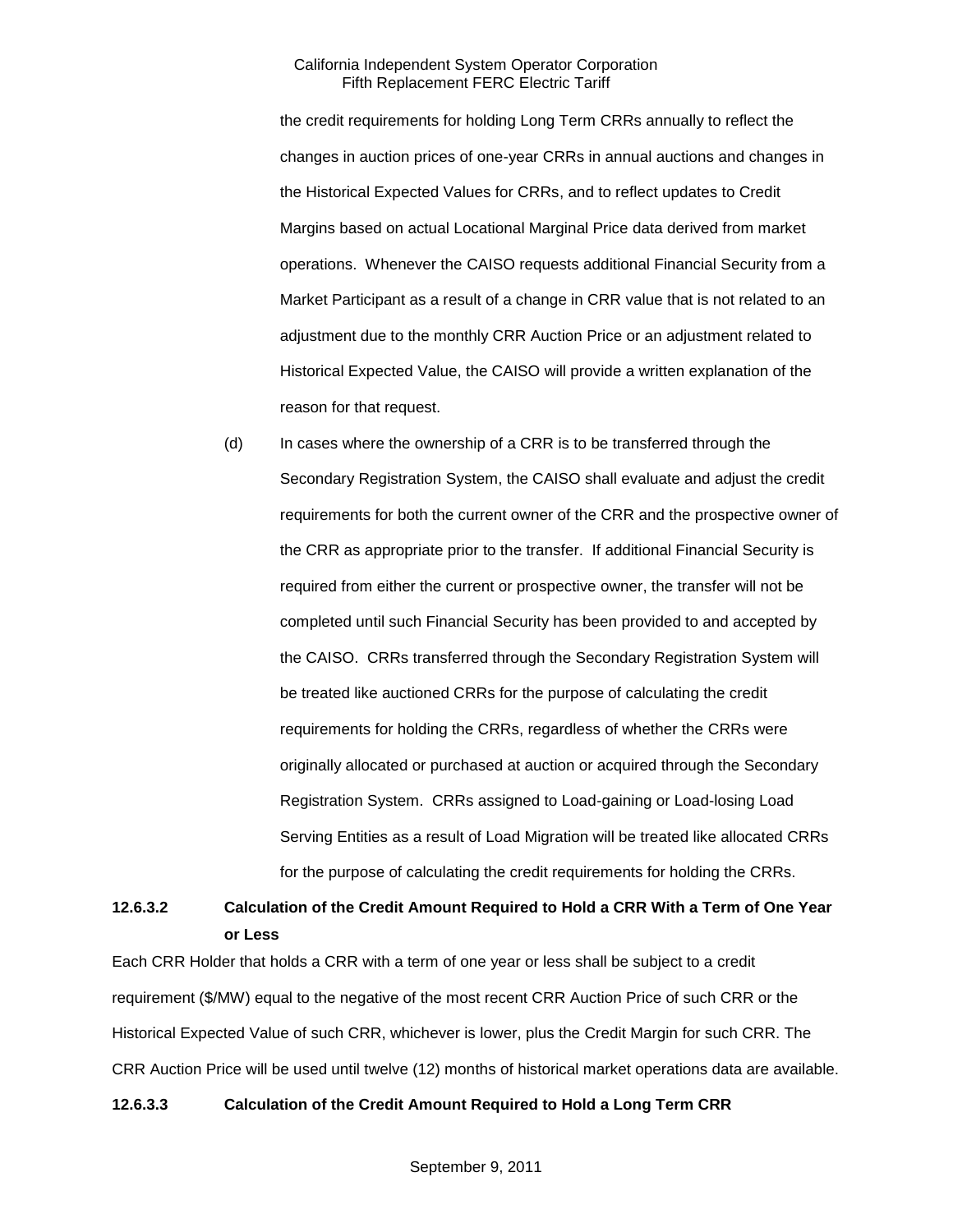Each CRR Holder that holds a Long Term CRR shall be subject to a credit requirement (\$/MW) equal to the negative of the most recent annual CRR Auction Price of a CRR with the same CRR Source and CRR Sink as the Long Term CRR or the Historical Expected Value of such a CRR, whichever is lower, plus the Credit Margin calculated for the CRR but with only a one-year term. If there is less than one year remaining in the term of a Long Term CRR, the credit requirement shall be determined pursuant to Section 12.6.3.2.

### **12.6.3.4 Calculation of Credit Margin**

The Credit Margin (\$/MW) for a CRR is equal to (i) the Expected Congestion Revenue minus (ii) the Fifth Percentile Congestion Revenue of such CRR. Both values will be based on the probability distribution of Congestion revenue of such CRR calculated using historical Locational Marginal Price data, when available, and proxy values, including data taken from Locational Marginal Price studies conducted by the CAISO, until such time as historical Locational Marginal Price data is available, with the details of such calculation published in a Business Practice Manual. The CAISO may reassess its determinations regarding the Credit Margin determination at any time and shall require additional Financial Security if the reassessment results in an increase in a CRR Holder's Estimated Aggregate Liability that is not covered by a CRR Holder's Aggregate Credit Limit (consisting of the CRR Holder's Unsecured Credit Limit and/or Financial Security).

# **12.6.4 Credit Requirements For Sales Of Allocated CRRs**

Each Load Serving Entity that sells a CRR obtained through a CRR Allocation shall, as a prerequisite to the sale of any such CRR, have an Aggregate Credit Limit with a sufficient margin to cover the credit requirement for holding the Offsetting CRR that the Load Serving Entity would be responsible for assuming in the event of Load Migration from the Load Serving Entity to another Load Serving Entity pursuant to Section 36.8.5.3. The credit requirement for holding the Offsetting CRR will be included in the Estimated Aggregate Liability of the Load Serving Entity upon the transfer of the allocated CRR.

# **12.7 Credit Obligation Of New Responsible Utilities For RMR Costs**

If a Responsible Utility first executed the TCA after April 1, 1998 (a New Responsible Utility) and if: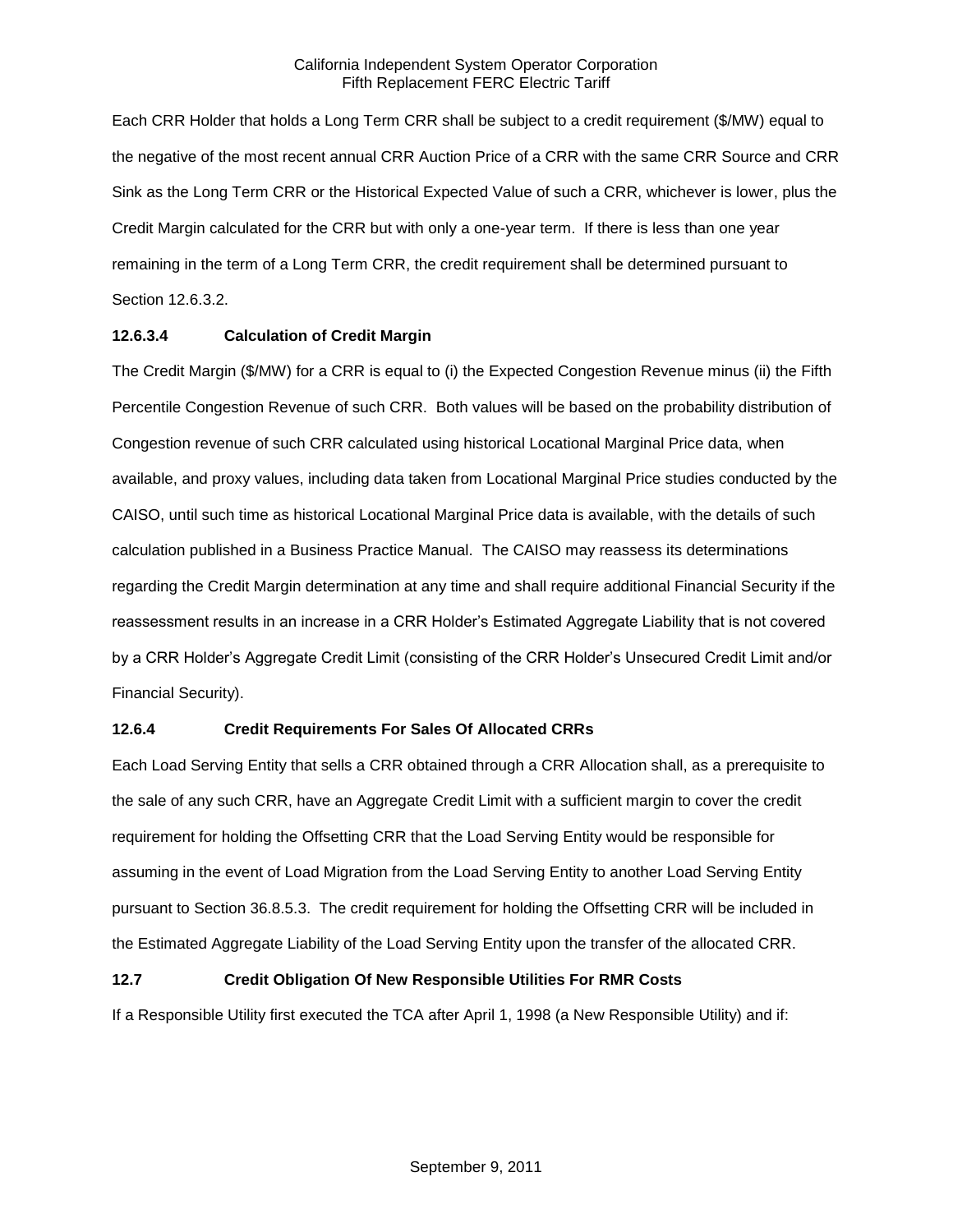- (i) the senior unsecured debt of the New Responsible Utility is rated or becomes rated at less than A- from Standard & Poor's ("S&P") or A3 from Moody's Investment Services ("Moody's"), and
- (ii) Such ratings do not improve to A- or better from S&P or A3 or better from Moody's within 60 days,

the New Responsible Utility shall issue and confirm to the CAISO an irrevocable and unconditional letter of credit in an amount equal to three times the highest monthly payment invoiced by the CAISO to the New Responsible Utility (or the prior Responsible Utility) in connection with services under Reliability Must-Run Contracts in the last 3 months for which invoices have been issued. The letter of credit must be issued by a bank or other financial institution whose senior unsecured debt rating is not less than A from S&P and A2 from Moody's. The letter of credit shall be in such form as the CAISO may reasonably require from time to time by notice to the New Responsible Utility and shall authorize the CAISO or the RMR Owner to draw on the letter of credit for deposit solely into the RMR Owner Facility Trust Account in an amount equal to any amount due and not paid by the Responsible Utility under the CAISO Invoice. The security provided by the New Responsible Utility pursuant to this Section is intended to cover the New Responsible Utility's outstanding liability for payments it is liable to make to the CAISO under this Section, including monthly payments, any reimbursement for capital improvement, termination fees and any other payments to which the CAISO is liable under Reliability Must-Run Contracts.

#### **12.8 Credit Requirements Applicable to Virtual Bids**

#### **12.8.1 Credit Check in the Day-Ahead Market**

#### **12.8.1.1 Credit Check Requirements**

For each Scheduling Coordinator that submits one or more Virtual Bids in the Day-Ahead Market, the CAISO will estimate the total value of all of the submitted Virtual Bids after the Virtual Bids have been validated in accordance with Section 30.7.3. In all circumstances except where the Scheduling Coordinator submits both a Virtual Supply Bid and a Virtual Demand Bid at the same Eligible PNode or Eligible Aggregated PNode for the same Trading Hour, the CAISO will estimate the total value of the submitted Virtual Bids at each Eligible PNode or Eligible Aggregated PNode for each Trading Hour by calculating the sum of the products of the absolute values of the MWs of the submitted Virtual Bids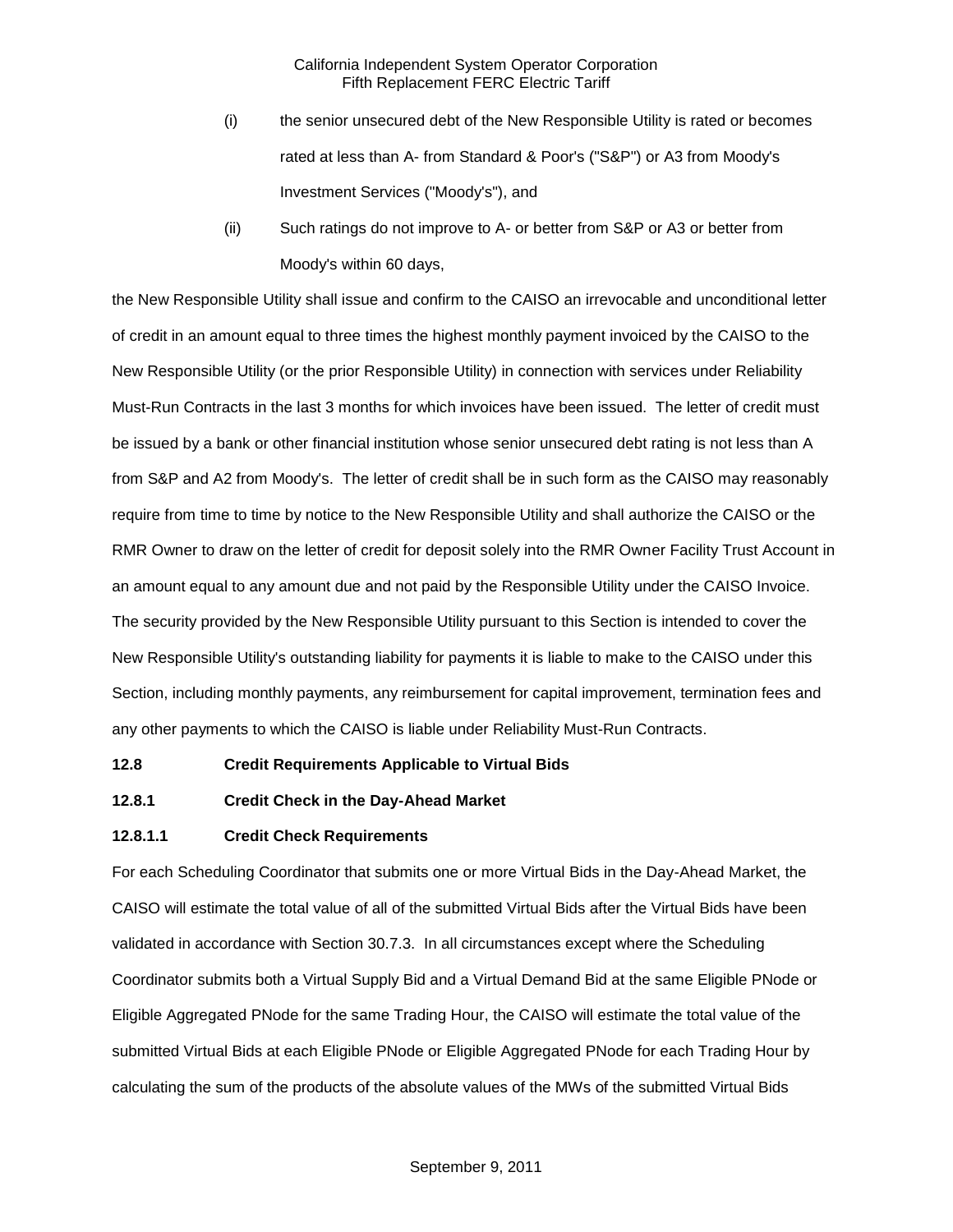multiplied by the applicable Virtual Bid Reference Price at the Eligible PNode or Eligible Aggregated PNode for all Trading Hours. In circumstances where the Scheduling Coordinator submits both a Virtual Supply Bid and a Virtual Demand Bid at the same Eligible PNode or Eligible Aggregated PNode for the same Trading Hour, the CAISO will estimate the total value of the submitted Virtual Bids at the Eligible PNode or Eligible Aggregated PNode for the Trading Hour by calculating the greater of (i) the product of the absolute value of the MW of the submitted Virtual Supply Bid multiplied by the Virtual Bid Reference Price for Virtual Supply Bids at the Eligible PNode or Eligible Aggregated PNode or (ii) the product of the absolute value of the MW of the submitted Virtual Demand Bid multiplied by the Virtual Bid Reference Price for Virtual Demand Bids at the Eligible PNode or Eligible Aggregated PNode. The CAISO will then adjust the Scheduling Coordinator's Estimated Aggregate Liability to include the CAISO's estimate of the total value of the submitted Virtual Bids. If the adjusted Estimated Aggregate Liability is greater than the Scheduling Coordinator's Aggregate Credit Limit, the CAISO will reject the Scheduling Coordinator's submitted Virtual Bids. After rejection of its submitted Virtual Bids, a Scheduling Coordinator may submit revised Virtual Bids, subject to the timelines set forth in the CAISO Tariff and the applicable Business Practice Manual regarding the submission of Bids.

#### **12.8.1.2 Temporary Suspension of Virtual Bidding**

In the event that the financial exposure of Scheduling Coordinators cannot be determined pursuant to Section 12.8.1.1 with a reasonable degree of accuracy due to factors such as software or system failures, the CAISO may temporarily suspend virtual bidding. If the CAISO temporarily suspends virtual bidding pursuant to this Section 12.8.1.2, as soon as reasonably practicable, the CAISO will notify FERC and Market Participants of the reason(s) for any suspension of virtual bidding, the action(s) necessary to restore virtual bidding, and the estimated time required to restore virtual bidding. The CAISO does not intend to suspend virtual bidding in the event of brief intermittent software or system failures or where the CAISO anticipates the credit checking functionality will be available prior to the close of the Day-Ahead Market. During instances of software or system failures that extend past the close of the Day-Ahead Market and in the absence of any suspension of virtual bidding, the CAISO will accept pending Virtual Bids at the close of the Day-Ahead Market even though the Virtual Bids have not been validated by the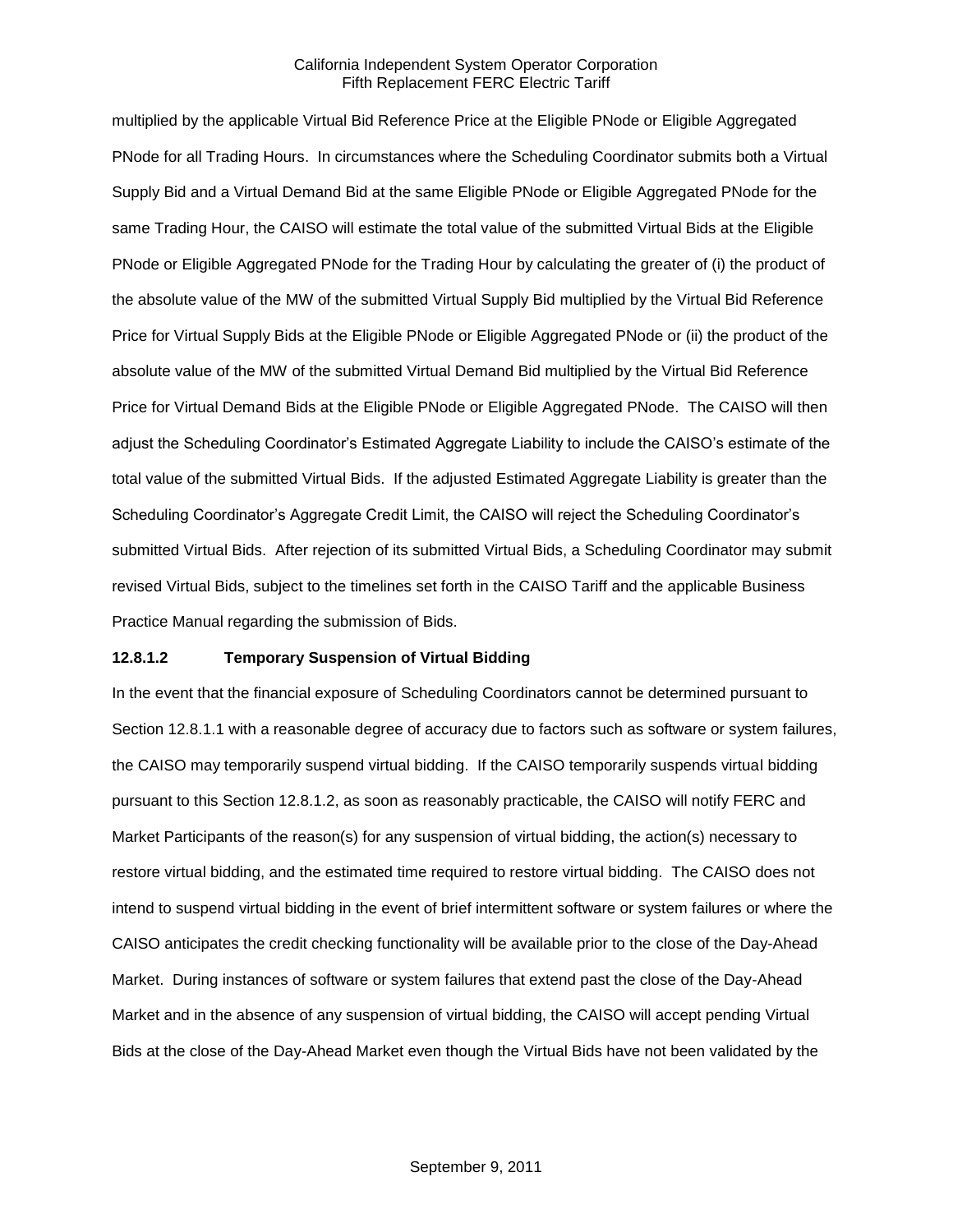credit checking functionality. Any resulting financial obligations will be included in the next available calculation of each Scheduling Coordinator's Estimated Aggregate Liability.

### **12.8.2 Virtual Bid Reference Prices**

For Virtual Supply Bids, the Virtual Bid Reference Price will be the 95th percentile value of the difference between the LMP in the Real-Time Market (or in the HASP for Virtual Supply Bids at the Interties) and the LMP in the Day-Ahead Market at a given Eligible PNode or Eligible Aggregated PNode. For Virtual Demand Bids, the Virtual Bid Reference Price will be the 95th percentile value of the difference between the LMP in the Day-Ahead Market and the LMP in the Real-Time Market (or in the HASP for Virtual Demand Bids at the Interties) at a given Eligible PNode or Eligible Aggregated PNode. Each Virtual Bid Reference Price will be calculated in \$/MWh. The CAISO will calculate the Virtual Bid Reference Price for each Eligible PNode or Eligible Aggregated PNode for three-month periods (covering January-March, April-June, July-September, and October-December) of each year using the hourly actual LMPs for the same period of the previous year.

### **12.8.3 Adjustment of EAL After Close of the DAM**

After the Day-Ahead Market closes but before the Real-Time Market closes, the CAISO will recalculate the estimate of the total liability of the Virtual Bids of each Scheduling Coordinator based on the MW quantity that cleared in the Day-Ahead Market. The revised total estimated liability will equal the sum of the products of the absolute values of the amounts of MWs of Virtual Awards multiplied by the Virtual Bid Reference Price. The CAISO will then adjust the Estimated Aggregate Liability of the Scheduling Coordinator to reflect the revised total estimated liability of the Virtual Bids as calculated by the CAISO.

### **12.8.4 Adjustment of EAL After the Close of the RTM**

After the Real-Time Market closes, the CAISO will recalculate the total liability of each Scheduling Coordinator with Virtual Awards based on the MW quantity that cleared in the Day-Ahead Market and the LMPs produced in the Day-Ahead Market, HASP, and Real-Time Market. The total liability of a Scheduling Coordinator will equal the sum of the liability of each Virtual Bid submitted by the Scheduling Coordinator that cleared in the Day-Ahead Market. The liability of a Virtual Supply Bid will equal the product of the value of the amount of cleared MWs multiplied by the difference between the Real-Time or HASP LMP, as appropriate, and the Day-Ahead LMP at the Eligible PNode or Eligible Aggregated PNode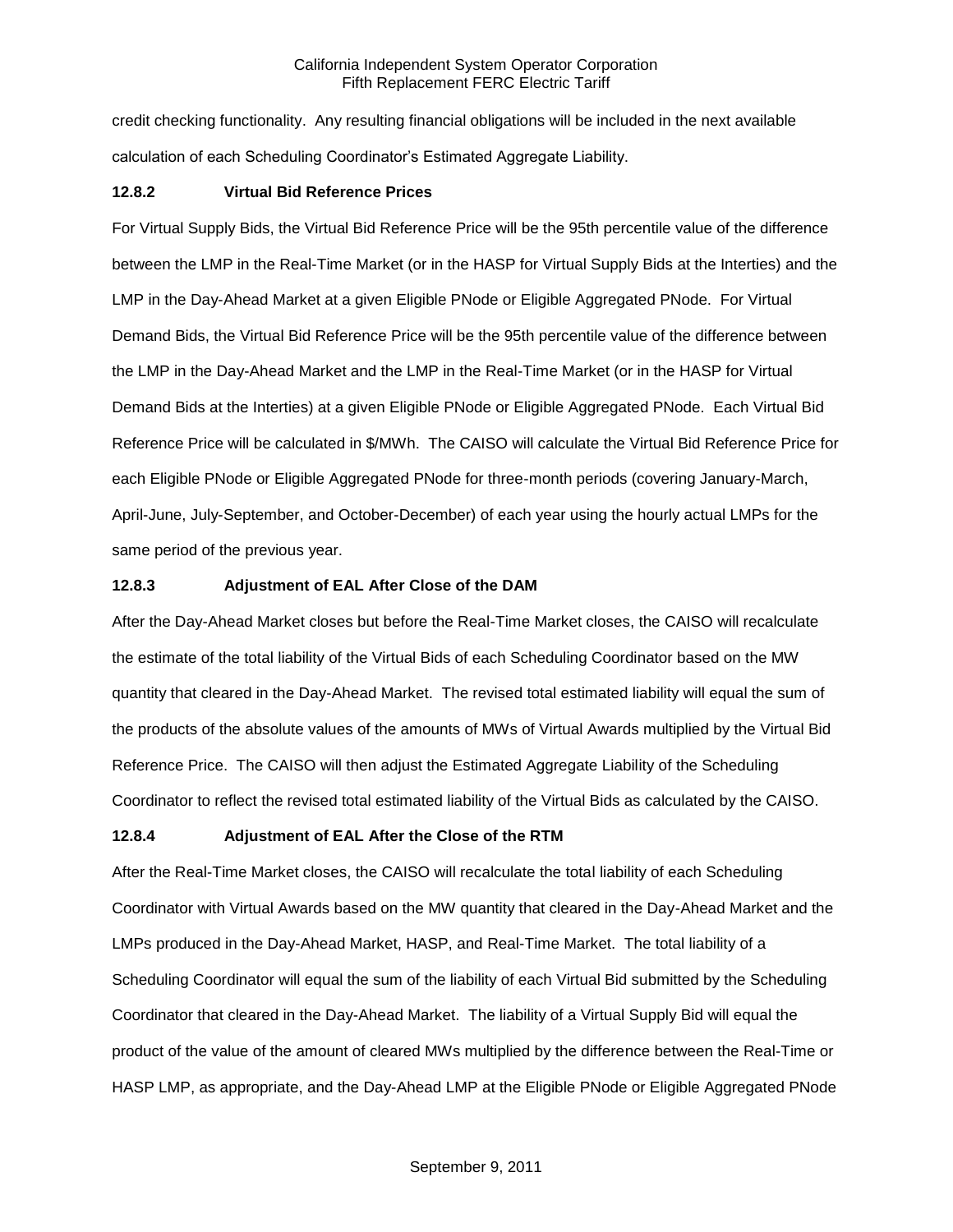at which the Virtual Supply Bid was submitted. The liability of a Virtual Demand Bid will equal the product of the value of the amount of cleared MWs multiplied by the difference between the Day-Ahead LMP and the Real-Time or HASP LMP, as appropriate, at the Eligible PNode or Eligible Aggregated PNode at which the Virtual Demand Bid was submitted. The Estimated Aggregate Liability will be adjusted accordingly and will continue to be adjusted as a result of any price correction made in accordance with Section 35.

# **13. Dispute Resolution**

# **13.1 Applicability**

# **13.1.1 General Applicability**

Except as limited below or otherwise as limited by law (including the rights of any party to file a complaint with FERC under the relevant provisions of the FPA), the CAISO ADR Procedures shall apply to all disputes between parties which arise under the CAISO Documents except where the decision of the CAISO is stated in the provisions of this CAISO Tariff to be final. The CAISO ADR Procedures shall not apply to:

- (1) Disputes arising under contracts which pre-date the CAISO Operations Date, except as the disputing parties may otherwise agree;
- (2) Disputes as to whether rates and charges set forth in this CAISO Tariff are just and reasonable under the FPA.

# **13.1.2 Disputes Involving Government Agencies**

If a party to a dispute is a government agency the procedures herein that provide for the resolution of claims and arbitration of disputes are subject to any limitations imposed on the agency by law, including but not limited to the authority of the agency to effect a remedy. If the governmental agency is a federal entity, the procedures herein shall not apply to disputes involving issues arising under the United States Constitution.

# **13.1.3 Injunctive And Declaratory Relief**

Where the court having jurisdiction so determines, use of the CAISO ADR Procedures shall not be a condition precedent to a court action for injunctive relief nor shall the provisions of California Code of Civil Procedure sections 1281 et seq. apply to such court actions.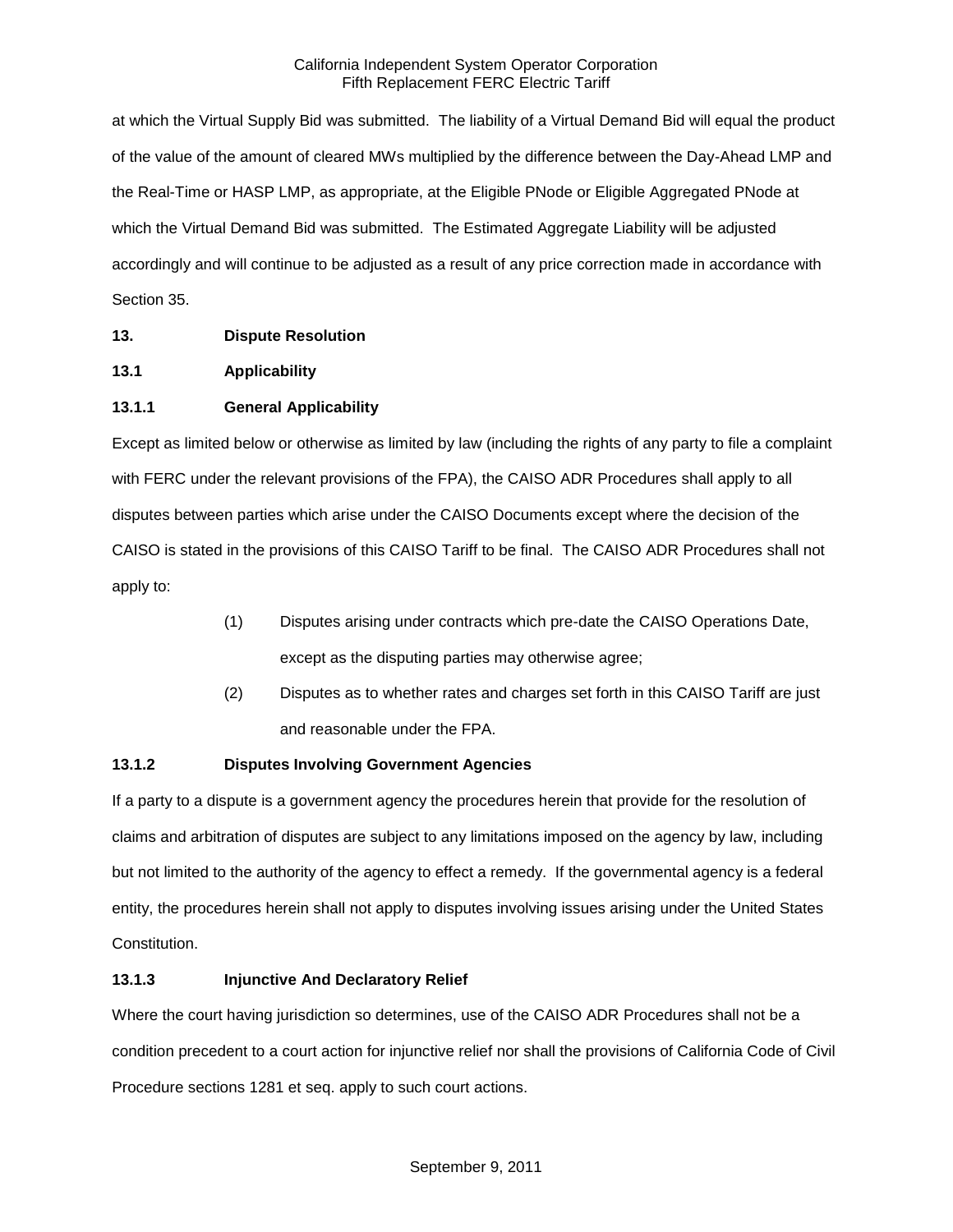### **13.2 Negotiation And Mediation**

#### **13.2.1 Negotiation**

The CAISO and Market Participants (party or parties) shall make good-faith efforts to negotiate and resolve any dispute between them arising under CAISO Documents prior to invoking the CAISO ADR Procedures outlined herein. Each party shall designate an individual with authority to negotiate the matter in dispute to participate in such negotiations.

### **13.2.2 Statement Of Claim**

In the event a dispute is not resolved through such good-faith negotiations, any one of the parties may submit a statement of claim, in writing, to each other disputing party, and the CAISO ADR Coordinator, which submission shall commence the CAISO ADR Procedures. The statement of claim shall set forth in reasonable detail (i) each claim, (ii) the relief sought, including the proposed award, if applicable, (iii) a summary of the grounds for such relief and the basis for each claim, (iv) the parties to the dispute, and (v) the individuals having knowledge of each claim. The other parties to the dispute shall similarly submit their respective statements of claim within fourteen (14) days of the date of the initial statement of claim or such longer period as permitted by mutual agreement of the parties. If any responding party wishes to submit a counterclaim in response to the statement of claim, it shall be included in such party's responsive statement of claim. A summary of the statements of claim shall be published by the CAISO on the CAISO Website, by Market Notice, and any other method chosen by the CAISO ADR Coordinator. No Market Participant shall be considered as having received notice of a claim decided or relief granted by a decision made under these procedures unless the summary of the statements of claim published by the CAISO includes such claim or relief.

### **13.2.3 Selection Of Mediator**

After submission of the statements of claim, the parties may request mediation, if at least seventy-five percent (75%) of the disputing parties so agree, except that where a dispute involves three parties, at least two of the parties must agree to mediation. If the parties agree to mediate, the CAISO ADR Coordinator shall distribute to the parties by facsimile or other electronic means a list containing the names of at least seven prospective mediators with mediation experience, or with technical or business experience in the electric power industry, or both, as he or she shall deem appropriate to the dispute.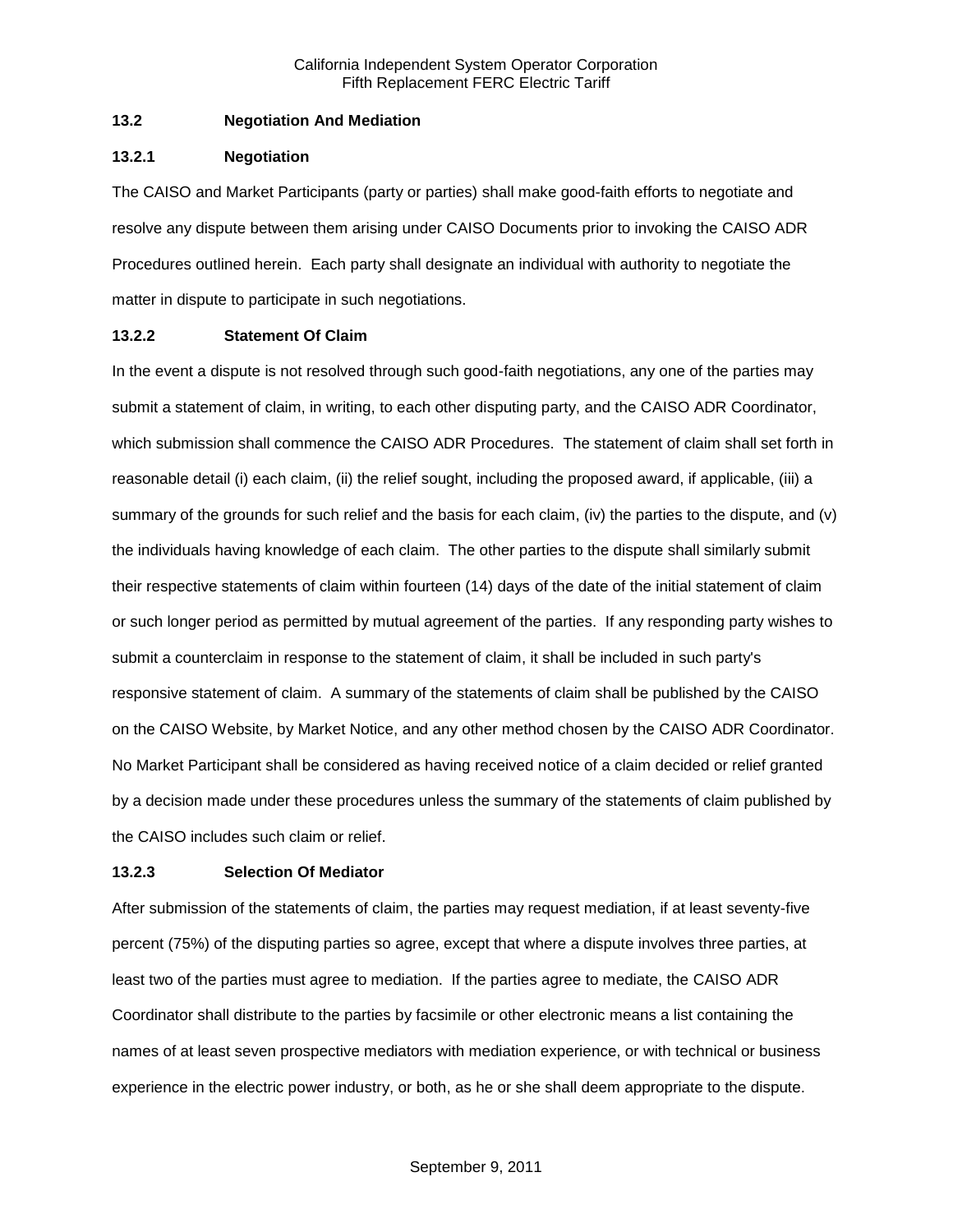The parties shall have seven days from receipt of the CAISO ADR Coordinator's list of prospective mediators to agree upon a mediator from the list provided or from any alternative source, unless the time is extended by mutual agreement. If the parties cannot agree on a mediator, any party may request from the American Arbitration Association a list of at least seven mediators with technical or business experience in the electric power industry, or both. The parties will alternate in striking names from the list with the last name on the list becoming the mediator. The first party to strike off a name from the list shall be determined by lot. The parties shall have seven days from receipt of the list from the American Arbitration Association to complete the mediator selection process and appoint the mediator, unless the time is extended by mutual agreement. The mediator shall comply with the requirements of Section 13.3.2.

### **13.2.4 Mediation**

The mediator and representatives of the disputing parties, with authority to settle the dispute, shall within fourteen (14) days after the mediator's date of appointment schedule a date to mediate the dispute. Matters discussed during the mediation shall be confidential and shall not be referred to in any subsequent proceeding. With the consent of all disputing parties, a resolution may include referring the dispute directly to a technical body (such as a WECC technical advisory panel) for resolution or an advisory opinion, or referring the dispute directly to FERC. The CAISO shall publish notice of the referral of the dispute on the CAISO's Website, and any other method adopted by the CAISO ADR Coordinator.

#### **13.2.5 Demand For Arbitration**

If the disputing parties have not succeeded in negotiating a resolution of the dispute within thirty (30) days of the initial statement of claim or, if within that period the parties agreed to mediate, within thirty (30) days of the parties first meeting with the mediator, such parties shall be deemed to be at impasse and any such disputing party may then commence the arbitration process, unless the parties by mutual agreement agree to extend the time. A party seeking arbitration shall provide notice of its demand for arbitration to the other disputing parties, the CAISO ADR Coordinator, who shall publish notice of such demand on the CAISO Website, and any other method adopted by the CAISO ADR Coordinator.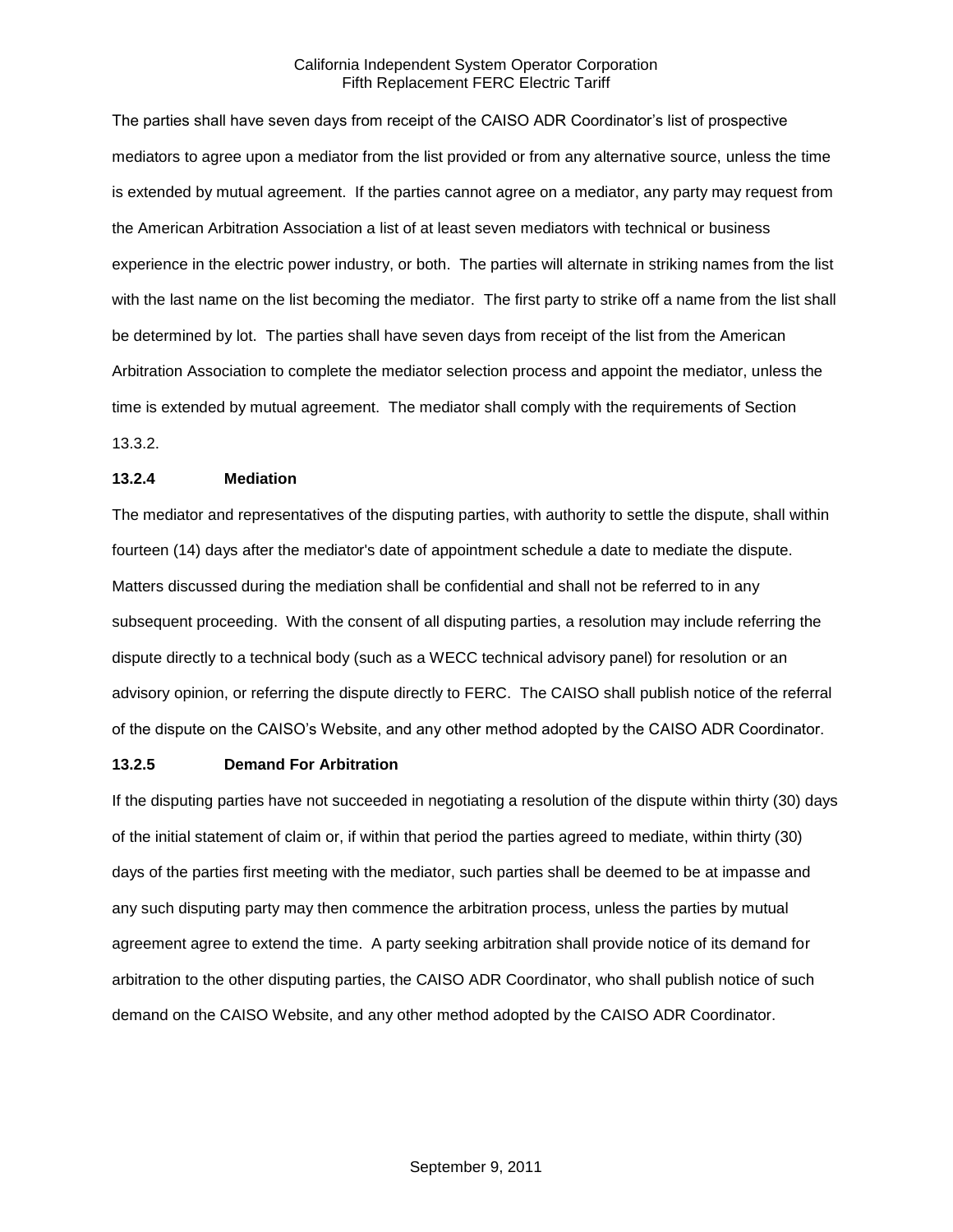### **13.3 Arbitration**

# **13.3.1 Selection Of Arbitrator**

# **13.3.1.1 Disputes Under \$1,000,000**

Where the total amount of claims and counterclaims in controversy is less than \$1,000,000 (exclusive of costs and interest), the disputing parties shall select an arbitrator from a list containing the names of at least ten (10) qualified individuals supplied by the American Arbitration Association within fourteen (14) days following submission of the demand for arbitration. If the parties cannot agree upon an arbitrator within fourteen (the) stated time, they shall take turns striking names from the list of proposed arbitrators. The first party to strike-off a name shall be determined by lot. This process shall be repeated until one name remains on the list, and that individual shall be the designated arbitrator.

### **13.3.1.2 Disputes of \$1,000,000 or Over**

Where the total amount of claims and counterclaims in controversy is \$1,000,000 or more (exclusive of interest and costs), the disputing parties may agree on any person to serve as a single arbitrator, or shall endeavor in good faith to agree on a single arbitrator from a list of ten (10) qualified individuals provided by the American Arbitration Association within fourteen (14) days following submission of the demand for arbitration. If the parties are unable to agree on a single arbitrator within the stated time, the party or parties demanding arbitration, and the party or parties responding to the demand for arbitration, shall each designate an arbitrator. Each designation shall be from the list of arbitrators no later than the tenth (10th) day thereafter. The two arbitrators so chosen shall then choose a third arbitrator.

### **13.3.2 Disclosures Required Of Arbitrators**

The designated arbitrator(s) shall be required to disclose to the parties any circumstances which might preclude him or her from rendering an objective and impartial determination. Each designated arbitrator shall disclose:

- (a) Any direct financial or personal interest in the outcome of the arbitration;
- (b) Any information required to be disclosed by California Code of Civil Procedure Section 1281.9.; and
- (c) Any existing or past financial, business, professional, or personal interest that are likely to affect impartiality or might reasonably create an appearance of partiality or bias.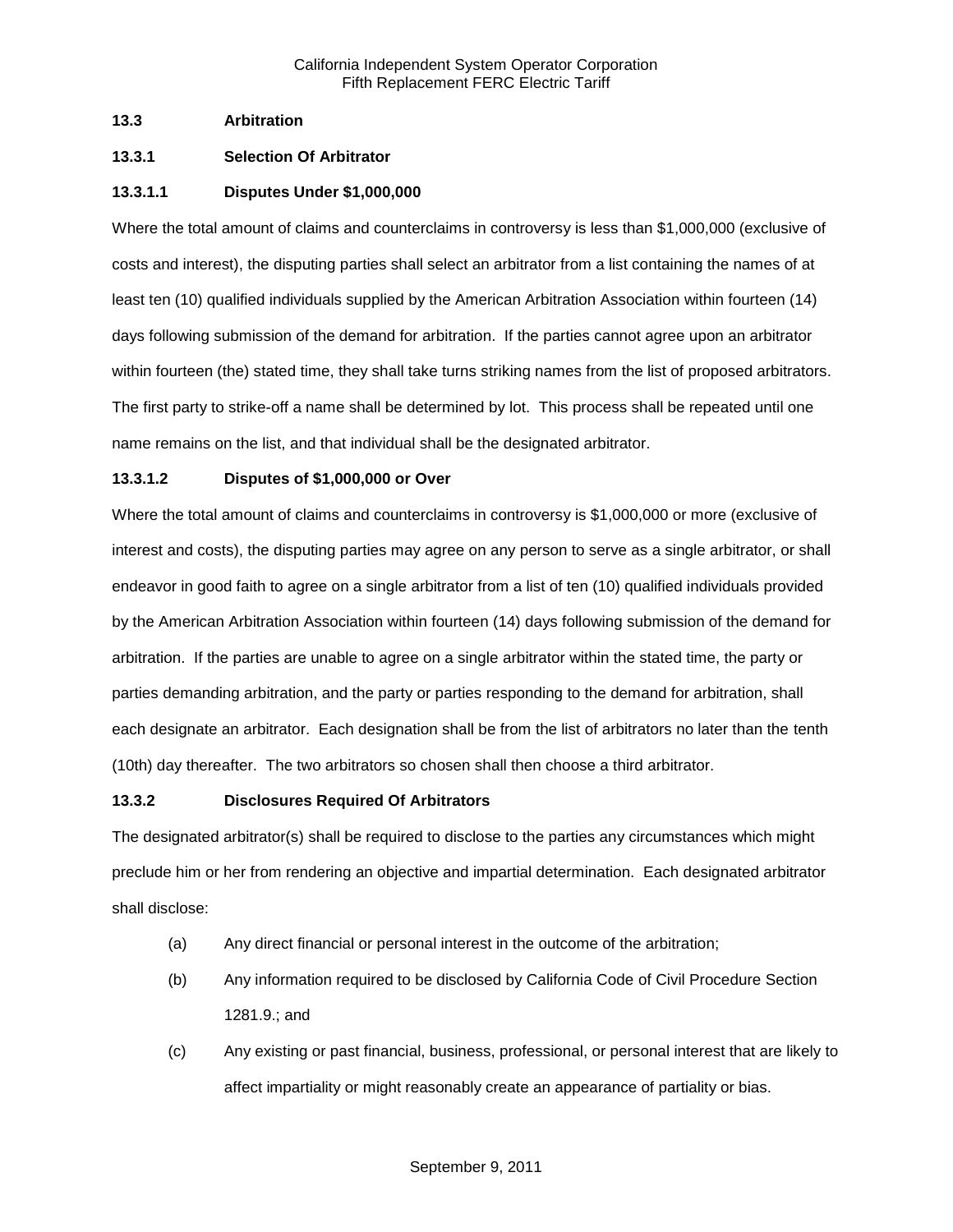The designated arbitrator shall disclose any such relationships that he or she personally has with any party or its counsel, or with any individual whom he or she has been told will be a witness. Designated arbitrators should also disclose any such relationship involving members of their families or their current employers, partners, or business associates. All designated arbitrators shall make a reasonable effort to inform themselves of any interests or relationships described above. The obligation to disclose interests, relationships, or circumstances that might preclude an arbitrator from rendering an objective and impartial determination is a continuing duty that requires the arbitrator to disclose, at any stage of the arbitration, any such interests, relationships, or circumstances that arise, or are recalled or discovered. If, as a result of the continuing disclosure duty, an arbitrator makes a disclosure which is likely to affect his or her partiality, or might reasonably create an appearance of partiality or bias or if a party independently discovers the existence of such circumstances, a party wishing to object to the continuing use of the arbitrator must provide written notice of its objection to the other parties within ten (10) days of receipt of the arbitrator's disclosure or the date of a party's discovery of the circumstances giving rise to that party's objection. Failure to provide such notice shall be deemed a waiver of such objection. If a party timely provides a notice of objection to the continuing use of the arbitrator the parties shall attempt to agree whether the arbitrator should be dismissed and replaced in the manner described in Section 13.3.1. If within ten (10) days of a party's objection notice the parties have not agreed how to proceed, the matter shall be referred to the American Arbitration Association for resolution.

#### **13.3.3 Arbitration Procedures**

The CAISO ADR Coordinator shall compile and make available to the arbitrator and the parties standard procedures for the arbitration of disputes, which procedures (i) shall include provision, upon good cause shown, for intervention or other participation in the proceeding by any party whose interests may be affected by its outcome, (ii) shall conform to the requirements specified herein, and (iii) may be modified or adopted for use in a particular proceeding as the arbitrator deems appropriate, in accordance with Section 13.3.4. The procedures adopted by the CAISO ADR Coordinator shall be based on the latest edition of the American Arbitration Association Commercial Arbitration Rules, to the extent such rules are not inconsistent with this Section 13. Except as provided herein, all parties shall be bound by such procedures.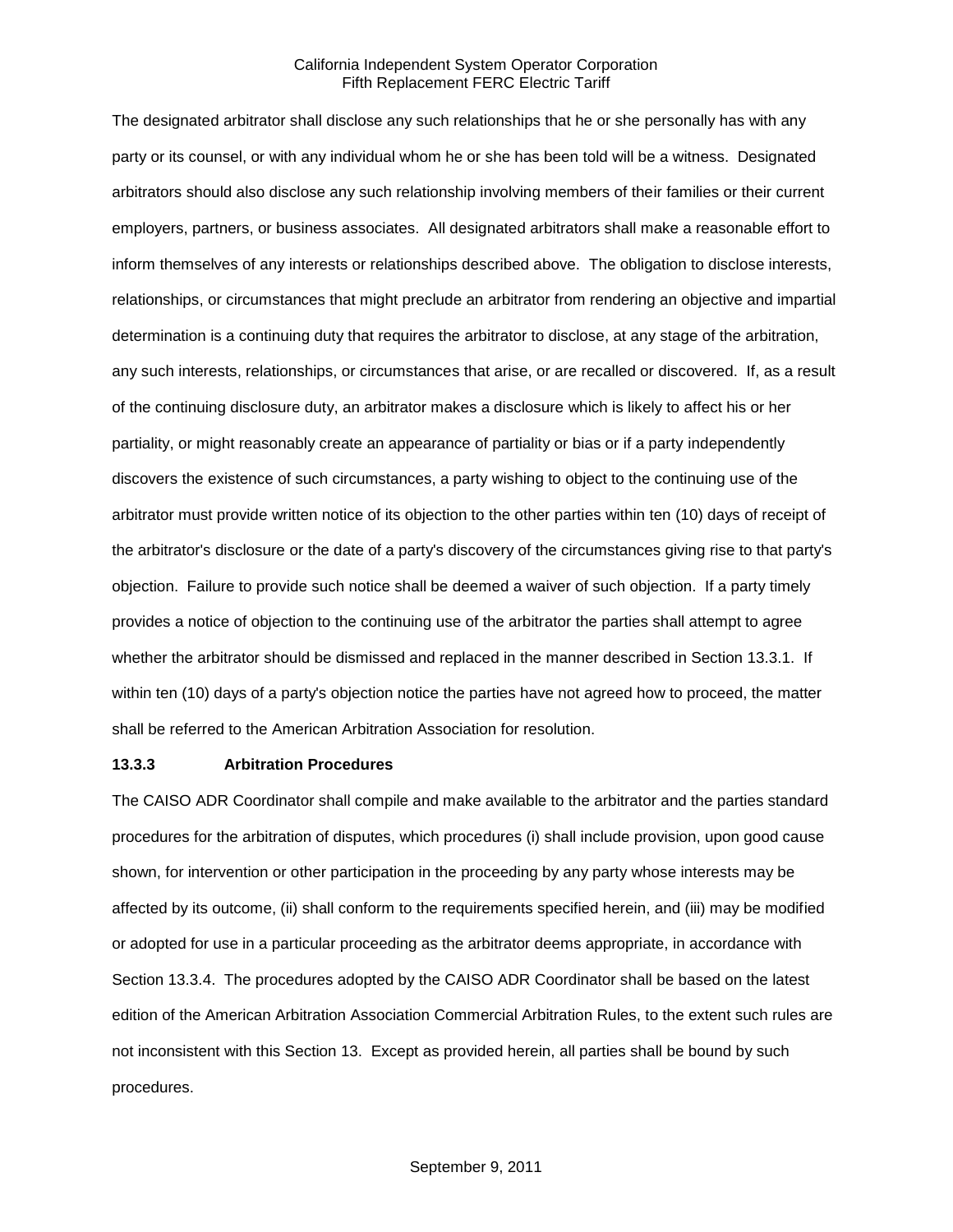### **13.3.4 Modification Of Arbitration Procedures**

In determining whether to modify the standard procedures for use in the pending matter, the arbitrator shall consider (i) the complexity of the dispute, (ii) the extent to which facts are disputed, (iii) the extent to which the credibility of witnesses is relevant to a resolution, (iv) the amount in controversy, and (v) any representations made by the parties. Alternatively, the parties may, by mutual agreement, modify the standard procedures. In the event of a disagreement between the arbitrator and the agreement of the parties regarding arbitration procedures to be utilized, the parties' agreement shall prevail.

### **13.3.5 Remedies**

# **13.3.5.1 Arbitrator's Discretion**

The arbitrator shall have the discretion to grant the relief sought by a party, or determine such other remedy as is appropriate, unless the parties agree to conduct the arbitration "baseball" style. Unless otherwise expressly limited herein, the arbitrator shall have the authority to award any remedy or relief available from FERC, or any other court of competent jurisdiction. Where any CAISO Document leaves any matter to be agreed between the parties at some future time and provides that in default of agreement the matter shall be referred to the CAISO ADR Procedures, the arbitrator shall have authority to decide upon the terms of the agreement which, in the arbitrator's opinion, it is reasonable that the parties should reach, having regard to the other terms of the CAISO Document concerned and the arbitrator's opinion as to what is fair and reasonable in all the circumstances.

### **13.3.5.2 "Baseball" Arbitration**

If the parties agree to conduct the arbitration "baseball" style, the parties shall submit to the arbitrator and exchange with each other their last best offers in the form of the award they consider the arbitrator should make, not less than seven (7) days in advance of the date fixed for the hearing, or such other date as the arbitrator may decide. If a party fails to submit its last best offer in accordance with this Section, that party shall be deemed to have accepted the offer proposed by the other party. The arbitrator shall be limited to awarding only one of the proposed offers, and may not determine an alternative or compromise remedy.

### **13.3.6 Summary Disposition**

The procedures for arbitration of a dispute shall provide a means for summary disposition of a demand for arbitration, or a response to a demand for arbitration, that in the reasoned opinion of the arbitrator does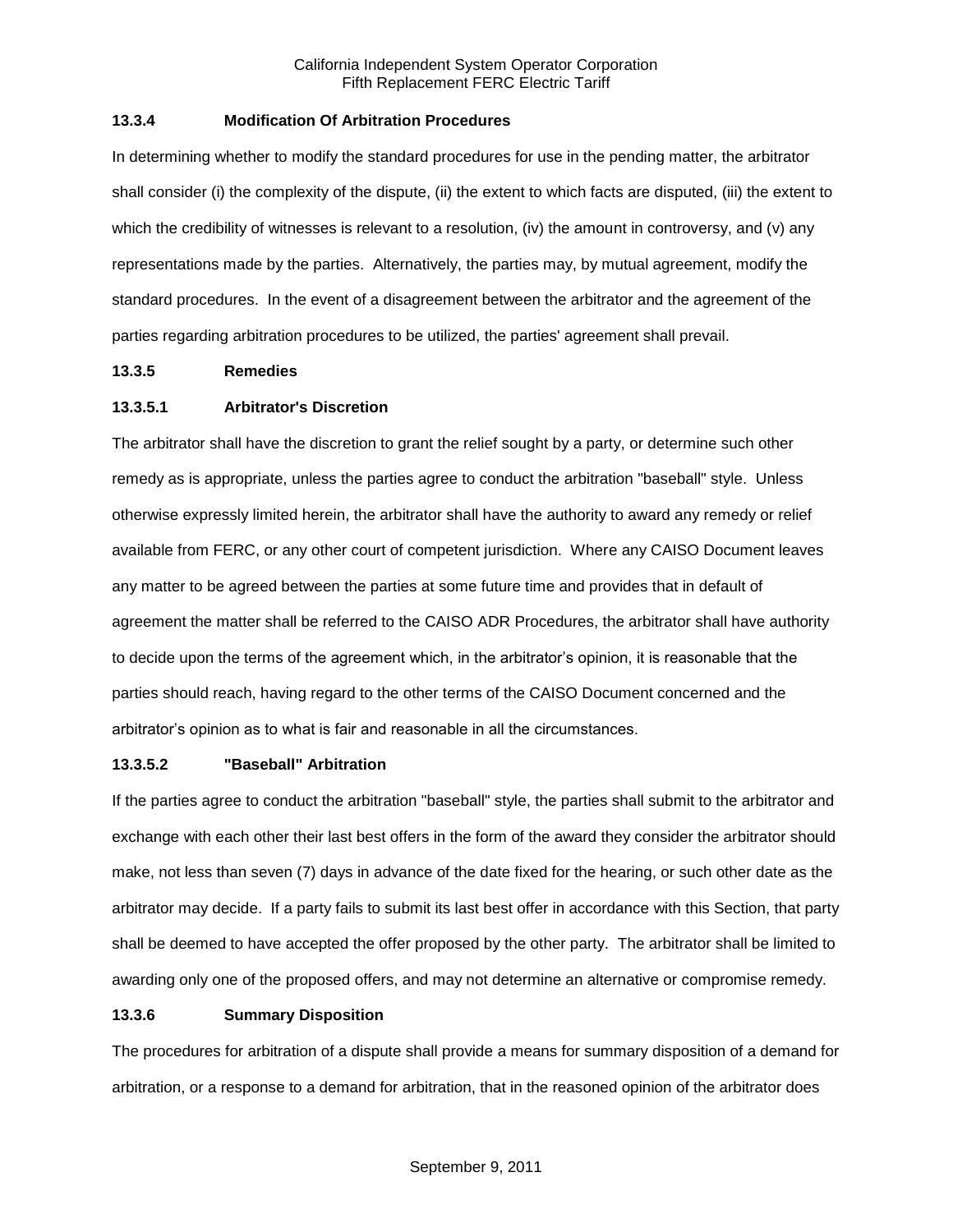not have a good faith basis in either law or fact. If the arbitrator determines that a demand for arbitration or response to a demand for arbitration does not have a good faith basis in either law or fact, the arbitrator shall have discretion to award the costs of the time, expenses, and other charges of the arbitrator to the prevailing party. A determination made under this Section is subject to appeal pursuant to Section 13.4.

## **13.3.7 Discovery Procedures**

The procedures for the arbitration of a dispute shall include adequate provision for the discovery of relevant facts, including the taking of testimony under oath, production of documents and other things, the presentation of evidence, the taking of samples, conducting of tests, and inspection of land and tangible items. The nature and extent of such discovery shall be determined as provided herein and shall take into account (i) the complexity of the dispute, (ii) the extent to which facts are disputed, (iii) the extent to which the credibility of witnesses is relevant to a resolution, and (iv) the amount in controversy. The forms and methods for taking such discovery shall be as described in the Federal Rules of Civil Procedure, except as modified pursuant to Section 13.3.4.

#### **13.3.8 Evidentiary Hearing**

The arbitration procedures shall provide for an evidentiary hearing, with provision for the crossexamination of witnesses, unless all parties consent to the resolution of the matter on the basis of a written record. The forms and methods for taking evidence shall be determined by the arbitrator(s) and modified pursuant to Section 13.3.4. The arbitrator may require such written or other submissions from the parties as he or she may deem appropriate, including submission of direct and rebuttal testimony of witnesses in written form. The arbitrator may exclude any evidence that is irrelevant, immaterial, unduly repetitious or prejudicial, or privileged. The arbitrator shall compile a complete evidentiary record of the arbitration which shall be available to the parties on its completion upon request.

### **13.3.9 Confidentiality**

Subject to the other provisions of this CAISO Tariff, any party may claim that information contained in a document otherwise subject to discovery is "Confidential" if such information would be so characterized under the Federal Rules of Evidence. The party making such claim shall provide to the arbitrator in writing the basis for its assertion. If the claim of confidentiality is confirmed by the arbitrator, he or she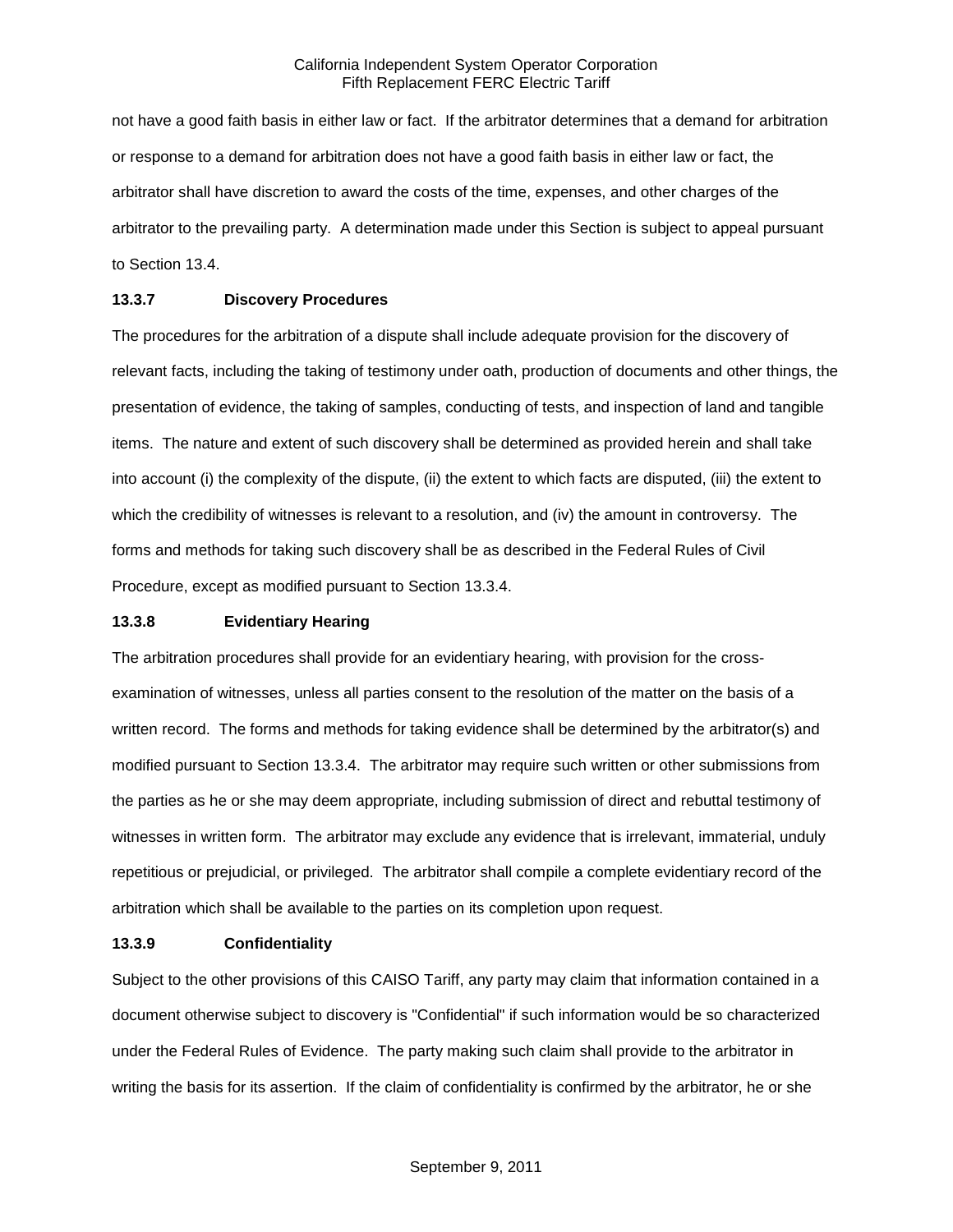shall establish requirements for the protection of such documents or other information designated as "Confidential" as may be reasonable and necessary to protect the confidentiality and commercial value of such information. Any party disclosing information in violation of these provisions or requirements established by the arbitrator, unless such disclosure is required by federal or state law or by a court order, shall thereby waive any right to introduce or otherwise use such information in any judicial, regulatory, or other legal or dispute resolution proceeding, including the proceeding in which the information was obtained.

### **13.3.10 Timetable**

Promptly after the appointment of the arbitrator, the arbitrator shall set a date for the issuance of the arbitration decision, which shall be no later than six (6) months (or such date as the parties and the arbitrator may agree) from the date of the appointment of the arbitrator, with other dates, including the dates for an evidentiary hearing or other final submissions of evidence, set in light of this date. The date for the evidentiary hearing or other final submission of evidence shall not be changed, absent extraordinary circumstances. The arbitrator shall have the power to impose sanctions, including dismissal of the proceeding, for dilatory tactics or undue delay in completing the arbitration proceedings.

#### **13.3.11 Decision**

**13.3.11.1** Except as provided below with respect to "baseball" style arbitration, the arbitrator shall issue a written decision granting the relief requested by one of the parties, or such other remedy as is appropriate, if any, and shall include findings of fact and law. The arbitration decision shall be based on (i) the evidence in the record, (ii) the terms of the relevant CAISO Documents, (iii) applicable United States federal law, including the FPA and any applicable FERC regulations and decisions, and international treaties or agreements as applicable, and (iv) applicable state law. Additionally, the arbitrator may consider relevant decisions in previous arbitration proceedings. A summary of the disputed matter and the arbitrator's decision shall be published on the CAISO Website and any other method chosen by the CAISO ADR Coordinator.

**13.3.11.2** In arbitration conducted "baseball" style, the arbitrator shall issue a written decision adopting one of the awards proposed by the parties, and shall include findings of fact and law. The arbitration decision shall be based on (i) the evidence in the record, (ii) the terms of the relevant CAISO Documents,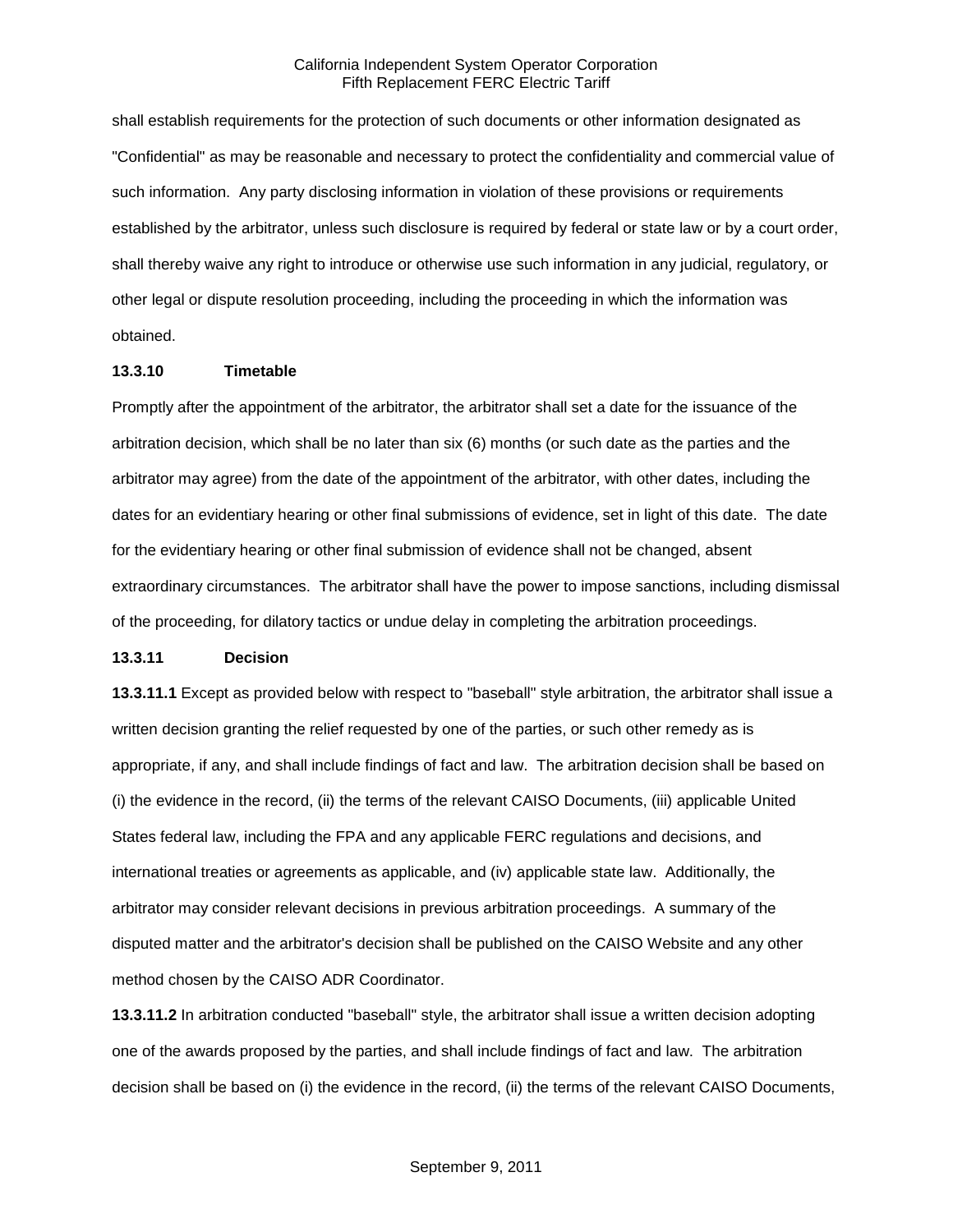(iii) applicable United States federal law, including the FPA and any applicable FERC regulations and decisions, and international treaties or agreements as applicable, and (iv) applicable state law. If the arbitrator concludes that no proposed award is consistent with the factors enumerated in (i) through (iv) above, or addresses all of the issues in dispute, the arbitrator shall specify how each proposed award is deficient and direct that the parties submit new proposed awards that cure the identified deficiencies. A summary of the disputed matter and the arbitrator's decision shall be published on the CAISO Website, and any other method chosen by the CAISO ADR Coordinator. An award shall not be deemed to be precedential.

**13.3.11.3** Where a panel of arbitrators is appointed pursuant to Section 13.3.1.2, a majority of the arbitrators must agree on the decision.

#### **13.3.12 Compliance**

Unless the arbitrator's decision is appealed under Section 13.4, the disputing parties shall, upon receipt of the decision, immediately take whatever action is required to comply with the award to the extent the award does not require regulatory action. An award that is not appealed shall be deemed to have the same force and effect as an order entered by the FERC or any court of competent jurisdiction.

#### **13.3.13 Enforcement**

Following the expiration of the time for appeal of an award pursuant to Section 13.4.3, any party may apply to FERC or any court of competent jurisdiction for entry and enforcement of judgment based on the award.

#### **13.3.14 Costs**

The costs of the time, expenses, and other charges of the arbitrator shall be borne by the parties to the dispute, with each side on an arbitrated issue bearing its pro-rata share of such costs, and each party to an arbitration proceeding bearing its own costs and fees. If the arbitrator determines that a demand for arbitration or response to a demand for arbitration was made in bad faith, the arbitrator shall have discretion to award the costs of the time, expenses, and other charges of the arbitrator to the prevailing party. Notwithstanding the above, at the discretion of the arbitrator, the winning party in any dispute which has resulted in the enforcement of an important right affecting the public interest shall not be required to pay any of the costs of the arbitrator and may recover such of its own reasonable attorney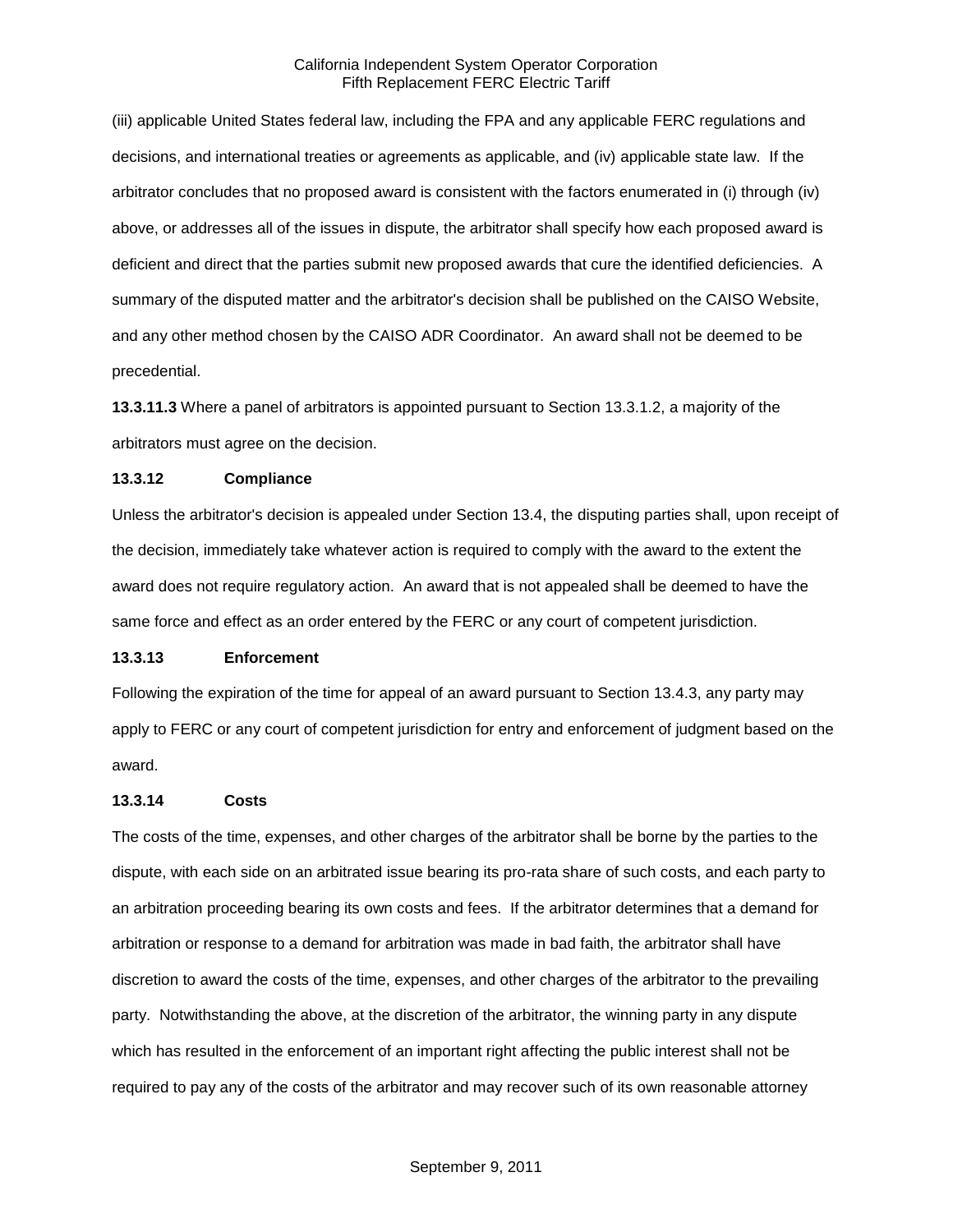fees, expert witness fees and other reasonable costs from the losing party to the dispute if (a) a significant benefit, whether pecuniary or non-pecuniary, has been conferred on the general public, (b) the necessity and financial burden of private enforcement are such as to make the award appropriate, and (c) such fees should not, in the interest of justice, be paid out of the recovery.

#### **13.4 Appeal Of Award**

### **13.4.1 Basis For Appeal**

A party may apply to the FERC or any court of competent jurisdiction to hear an appeal of an arbitration award only upon the grounds that the award is contrary to or beyond the scope of the relevant CAISO Documents, United States federal law, including, without limitation, the FPA, and any FERC regulations and decisions, or state law. Appeals shall, unless otherwise ordered by FERC or the court of competent jurisdiction, conform to the procedural limitations set forth in this Section 13.4.

#### **13.4.2 Appellate Record**

The parties intend that FERC or the court of competent jurisdiction should afford substantial deference to the factual findings of the arbitrator. No party shall seek to expand the record before the FERC or court of competent jurisdiction beyond that assembled by the arbitrator, except (i) by making reference to legal authority which did not exist at the time of the arbitrator's decision, or (ii) if such party contends the decision was based upon or affected by fraud, collusion, corruption, misconduct or misrepresentation.

#### **13.4.3 Procedures For Appeals**

**13.4.3.1** If a party to an arbitration desires to appeal an award, it shall provide a notice of appeal to the CAISO ADR Coordinator, all parties and the arbitrator within fourteen (14) days following the date of the award. The CAISO ADR Coordinator shall publish notice of the appeal on the CAISO Website, and any other method chosen by the CAISO ADR Coordinator.

Within ten (10) days of the filing of the notice of appeal, the appealing party must file an appropriate application, petition or motion with the FERC to trigger review under the FPA or with a court of competent jurisdiction. Such filing shall state that the subject matter has been the subject of an arbitration pursuant to the relevant CAISO Document.

**13.4.3.2** Within thirty (30) days of filing the notice of appeal (or such period as FERC or the court of competent jurisdiction may specify) the appellant shall file the complete evidentiary record of the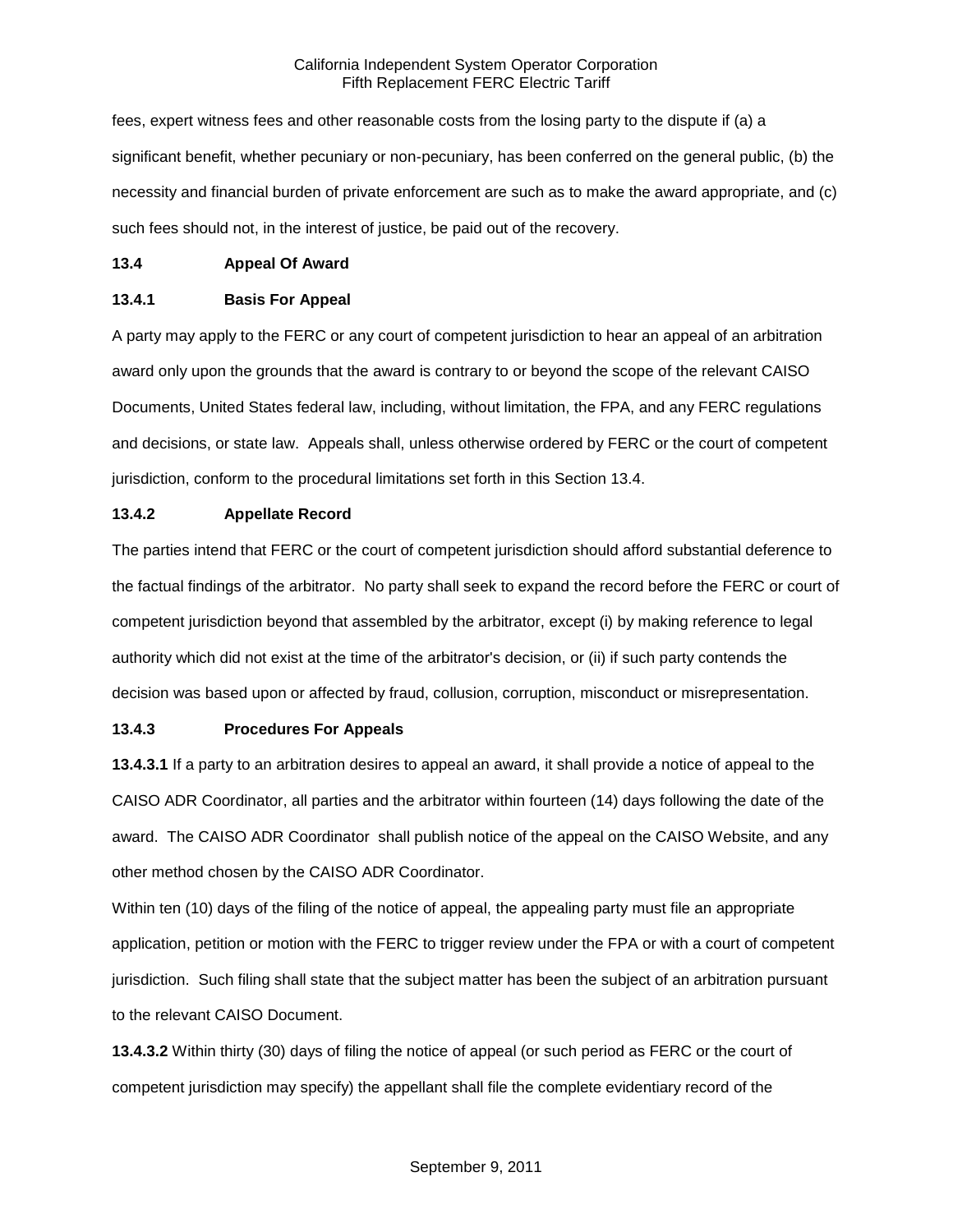arbitration and a copy of the award with FERC or with the court of competent jurisdiction. The appellant shall serve copies of a description of all materials included in the submitted evidentiary record.

## **13.4.4 Award Implementation**

Implementation of the award shall be deemed stayed pending an appeal unless and until, at the request of a party, the FERC or the court of competent jurisdiction to which an appeal has been filed, issues an order dissolving, shortening, or extending such stay. However, a summary of each appeal shall be published on the CAISO Website, and any other method chosen by the CAISO ADR Coordinator.

### **13.4.5 Judicial Review Of FERC Orders**

FERC orders resulting from appeals shall be subject to judicial review pursuant to the FPA.

### **13.5 Allocation Of Awards Payable By Or To The CAISO**

## **13.5.1 Allocation Of An Award**

If the CAISO must pay an award to a party pursuant to good faith negotiations or the CAISO ADR Procedures, the CAISO will recover the amount of the award from Market Participants and Scheduling Coordinators. If the CAISO receives an award from a party pursuant to good faith negotiations or the CAISO ADR Procedures, the CAISO will flow back the amount of the award to Market Participants and Scheduling Coordinators.

## **13.5.2 Timing Of Adjustments**

Upon determination that an award is payable by or to the CAISO pursuant to good faith negotiations or the CAISO ADR Procedures, the CAISO shall calculate the amounts payable to and receivable from the party, Market Participants, and Scheduling Coordinators, as soon as reasonably practical, and shall show any required adjustments as a debit or a credit in a subsequent Initial Settlement Statement T+7B or, in the case of an amount payable by the CAISO to a party, as soon as the CAISO and that party may agree.

#### **13.5.3 Method Of Allocation**

## **13.5.3.1 Allocation to Market Participants**

The CAISO will use best efforts to determine which Market Participant(s) is or are responsible for and/or benefit from payment of an award by or to the CAISO and to allocate receipt of or payment for the award equitably to such Market Participant(s). In undertaking the allocation, the CAISO shall consider the extent of a Market Participant's participation in affected markets and the CAISO Tariff in effect on the applicable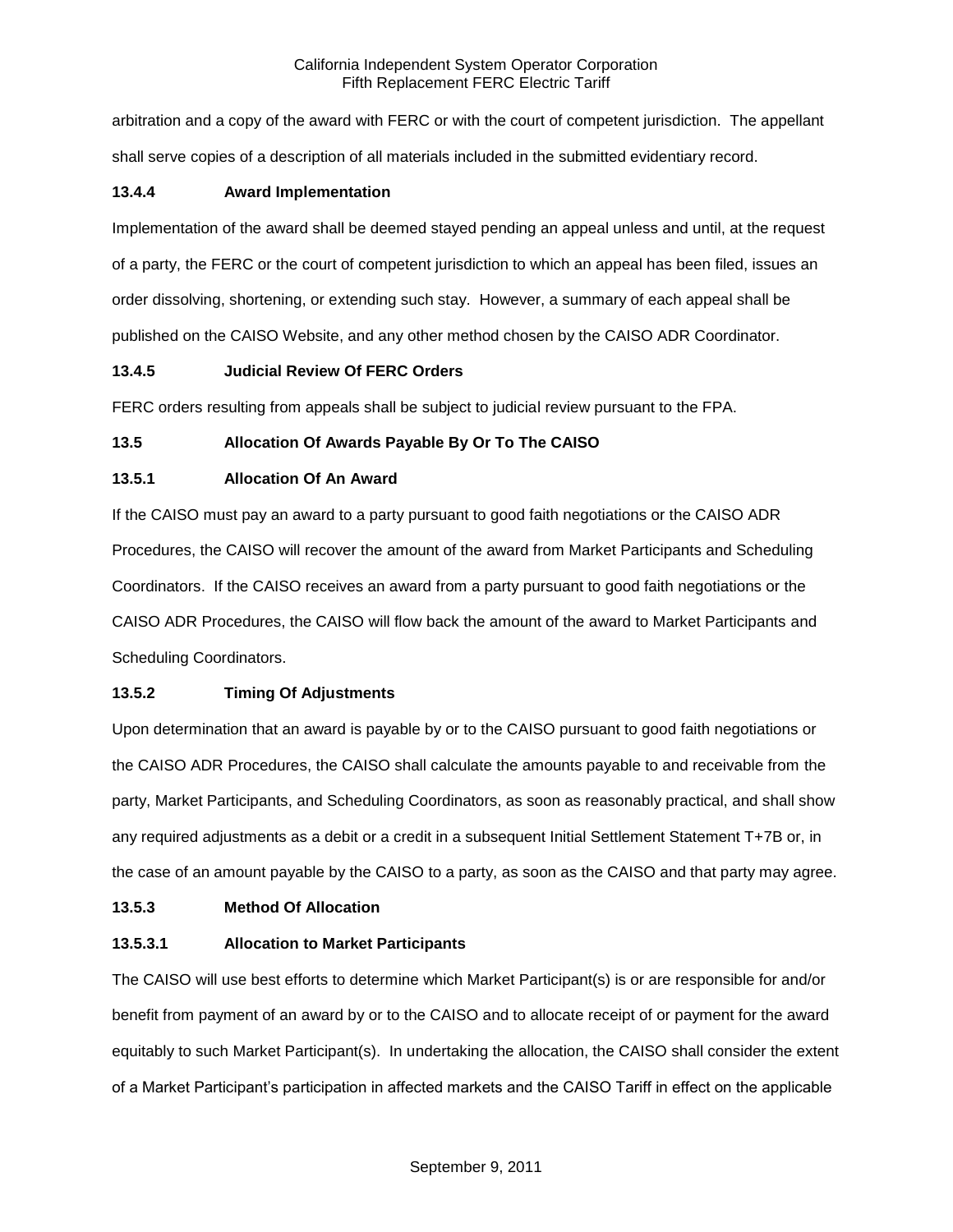Trading Day(s), and may consider any other relevant factor, including but not limited to, applicable contracts.

## **13.5.3.2 Residual Amounts**

Any awards for which the CAISO is unable to identify Market Participants in accordance with 13.5.3.1 and any award amounts that the CAISO is unable to collect that are not covered by Section 11.29.17.1 or Section 11.29.17.2 will be allocated to all Scheduling Coordinators through neutrality adjustments.

## **14. Force Majeure Indemnification And Limitations On Liability**

### **14.1 Uncontrollable Forces**

Neither the CAISO nor a Market Participant will be considered in default of any obligation under this CAISO Tariff if prevented from fulfilling that obligation due to the occurrence of an Uncontrollable Force.

### **14.2 Responsibilities Of Affected Entity**

In the event of the occurrence of an Uncontrollable Force, which prevents the CAISO or a Market Participant from performing any of its obligations under this CAISO Tariff, the affected entity shall (i) if it is the CAISO, immediately notify the Market Participants in writing of the occurrence of such Uncontrollable Force and, if it is a Market Participant, immediately notify the CAISO in writing of the occurrence of such Uncontrollable Force, (ii) not be entitled to suspend performance of its obligations under this CAISO Tariff in any greater scope or for any longer duration than is required by the Uncontrollable Force, (iii) use its best efforts to mitigate the effects of such Uncontrollable Force, remedy its inability to perform and resume full performance of its obligations hereunder, (iv) in the case of the CAISO, keep the Market Participants apprised of such efforts, and in the case of the Market Participants, keep the CAISO apprised of such efforts, in each case on a continual basis and (v) provide written notice of the resumption of its performance of its obligations hereunder.

## **14.3 Strikes, Lockouts Or Labor Disputes**

Notwithstanding any of the foregoing, the settlement of any strike, lockout or labor dispute constituting an Uncontrollable Force shall be within the sole discretion of the entity involved in such strike, lockout or labor dispute and the requirement that an entity must use its best efforts to mitigate the effects of the Uncontrollable Force and/or remedy its inability to perform and resume full performance of its obligations hereunder shall not apply to strikes, lockouts, or labor disputes.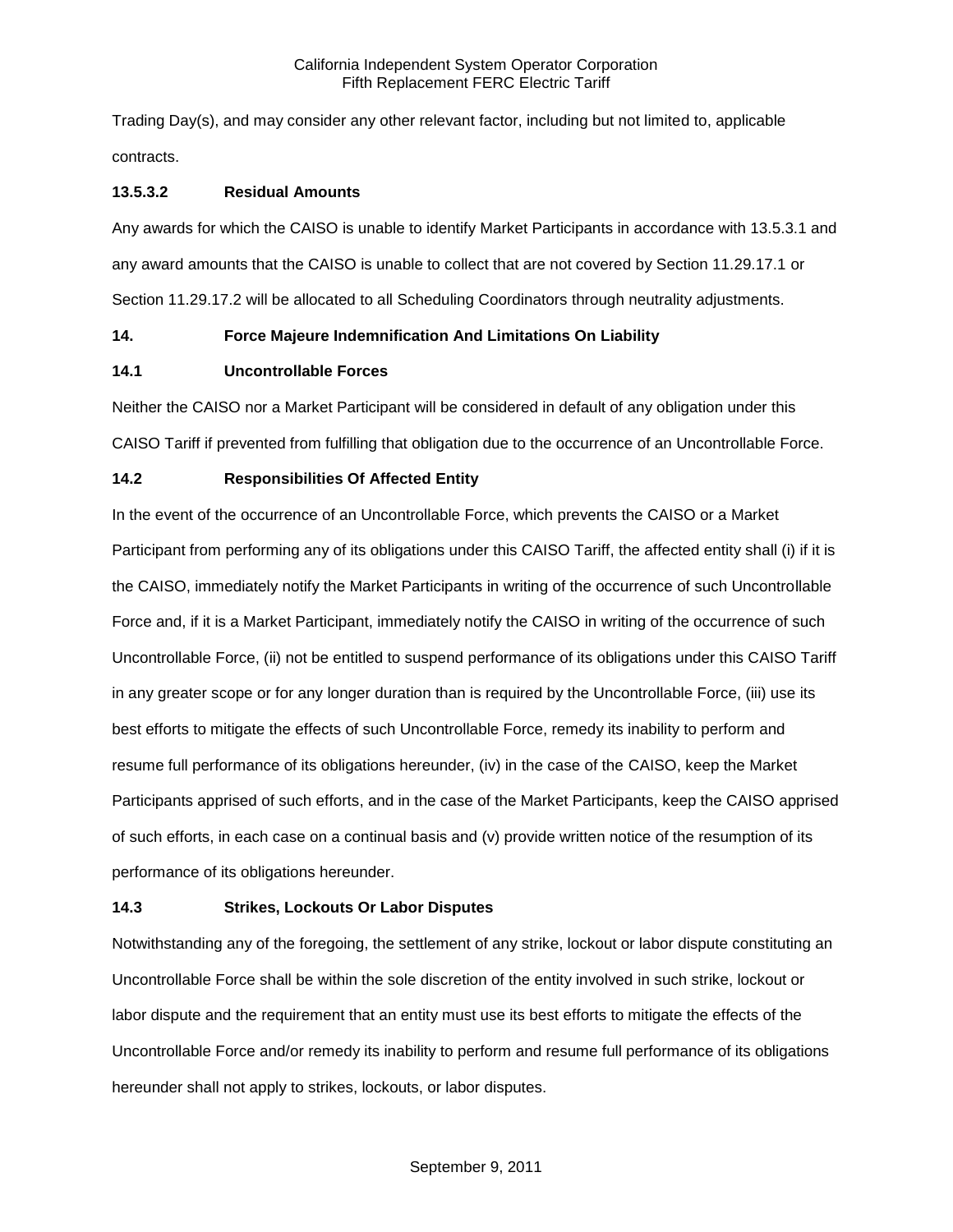### **14.4 Market Participant's Indemnity**

Each Market Participant, to the extent permitted by law, shall indemnify the CAISO and hold it harmless against all losses, damages, claims, liabilities, costs or expenses (including legal expenses) arising from any act or omission of the Market Participant except to the extent that they result from the CAISO's default under this CAISO Tariff or gross negligence or intentional wrongdoing on the part of the CAISO or of its officers, directors or employees.

## **14.5 Limitation On Liability**

### **14.5.1 Liability For Damages**

Except as provided for in Section 13.3.14, the CAISO shall not be liable in damages to any Market Participant for any losses, damages, claims, liability, costs or expenses (including legal expenses) arising from the performance or non-performance of its obligations under this CAISO Tariff, including but not limited to any adjustments made by the CAISO in Inter-SC Trades, except to the extent that they result from gross negligence or intentional wrongdoing on the part of the CAISO.

### **14.5.2 Exclusion Of Certain Types Of Loss**

The CAISO shall not be liable to any Market Participant under any circumstances for any consequential or indirect financial loss including but not limited to loss of profit, loss of earnings or revenue, loss of use, loss of contract or loss of goodwill except to the extent that it results from the gross negligence or intentional wrongdoing on the part of the CAISO.

## **14.6 Potomac Economics, Ltd. Limitation Of Liability**

Potomac Economics, Ltd. shall not be liable in damages to any Market Participant for any losses, damages, claims, liability, costs or expenses (including legal expenses) arising from its calculation of reference levels under its Consultant Agreement with the CAISO dated as of September 3, 2002, except to the extent that they result from gross negligence or intentional wrongdoing of Potomac Economics, Ltd.

#### **15. Regulatory Filings**

Any amendment or other modification of any provision of this CAISO Tariff must be in writing and approved by the CAISO Governing Board in accordance with the bylaws of the CAISO. Any such amendment or modification shall be effective upon the date it is permitted to become effective by FERC. Nothing contained herein shall be construed as affecting, in any way, the right of the CAISO to furnish its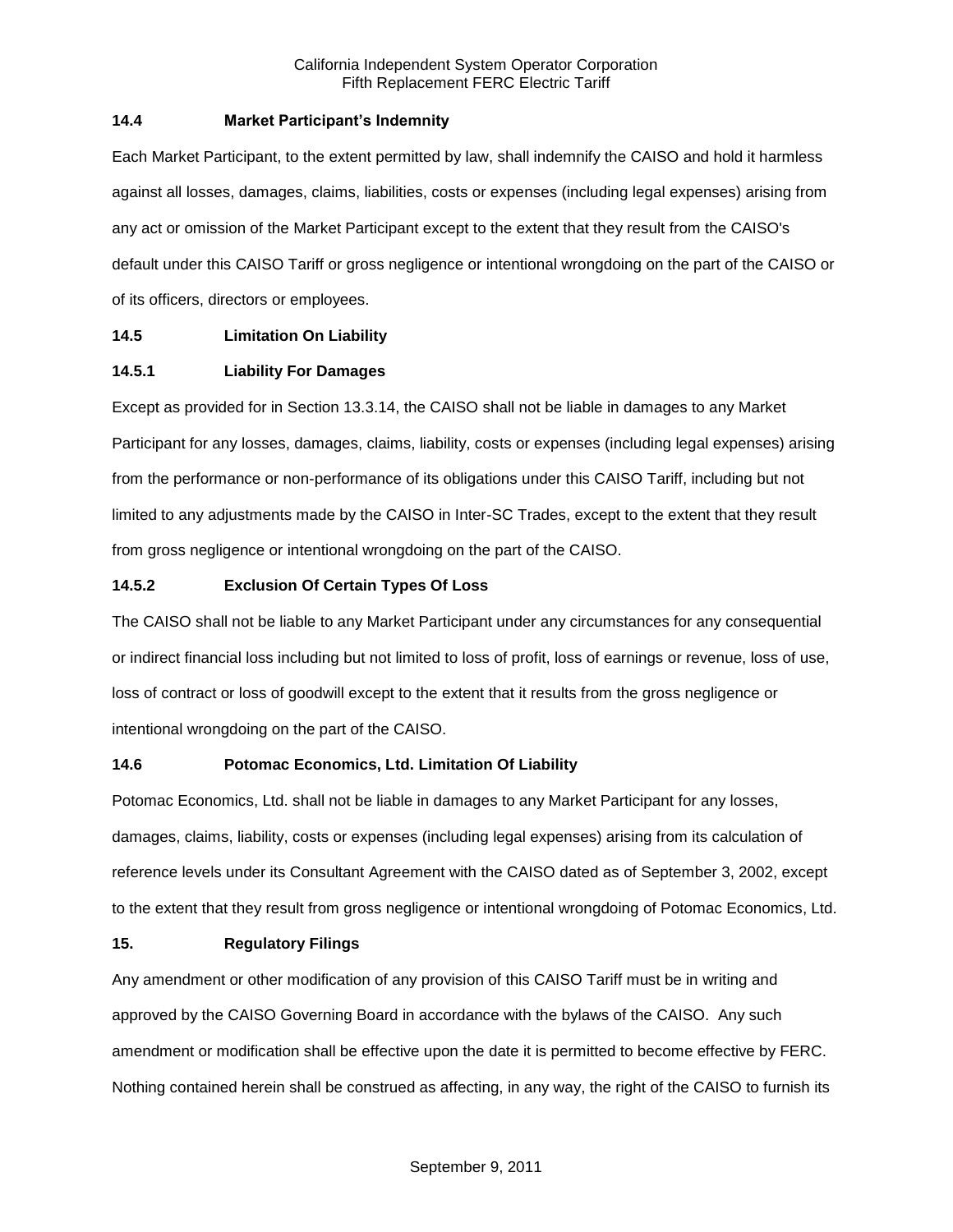services in accordance with this CAISO Tariff, or any tariff, rate schedule or Scheduling Coordinator Agreement which results from or incorporates this CAISO Tariff, or unilaterally to make an application to FERC for a change in rates, terms, conditions, charges, classifications of service, Scheduling Coordinator Agreement, rule or regulation under FPA Section 205 and pursuant to the FERC's rules and regulations promulgated thereunder. Nothing contained in this CAISO Tariff or any Scheduling Coordinator Agreement shall be construed as affecting the ability of any Market Participant receiving service under this CAISO Tariff to exercise its rights under Section 206 of the FPA and FERC's rules and regulations thereunder.

#### **16. Existing Contracts**

#### **16.1 Continuation Of Existing Contracts For Non-Participating TOs**

The transmission service rights and obligations of Non-Participating TOs under Existing Contracts, including all terms, conditions and rates of the Existing Contracts, as they may change from time to time under the terms of the Existing Contracts, will continue to be honored by the parties to those contracts, for the duration of those contracts.

#### **16.1.1 Participating TO Obligation**

If a Participating TO is a party to an Existing Contract under which Existing Rights are provided, the Participating TO shall attempt to negotiate changes to the Existing Contract to align the contract's scheduling and operating provisions with the CAISO's scheduling and operational procedures, rules and protocols, to align operations under the contract with CAISO operations, and to minimize the contract parties' costs of administering the contract while preserving their financial rights and obligations. In addition, the Participating TO shall attempt to negotiate changes to provisions in the Existing Contract to ensure that whenever transmission services under the Existing Contract are used to deliver power to a Market Participant that is subject to Access Charges under this CAISO Tariff, no duplicative charge for access to the CAISO Controlled Grid will be charged under the Existing Contract. For purposes of such negotiations, there shall be a presumption that any charges in an Existing Contract that were designed to recover the embedded cost of transmission facilities within the CAISO Controlled Grid will be fully recovered through the Access Charges established under Section 26.1.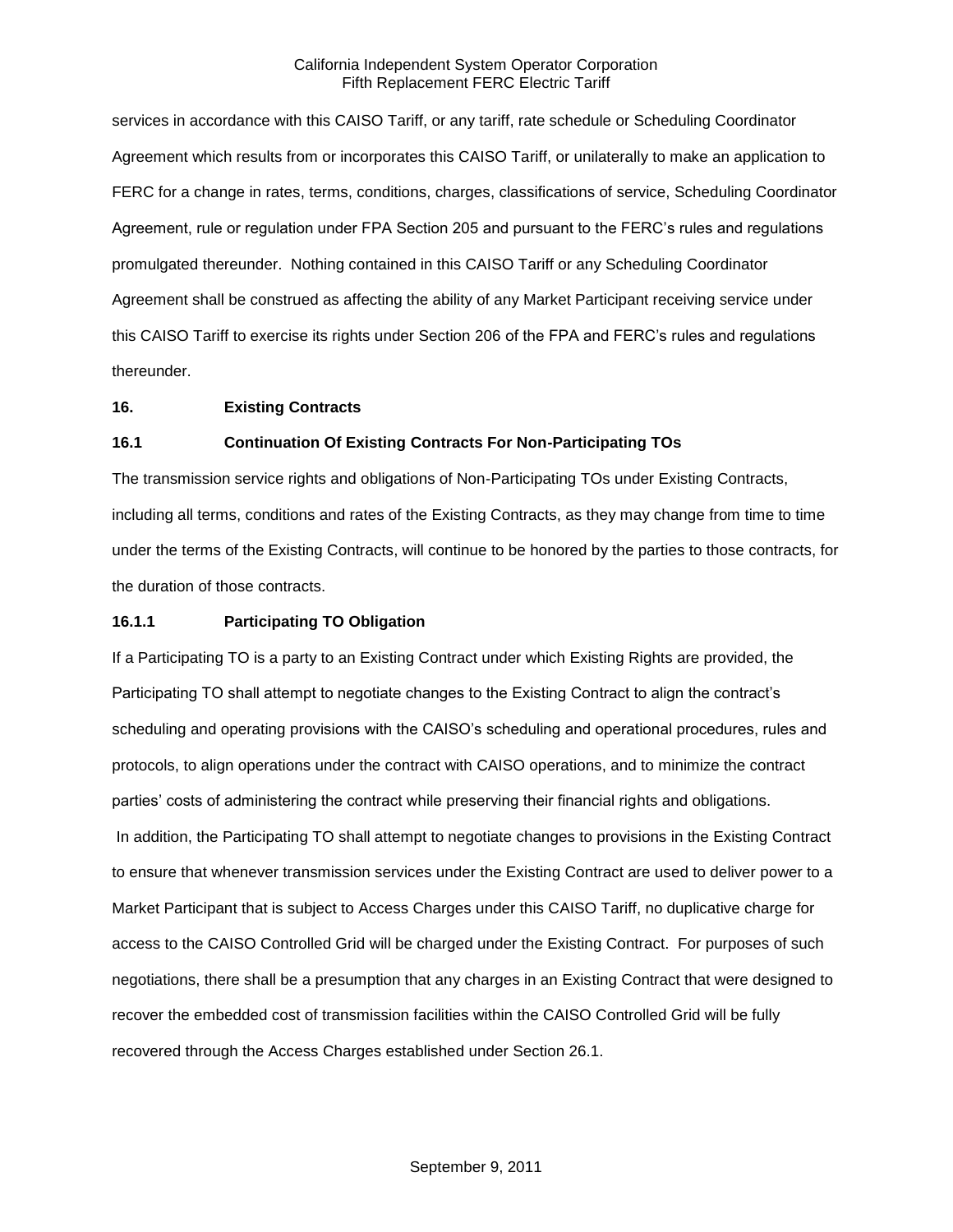### **16.1.2 Right To Use And Ownership Of Facilities**

If a Non-Participating TO has an Existing Contract with a Participating TO under which the Non-Participating TO's transmission facilities, or a portion thereof, are subject to use by the Participating TO, the Non-Participating TO's rights to the use and ownership of its facilities shall remain unchanged, regardless of the Participating TO's act of turning over the Participating TO's Entitlement to use the Non-Participating TO's facilities to the extent possible to the Operational Control of the CAISO. The CAISO will accept valid ETC Self-Schedules from a Participating TO that is the Scheduling Coordinator for the holder of Existing Rights, or from holders of Existing Rights that are Scheduling Coordinators, or that are represented by a Scheduling Coordinator other than the Participating TO. ETC Self-Schedules submitted by Scheduling Coordinators to the CAISO, which include the use of Existing Rights, must be submitted in accordance with Section 16.1 and Section 30. The CAISO may refuse to accept ETC Self-Schedules submitted pursuant to Existing Contracts that do not meet the requirements of the principles, protocols and rules referred to in this Section 16.1.

### **16.1.3 Existing Contract Dispute Resolution**

The CAISO will, if requested, advise parties to Existing Contracts regarding the operational aspects of any Existing Contract renegotiations that they undertake.

If the parties to an Existing Contract are unable to reach agreement on the changes needed to meet the requirements of this CAISO Tariff, any disputes related thereto shall be addressed using the dispute resolution provisions of the Existing Contract, including any remedies as are provided by law. The rights of the parties to seek changes or to challenge such changes, under the FPA or as otherwise provided by law, are preserved consistent with the terms of the Existing Contract. Unless and until the necessary changes to the Existing Contract are made, all terms and conditions of the Existing Contracts will continue to be honored by the parties to the Existing Contracts.

## **16.1.4 Conversion Of PTOs' Rights Under Existing Contracts**

Parties who are entitled to transmission service rights under Existing Contracts and who choose to become Participating TOs must, at the time of becoming a Participating TO convert those rights to Converted Rights in accordance with Section 4.3.1.6.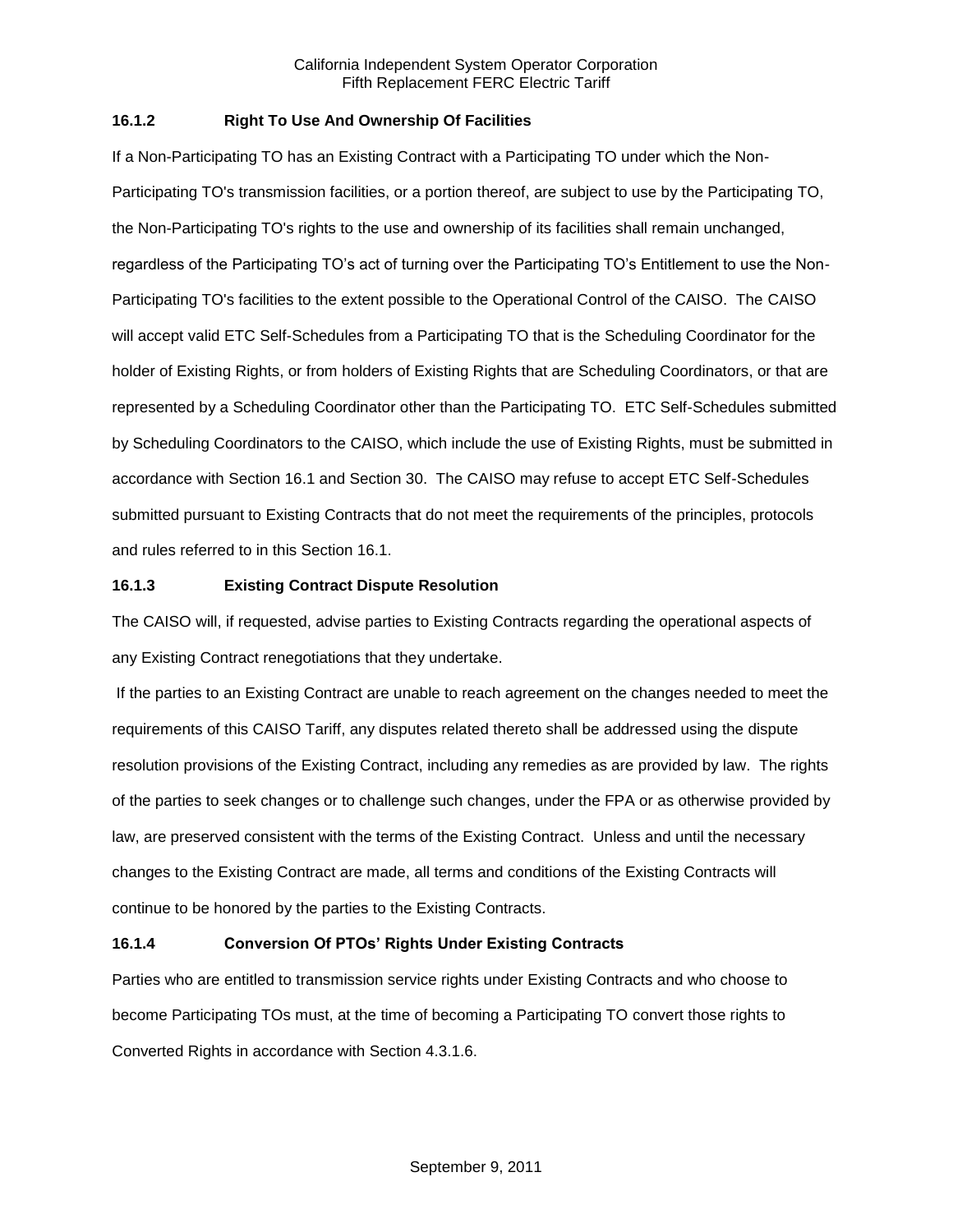- **16.2 [NOT USED]**
- **16.3 [NOT USED]**
- **16.4 TRTC Instructions**

### **16.4.1 Responsibility To Create TRTC Instructions**

Each Participating TO and Existing Rights holder will work with the CAISO to develop the Transmission Rights and Transmission Curtailment (TRTC) Instructions that allow Existing Contracts to be exercised in a way that: (i) maintains the existing scheduling and curtailment priorities under the Existing Contract; (ii) is minimally burdensome to the CAISO (i.e., creates the least impact on the CAISO's preferred operational policies and procedures); (iii) to the extent possible, imposes no additional financial burden on either the Participating TO or the holder of Existing Rights (beyond that in the Existing Contract); (iv) consistent with the terms of the Existing Contracts, makes as much transmission capacity not otherwise utilized by the holder of Existing Rights available as possible to the CAISO for allocation to Market Participants; (v) is minimally burdensome to the Participating TO and the Existing Rights holder from an operational point of view; and (vi) does not require the CAISO to interpret or underwrite the economics of the Existing Contract. The parties to Existing Contracts will attempt to jointly develop and agree on any TRTC Instructions that will be submitted to the CAISO. The parties to an Existing Contract shall also be responsible to submit to the CAISO any other necessary operating instructions based on their contract interpretations needed by the CAISO to enable the CAISO to perform its duties.

### **16.4.2 Responsible PTO Re Multiple PTO Parties To Existing Contract**

To the extent there is more than one Participating TO providing transmission service under an Existing Contract or there is a set of Existing Contracts which are interdependent from the point of view of submitting instructions to the CAISO involving more than one Participating TO, the relevant Participating TOs will designate a single Participating TO as the responsible PTO and will notify the CAISO accordingly. If no such responsible PTO is designated by the relevant Participating TOs or the CAISO is not notified of such designation, the CAISO shall designate one of them as the responsible PTO and notify the relevant Participating TOs accordingly. The responsible PTO designated pursuant to this section shall have the same responsibility as the Participating TO under this Section 16.4.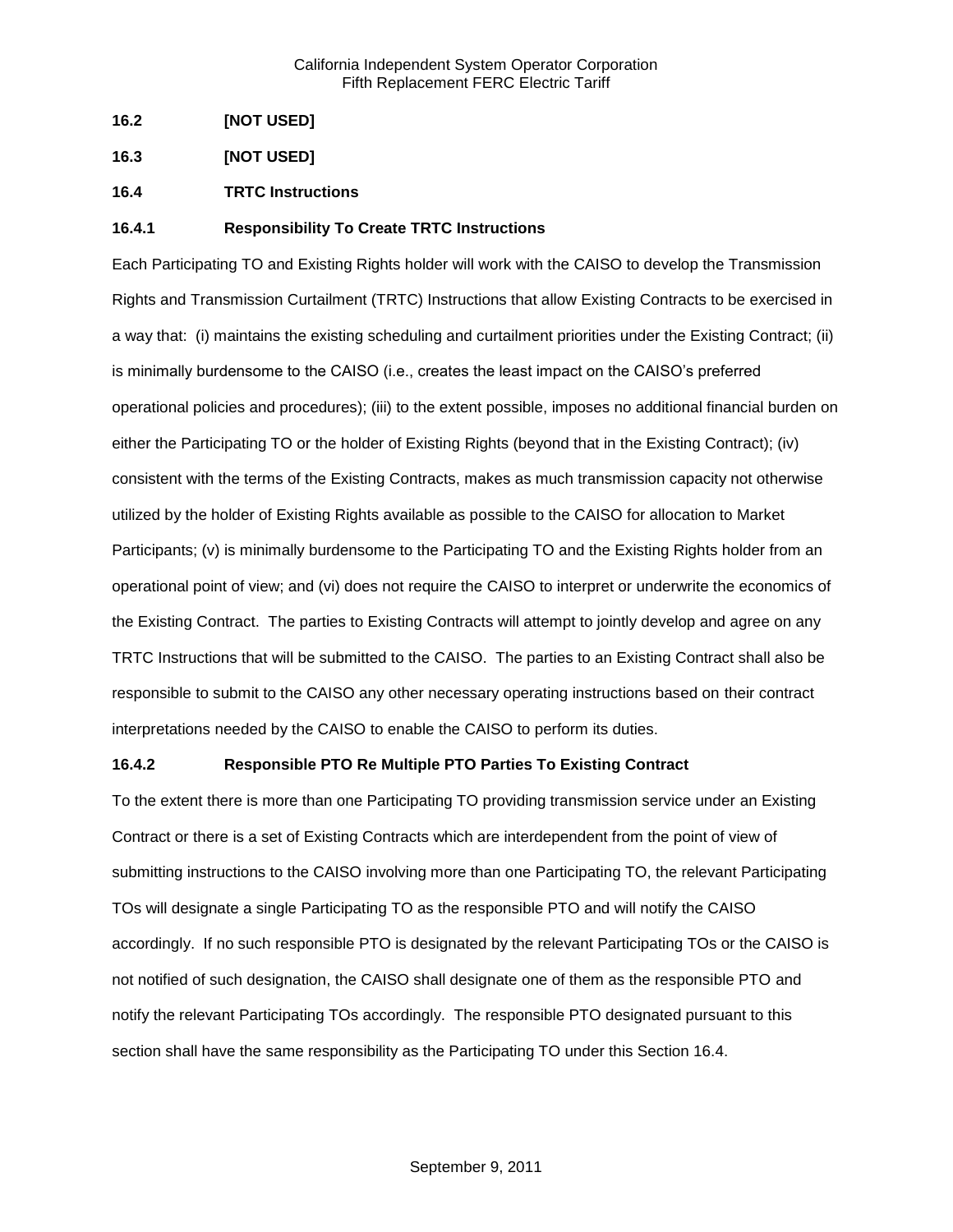## **16.4.3 Scheduling Coordinator Responsibilities**

The Scheduling Coordinator designated by the parties to an Existing Contract as the responsible entity for submitting ETC Self-Schedules for the relevant Existing Contract shall submit ETC Self-Schedules consistent with the terms and conditions specified in the TRTC Instructions.

### **16.4.4 Submission Of TRTC Instructions**

For each Existing Contract, the Participating TO providing transmission service under the Existing Contract (or the Responsible PTO identified in Section 16.4.2) shall be obligated to submit the TRTC Instructions to the CAISO electronically on behalf of the holders of Existing Rights, unless the parties to the Existing Contract agree otherwise. The Participating TO shall notify the CAISO in writing the identity of the responsible party for submission of the TRTC Instructions as decided by the parties to the Existing Contract and the term of such agreement between the parties to the Existing Contract. The Participating TO shall undertake all obligations with respect to the submission of the TRTC Instructions to the CAISO and any subsequent obligations that follow with respect to the creation, management and updates to the TRTC Instructions. The CAISO is responsible for implementing only one set of TRTC Instructions for each Existing Contract and only those TRTC Instructions that have been received and accepted by the CAISO. The Participating TO shall submit the TRTC Instructions to the CAISO associated with Existing Contracts or sets of interdependent Existing Contracts thirty (30) days prior to the date on which the scheduling or curtailment of the use of the Existing Rights is to change or commence.

## **16.4.5 TRTC Instructions Content**

TRTC Instructions will include the following information at a minimum and such other information as the CAISO may reasonably require the Participating TO to provide to enable the CAISO to carry out its functions under the CAISO Tariff, Operating Procedures and Business Practice Manuals:

> (1) A unique Contract Reference Number for each source and sink combination applicable to the Existing Contract (i.e., the CRN that will be assigned by the CAISO and communicated to the Participating TO that references a single Existing Contract or a set of interdependent Existing Contracts for each source and sink combination);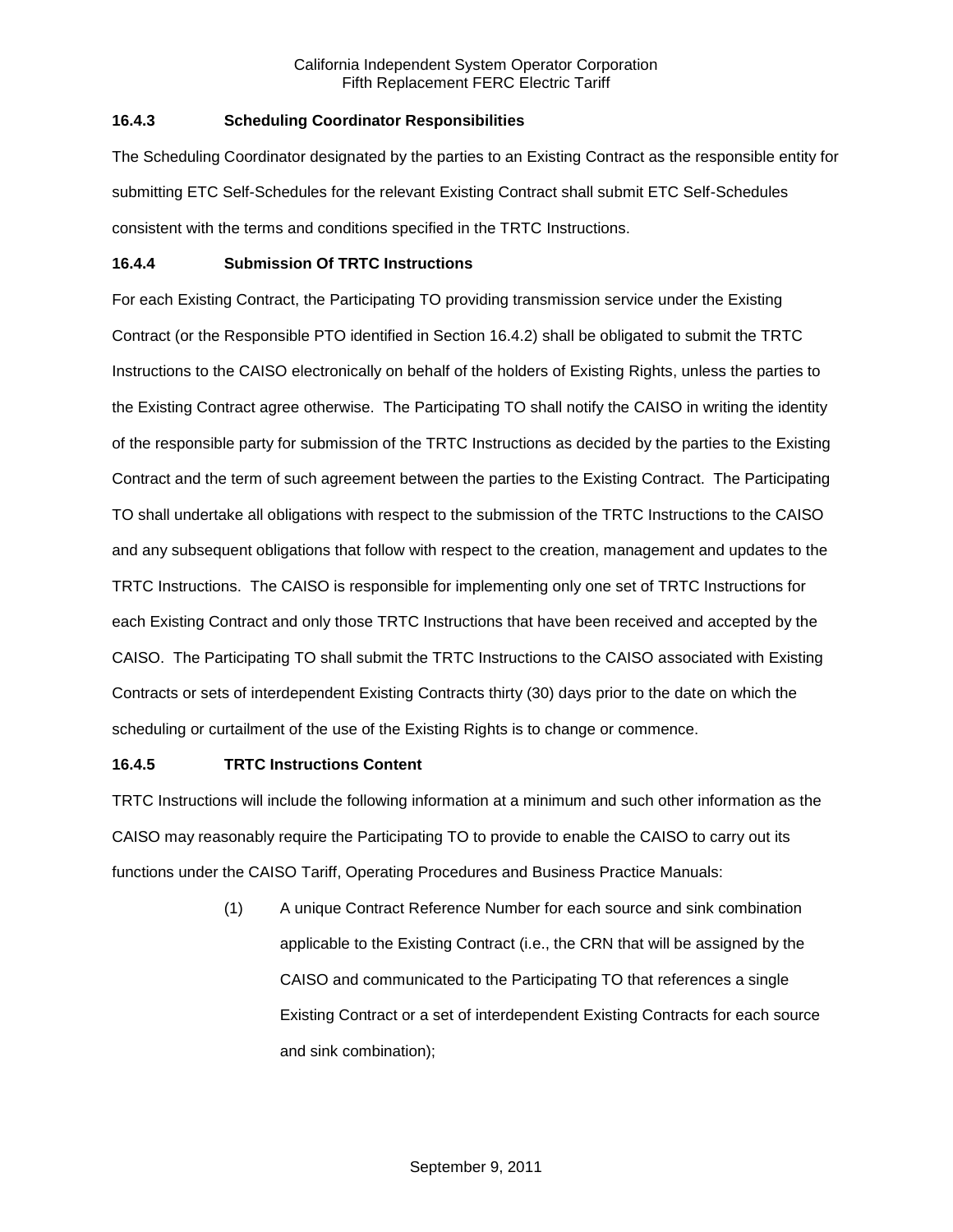- (2) Whether the instruction can be exercised independent of the CAISO's day-to-day involvement ("Yes/No");
- (3) Name of an operational single point of contact for instructions and a 24-hour a day telephone number for the Participating TO contact for Existing Contract issues or the agreed upon party;
- (4) Name(s) and number(s) of Existing Contract(s) that are represented by the unique CRN;
- (5) The following information as stored in the Master File: (a) the applicable Point(s) of Receipt and Point(s) of Delivery); (b) for each Point of Receipt, the resource names for the physical resources as the eligible sources (eligible physical sources include Generating Units and System Resources), and for each Point of Delivery, the resource names for the physical resources as the eligible sinks (eligible physical sinks include Load PNodes, Custom Load Aggregation Points and System Resources); (c) for each physical source or sink, the maximum Existing Rights capacity (MW) that can be scheduled as an Existing Right under the Existing Contract; and (d) for each physical source and sink, the Scheduling Coordinator(s) and their Business Associate Identification (BAID) that is(are) eligible to submit ETC Self-Schedules utilizing these sources and sinks;
- (6) Names of the party(ies) to the Existing Contract(s);
- (7) The Scheduling Coordinator BAID that is entitled to the Settlement of reversal of Congestion Charges;
- (8) Type(s) of service rights by the holder of the Existing Rights, by type of service (firm, conditional firm, or non-firm), with priorities for firm and conditional firm transmission services and maximum amounts of service rights in MW;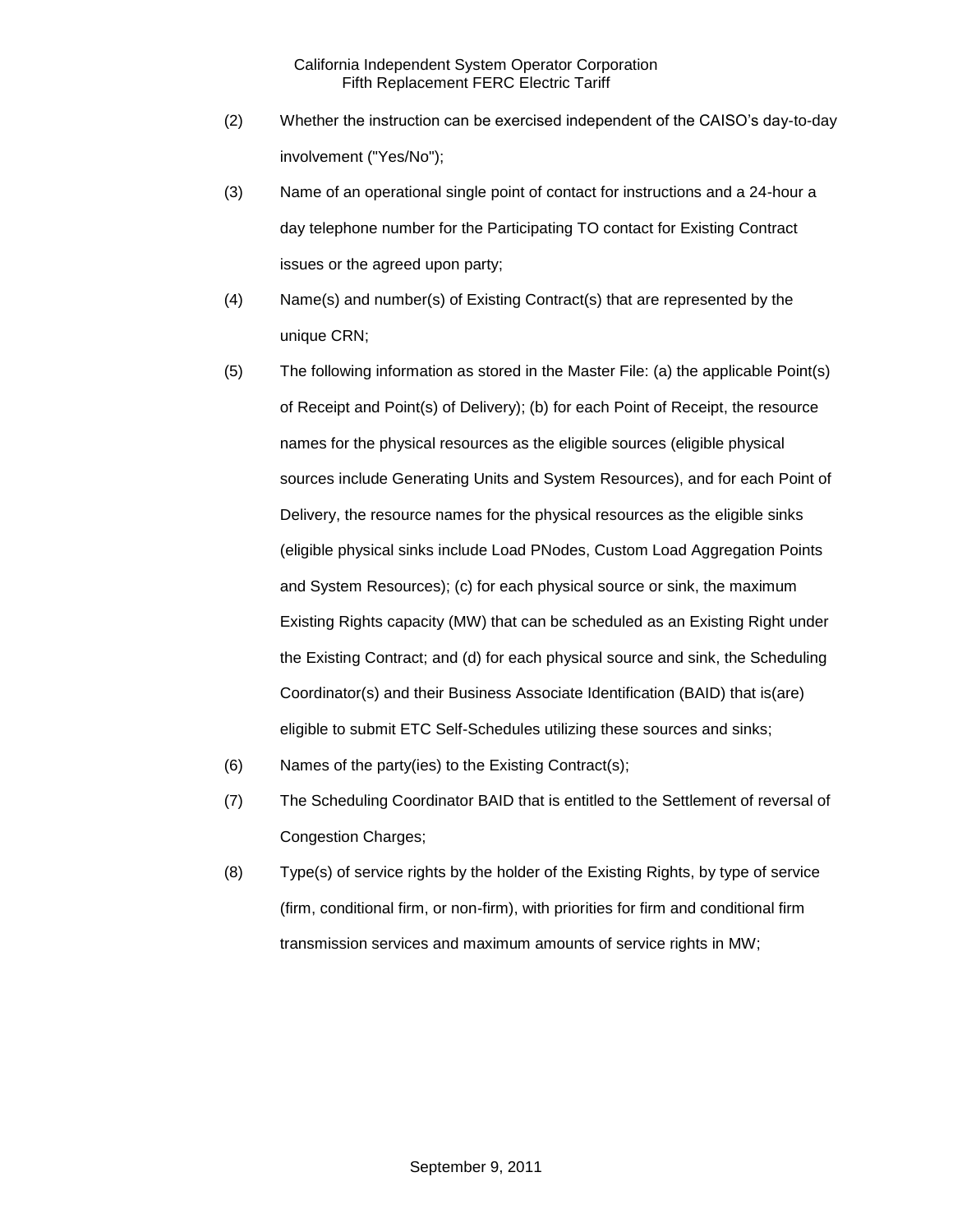- (9) Instructions for the allowable timeframes at which the ETC Self-Schedules and ETC Self-Schedule changes may be submitted to the CAISO, which include whether the Scheduling Coordinator may submit ETC Self-Schedules or ETC Self-Schedule changes: (a) into the DAM; (b) into the HASP and the RTM; (c) after the close of submitting Bids into the HASP and the RTM, but before twenty (20) minutes before the applicable Trading Hour of the Trading Day; and (d) at or after twenty (20) minutes before the applicable Trading Hour of the Trading Day; in addition, the TRTC Instructions may also include any additional comments and restrictions on the submission time of ETC Self-Schedules and ETC Self-Schedule changes;
- (10) Term or service period(s) of the Existing Contract(s);
- (11) Any special procedures that would require the CAISO to implement curtailments in any manner different from pro rata reduction of the transfer capability of the transmission line; any such TRTC Instructions submitted to the CAISO must be clear, unambiguous, and not require the CAISO to make any judgments or interpretations as to the meaning intent, results, or purpose of the curtailment procedures or the Existing Contract and the section of the Existing Contract that provides this right for reference, otherwise, they will not be accepted by the CAISO;
- (12) The forecasted usage patterns for each Existing Contract for the upcoming annual period of the annual CRR release processes as well as for the upcoming monthly period of the monthly CRR release processes, which will consist of hourly MWh data over the whole year for those resources that will use the Existing Contract; this information will be considered by the CAISO in managing its accounting for usage of Existing Rights in the release of CRRs; this information shall not be used by the CAISO to validate ETC Self-Schedules when submitted by Scheduling Coordinators and therefore shall not affect the Existing Rights holder's ability to utilize its rights under the Existing Contract;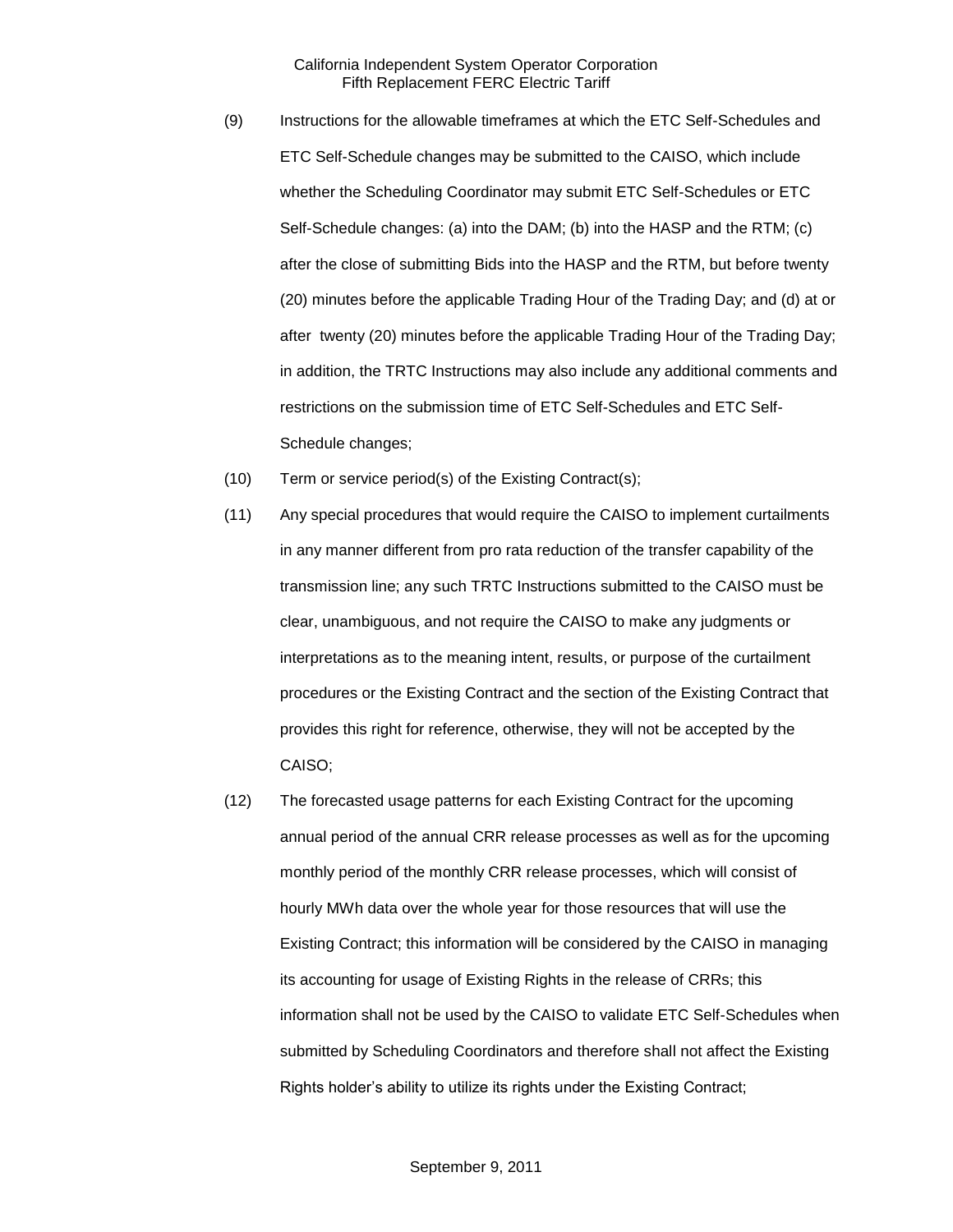- (13) Whether or not the Existing Contract provides for the right to self-provide Ancillary Services; and
- (14) Specification of any contract requirements in the ETC that warrants special consideration in the implementation of the physical rights under the ETC.

### **16.4.6 Changes And Updates To TRTC Instructions**

Updates or changes to the TRTC Instructions must be submitted to the CAISO through a revised set of TRTC Instructions by the Participating TO, on an as needed or as required basis determined by the parties to the Existing Contracts. The CAISO will implement the updated or changed TRTC Instructions as soon as practicable but no later than seven (7) days after receiving clear and unambiguous details of the updated or changed instructions under normal conditions. If the CAISO finds the TRTC Instructions to be inconsistent with the CAISO Tariff, the CAISO will notify the Participating TO within forty-eight (48) hours after receipt of the updated or changed TRTC Instructions indicating the nature of the problem and allowing the Participating TO to resubmit the TRTC Instructions as if they were new, updated or changed TRTC Instructions. If the CAISO finds the updated or changed TRTC Instructions to be acceptable, the CAISO will time-stamp the updated TRTC Instructions as received, confirm such receipt to the Participating TO, and indicate the time at which the updated TRTC Instructions take effect if prior to the seven (7) day deadline referred to above. In the event of a System Emergency, the CAISO will implement such submitted changes to the TRTC Instructions as soon as practical.

#### **16.4.7 Treatment Of TRTC Instructions**

## **16.4.7.1 TRTC Instructions Can Be Exercised Independently**

To the extent that the TRTC Instructions can be exercised independently of the CAISO by the parties to the Existing Contract and the results forwarded to the CAISO, the TRTC Instructions shall be exercised by the Participating TOs, and the outcomes shall be forwarded to the CAISO. The determination of whether the TRTC Instructions can be "exercised independently of the CAISO by the parties to the Existing Contract" shall be made using the same procedures described in Section 16.4.8.

### **16.4.7.2 TRTC Instructions Cannot Be Exercised Independently**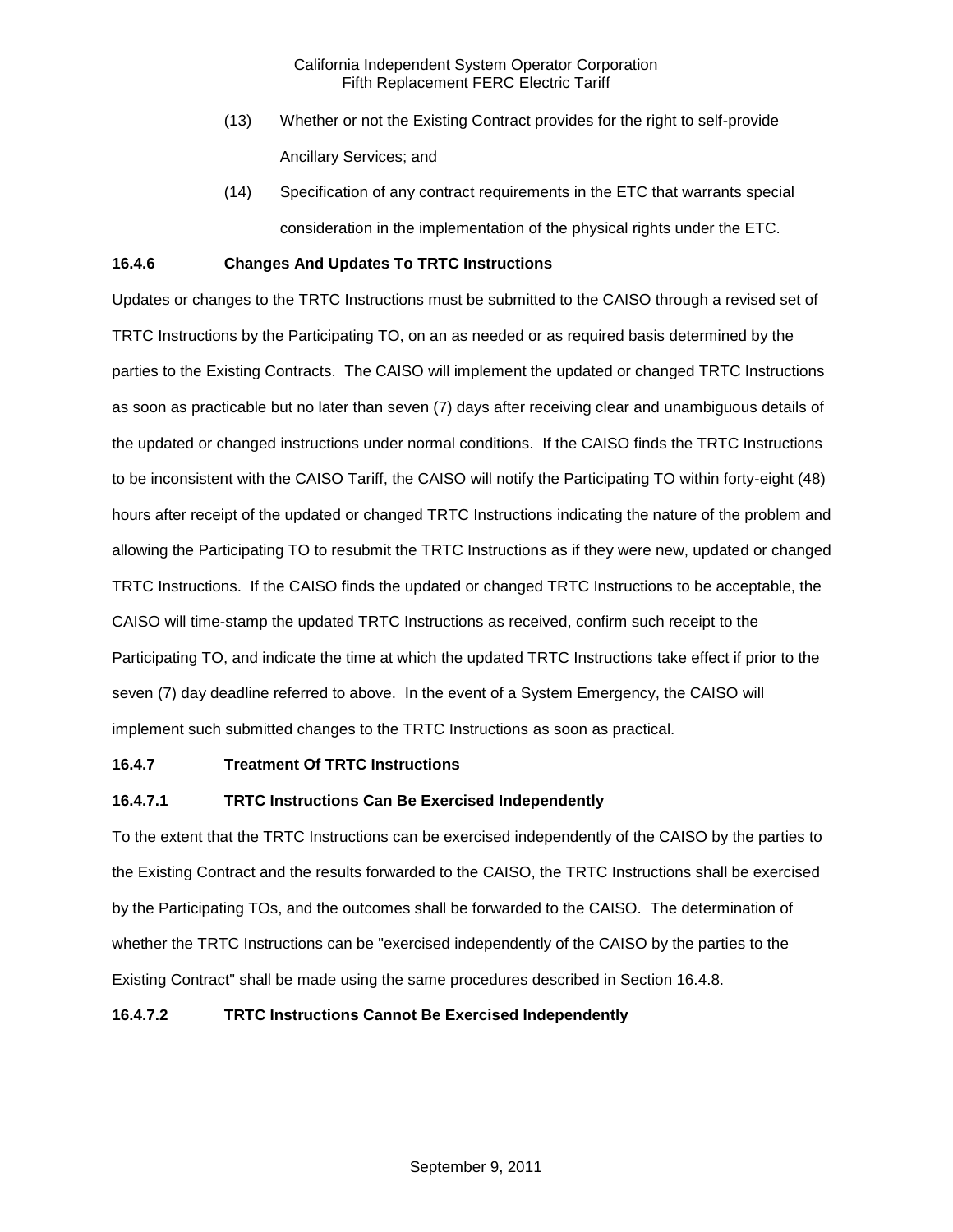To the extent that the TRTC Instructions cannot be exercised independently of the CAISO and the results forwarded to the CAISO (because, for example, they require iteration with the CAISO's Bid submission and scheduling process, would unduly interfere with the CAISO's management of the Real-Time Market, including curtailments, or would unduly interfere with the ability of the holder of rights to exercise its rights), the TRTC Instructions will be provided to the CAISO for day-to-day implementation. The TRTC Instructions will be provided by the Participating TO to the CAISO for implementation unless the parties to the Existing Contracts otherwise agree that the holder of the Existing Rights will do so. For these TRTC Instructions, the Scheduling Coordinators representing the holders of Existing Rights will submit their Bids to the CAISO for implementation in accordance with the TRTC Instructions. In this case, the CAISO shall act as the scheduling agent for the Participating TO with regard to Existing Rights.

### **16.4.8 CAISO Role In Existing Contracts**

The CAISO will have no role in interpreting Existing Contracts. The parties to an Existing Contract will, in the first instance, attempt jointly to agree on any TRTC Instructions that will be submitted to the CAISO. In the event that the parties to the Existing Contract cannot agree upon the TRTC Instructions submitted by the parties to the Existing Contract, the dispute resolution provisions of the Existing Contract, if applicable, shall be used to resolve the dispute; provided that, until the dispute is resolved, and unless the Existing Contract specifies otherwise, the CAISO shall implement the Participating TO's TRTC Instructions. If both parties to an Existing Contract are Participating TOs and the parties cannot agree to the TRTC Instructions submitted by the parties, until the dispute is resolved, and unless the Existing Contract specifies otherwise, the CAISO shall implement the TRTC Instructions of the first Participating TO for which the Existing Contract is an Encumbrance. The CAISO shall not be responsible for resolution of any disputes that arise over the accuracy of the TRTC Instructions consistent with its obligations in Section 16.4.5.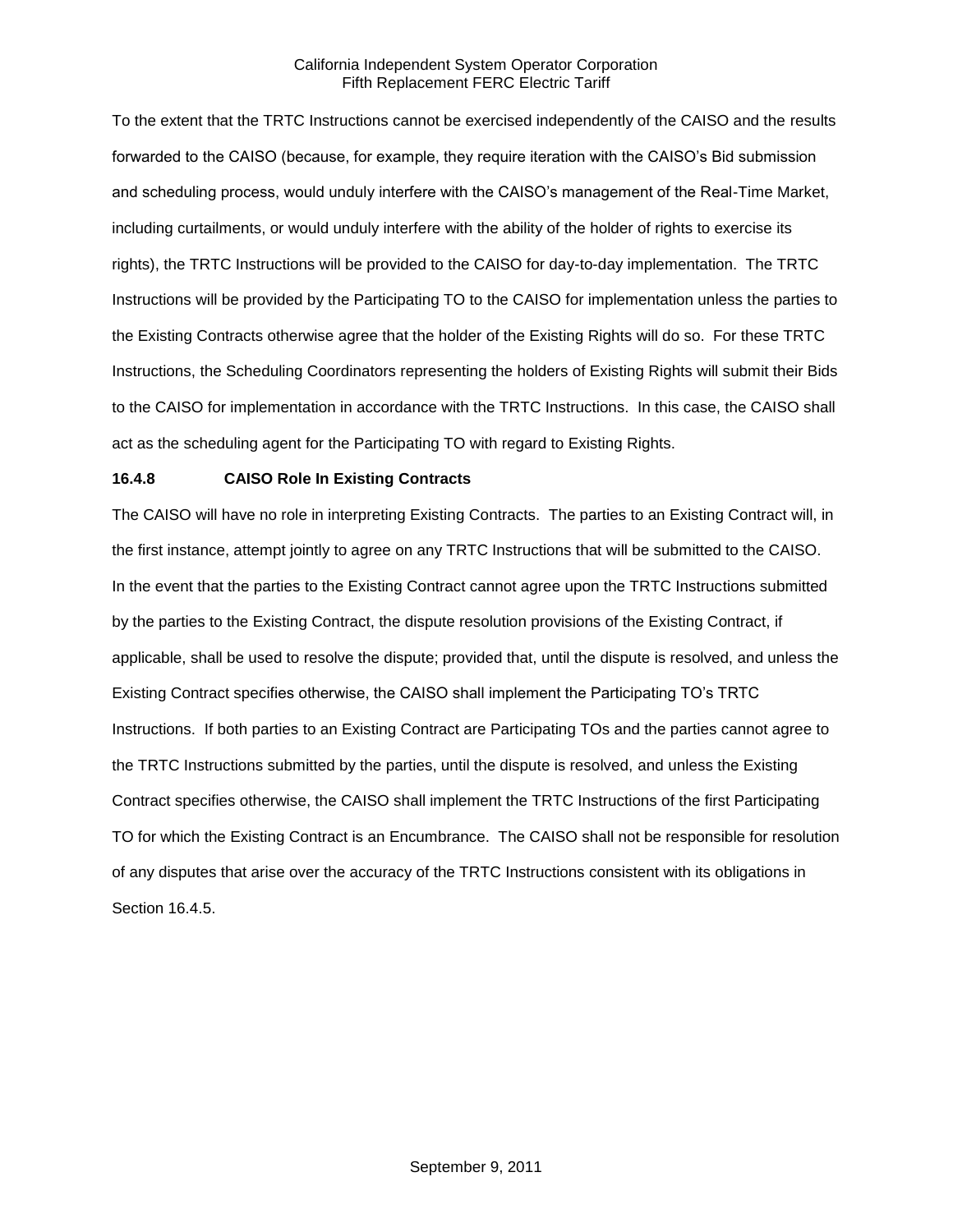#### **16.4.9 Implementation Of TRTC Instructions**

The CAISO shall determine, based on the information provided by the Participating TOs under TRTC Instructions, the transmission capacities that (i) must be reserved for firm Existing Rights at Scheduling Points, (ii) may be allocated for use as CAISO transmission service (i.e., new firm uses), (iii) must be reserved by the CAISO for conditional firm Existing Rights, and (iv) remain for any non-firm Existing Rights for which a Participating TO has no discretion over whether or not to provide such non-firm service.

The CAISO shall coordinate the scheduling of Existing Rights with the scheduling of CAISO transmission service, using the CAISO's Bid submission rules. In doing so, the CAISO shall create an automated dayto-day verification process based on parameters provided by the Participating TO for the Existing Contract to serve as the basis for ETC Self-Schedule validation. The Participating TO will be responsible for: (1) the accuracy of the data files against which the CAISO will validate the ETC Self-Schedule; and (2) providing the data file to the holder of Existing Rights as well as the CAISO.

The CAISO shall recognize that the obligations, terms or conditions of Existing Contracts may not be changed without the voluntary consent of all parties to the contract (unless such contract may be changed pursuant to any applicable dispute resolution provisions in the contract or pursuant to Section 205 or Section 206 of the FPA and the FERC's Rules and Regulations or as otherwise provided by law). The parties to Existing Contracts shall remain liable for their performance under the Existing Contracts. The CAISO shall be liable in accordance with the provisions of this CAISO Tariff for any damage or injury caused by its non-compliance with the TRTC Instructions submitted to it pursuant to this Section 16.4. Unless specified otherwise, in the event that the dispute resolution mechanisms prescribed in an Existing Contract, including all recourses legally available under the contract, cannot, in the first instance, result in a resolution of such a dispute, the CAISO ADR Procedures will be used to resolve any disputes between the CAISO and the Participating TO regarding any aspects of the implementation of this Section 16.4, including the reasonableness of a Participating TO's TRTC Instructions or any other decision rules which the Participating TO may submit to the CAISO as part of the TRTC Instructions. The holders of Existing Rights under the Existing Contract shall have standing to participate in the CAISO ADR Procedures.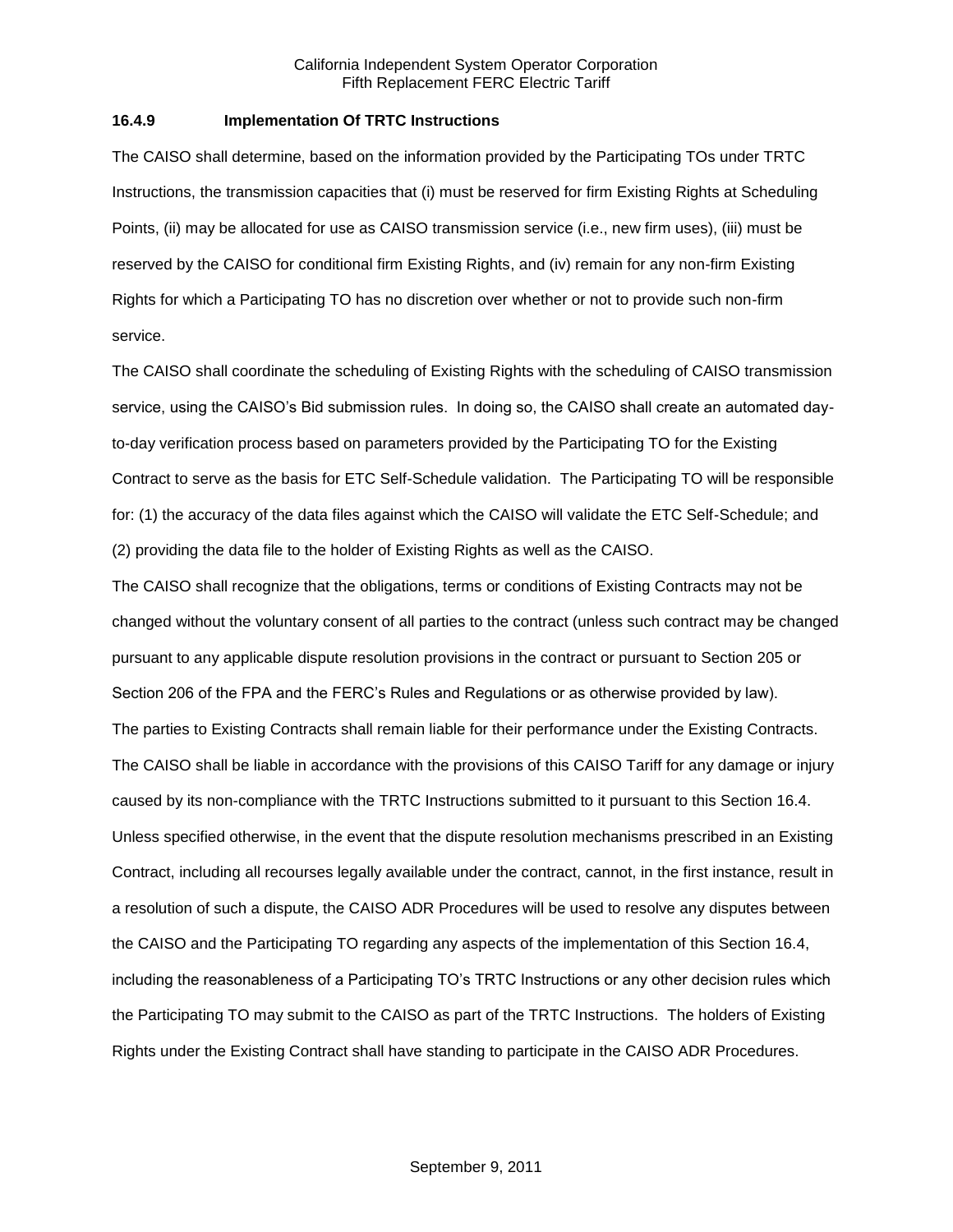## **16.5 Treatment Of Existing Contracts For Transmission Service**

The CAISO will accommodate Existing Rights, so that the holders of Existing Rights will receive the same priorities (in scheduling, curtailment, assignment and other aspects of transmission system usage) to which they are entitled under their Existing Contracts.

In addition, scheduling deadlines and operational procedures associated with Existing Rights will be honored by the CAISO, provided such information is explicitly included in the TRTC Instructions. The CAISO will accommodate and honor Existing Rights as follows:

- (1) For Existing Rights that permit Interchange Schedule changes over Scheduling Points with other Balancing Authority Areas, the CAISO will reserve transmission capacity equal to the Existing Rights transmission capacity and make a corresponding adjustment in its determination of ATC. For Existing Rights that permit Interchange Schedule changes after the Market Close of the Day-Ahead Market, the CAISO will reserve transmission capacity equal to the unscheduled ETC amount of transmission capacity for that Scheduling Point.
- (2) For Existing Rights within the CAISO Balancing Authority Area, the CAISO will not set-aside capacity associated with the Existing Rights transmission capacity.
- (3) In the HASP, the CAISO will give valid ETC Self-Schedules priority over other non-ETC Day-Ahead Schedules and HASP Bids. In the event of a reduction in capacity on the transmission path associated with the Existing Right, the CAISO will honor the Existing Rights priority in accordance with this Section 16.
- (4) When the Existing Contract permits, the CAISO will allow the holder of Existing Rights to make changes to the scheduled amounts of Supply after the submission of HASP ETC Self-Schedules in accordance with the TRTC Instructions established for such changes. The CAISO will, as necessary, redispatch non-ETC resources to accommodate valid ETC Self-Schedule changes in Real-Time.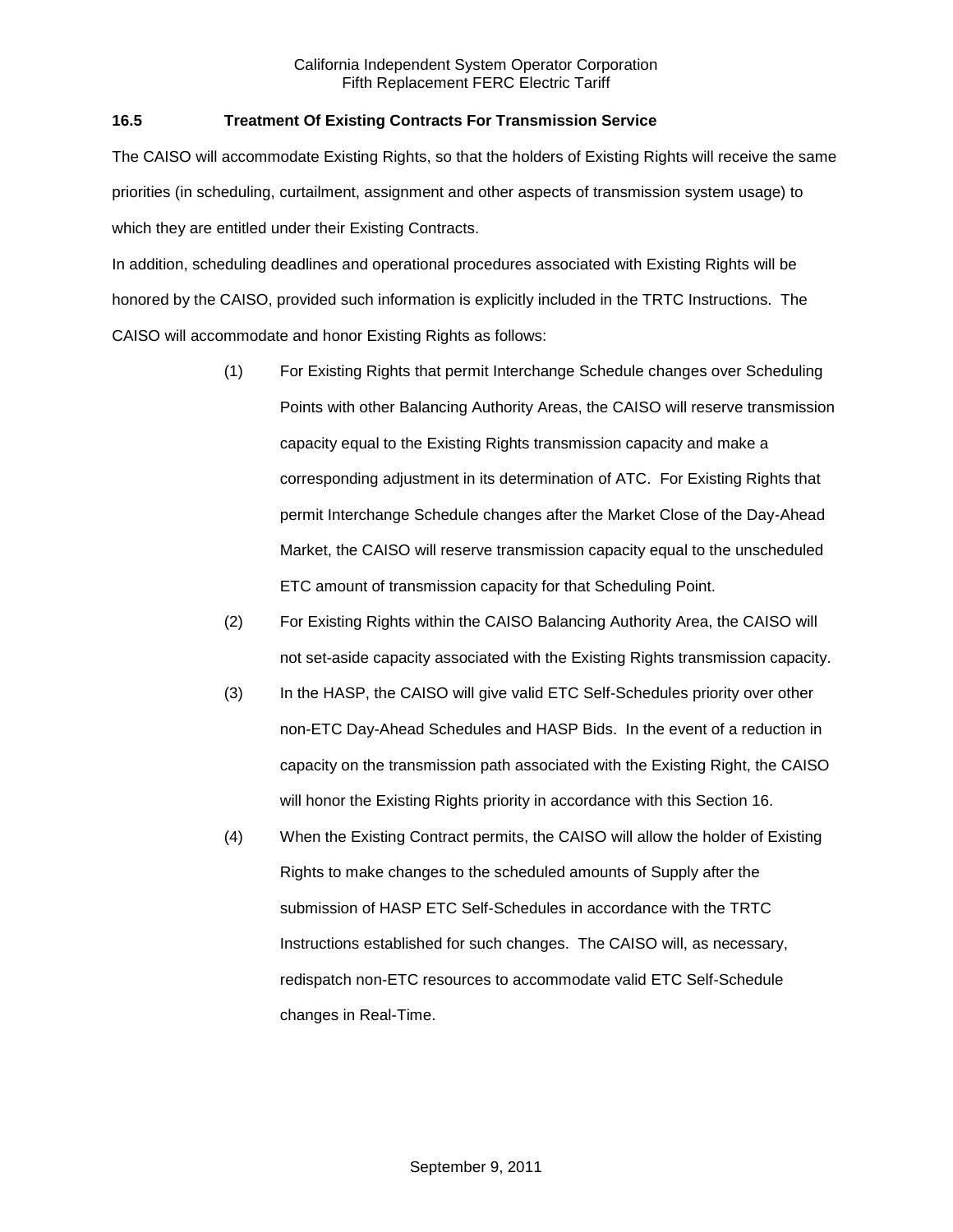(5) All contractual provisions that have been communicated to the CAISO in writing in accordance with this Section 16 by the parties to the Existing Contracts, shall be honored by the CAISO and the parties to the Existing Contracts and shall be implemented by the CAISO in accordance with the terms and conditions of the relevant Existing Contracts so notified.

#### **16.5.1 System Emergency Exceptions**

As set forth in Section 4.2.1, all Market Participants, including Scheduling Coordinators, Utility Distribution Companies, Participating TOs, Participating Generators, Participating Loads, Demand Response Providers, Balancing Authorities (to the extent the agreement between the Balancing Authority and the CAISO so provides), and MSS Operators within the CAISO Balancing Authority Area and all System Resources must comply fully and promptly with CAISO Dispatch Instructions and operating orders, unless such operation would impair public health or safety. The CAISO will honor the terms of Existing Contracts, provided that in a System Emergency and circumstances in which the CAISO considers that a System Emergency is imminent or threatened, holders of Existing Rights must follow CAISO operating orders even if those operating orders directly conflict with the terms of Existing Contracts, unless such operating orders are inconsistent with the terms of an agreement between the CAISO and a Balancing Authority. In the event of a conflict between the CAISO Tariff and an agreement between the CAISO and a Balancing Authority, the agreement will govern. For this purpose CAISO operating orders to shed Load shall not be considered as an impairment to public health or safety. This section does not prohibit a Scheduling Coordinator from modifying its Bid or re-purchasing Energy in the HASP or Real-Time Market.

#### **16.6 Valid ETC Self-Schedules**

The CAISO will accept a valid ETC Self-Schedule from a Scheduling Coordinator. That Scheduling Coordinator shall be either the holder of Existing Rights or its designee, the Participating TO, (in the case that no Scheduling Coordinator has been so identified by the parties to the Existing Contract, the Participating TO shall be the Scheduling Coordinator for the holder of the Existing Contract). ETC Self-Schedules submitted by Scheduling Coordinators to the CAISO, which use Existing Rights, must be submitted in accordance with this CAISO Tariff.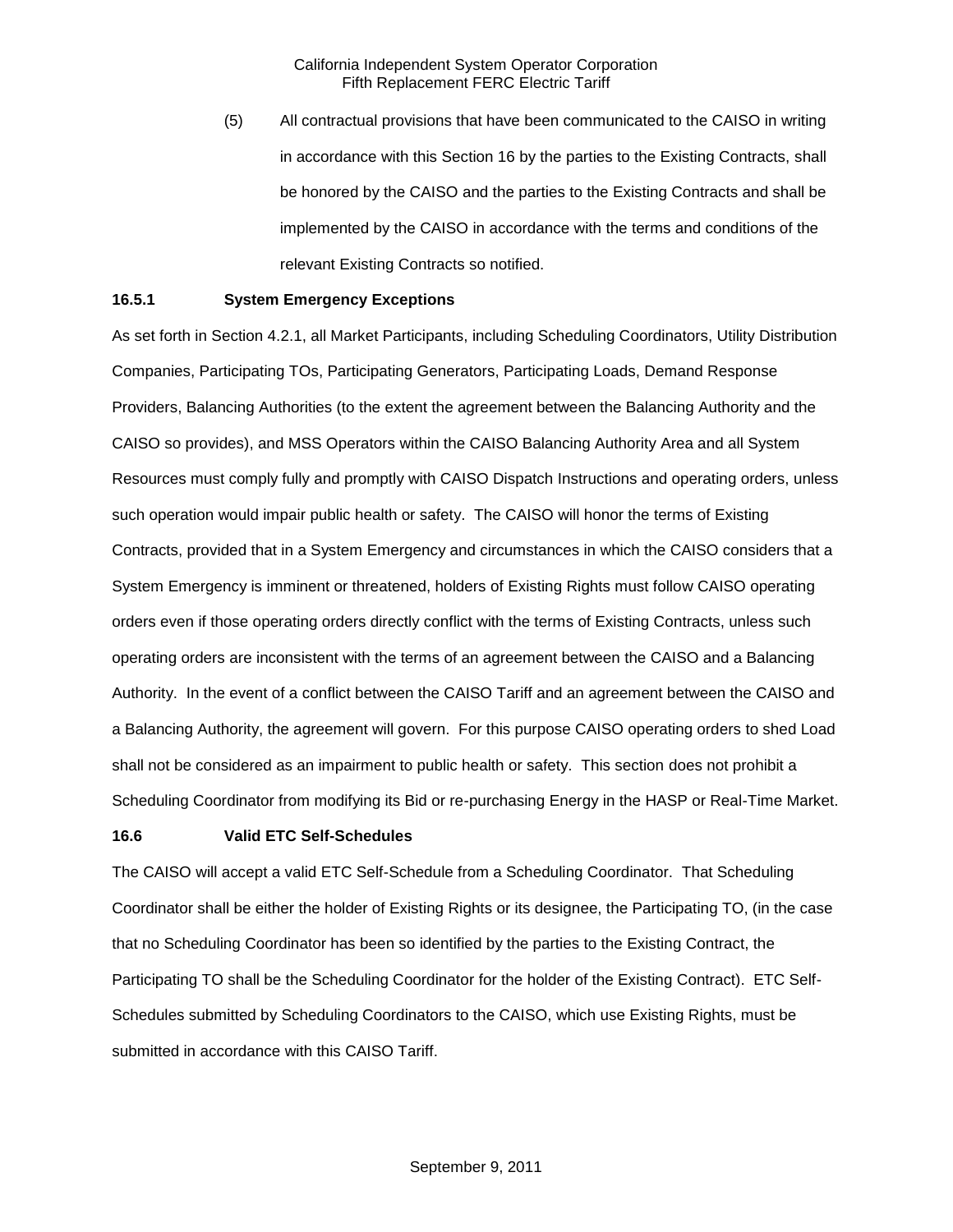## **16.6.1 Validation Of ETC Self-Schedules**

An ETC Self-Schedule is a valid ETC Self-Schedule when the CAISO has determined that the ETC Self-Schedule, submitted to the CAISO pursuant to the requirements for Bids in Sections 30, properly reflects Existing Rights consistent with the TRTC Instructions, is labeled with a unique Existing Contract identifier, and includes balanced sources and sinks, within the ETC's capacity limits.

## **16.6.2 Treatment Of Invalid ETC Self-Schedules**

## **16.6.2.1 Inconsistent with the TRTC Instructions**

Except for the reasons listed below in 16.6.2, if the CAISO finds that the ETC Self-Schedule is not consistent with the TRTC Instructions, the CAISO shall find that the ETC Self-Schedule is not valid. If the CAISO finds the ETC Self-Schedule to be invalid, the CAISO shall notify the Scheduling Coordinator and convert the ETC Self-Schedule to an ordinary Self-Schedule and treat the ETC Self-Schedule as an ordinary Self-Schedule as such for terms of scheduling priority and Settlements. Where multiple ETC, TOR or Converted Rights Self-Schedules are submitted in an ETC, TOR or Converted Rights chain, in order for all ETC, TOR, or Converted Rights Self-Schedules in the chain to continue to remain valid, all individual ETC, TOR, or Converted Rights Self-Schedules links in the chain must remain individually valid, including the simultaneous but separate use of an individual ETC, TOR or Converted Rights Self-Schedule, in order for the chain to remain valid.

## **16.6.2.2 Unbalanced ETC Self-Schedules**

If the ETC Self-Schedule is not balanced, the ETC Self-Schedule will not be a valid ETC Self-Schedule and the CAISO will: (i) remove any scheduling priority for the entire ETC Self-Schedule; (ii) apply the ETC Settlement treatment pursuant to Sections 11.2.1.5 and 11.5.7.1 to the valid balanced portions only; and (iii) assess any charges, and make any payments, consistent with the treatment of ordinary Self-Schedules for the unbalanced portions.

## **16.6.2.3 Exceeds Capacity Limits in Existing Contracts as Reflected in TRTC Instructions**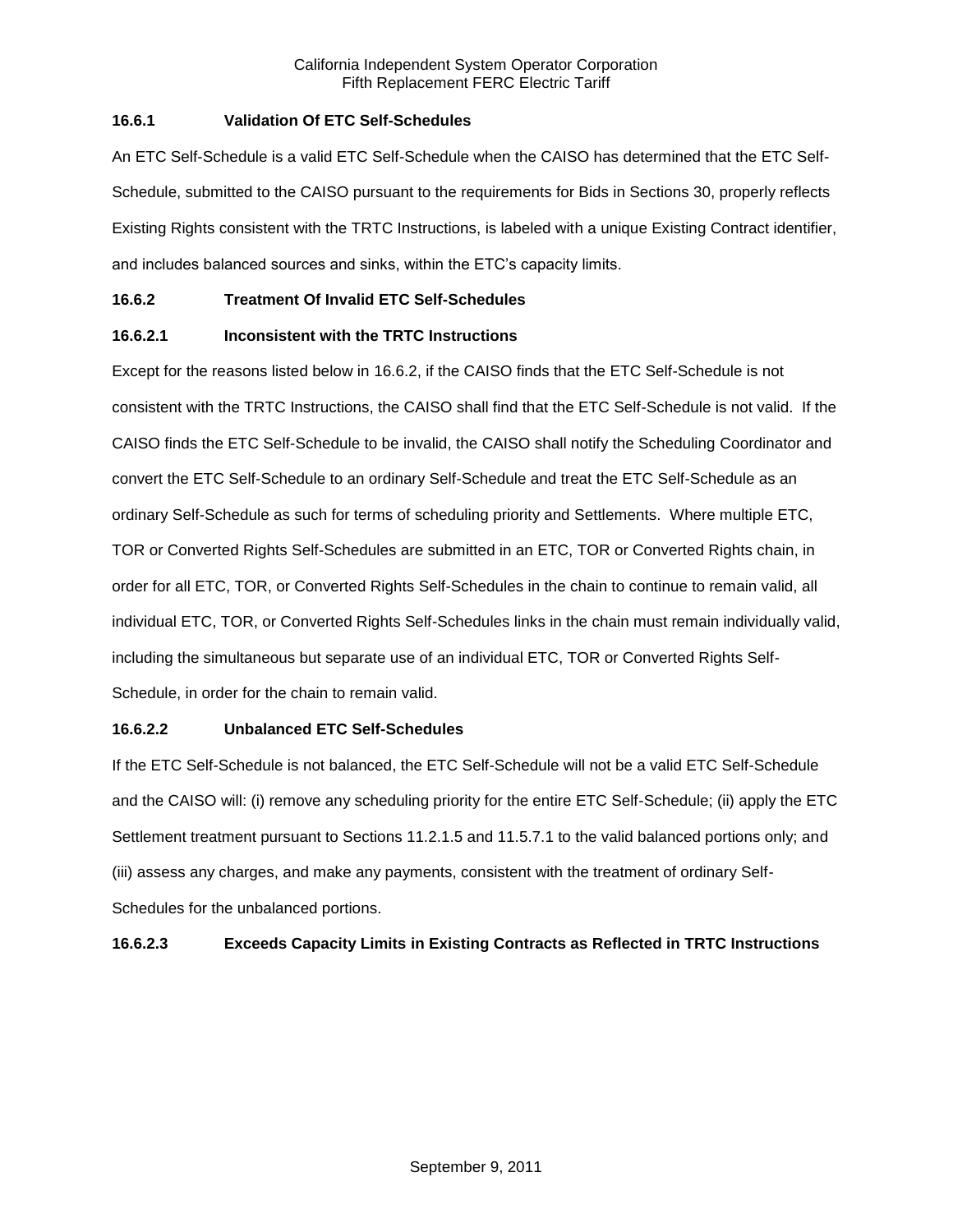If the ETC Self-Schedule exceeds the capacity limits in Existing Contracts as reflected in TRTC Instructions, the ETC Self-Schedule will not be a valid ETC-Self-Schedule and the CAISO will: (i) remove any scheduling priority for the entire ETC Self-Schedule; (ii) apply the ETC Settlement treatment pursuant to Sections 11.2.1.5 and 11.5.7.1 to the valid balanced portions within the capacity limits of the Existing Contract as reflected in the TRTC Instructions; and (iii) assess any charges, and make any payments, consistent with the treatment of ordinary Self-Schedules for the portions in excess of the capacity limits of the Existing Contract as reflected in the TRTC Instructions.

#### **16.6.3 Treatment Of Valid ETC Self-Schedules**

The resulting valid ETC Self-Schedules shall have the following Settlement treatment:

- (1) The CAISO will apply the ETC Settlement treatment in Sections 11.2.1.5 and 11.5.7.1.
- (2) The CAISO shall base the Marginal Cost of Losses on LMP differentials at the Existing Contract source(s) and sink(s) identified in the valid ETC Self-Schedule.
- (3) The holders of Existing Rights will not be entitled to an allocation of revenues from the CAISO, including Access Charge revenue related to those Existing Rights.
- (4) Parties with Existing Rights shall continue to pay for Transmission Losses or Ancillary Services requirements in accordance with such Existing Contracts as they may be modified or changed in accordance with the terms of the Existing Contract. The Participating TOs shall continue to provide Transmission Losses and any other Ancillary Services to the holder of the rights under an Existing Contract as may be required by the Existing Contract. The CAISO will charge Scheduling Coordinators submitting the ETC Self-Schedule for Transmission Losses and Ancillary Services in accordance with the CAISO Tariff and any shortfall or surplus between the CAISO charges and the Existing Rights shall be settled bilaterally between the Existing Contract parties or through the relevant TO Tariff. To enable holders of Existing Rights to determine whether the CAISO's calculations result in any associated shortfall or surplus and to enable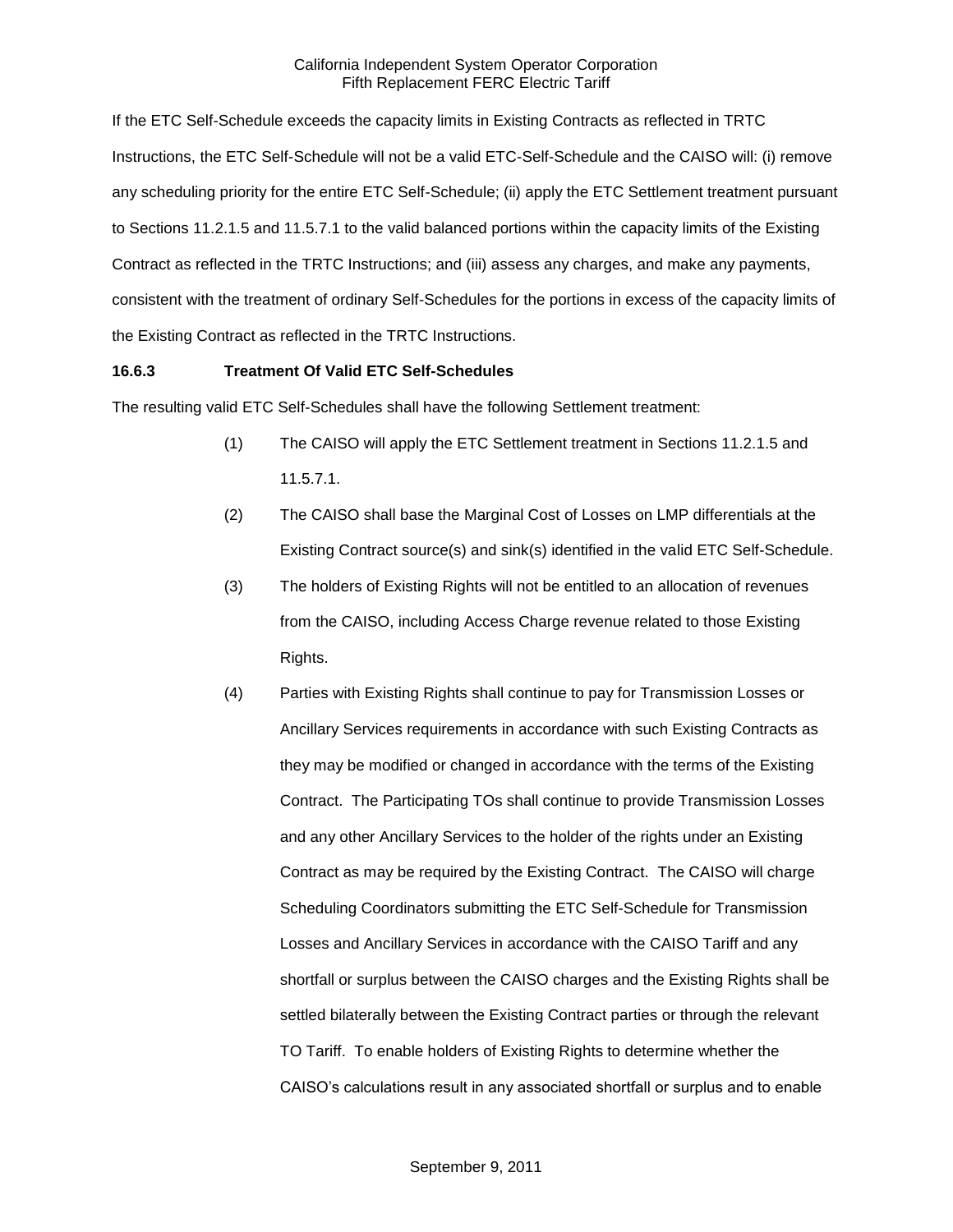the parties to the Existing Contracts to settle the differences bilaterally or through the relevant TO Tariff, the CAISO shall calculate and provide the Scheduling Coordinator's Settlements the amounts paid for the MCL for the amounts of MWh submitted with a valid ETC Self-Schedule. Each Participating TO will be responsible for recovering any deficits or crediting any surpluses associated with differences in Transmission Losses and Transmission Loss requirements and/or Ancillary Services requirements, through its bilateral arrangements or its Transmission Owner Tariff.

#### **16.6.4 Notification To SCs Of CAISO Determination**

After performing validation of the ETC Self-Schedule, and prior to taking any action pursuant to Section 16.6.2, the CAISO will make an automated validation notice available to the Scheduling Coordinator indicating whether the ETC Self-Schedule is valid or invalid. If an ETC Self-Schedule involves more than one Scheduling Coordinator, the complete validation of the chain of ETC Self-Schedules will occur when the last Scheduling Coordinator submits its ETC Self-Schedule. At that time, the CAISO will make an automated validation notice available to each Scheduling Coordinator registered as associated with the chain of ETC Self-Schedules. The CAISO can accommodate corrections submitted by a Scheduling Coordinator to an ETC Self-Schedule up to Market Close of the Day-Ahead Market as further described in the applicable Business Practice Manual.

- **16.7 [NOT USED]**
- **16.8 [NOT USED]**

**16.9 The HASP**

## **16.9.1 Scheduling Deadlines**

Those holders of Existing Rights who have Existing Rights as reflected in the TRTC Instructions that allow scheduling after the close of the Day-Ahead Market may submit ETC Self-Schedules for the use of those rights by the deadline for the Market Close for the HASP. Submission of schedule changes beyond the Market Close for the HASP permitted by the ETC will be treated as provided in Section 33.3.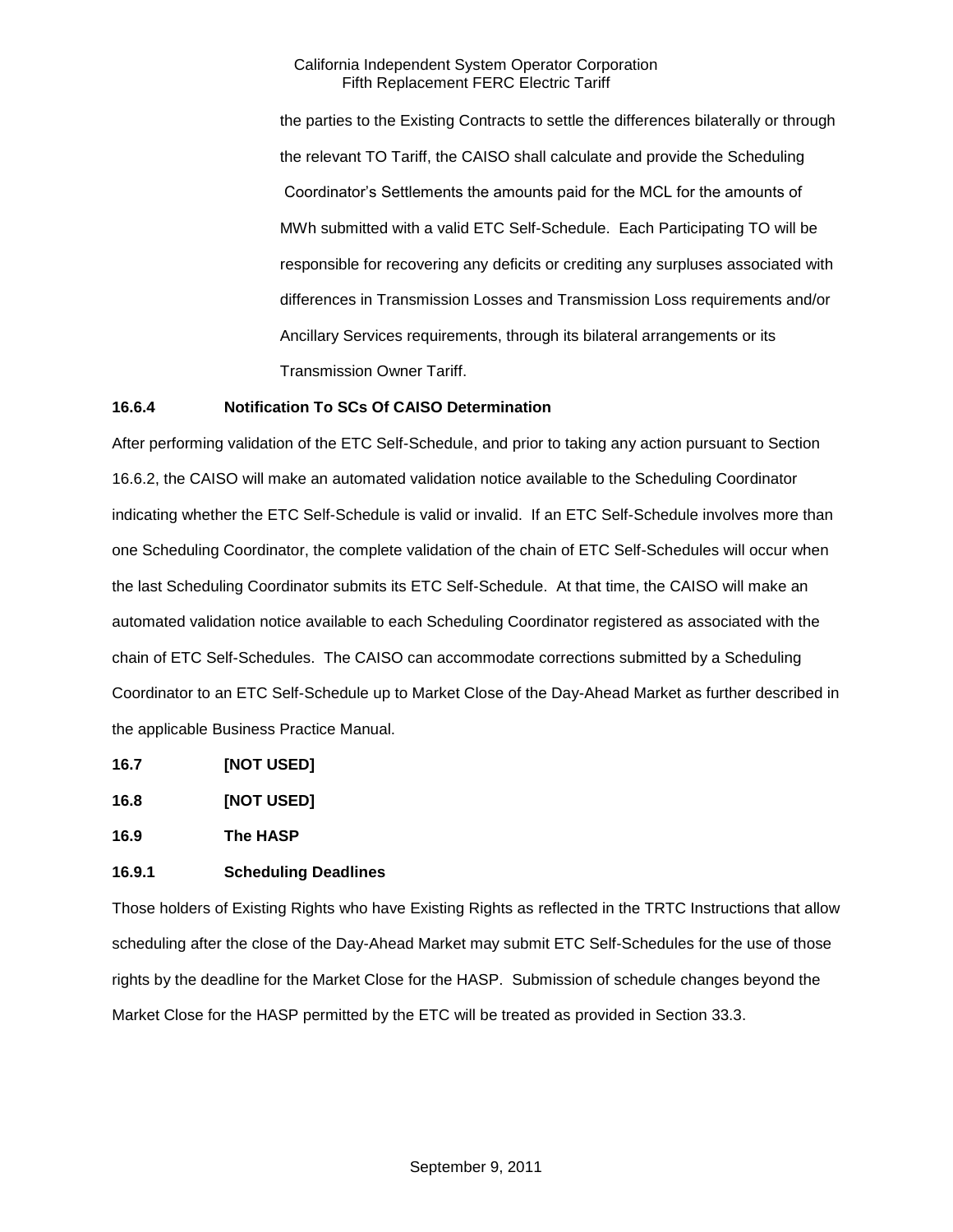### **16.10 The CAISO'S Real-Time Process**

Consistent with this Section 16, the CAISO will honor those scheduling flexibilities that may be exercised by holders of Existing Rights through their respective Scheduling Coordinators during the CAISO's Real-Time Market to the extent that such flexibilities do not interfere with or jeopardize the safe and reliable operation of the CAISO Controlled Grid or Balancing Authority Area operations.

## **16.11 Inter-Balancing Authority Area ETC Self-Schedule Bid Changes**

Changes to ETC Self-Schedules that occur during the CAISO's Real-Time Market that involve changes to CAISO Balancing Authority Area imports or exports with other Balancing Authority Areas (that is, inter-Balancing Authority Area changes to ETC Self-Schedules) will be allowed and will be recorded by the CAISO based upon notification received from the Scheduling Coordinator representing the holder of the Existing Rights. The Scheduling Coordinator representing the holder of the Existing Right must notify the CAISO of any such changes to external import/export in submitted ETC Self-Schedules. The Scheduling Coordinator representing the holder of the Existing Right must notify the CAISO of Real-Time Market changes to external import/export Interchange Schedules in submitted ETC Self-Schedules, by telephone. The timing and content of any such notification must be consistent with the TRTC Instructions previously submitted to the CAISO by the Responsible PTO. The CAISO will manually adjust or update the HASP Intertie Schedule for the Scheduling Coordinator to conform with the other Balancing Authority Area's net ETC Self-Schedule in Real-Time, and the notifying Scheduling Coordinator will be responsible for and manage any resulting Energy imbalance. These Imbalance Energy deviations will be priced and charged to the Scheduling Coordinator representing the holder of Existing Rights in accordance with the Real-Time LMP.

## **16.12 Intra-Balancing Authority Area ETC Self-Schedule Changes**

Changes to ETC Self-Schedules that occur during the CAISO's Real-Time processes that do not involve changes to CAISO Balancing Authority Area imports or exports with other Balancing Authority Areas (that is, intra-Balancing Authority Area changes to Schedules) will be allowed and will give rise to Imbalance Energy deviations. These Imbalance Energy deviations will be priced and charged to the Scheduling Coordinator representing the holder of Existing Rights in accordance with the Real-Time LMP.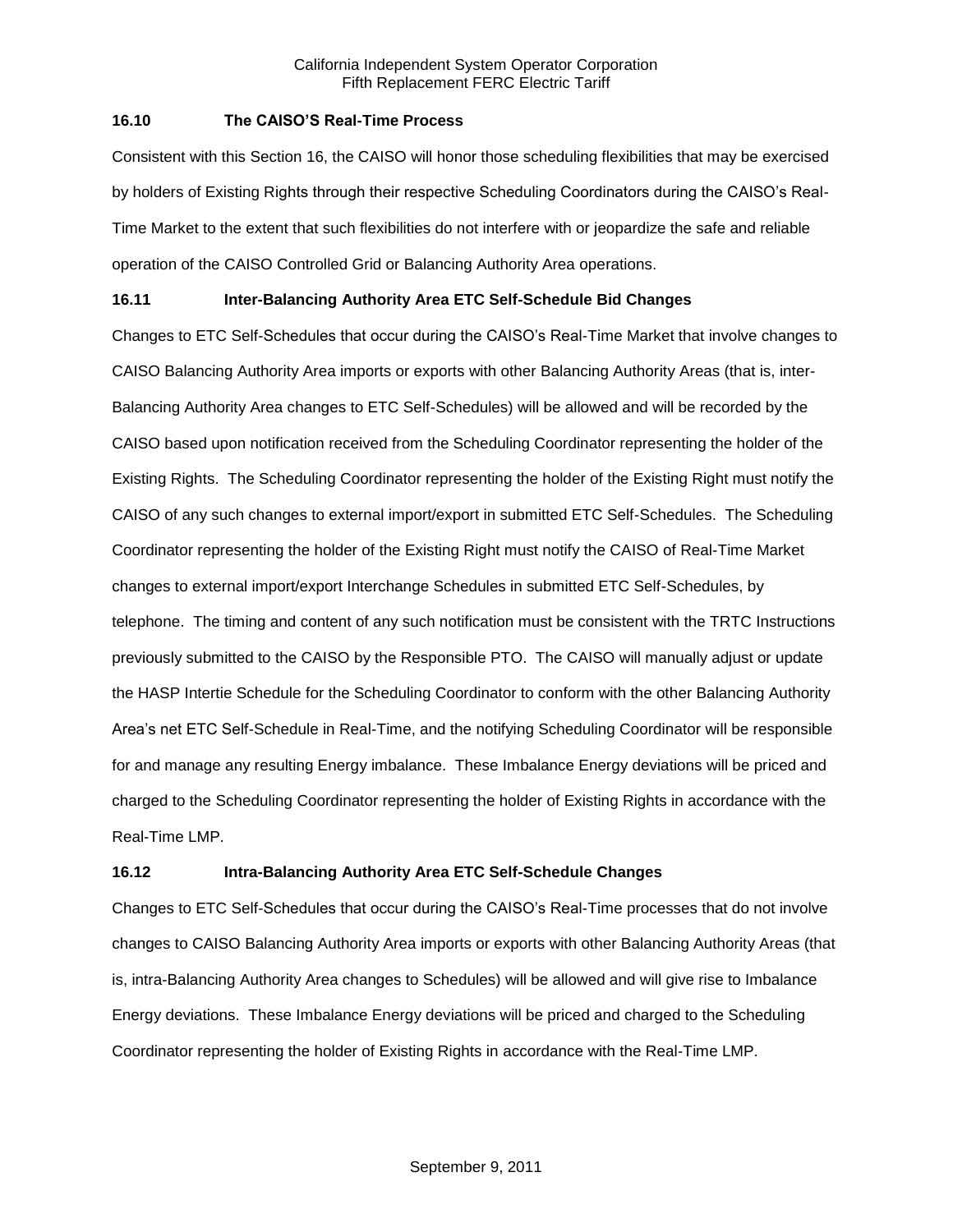## **17. Transmission Ownership Rights (TORs)**

Transmission Ownership Rights represent transmission capacity on facilities that are located within the CAISO Balancing Authority Area that are either wholly or partially owned by an entity that is not a Participating TO. This Section 17 shall apply to the TORs of Non-Participating TOs. In any case in which (i) the CAISO has entered into a bilateral agreement with a Non-Participating TO regarding its TORs or (ii) a Participating TO has entered into a bilateral agreement with a Non-Participating TO regarding its TORs, the provisions of the agreement shall prevail over any conflicting provisions of this Section 17. Where the provisions of this Section 17 do not conflict with the provisions of the agreement, the provisions of this Section 17 shall apply to the subject TORs.

#### **17.1 TRTC Instructions**

## **17.1.1 Responsibility To Create TRTC Instructions**

To enable the CAISO to exercise its responsibilities as Balancing Authority in accordance with Applicable Reliability Criteria, each Non-Participating TO holding a TOR must work with the CAISO to develop the TRTC Instructions that allow the TOR to be accommodated in a way that: (i) maintains the existing scheduling and curtailment priorities of the TOR holder; (ii) is minimally burdensome to the CAISO (i.e., creates the least impact on the CAISO's preferred operational policies and procedures); (iii) to the extent possible, imposes no additional financial burden on the TOR holder (beyond that set forth in an applicable Existing Contract or any other contract pertaining to the TOR); (iv) is minimally burdensome to the TOR holder from an operational point of view; and (v) does not require the CAISO to interpret or underwrite the economics of any applicable Existing Contract. To enable the CAISO to exercise its responsibilities as Balancing Authority in accordance with Applicable Reliability Criteria, the parties holding joint ownership interests and Entitlements in facilities including TORs must attempt to jointly develop and agree on any TRTC Instructions that will be submitted to the CAISO, as provided in Section 17.1.6.

#### **17.1.2 TOR Scheduling Coordinator Responsibilities**

To enable the CAISO to exercise its responsibilities as Balancing Authority in accordance with Applicable Reliability Criteria, each TOR holder must designate a Scheduling Coordinator as the responsible entity for submitting TOR Self-Schedules for the relevant TOR. The designated Scheduling Coordinator shall submit TOR Self-Schedules consistent with the terms and conditions specified in the TRTC Instructions.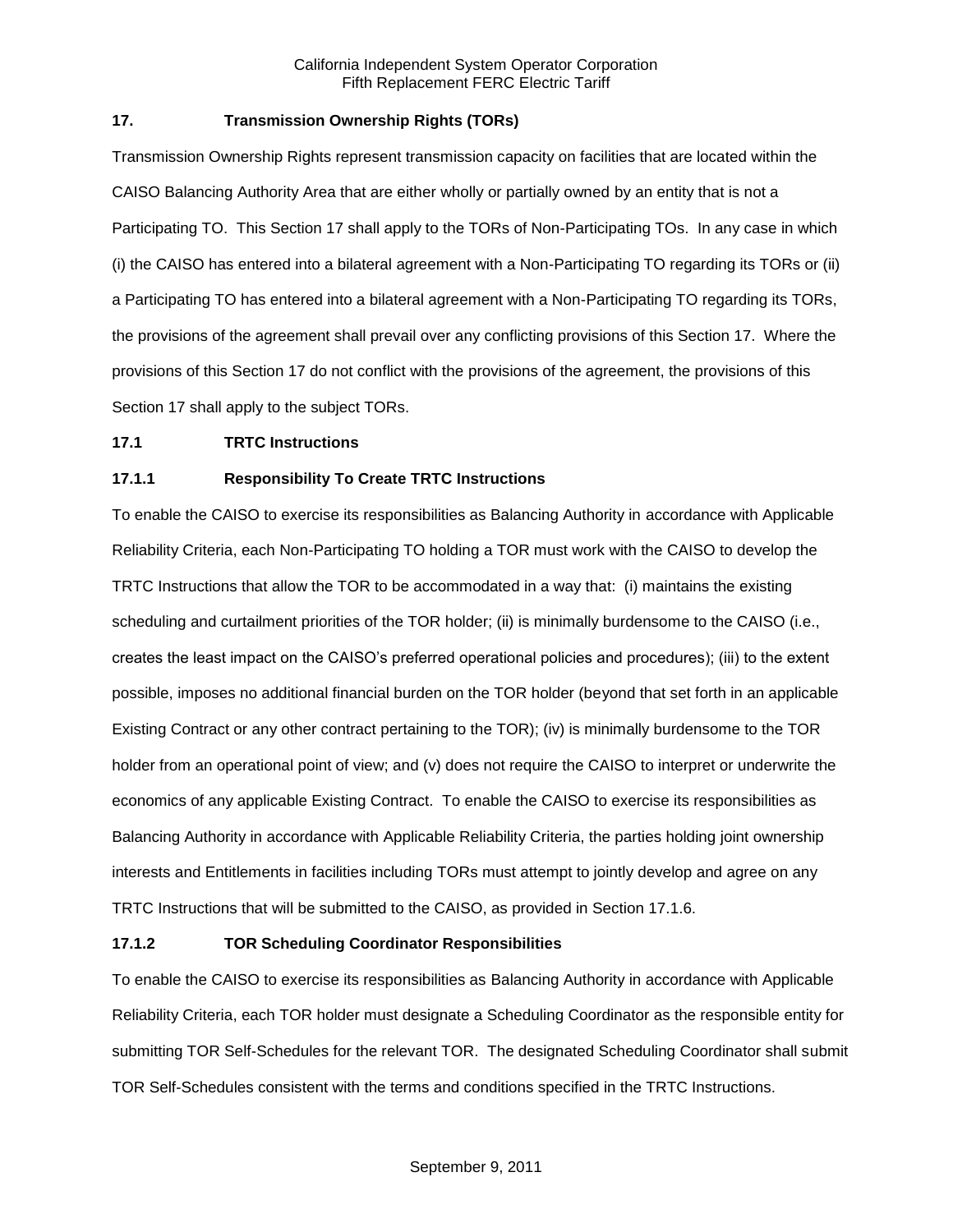## **17.1.3 Submission Of TRTC Instructions**

For each TOR, the Non-Participating TO holding the TOR shall be obligated to submit TRTC Instructions to the CAISO electronically, unless the Non-Participating TO specifies to the CAISO otherwise. The Non-Participating TO shall notify the CAISO in writing the identity of the responsible party for submission of the TRTC Instructions, subject to the terms of any applicable Existing Contract that may specify the responsible party for submission of the TRTC Instructions and the term of such agreement between the parties to the Existing Contract. The Non-Participating TO shall undertake all obligations with respect to the submission of the TRTC Instructions to the CAISO and any subsequent obligations that follow with respect to the creation, management and updates to the TRTC Instructions. The CAISO is responsible for implementing only one set of TRTC Instructions for each TOR and for implementing only those TRTC Instructions that have been received and accepted by the CAISO. The Non-Participating TO shall submit the TRTC Instructions to the CAISO associated with its TORs thirty (30) days prior to the date on which the scheduling or curtailment of the use of the TORs is to change or commence.

### **17.1.4 TRTC Instructions Content**

TRTC Instructions will include the following information at a minimum and such other information as the CAISO may reasonably require the Non-Participating TO holder of a TOR to provide to enable the CAISO to carry out its functions under the CAISO Tariff, Operating Procedures and Business Practice Manuals:

- (1) A unique Contract Reference Number for each source and sink combination applicable to the TOR (i.e., the CRN that will be assigned by the CAISO and communicated to the Non-Participating TO that references a single TOR or a set of interdependent TORs for each source and sink combination);
- (2) Whether the instruction can be exercised independent of the CAISO's day-to-day involvement ("Yes/No");
- (3) Name of an operational single point of contact for instructions and a 24-hour a day telephone number for the Non-Participating TO contact for TOR issues or the agreed upon party;
- (4) Name(s) and number(s) of TOR(s) that are represented by the unique CRN;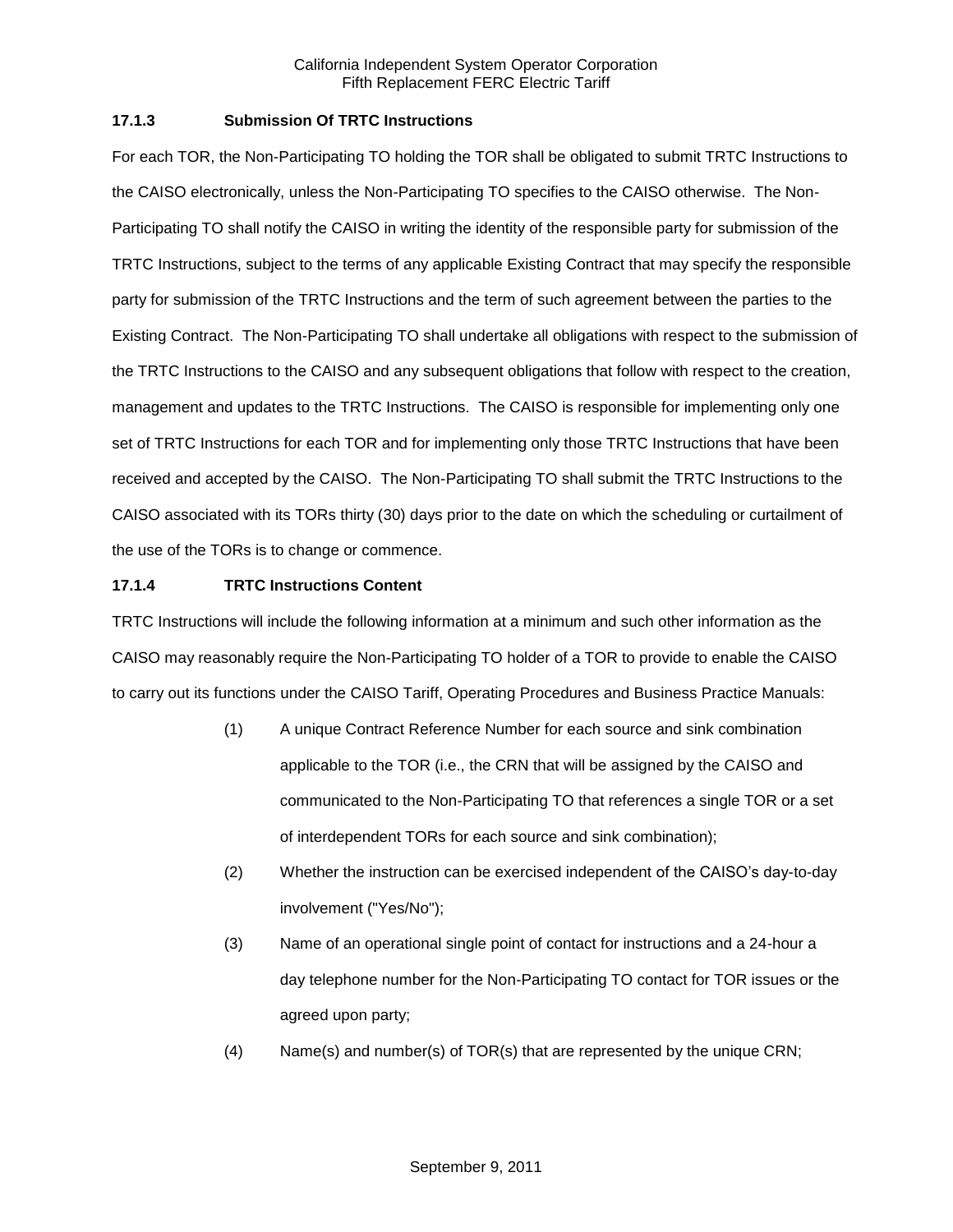- (5) The following information, as stored in the Master File: (a) the applicable Point(s) of Receipt and Point(s) of Delivery); (b) for each Point of Receipt, the resource names for the physical resources as the eligible sources (eligible physical sources include Generating Units and System Resources), and for each Point of Delivery, the resource names for the physical resources as the eligible sinks (eligible physical sinks include Load PNodes, Custom Load Aggregation Points and System Resources); (c) for each physical source or sink, the maximum capacity (MW) that can be scheduled as a TOR; and (d) for each physical source and sink, the Scheduling Coordinator(s) and their Business Associate Identification (BAID) that is (are) eligible to submit TOR Self-Schedules utilizing these sources and sinks;
- (6) Names of the party(ies) holding the TOR(s) and the parties to any agreements applicable to the TORs;
- (7) The Scheduling Coordinator BAID that is entitled to the Settlement of reversal of Congestion Charges;
- (8) Amount of TORs, in maximum MW, that may be utilized under the relevant TRTC Instructions;
- (9) Instructions for the allowable timeframes at which the TOR Self-Schedules and TOR Self-Schedule changes may be submitted to the CAISO, which include whether the Scheduling Coordinator may submit TOR Self-Schedules or TOR Self-Schedule changes: (a) into the DAM; (b) into the HASP and the RTM; (c) after the close of submitting Bids into the HASP and the RTM, but before twenty (20) minutes before the applicable Trading Hour of the Trading Day; and (d) at or after twenty (20) minutes before the applicable Trading Hour of the Trading Day; in addition, the Non-Participating TO may also provide any additional comments and restrictions on the submission time of TOR Self-Schedules and TOR Self-Schedule changes;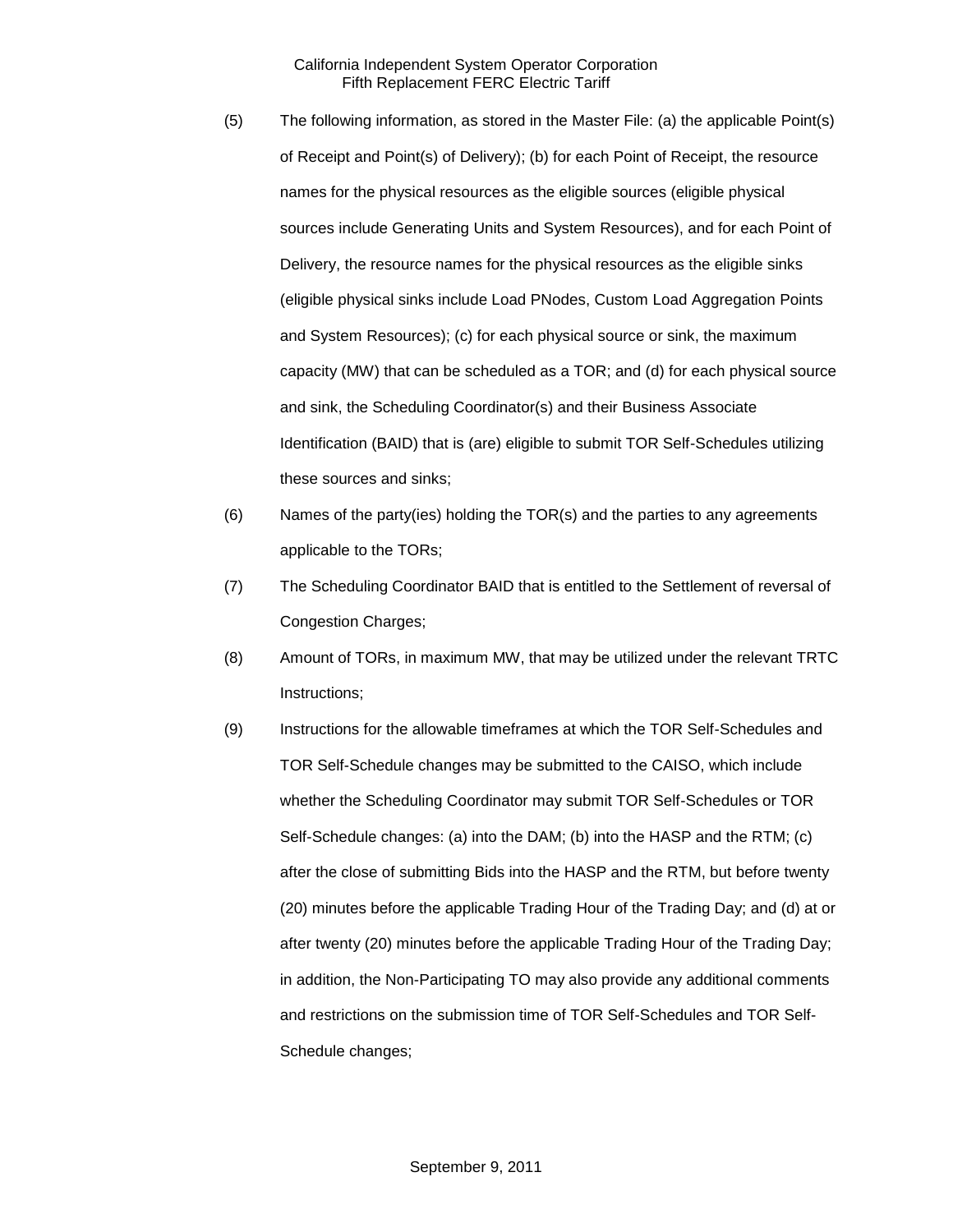- (10) Term of ownership interest in the TOR(s) and of any agreements applicable to the TOR(s);
- (11) Any special procedures that would require the CAISO to implement curtailments in any manner different than pro rata reduction of the transfer capability of the transmission line; any such instructions submitted to the CAISO must be clear, unambiguous, and not require the CAISO to make any judgments or interpretations as to the meaning, intent, results, or purpose of the curtailment procedures or of any applicable Existing Contract, otherwise, they will not be accepted by the CAISO; and
- (12) Whether or not the TOR provides the right to self-provide Ancillary Services.

## **17.1.5 Changes And Updates To TRTC Instructions**

Updates or changes to the TRTC Instructions must be submitted to the CAISO through a revised set of TRTC Instructions by the Non-Participating TO, on an as needed or as required basis. The CAISO will implement the updated or changed TRTC Instructions as soon as practicable but no later than seven (7) days after receiving clear and unambiguous details of the updated or changed instructions under normal conditions. If the CAISO finds the TRTC Instructions to be inconsistent with the CAISO Tariff, the CAISO will notify the Non-Participating TO within forty-eight (48) hours after receipt of the updated or changed TRTC Instructions indicating the nature of the problem and allowing the Non-Participating TO to resubmit the TRTC Instructions as if they were new, updated or changed TRTC Instructions. If the CAISO finds the updated or changed TRTC Instructions to be acceptable, the CAISO will time-stamp the updated TRTC Instructions as received, confirm such receipt to the Non-Participating TO, and indicate the time at which the updated instructions take effect if prior to the seven (7) day deadline referred to above. In the event of a System Emergency, the CAISO will implement such submitted changes to the TRTC Instructions as soon as practical.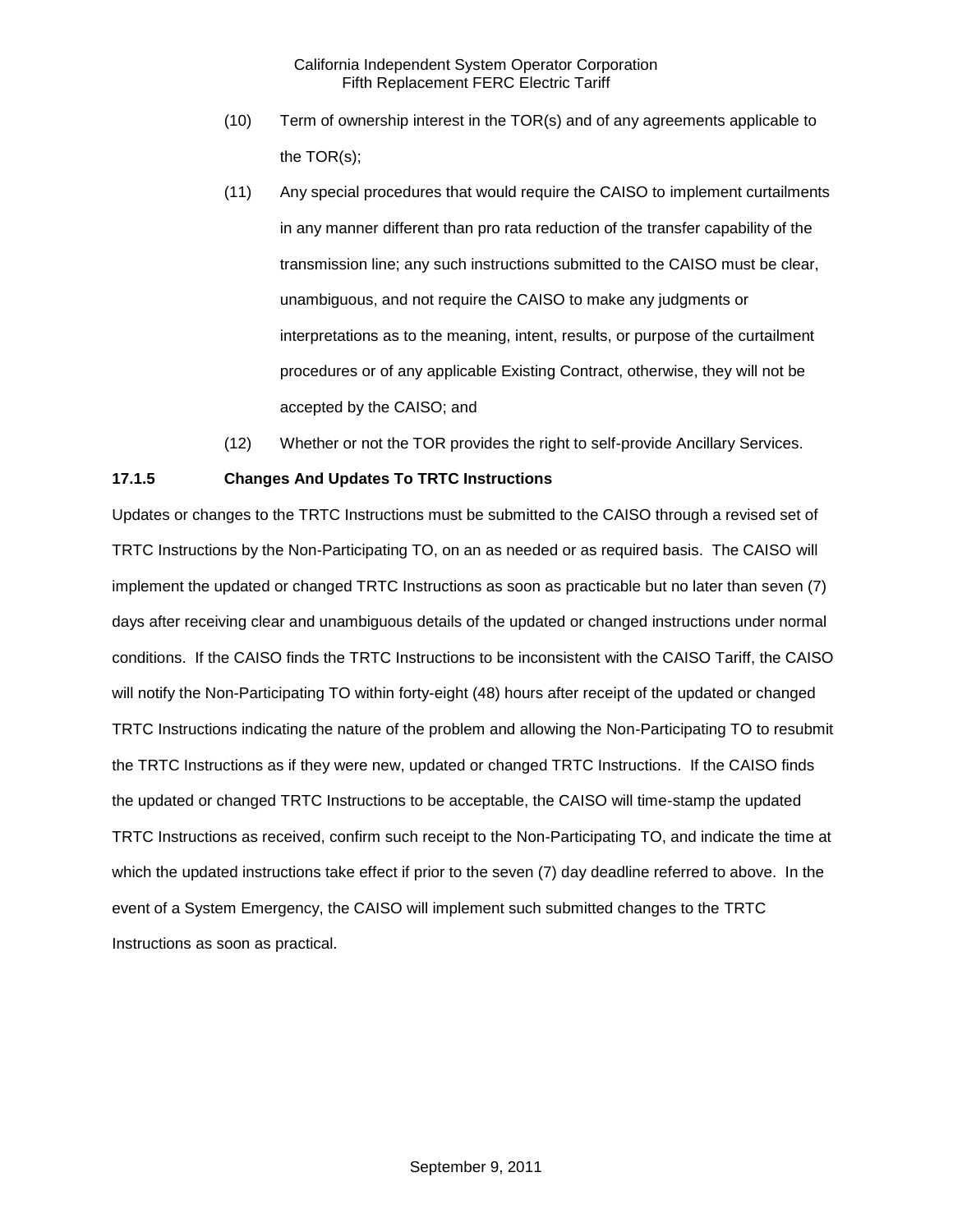### **17.1.6 CAISO Role In Accepting TRTC Instructions**

The parties holding joint ownership interests and Entitlements in a facility including a TOR must, in the first instance, attempt jointly to agree on any TRTC Instructions that will be submitted to the CAISO. In the event that the parties holding joint ownership interests and Entitlements in a facility including a TOR cannot agree upon the TRTC Instructions, the dispute resolution provisions of any applicable Existing Contract shall be used to resolve the dispute; provided that, until the dispute is resolved, and unless the applicable Existing Contract specifies otherwise, the CAISO shall implement the Participating TO's TRTC Instructions, if one of the parties holding a joint ownership interest or an Entitlement in the facility is a Participating TO. If no party holding a joint ownership interest or Entitlement in a facility including a TOR is a Participating TO and the parties cannot agree to the TRTC Instructions to be submitted by the parties, until the dispute is resolved, the CAISO shall implement the TRTC Instructions of the Non-Participating TO with the greatest ownership interest in the TOR. The CAISO shall not be responsible for resolution of any disputes that arise over the accuracy of the TRTC Instructions consistent with its obligations in Section 17.1.4.

#### **17.1.7 Implementation Of TRTC Instructions**

The CAISO shall determine, based on the information provided by the Non-Participating TOs under TRTC Instructions, the transmission capacities that must be reserved for TORs at Scheduling Points.

The CAISO shall coordinate the scheduling of TORs with the scheduling of CAISO transmission service, using the CAISO's Bid submission rules. In doing so, the CAISO shall create an automated day-to-day verification process based on parameters provided by the Non-Participating TO for the TOR to serve as the basis for TOR Self-Schedule validation. The Non-Participating TO will be responsible for: (1) the accuracy of the data files against which the CAISO will validate the TOR Self-Schedule; and (2) providing the data file to the CAISO.

The TOR holders shall remain liable for their performance under any applicable Existing Contracts or other agreements pertaining to their TORs. The CAISO shall be liable in accordance with the provisions of this CAISO Tariff for any damage or injury caused by its non-compliance with the TRTC Instructions submitted to it pursuant to this Section 17.1.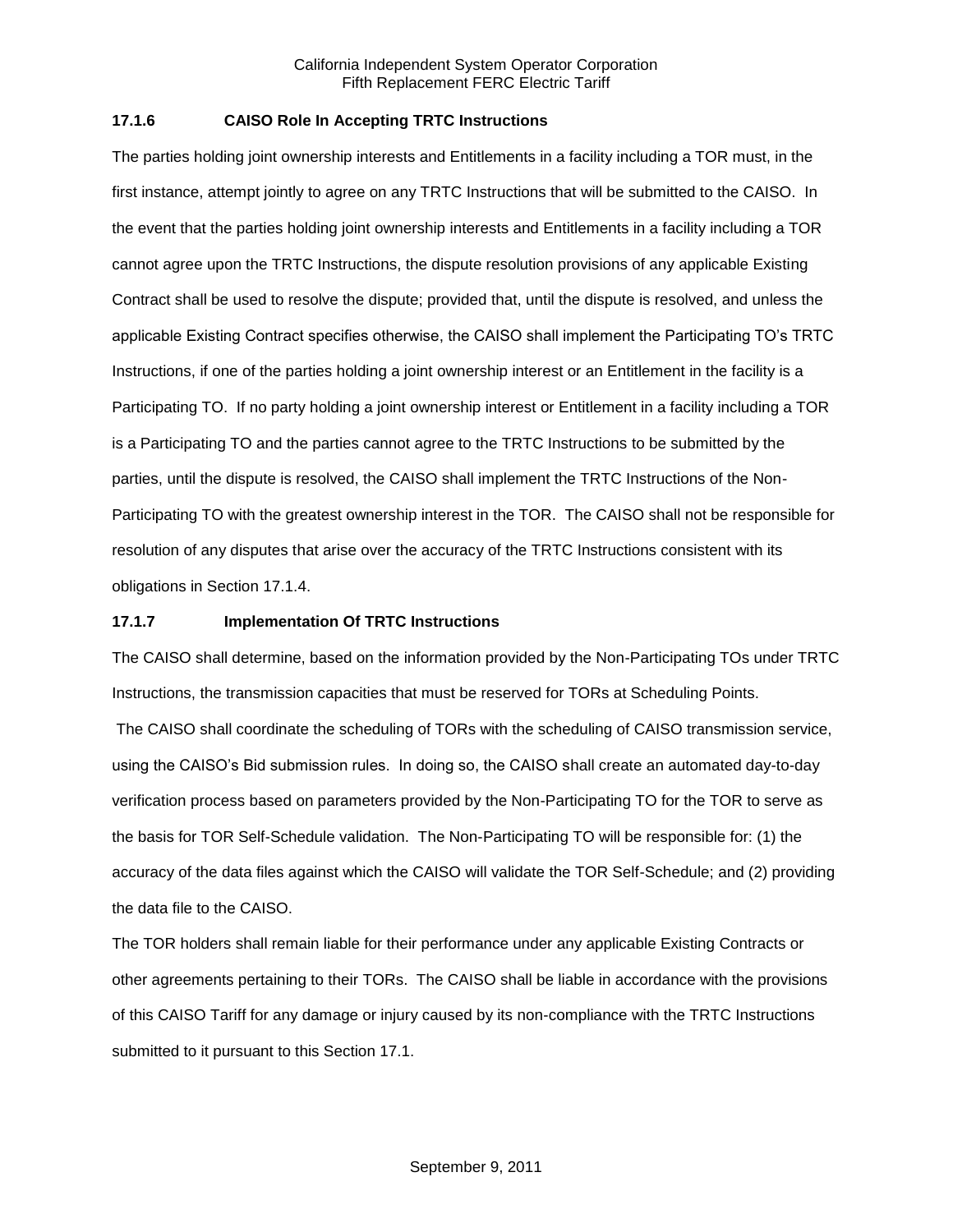Unless specified otherwise, in the event that the dispute resolution mechanisms prescribed in an Existing Contract applicable to a TOR, including all recourses legally available under the contract, cannot, in the first instance, result in a resolution of such a dispute, the CAISO ADR Procedures will be used to resolve any disputes between the CAISO and the Non-Participating TO regarding any aspects of the implementation of this Section 17.1, including the reasonableness of a Non-Participating TO's TRTC Instructions or any other decision rules which the Non-Participating TO may submit to the CAISO as part of the TRTC Instructions. The holders of TORs shall have standing to participate in the CAISO ADR Procedures.

### **17.2 Treatment Of TORs**

The CAISO will accommodate TORs, so that the holders of TORs will receive the same priorities (in scheduling, curtailment, assignment and other aspects of transmission system usage) to which they are entitled under any applicable Existing Contracts or other agreements pertaining to the operation of their TORs.

In addition, scheduling deadlines and operational procedures associated with TORs will be honored by the CAISO, provided such information is explicitly included in the TRTC Instructions. The CAISO will accommodate and honor TORs as follows:

- (1) The CAISO will reserve transmission capacity equal to the TOR transmission capacity and make a corresponding adjustment in its determination of ATC. The CAISO will not limit parallel flow from flowing on TOR transmission capacity consistent with the redispatch provisions of Section 17.2(3), just as the CAISO does not limit TOR Self-Schedules from flowing on non-TOR transmission. There shall be no compensation for parallel flow for either the CAISO or the TOR holder.
- (2) In the HASP, the CAISO will give valid TOR Self-Schedules priority over other non-TOR Day-Ahead Schedules and HASP Bids. In the event of a reduction in capacity on the transmission path associated with the TOR, the CAISO will honor the TOR priority in accordance with this Section 17.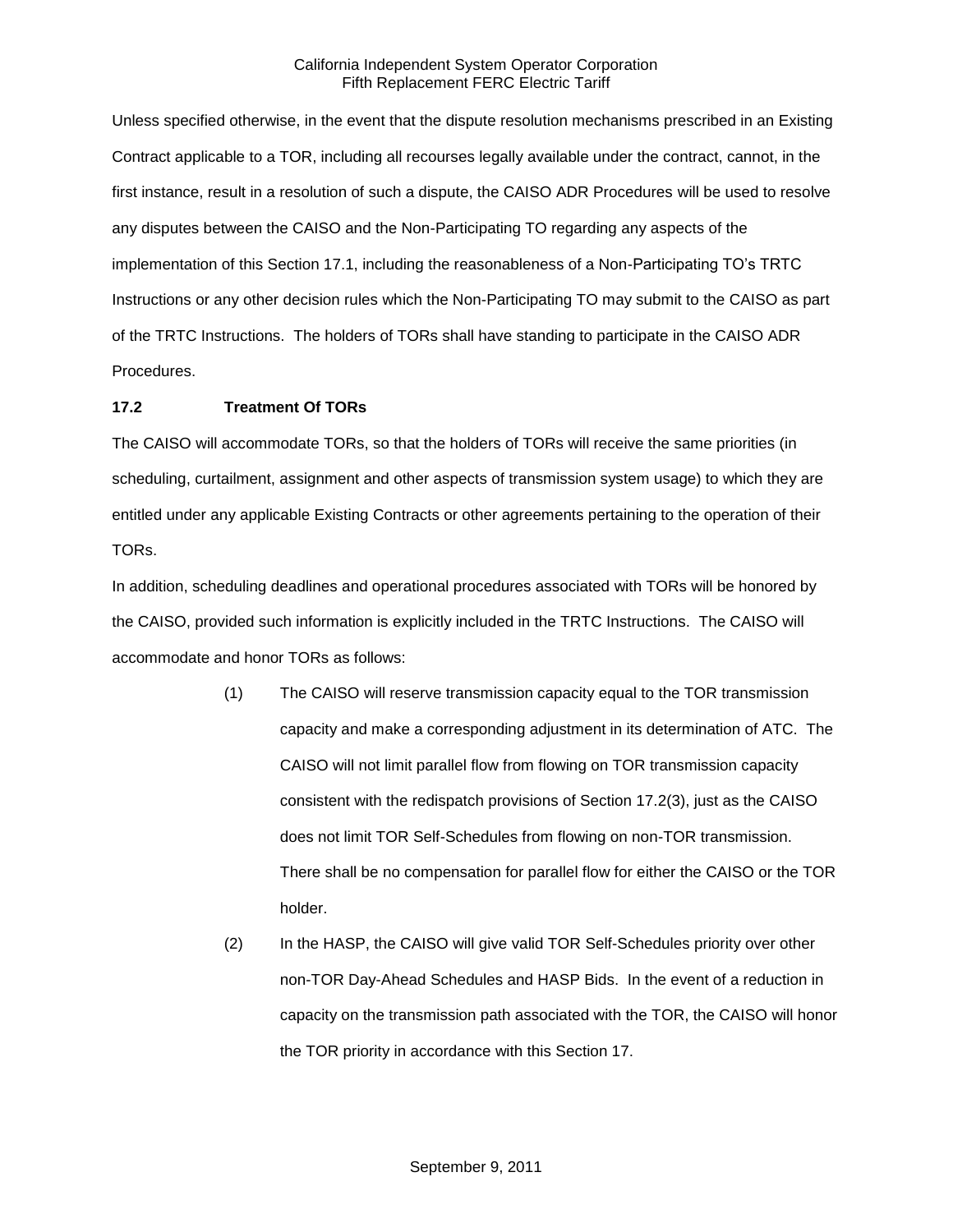- (3) The CAISO will allow the holder of a TOR to make changes to the scheduled amounts of supply after the submission of HASP TOR Self-Schedules in accordance with the TRTC Instructions established for such changes. The CAISO will, as necessary, redispatch non-TOR resources to accommodate valid TOR Self-Schedule changes in Real-Time.
- (4) The CAISO will allow the holder of a TOR to self-provide Ancillary Services, which will include the ability of the holder of a TOR to import Ancillary Services at Scheduling Points with the CAISO.
- (5) The submission of a TOR Self-Schedule change that is authorized pursuant to an applicable existing agreement shall not affect the application of the IFM Congestion Credit or the HASP and RTM Congestion Credit, and the IFM Marginal Cost of Losses Credit for Eligible TOR Self-Schedules or the RTM Marginal Cost of Losses Credit for Eligible TOR Self-Schedules for a TOR Self-Schedule that satisfies the applicable requirements of Sections 17.4.1 and 17.5.

#### **17.2.1 System Emergency Exceptions**

As set forth in Section 4.2.1, all Market Participants, including Scheduling Coordinators, Utility Distribution Companies, Participating TOs, Participating Generators, Participating Loads, Demand Response Providers, Balancing Authorities (to the extent the agreement between the Balancing Authority and the CAISO so provides), and MSS Operators within the CAISO Balancing Authority Area and all System Resources must comply fully and promptly with the CAISO's Dispatch Instructions and operating orders, unless such operation would impair public health or safety. The CAISO will honor the terms of TORs, provided that in a System Emergency and circumstances in which the CAISO considers that a System Emergency is imminent or threatened, to enable the CAISO to exercise its responsibilities as Balancing Authority in accordance with Applicable Reliability Criteria, holders of TORs must follow CAISO operating orders even if those operating orders directly conflict with the terms of applicable Existing Contracts or any other contracts pertaining to the TORs, unless such operating orders are inconsistent with the terms of an agreement between the CAISO and a Balancing Authority. In the event of a conflict between the CAISO Tariff and an agreement between the CAISO and a Balancing Authority, the agreement will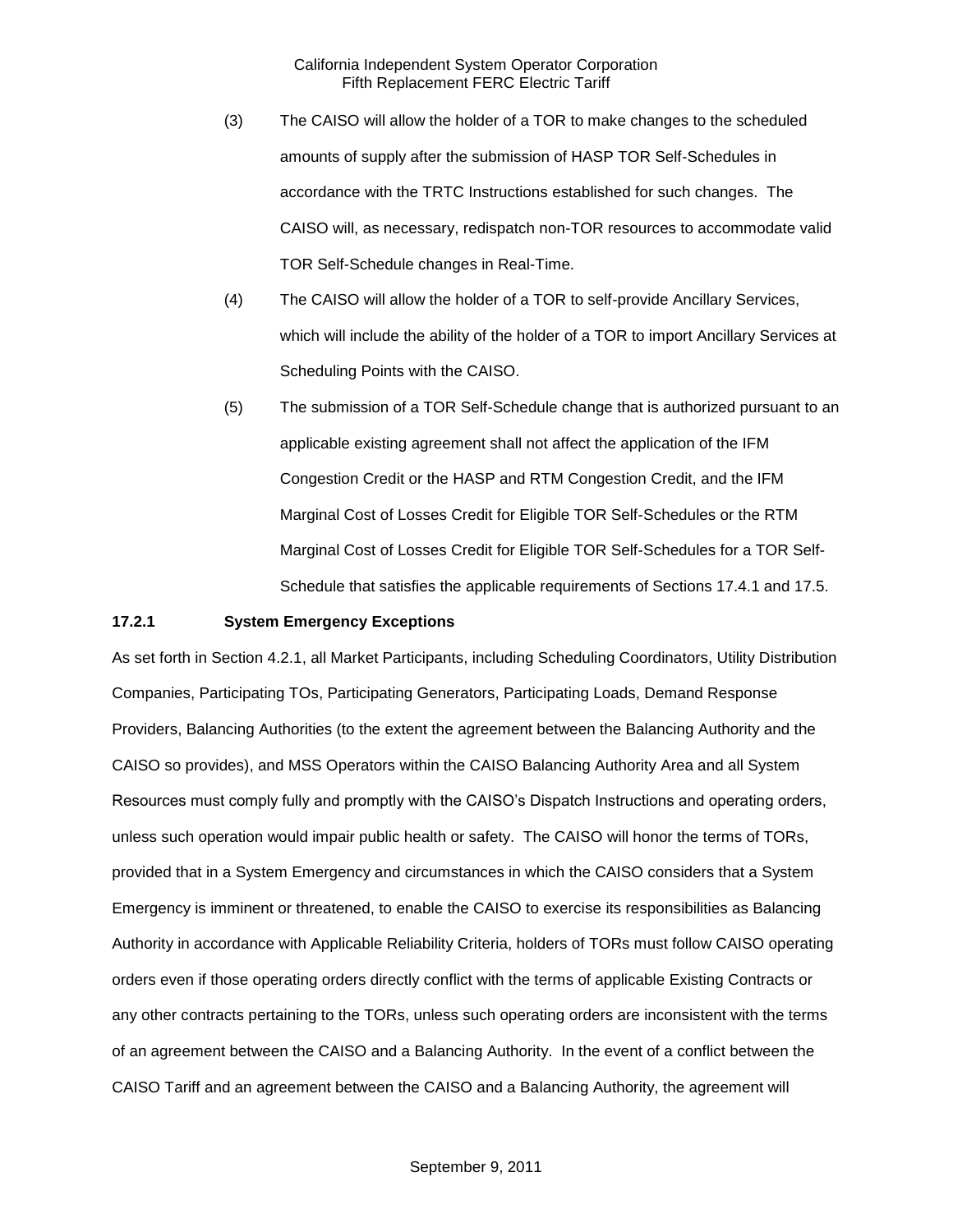govern. For this purpose CAISO operating orders to shed Load shall not be considered as an impairment to public health or safety. This section does not prohibit a Scheduling Coordinator from modifying its Bid or re-purchasing Energy in the HASP or RTM.

## **17.3 Valid TOR Self-Schedules**

The CAISO will accept a valid TOR Self-Schedule from a Scheduling Coordinator. That Scheduling Coordinator shall be either the holder of the TOR or its designee. TOR Self-Schedules submitted by Scheduling Coordinators to the CAISO must be submitted in accordance with this CAISO Tariff.

## **17.3.1 Validation Of TOR Self-Schedules**

A TOR Self-Schedule is a valid TOR Self-Schedule when the CAISO has determined that the TOR Self-Schedule, submitted to the CAISO pursuant to the requirements for Bids in Section 30, properly reflects TORs consistent with the TRTC Instructions, is labeled with a unique TOR identifier, and includes balanced sources and sinks, within the TOR capacity limits.

## **17.3.2 Treatment Of Invalid TOR Self-Schedules**

## **17.3.2.1 Inconsistent with the TRTC Instructions**

Except for the reasons listed below in 17.3.2, if the CAISO finds that the TOR Self-Schedule is not consistent with the TRTC Instructions, the CAISO shall find that the TOR Self-Schedule is not valid. If the CAISO finds the TOR Self-Schedule to be invalid, the CAISO shall notify the Scheduling Coordinator and convert the TOR Self-Schedule to an ordinary Self-Schedule and treat the TOR Self-Schedule as an ordinary Self-Schedule as such for terms of scheduling priority and Settlements. Where multiple ETC, TOR or Converted Rights Self-Schedules are submitted in an ETC, TOR or Converted Rights chain, in order for all ETC, TOR, or Converted Rights Self-Schedules in the chain to continue to remain valid, all individual ETC, TOR, or Converted Rights Self-Schedules links in the chain must remain individually valid, including the simultaneous but separate use of an individual ETC, TOR or Converted Rights Self-Schedule, in order for the chain to remain valid.

## **17.3.2.2 Unbalanced TOR Self-Schedules**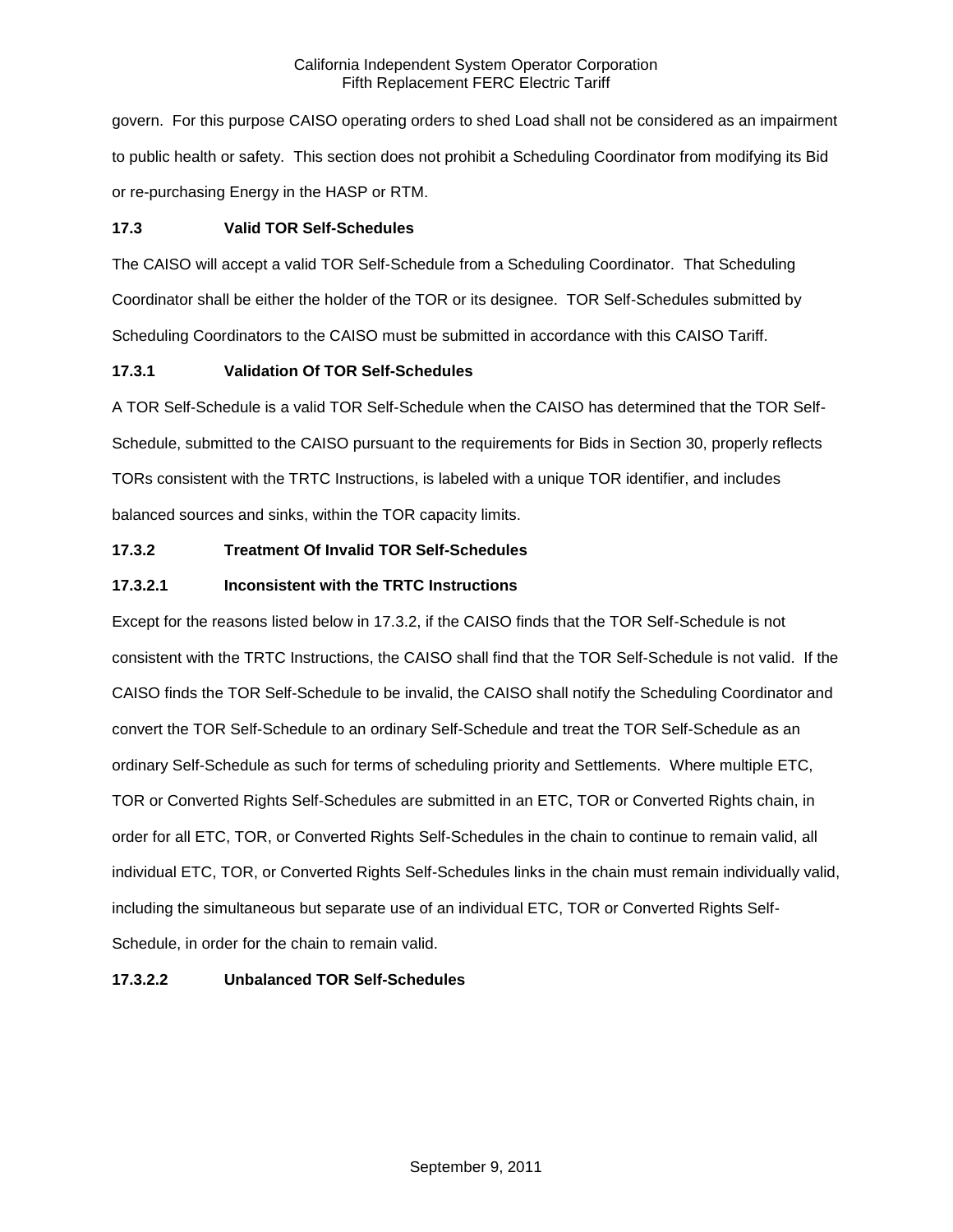If the TOR Self-Schedule is not balanced, the TOR Self-Schedule will not be a valid TOR Self-Schedule and the CAISO will: (i) remove any scheduling priority for the entire TOR Self-Schedule; (ii) apply the TOR Settlement treatment pursuant to Sections 11.2.1.5 and 11.5.7.1 to the valid balanced portions only; and (iii) assess any charges and make any payments consistent with the treatment of ordinary Self-Schedules for the unbalanced portions.

## **17.3.2.3 Exceeds Capacity Limits for TORs as Reflected in TRTC Instructions**

If the TOR Self-Schedule exceeds the capacity limits of the TOR as reflected in TRTC Instructions, the TOR Self-Schedule will not be a valid TOR-Self-Schedule and the CAISO will: (i) remove any scheduling priority for the entire TOR Self-Schedule; (ii) apply the TOR Settlement treatment pursuant to Sections 11.2.1.5 and 11.5.7.1 to the valid balanced portions within the capacity limits of the TOR as reflected in the TRTC Instructions; and (iii) assess any charges and make any payments consistent with the treatment of ordinary Self-Schedules for the portions in excess of the capacity limits of the TOR as reflected in the TRTC Instructions.

## **17.3.3 Settlement Treatment Of Valid TOR Self-Schedules**

The resulting valid TOR Self-Schedules shall have the following Settlement treatment:

- (1) The CAISO will apply the TOR Settlement treatment in Sections 11.2.1.5 and 11.5.7.
- (2) The CAISO shall base the Marginal Cost of Losses on LMP differentials at the Points of Receipt and Points of Delivery identified in the valid TOR Self-Schedule; provided, however, that if a specific loss percentage exists in an applicable agreement between the TOR holder and the CAISO or an existing agreement between the TOR holder and a Participating TO, the CAISO will apply the IFM and RTM Marginal Cost of Losses Credit as provided in Sections 11.2.1.7 and 11.5.7.2. In any case in which the TOR holder has an existing agreement regarding its TORs with either the CAISO or a Participating TO, the provisions of the agreement shall prevail over any conflicting provisions of this Section 17.3.3(2). Where the provisions of this Section 17.3.3(2) do not conflict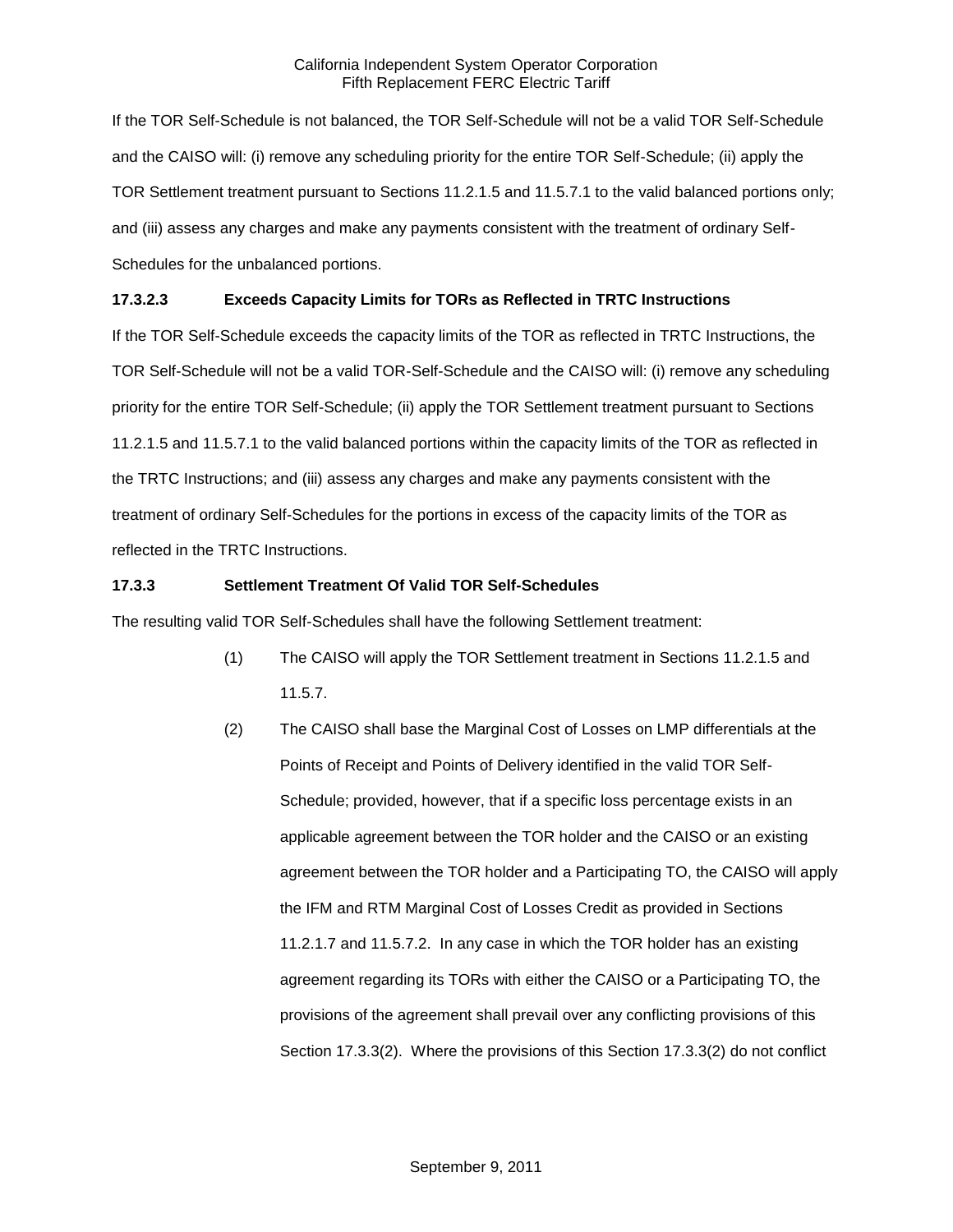with the provisions of the agreement, the provisions of this Section 17.3.3(2) shall apply to the subject TORs.

- (3) The CAISO will assess only charges applicable to Ancillary Services, Imbalance Energy, Transmission Losses, and Grid Management Charges for the use of a TOR and will not assess charges for neutrality, UFE, transmission Access Charges, Minimum Load Costs, or other charges that might otherwise be applicable to the Demand or exports served solely over the TOR. The CAISO will assess charges applicable to Ancillary Services for the use of a TOR only to the extent that the CAISO must procure Ancillary Services for the TOR holder because Ancillary Services are not self-provided by the TOR holder. The CAISO will assess charges applicable to Imbalance Energy for the use of a TOR only if the CAISO must procure Imbalance Energy for the TOR holder. The CAISO will assess Grid Management Charges for the use of a TOR only in accordance with the provisions of Section 11.22 and Appendix F, Schedule 1.
- (4) The holders of TORs will not be entitled to an allocation of revenues from the CAISO, including Access Charge revenues; provided that the Scheduling Coordinator for the TOR holder shall be allocated the applicable amount of IFM Marginal Losses Surplus Credit in accordance with the provisions of Section 11.2.1.6, except for any TOR Self-Schedule that received the IFM Marginal Cost of Losses Credit.
- (5) Parties with TORs shall continue to pay for Transmission Losses or Ancillary Services requirements in accordance with any Existing Contracts applicable to those TORs as they may be modified or changed in accordance with the terms of the Existing Contract. Any affected Participating TOs shall continue to provide Transmission Losses and any other Ancillary Services to the holder of a TOR subject to an Existing Contract as may be required by the Existing Contract. As described in Section 17.3.3(3) above, the CAISO will charge Scheduling Coordinators submitting the TOR Self-Schedule the charges applicable to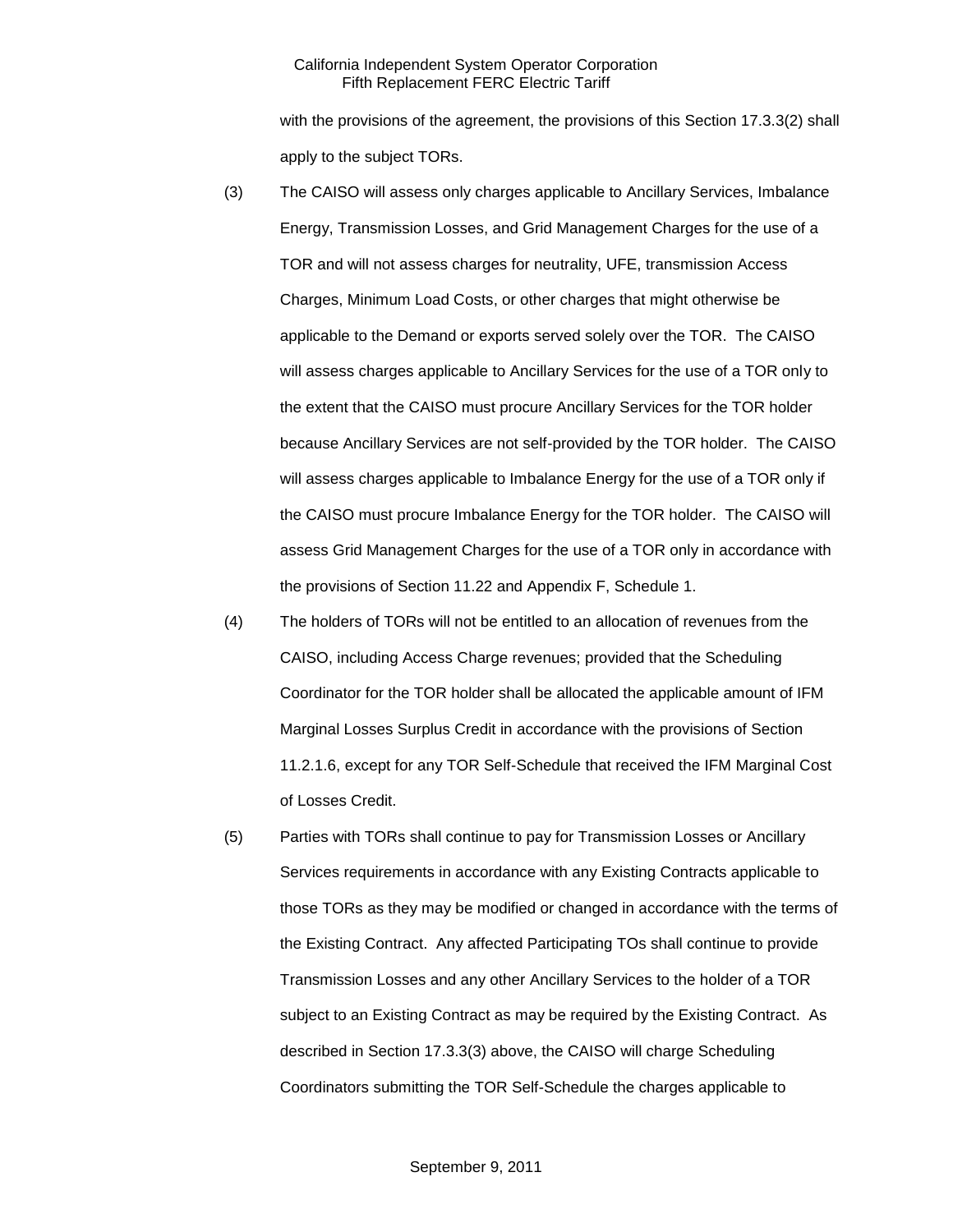Transmission Losses, Ancillary Services, and Imbalance Energy in accordance with the CAISO Tariff (e.g., the Transmission Losses Charge based on the Marginal Cost of Losses), and any shortfall or surplus between the CAISO charges and the provisions of any applicable Existing Contract shall be settled bilaterally between the Existing Contract parties or through the relevant TO Tariff. To enable holders of TORs to determine whether the CAISO's calculations result in any associated shortfall or surplus and to enable the parties to the Existing Contracts to settle the differences bilaterally or through the relevant TO Tariff, the CAISO shall calculate and provide the Scheduling Coordinator's Settlements the amounts paid for the MCL for the amounts of MWh submitted with a valid TOR Self-Schedule. Each Participating TO will be responsible for recovering any deficits or crediting any surpluses associated with differences in Transmission Losses and Transmission Loss requirements and/or Ancillary Services requirements, through its bilateral arrangements or its Transmission Owner Tariff.

#### **17.3.4 Notification To SCs Of CAISO Determination**

After performing validation of the TOR Self-Schedule, and prior to taking any action pursuant to 17.6.2, the CAISO will make an automated validation notice available to the Scheduling Coordinator indicating whether the TOR Self-Schedule is valid or invalid. If a TOR Self-Schedule involves more than one Scheduling Coordinator, the complete validation of the chain of TOR Self-Schedules will occur when the last Scheduling Coordinator submits its TOR Self-Schedule. At that time, the CAISO will make an automated validation notice available to each Scheduling Coordinator registered as associated with the chain of TOR Self-Schedules. The CAISO can accommodate corrections submitted by a Scheduling Coordinator to a TOR Self-Schedule up to Market Close of the Day-Ahead Market as further described in the applicable Business Practice Manual.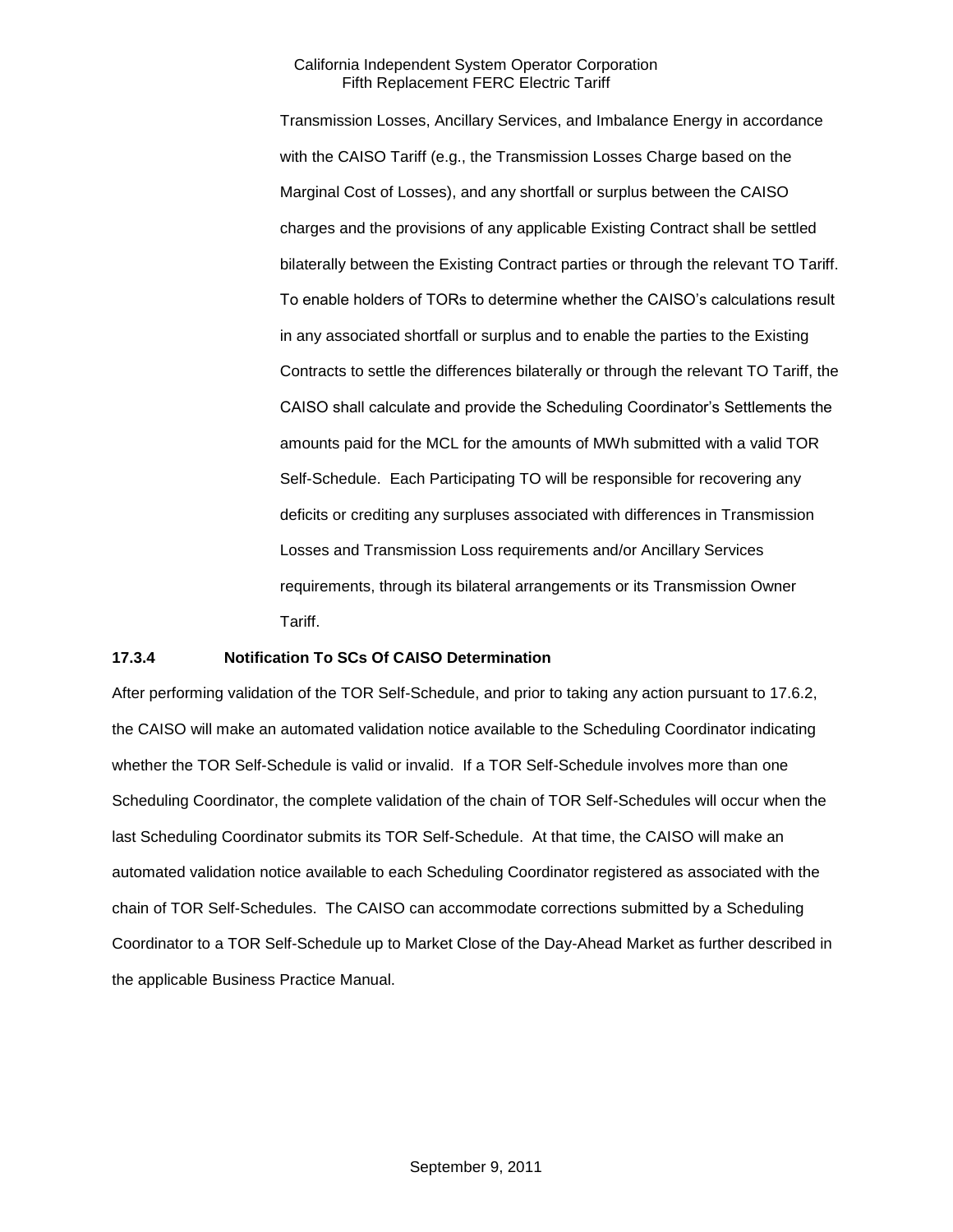## **17.4 The HASP**

### **17.4.1 Scheduling Deadlines**

Holders of TORs may submit TOR Self-Schedules for the use of those rights by the deadline for the Market Close for the HASP.

## **17.5 The CAISO'S Real-Time Process**

Consistent with this Section 17, the CAISO will honor those scheduling flexibilities that may be exercised by holders of TORs through their respective Scheduling Coordinators during the CAISO's Real-Time Market to the extent that such flexibilities do not interfere with or jeopardize the safe and reliable operation of the CAISO Controlled Grid or Balancing Authority Area operations.

## **17.6 Inter-Balancing Authority Area TOR Self-Schedule Bid Changes**

Changes to TOR Self-Schedules that occur during the CAISO's Real-Time Market that involve changes to CAISO Balancing Authority Area imports or exports with other Balancing Authority Areas (that is, inter-Balancing Authority Area changes to TOR Self-Schedules) will be allowed and will be recorded by the CAISO based upon notification received from the Scheduling Coordinator representing the holder of the TOR. The Scheduling Coordinator representing the holder of the TOR must notify the CAISO of any such changes to external import/export in submitted TOR Self-Schedules. The Scheduling Coordinator representing the holder of the TOR must notify the CAISO of Real-Time Market changes to external import/export Interchange Schedules in submitted TOR Self-Schedules, by telephone. The timing and content of any such notification must be consistent with the TRTC Instructions previously submitted to the CAISO by the Non-Participating TO. The CAISO will manually adjust or update the HASP Intertie Schedule for the Scheduling Coordinator to conform with the other Balancing Authority Area's net TOR Self-Schedule in Real-Time, and the notifying Scheduling Coordinator will be responsible for and manage any resulting Energy imbalance. These Imbalance Energy deviations will be priced and charged to the Scheduling Coordinator representing the holder of the TOR in accordance with the Real-Time LMP.

## **17.7 Intra-Balancing Authority Area TOR Self-Schedule Changes**

Changes to TOR Self-Schedules that occur during the CAISO's Real-Time processes that do not involve changes to CAISO Balancing Authority Area imports or exports with other Balancing Authority Areas (that is, intra-Balancing Authority Area changes to Schedules) will be allowed and will give rise to Imbalance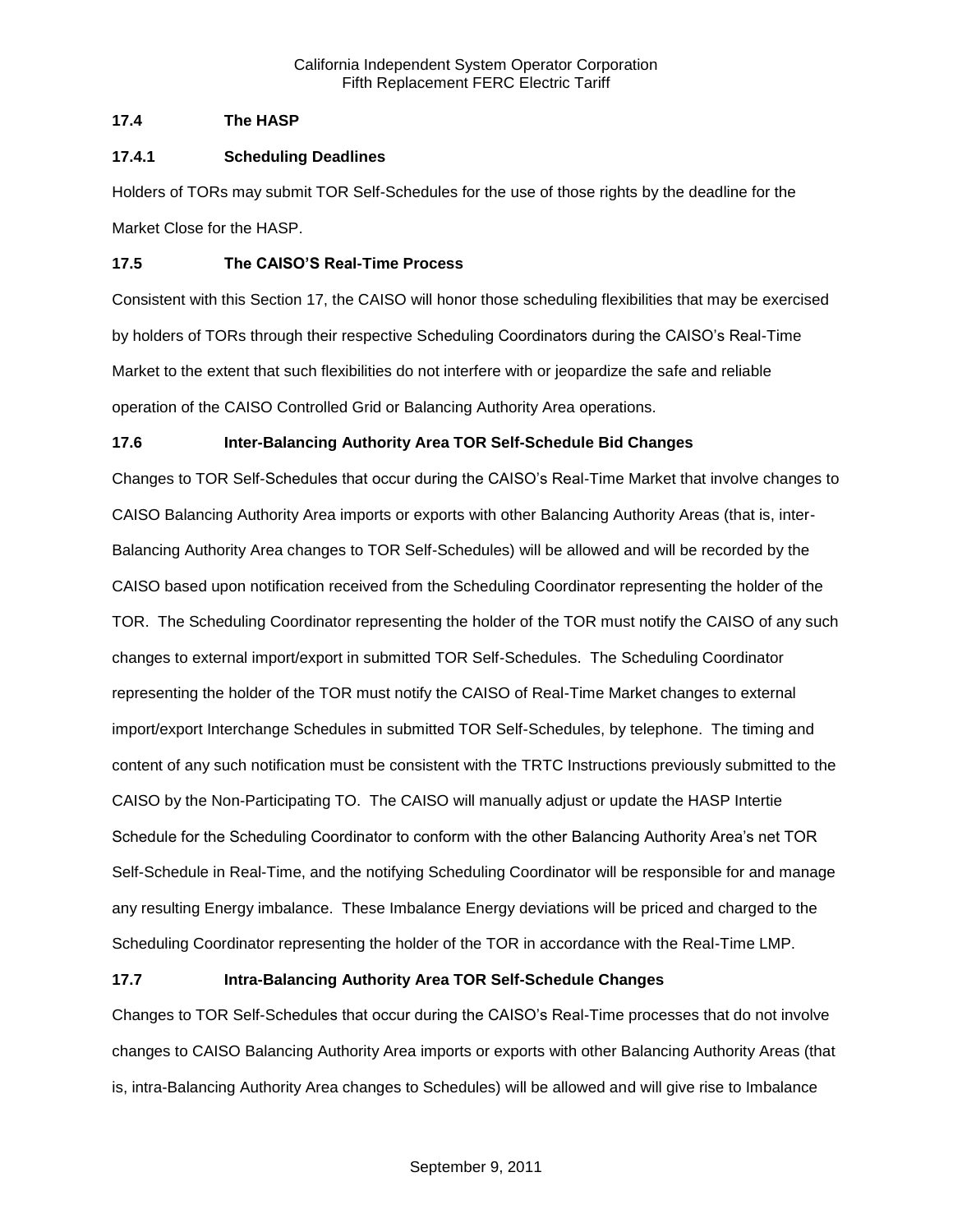Energy deviations. These Imbalance Energy deviations will be priced and charged to the Scheduling Coordinator representing the holder of the TOR in accordance with the Real-Time LMP.

## **17.8 Existing Contracts Re TORs For Non-Participating TOs**

Continuation of Rights and Obligations of Non-Participating TOs Regarding TORs and Under Existing

Contracts Applicable to TORs.

The transmission service rights and obligations of Non-Participating TOs under Existing Contracts applicable to their TORs, including all terms, conditions and rates of the Existing Contracts, as they may change from time to time under the terms of the Existing Contracts, will continue to be honored by the parties to those contracts, for the duration of those contracts.

## **17.8.1 Participating TO Obligation**

If a Participating TO is a party to an Existing Contract with provisions applicable to a TOR of a Non-Participating TO, the Participating TO shall attempt to negotiate changes to the Existing Contract to align the contract's scheduling and operating provisions with the CAISO's scheduling and operational procedures, rules and protocols, to align operations under the contract with CAISO operations, and to minimize the contract parties' costs of administering the contract while preserving their financial rights and obligations.

# **17.8.2 Right To Use And Ownership Of TORs**

If a Non-Participating TO has an Existing Contract with a Participating TO under which the Non-Participating TO's TORs, or a portion thereof, are subject to use by the Participating TO, the Non-Participating TO's rights to the use and ownership of its TORs shall remain unchanged, regardless of the Participating TO's act of turning over the Participating TO's Entitlement to use the Non-Participating TO's TORs to the extent possible to the Operational Control of the CAISO.

The CAISO will accept valid TOR Self-Schedules from holders of TORs that are Scheduling Coordinators or that are represented by a Scheduling Coordinator. TOR Self-Schedules submitted by Scheduling Coordinators to the CAISO must be submitted in accordance with Sections 17 and 30. The CAISO may refuse to accept TOR Self-Schedules that do not meet the requirements of the principles, protocols and rules referred to in this Section 17.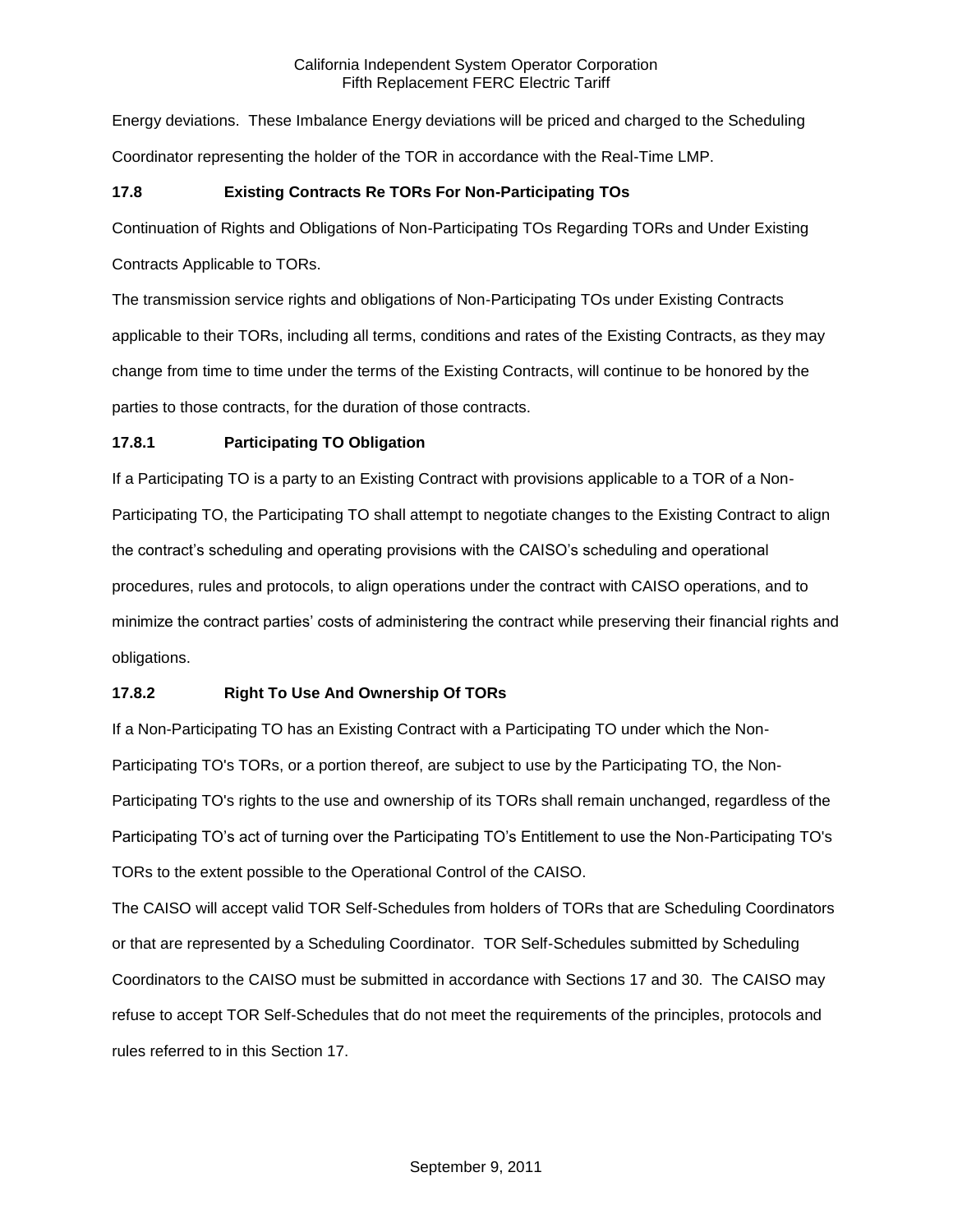## **17.8.3 Dispute Resolution For Existing Contracts Applicable To TORs**

The CAISO will, if requested, advise parties to Existing Contracts applicable to TORs regarding the operational aspects of any Existing Contract renegotiations that they undertake.

If the parties to an Existing Contract applicable to a TOR are unable to reach agreement on the changes needed to meet the requirements of this CAISO Tariff, any disputes related thereto shall be addressed using the dispute resolution provisions of the Existing Contract, including any remedies as are provided by law. The rights of the parties to seek changes or to challenge such changes, under the FPA or as otherwise provided by law, are preserved consistent with the terms of the Existing Contract. Unless and until the necessary changes to the Existing Contract are made, all terms and conditions of the Existing Contracts will continue to be honored by the parties to the Existing Contracts.

### **17.9 Conversion Of PTOs' Rights Under Existing Contracts Re TORs**

Non-Participating TOs holding TORs and who choose to become Participating TOs must, at the time of becoming a Participating TO, turn over Operational Control of those TORs to the CAISO in accordance with Section 4.3.1 and convert any Existing Contract rights associated with those TORs to Converted Rights in accordance with Section 4.3.1.6.

#### **17.10 TOR Operational Obligations**

To enable the CAISO to exercise its responsibilities as Balancing Authority in accordance with Applicable Reliability Criteria, each Non-Participating TO must operate its ownership interests in facilities in which it holds a TOR in accordance with Good Utility Practice and Applicable Reliability Criteria.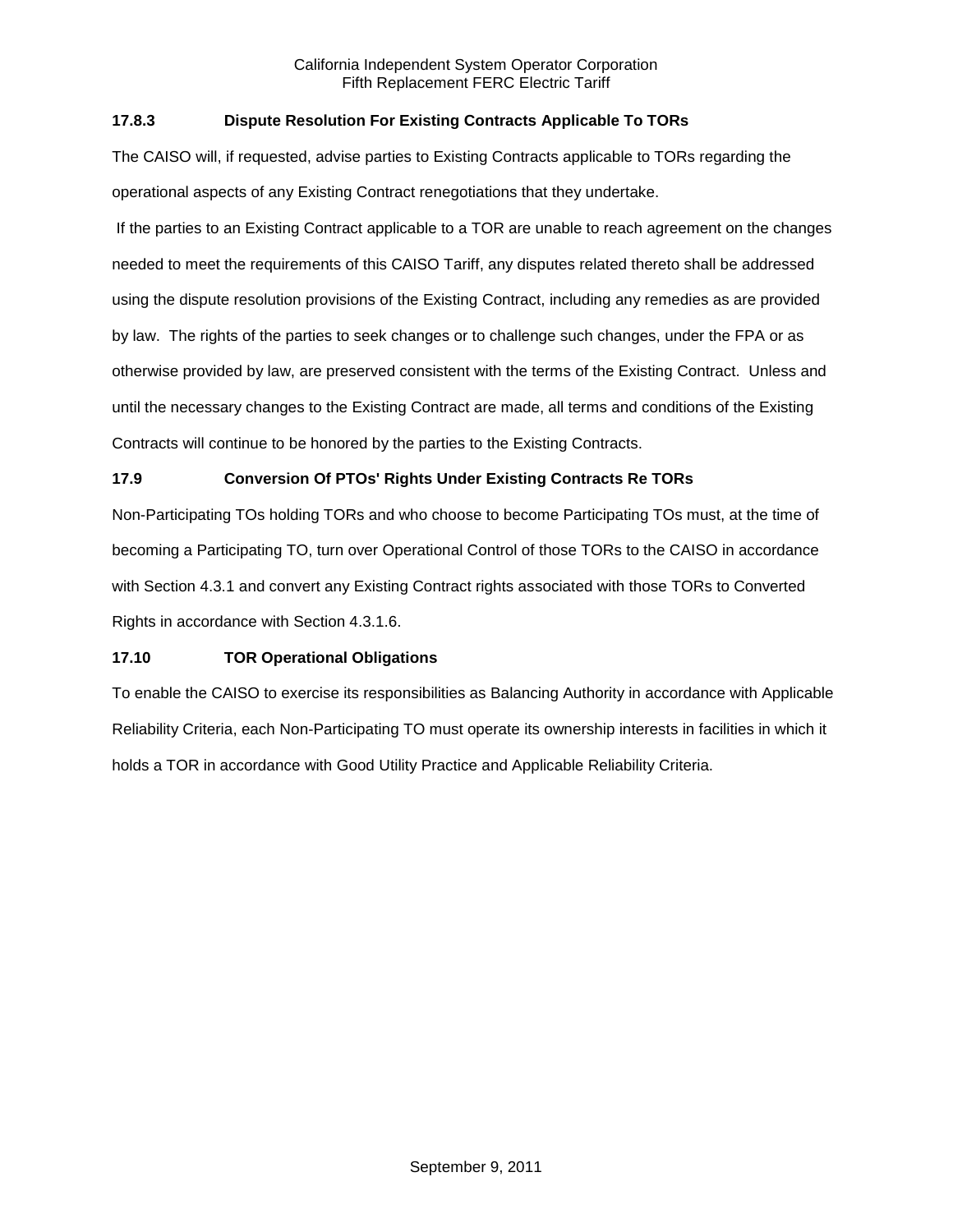| 18.    | [NOT USED]      |
|--------|-----------------|
| 19.    | [NOT USED]      |
| 19.1   | [NOT USED]      |
| 19.1.1 | [NOT USED]      |
| 19.1.2 | [[NOT USED]     |
| 19.1.3 | [NOT USED]      |
| 19.2   | [NOT USED]      |
| 20.    | Confidentiality |
| 20.1   | <b>CAISO</b>    |

The CAISO shall maintain the confidentiality of all of the documents, data and information provided to it by any Market Participant that are treated as confidential or commercially sensitive under Section 20.2; provided, however, that the CAISO need not keep confidential: (1) information that is explicitly subject to public data exchange pursuant to Section 6; (2) information that the CAISO or the Market Participant providing the information is required to disclose pursuant to this CAISO Tariff, or applicable regulatory requirements (provided that the CAISO shall comply with any applicable limits on such disclosure); or (3) information that becomes available to the public on a non-confidential basis (other than as a result of the CAISO's breach of this CAISO Tariff).

## **20.2 Confidential Information**

The following information provided to the CAISO shall be treated by the CAISO as confidential:

- (a) individual Bids;
- (b) CRR bids and other CRR Allocation nomination information;
- (c) transactions between Scheduling Coordinators, including Inter-SC Trades;
- (d) individual Generator Outage programs unless a Generator makes a change to its Generator Outage program which causes Congestion in the short term (i.e. one month or less), in which case, the CAISO may publish the identity of that Generator; and
- (e) The following information related to the resource adequacy program in accordance with Section 40: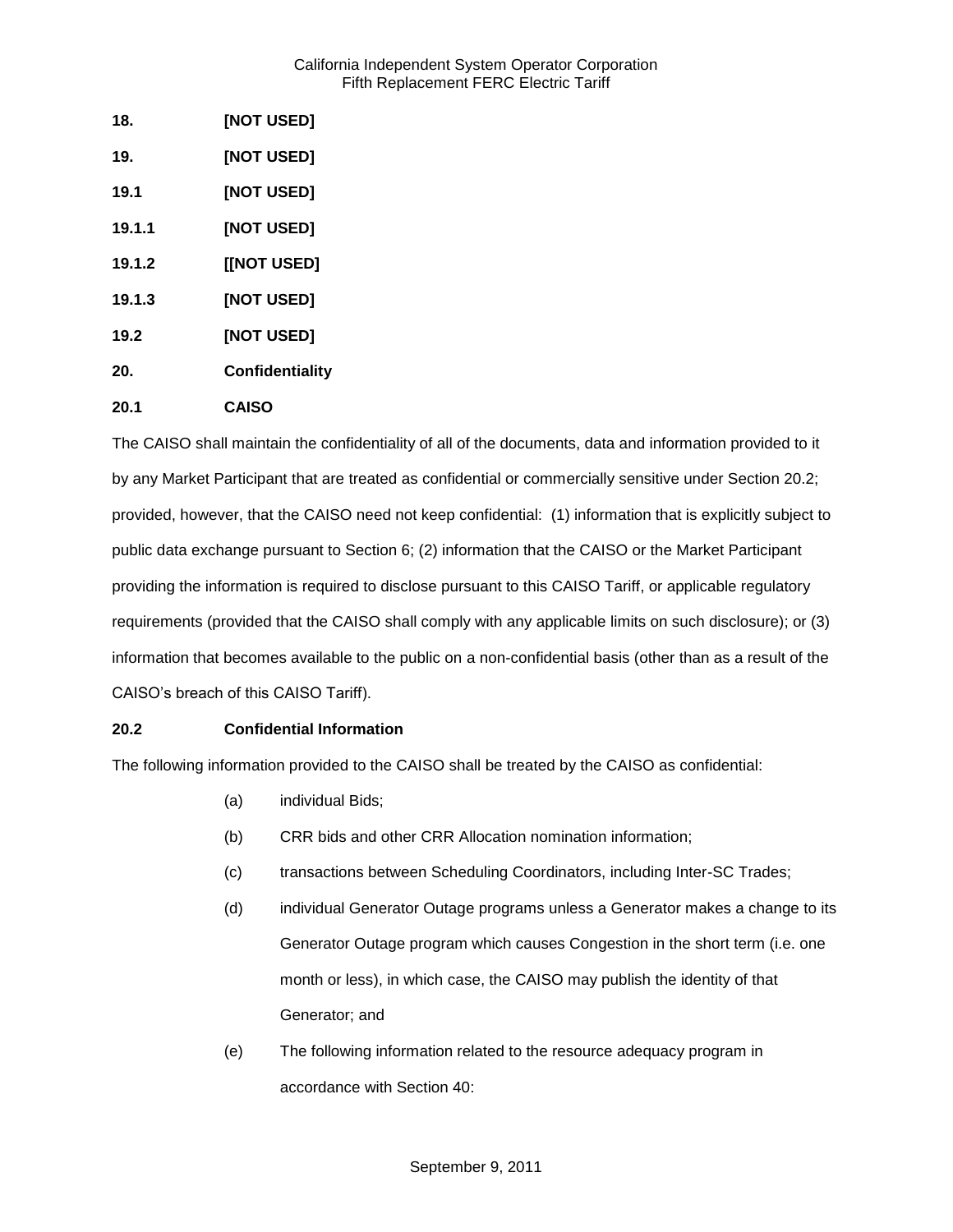- (i) Annual and monthly Resource Adequacy Plans and Supply Plans;
- (ii) Demand Forecasts; and
- (iii) Information on existing import contracts.
- (f) The following information related to the Transmission Planning Process in accordance with Section 24:
	- (i) Information received under Sections 24.2.3.2 and 24.2.3.3 to the extent such information has been designated as confidential in accordance with the Business Practice Manual;
	- (ii) Information deemed confidential by DMM, per Section 8.6 of Appendix P;
	- (iii) Information received by the CAISO pursuant to agreements and contracts, executed prior to December 21, 2007, that preclude the release of the information;
	- (iv) Information that involves proprietary analytical tools, computer codes, or any other material that is protected by intellectual property rights held by the CAISO, Project Sponsor, Market Participant or other third-party; and
	- (v) Critical Energy Infrastructure Information.

However, composite documents, data, and other information that may be developed based on confidential information under this Section shall not be deemed confidential if the composite documents, data, and other information do not disclose any confidential information of any individual Scheduling Coordinator, Market Participant, or other third-party or Critical Energy Infrastructure Information.

#### **20.3 Other Parties**

No Market Participant shall have the right hereunder to receive from the CAISO or to review any documents, data or other information of another Market Participant to the extent such documents, data or information is to be treated as in accordance with Section 20.2; provided, however, a Market Participant may receive and review any composite documents, data, and other information that may be developed based upon such confidential documents, data, or information, if the composite document does not disclose such confidential data or information relating to an individual Market Participant and provided, however, that the CAISO may disclose information as provided for in its bylaws.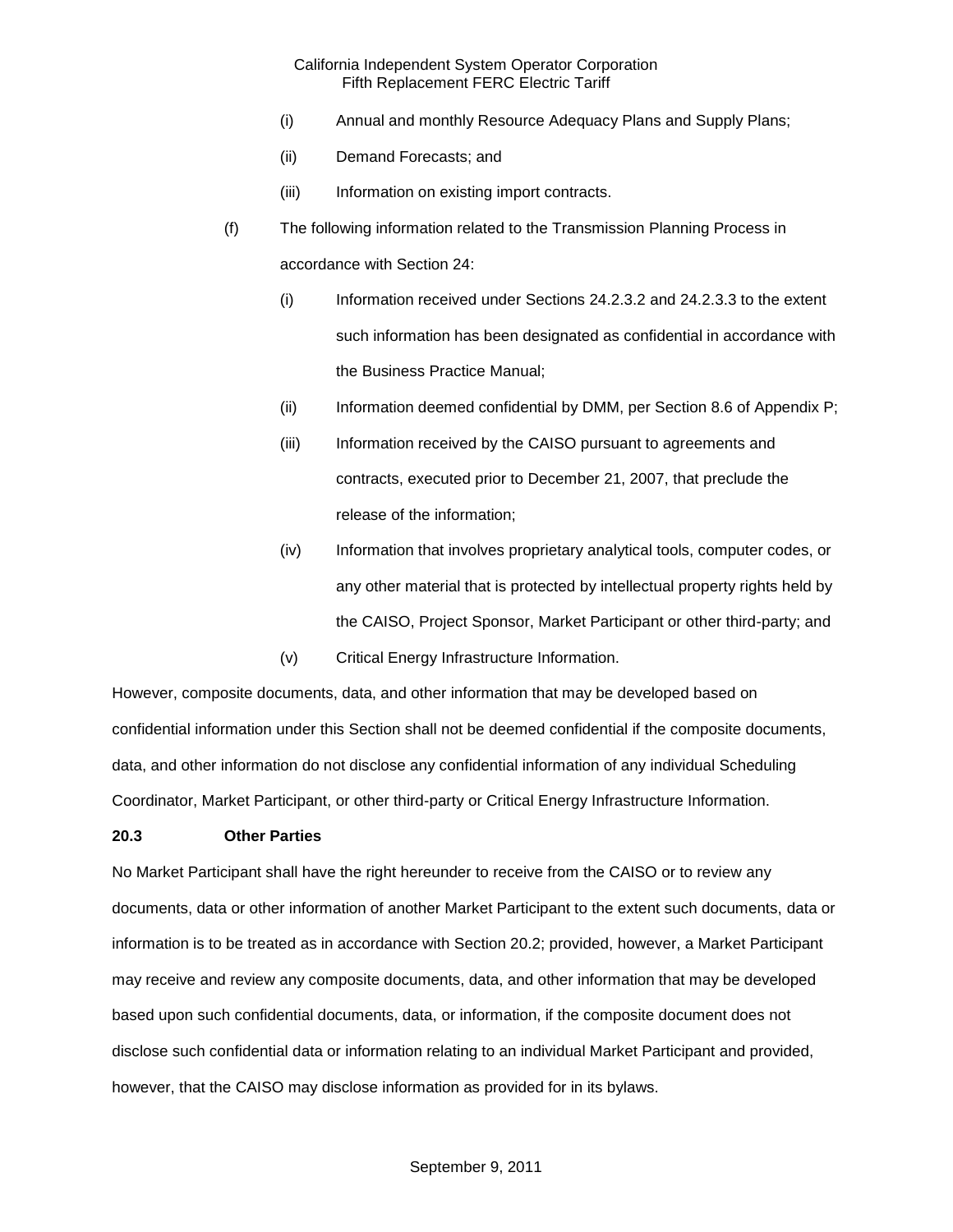#### **20.4 Disclosure**

Notwithstanding anything in this Section 20 to the contrary,

- (a) The CAISO: (i) shall publish individual bids ninety (90) days after the Trading Day with respect to which the bid was submitted and in a manner that does not reveal the specific resource or the name of the Scheduling Coordinator submitting the bid, but that allows the bidding behavior of individual, unidentified resources and Scheduling Coordinators to be tracked over time; and (ii) may publish data sets analyzed in any public report issued by the CAISO or by the MSC, provided that such data sets shall be published no sooner than six (6) months after the latest Trading Day to which data in the data set apply, and in a manner that does not reveal any specific resource or the name of any Scheduling Coordinator submitting bids included in such data sets.
- (b) If the CAISO is required by applicable laws or regulations, or in the course of administrative or judicial proceedings, to disclose information that is otherwise required to be maintained in confidence pursuant to this Section 20, the CAISO may disclose such information; provided, however, that as soon as the CAISO learns of the disclosure requirement and prior to making such disclosure, the CAISO shall notify any affected Market Participant of the requirement and the terms thereof. The Market Participant may, at its sole discretion and own cost, direct any challenge to or defense against the disclosure requirement and the CAISO shall cooperate with such affected Market Participant to the maximum extent practicable to minimize the disclosure of the information consistent with applicable law. The CAISO shall cooperate with the affected Market Participant to obtain proprietary or confidential treatment of confidential information by the person to whom such information is disclosed prior to any such disclosure.
- (c) The CAISO may disclose confidential or commercially sensitive information, without notice to an affected Market Participant, in the following circumstances: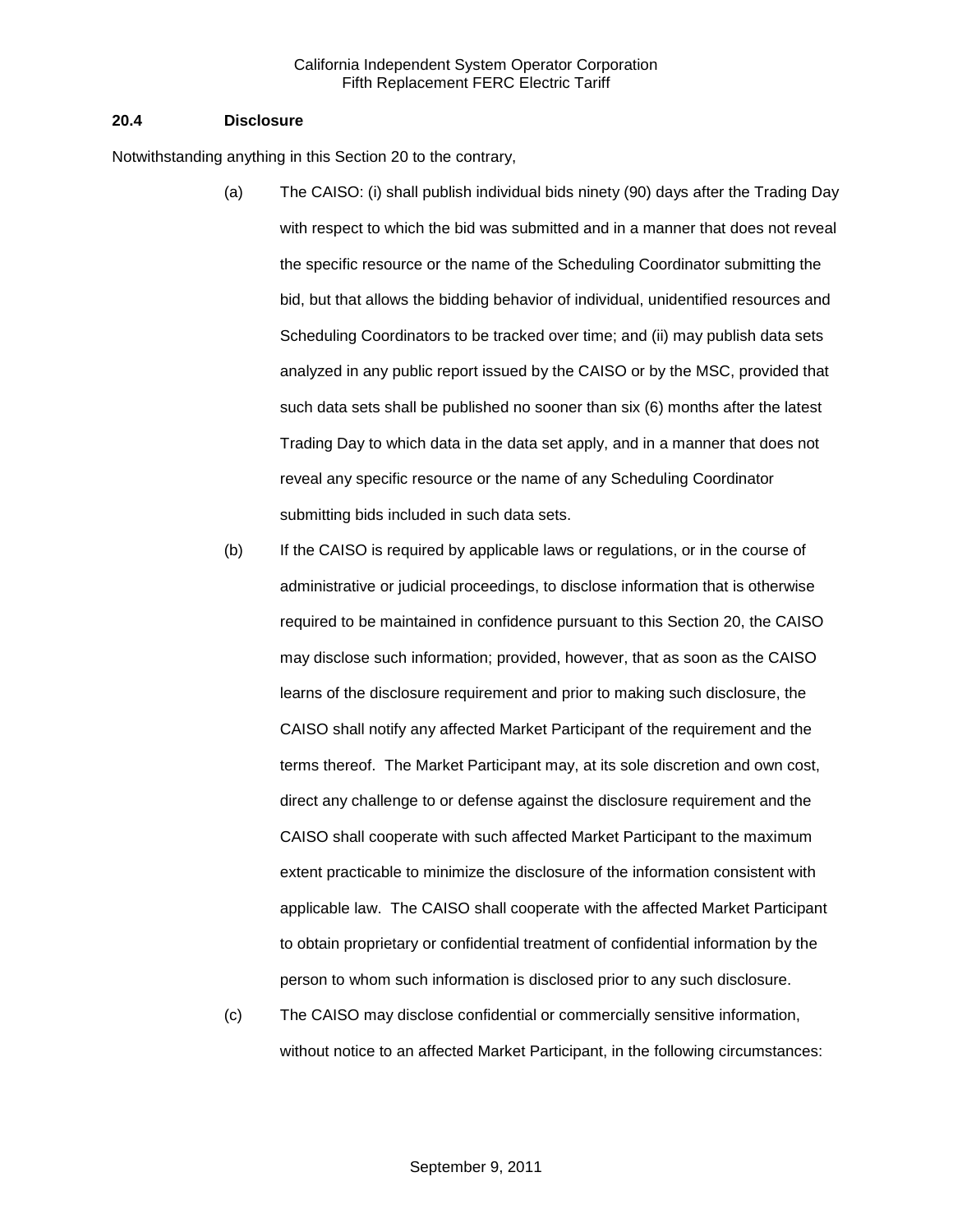- (i) If the FERC, or its staff, during the course of an investigation or otherwise, requests information that is confidential or commercially sensitive. In providing the information to FERC or its staff, the CAISO shall take action consistent with 18 C.F.R. §§ 1b.20 and 388.112, and request that the information be treated as confidential and non-public by the FERC and its staff and that the information be withheld from public disclosure. The CAISO shall provide the requested information to the FERC or its staff within the time provided for in the request for information. The CAISO shall notify an affected Market Participant within a reasonable time after the CAISO is notified by FERC or its staff that a request for disclosure of, or decision to disclose, the confidential or commercially sensitive information has been received, at which time the CAISO and the affected Market Participant may respond before such information would be made public; or
- (ii) In order to maintain reliable operation of the CAISO Balancing Authority Area, the CAISO may share critical operating information, system models, and planning data with the WECC Reliability Coordinator that has executed the Western Electricity Coordinating Council Confidentiality Agreement for Electric System Data, or is subject to similar confidentiality requirements; or
- (iii) In order to maintain reliable operation of the CAISO Balancing Authority Area, the CAISO may share individual Generating Unit Outage information with the operations engineering and the outage coordination division(s) of other Balancing Authorities, Participating TOs, MSS Operators and other transmission system operators engaged in the operation and maintenance of the electric supply system whose system is significantly affected by the Generating Unit and who have executed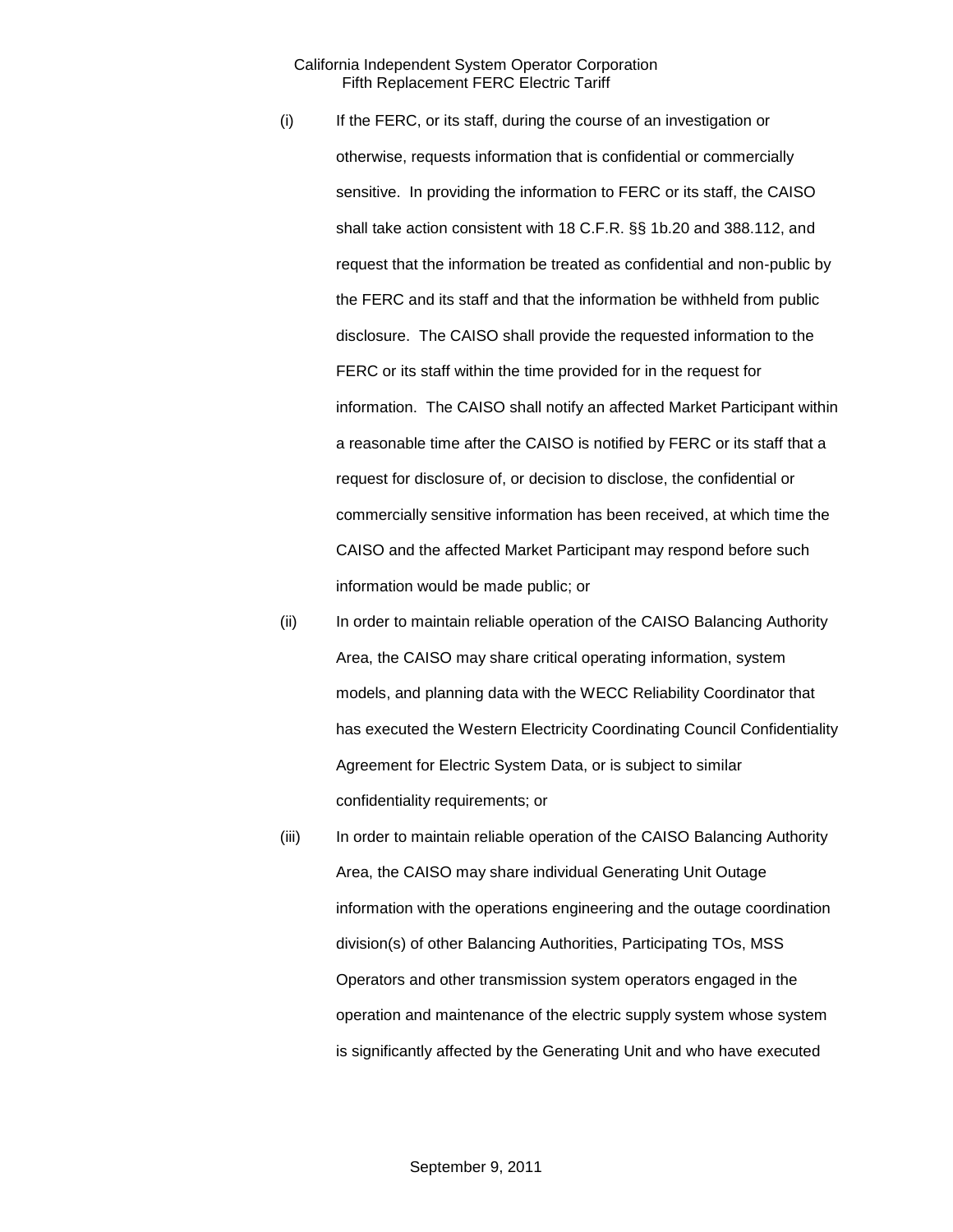the Western Electricity Coordinating Council Confidentiality Agreement for Electric System Data.

- (d) Notwithstanding the provisions of Section 20.2(e), information submitted through Resource Adequacy Plans and Supply Plans in accordance with Section 40 may be provided to:
	- (i) the Scheduling Coordinator(s) and/or Market Participant(s) involved in a dispute or discrepancy as to whether a resource is properly identified in a Resource Adequacy Plan or a Supply Plan only to the limited extent necessary to identify the disputed transaction and the relevant counterparty or counterparties.
	- (ii) the regulatory entity, whether the CPUC, other Local Regulatory Authority, or federal agency, with jurisdiction over a Load Serving Entity involved in a dispute or discrepancy as to whether a resource is properly identified in a Resource Adequacy Plan or the Supply Plan, or otherwise identified by the CAISO as exhibiting a potential deficiency in demonstrating compliance with resource adequacy requirements adopted by the CPUC, other Local Regulatory Authority, or federal agency, as applicable. The information provided shall be limited to the particular dispute, discrepancy, or deficiency.
	- (iii) the California Energy Commission with respect to Demand Forecast information provided to the CAISO under Sections 40.2.2.3 and 40.2.3.3(b) to the extent the CAISO seeks, and the California Energy Commission grants, confidential treatment of such information pursuant to California Public Resources Code Section 25322 and related regulations.
- (e) Notwithstanding the provisions of Section 20.2(f), information submitted through the Transmission Planning Process shall be disclosed as follows: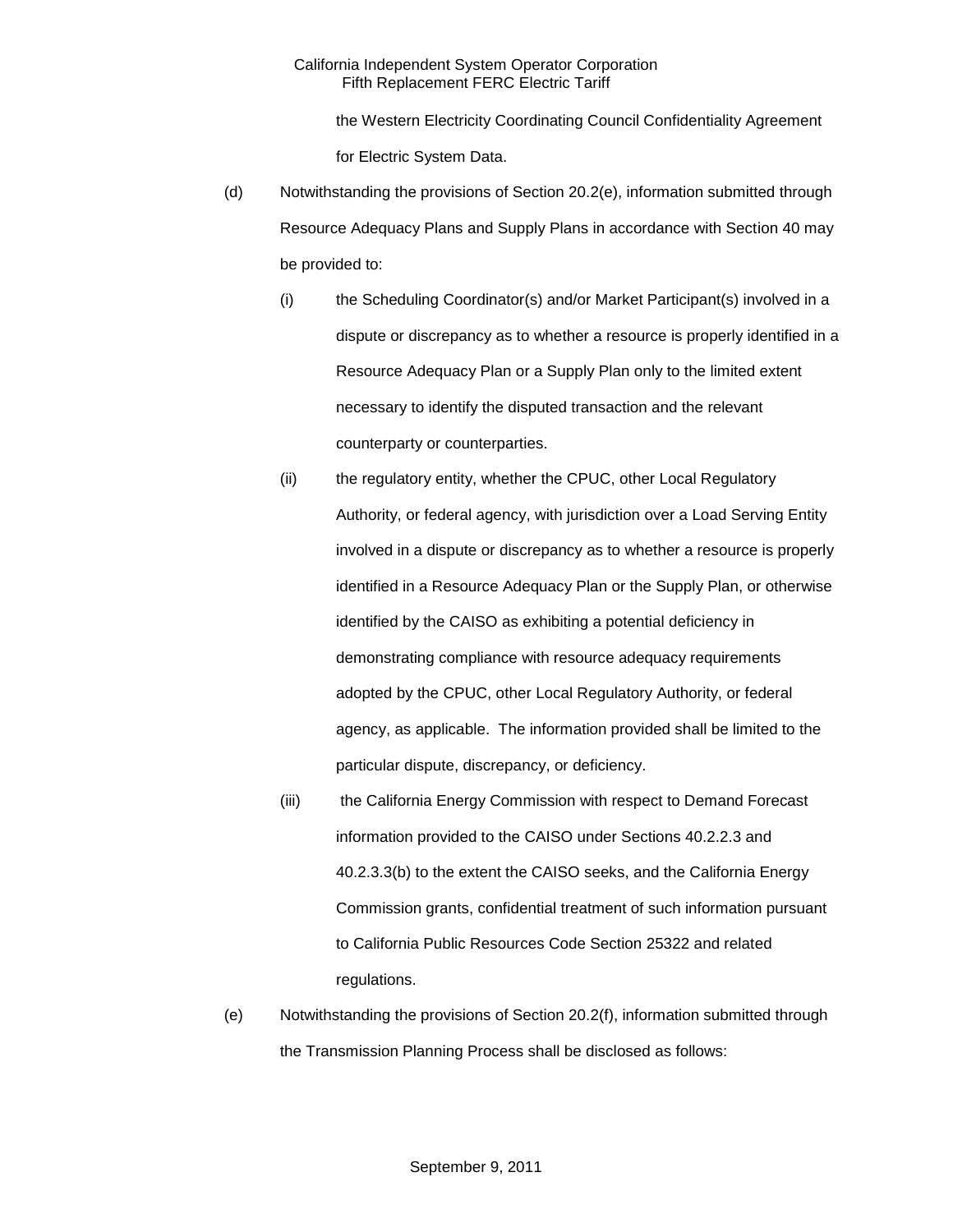- (i) Critical Energy Infrastructure Information may be provided to a requestor where such person is employed or designated to receive CEII by: (a) a Market Participant; (b) an electric utility regulatory agency within California; (c) an Interconnection Customer that has submitted an Interconnection Request to the CAISO under the CAISO's Large Generator Interconnection Procedure or Small Generator Interconnection Procedure (LGIP or SGIP); (d) a developer having a pending or potential proposal for development of a Generating Facility or transmission addition, upgrade or facility and that is performing studies in contemplation of filing an Interconnection Request or submitting a transmission infrastructure project through the CAISO Transmission Planning Process; or (e) a not-for-profit organization representing consumer regulatory or environmental interests before a Local Regulatory Authority or federal regulatory agency. To obtain Critical Energy Infrastructure Information, the requestor must submit a statement as to the need for the CEII, and must execute and return to the CAISO the form of the non-disclosure agreement and non-disclosure statement included as part of the Business Practice Manual. The CAISO may, at its sole discretion, reject a request for CEII and upon such rejection, the requestor will be directed to utilize the FERC procedures for access to the requested CEII.
- (ii) Information that is confidential under Section  $20.2(f)(i)$  or  $20.2(f)(ii)$  may be disclosed to any individual designated by a Market Participant, electric utility regulatory agency within California, or other stakeholder that signs and returns to the CAISO the form of the non-disclosure agreement, nondisclosure statement and certification that the individual is a non-Market Participant, which is any person or entity not involved in a marketing, sales, or brokering function as market, sales, or brokering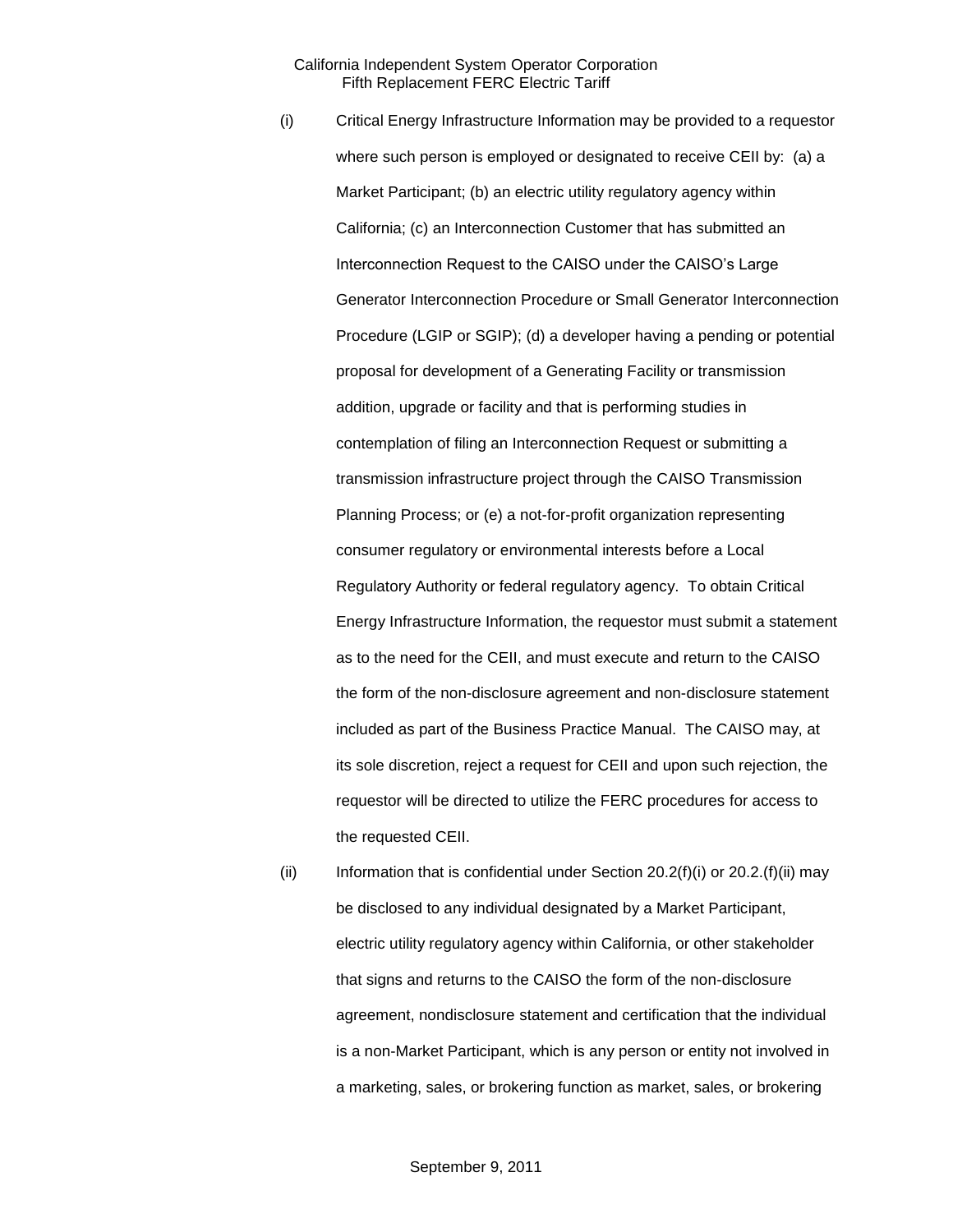are defined in FERC's Standards of Conduct for Transmission Providers (18 C.F.R. § 358 et seq.), included as part of the Business Practice Manual; provided, however, that information obtained pursuant to this 20.4(e)(ii) will be provided only in composite form so that information related to individual Load Serving Entities or Scheduling Coordinators will not be disclosed.

(iii) Data base and other transmission planning information obtained from the WECC, or its successor, may be disclosed to individuals designated by a Market Participant, electric utility regulatory agency within California, or other stakeholder in accordance with the procedures set forth in the Business Practice Manual.

Nothing in this Section 20 shall limit the ability of the CAISO to aggregate data for public release about the adequacy of supply.

## **20.5 Confidentiality**

The CAISO shall implement and maintain a system of communications with Scheduling Coordinators that includes the strict use of passwords for access to data to ensure compliance with Section 20. Access within the CAISO to such data on CAISO's communications systems, including databases and backup files, shall be strictly limited to authorized CAISO personnel through the use of passwords and other appropriate means.

- **21. [NOT USED]**
- **22. Miscellaneous**
- **22.1 Audits**

### **22.1.1 Materials Subject To Audit**

The CAISO's financial books, cost statements, accounting records and all documentation pertaining to its operation as a state chartered independent institution which controls the operation of the CAISO Controlled Grid to ensure open, non-discriminatory transmission access to all Market Participants and promotes the efficient use and reliable operation of the CAISO Controlled Grid in accordance with this CAISO Tariff, are subject to audit in the manner prescribed below: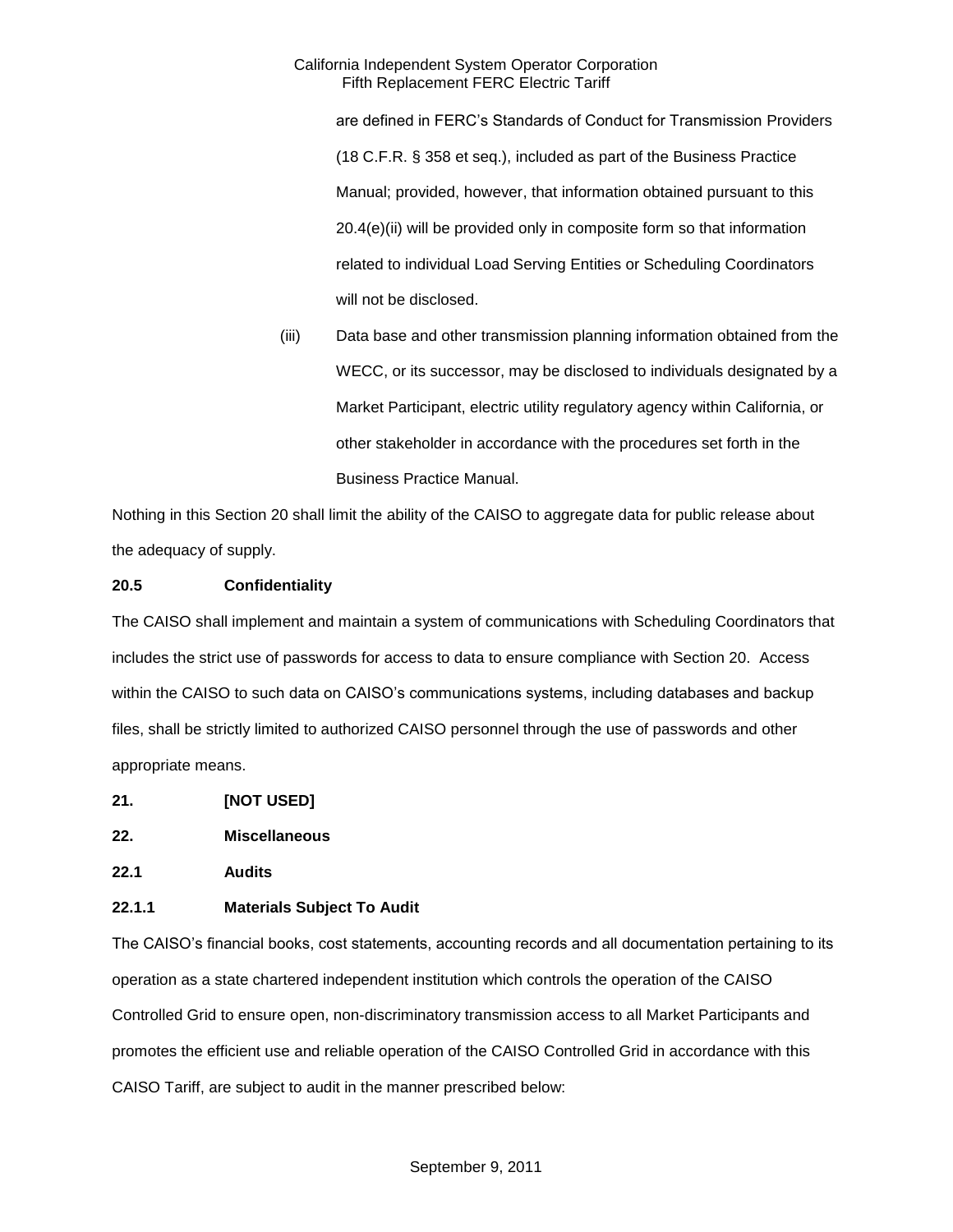# **22.1.2 CAISO Audit Committee**

The CAISO Governing Board shall have overall audit responsibility for the CAISO. The CAISO Audit Committee shall make recommendations to the CAISO Governing Board in relation to the approval, initiation and scheduling of the following audits:

# **22.1.2.1 Certified Financial Statement Audit**

Each year, an audit by an external independent certified public accounting firm shall be performed. This audit will be conducted in accordance with generally accepted auditing standards to verify that the CAISO's financial statements are in compliance with generally accepted accounting principles and fairly present, in all material respects, the financial position, results of operation and cash flows for the audit period. The audit report will be addressed to the CAISO Governing Board, copies will be provided to the CAISO Audit Committee, and, upon request, to Market Participants.

# **22.1.2.2 Review of Compliance with Operations Policies and Procedures**

Each year, an independent review shall be conducted of the CAISO management's compliance with its operations policies and procedures. The CAISO Audit Committee will appoint an independent party to perform this review. This review may also include material issues raised by Market Participants and approved by the CAISO Audit Committee for inclusion in the review. The report will be addressed to the CAISO Governing Board, copies provided to the CAISO Audit Committee, and upon request, to Market Participants.

# **22.1.2.3 Code of Conduct Audits**

On a periodic basis, but not less than once a year, an independent accounting firm shall conduct a management review of governors, officers, employees, substantially full-time consultants, or contractors of the CAISO for compliance with the CAISO Code of Conduct to ensure adherence to the highest standards of lawful and ethical conduct in their activities. The audit report shall be addressed to the CAISO Audit Committee with copies provided to the CAISO Governing Board and, upon request, to Market Participants.

# **22.1.2.4 Interim Audits**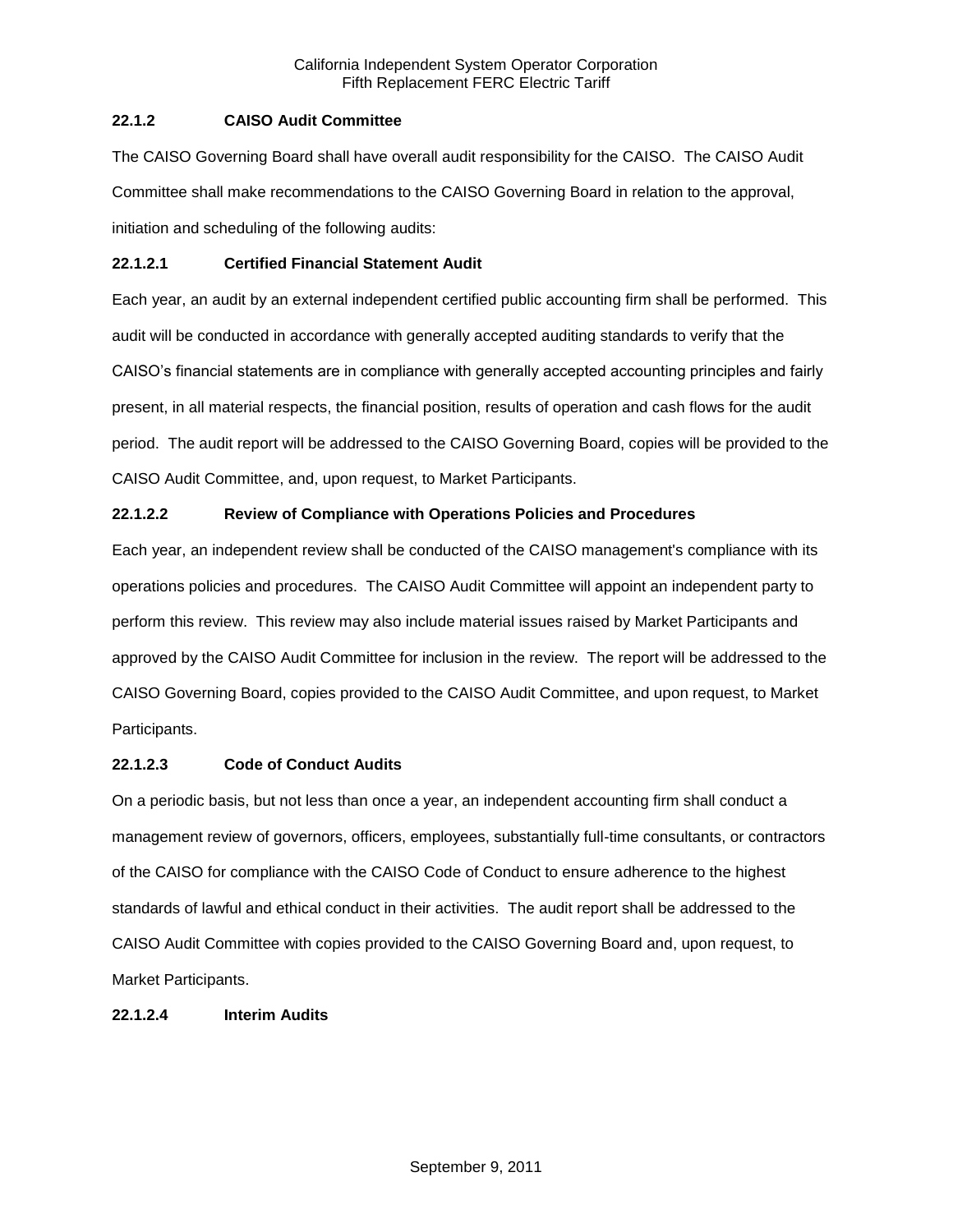At such other intervals agreed upon by a majority of the CAISO Audit Committee members, audits may be undertaken for specific issues and concerns of Market Participants that the CAISO Audit Committee believes, at its sole discretion, to be of significant and critical magnitude to the CAISO. Such audits will be conducted by an independent accounting firm. The costs of such an audit will be borne by the requesting Market Participant(s), unless the CAISO Audit Committee determines otherwise. Interim audits will be conducted during normal business hours, after reasonable notice has been given to the CAISO, and in accordance with the guidelines to be established by the CAISO Audit Committee.

# **22.1.3 Audit Results**

Exceptions identified as a result of an audit will be reviewed with the CAISO Audit Committee. The results of the audits and actions to be taken by the CAISO as a result of the audit shall be mailed to Market Participants upon request.

# **22.1.4 Availability Of Records**

The CAISO will provide full and complete access to all financial books, cost statements, accounting records, and all documentation pertaining to the requirements of the specific audits being performed. Records relating to audits will be retained until the records retention requirements of the CAISO are satisfied or until the audit issues are fully resolved, whichever is the later. The right of access to records does not require the creation of new records, reports, studies, or evaluations not already available.

# **22.1.5 Confidentiality Of Information**

All proprietary information obtained through any audits will remain strictly confidential. All auditors shall sign a confidentiality agreement prior to being accepted as auditors by the CAISO Audit Committee.

# **22.1.6 Payments**

Any payments agreed to between Market Participants and the CAISO as a result of an audit, or directed by FERC, or disclosed by the CAISO in reviews of its own books and records shall include Interest computed at the rate calculated in accordance with the methodology specified for interest on refunds in FERC's regulations at 18 C.F.R. § 35.19a(a)(2)(iii) (as amended from time to time) from the due date to the date such adjustments are due.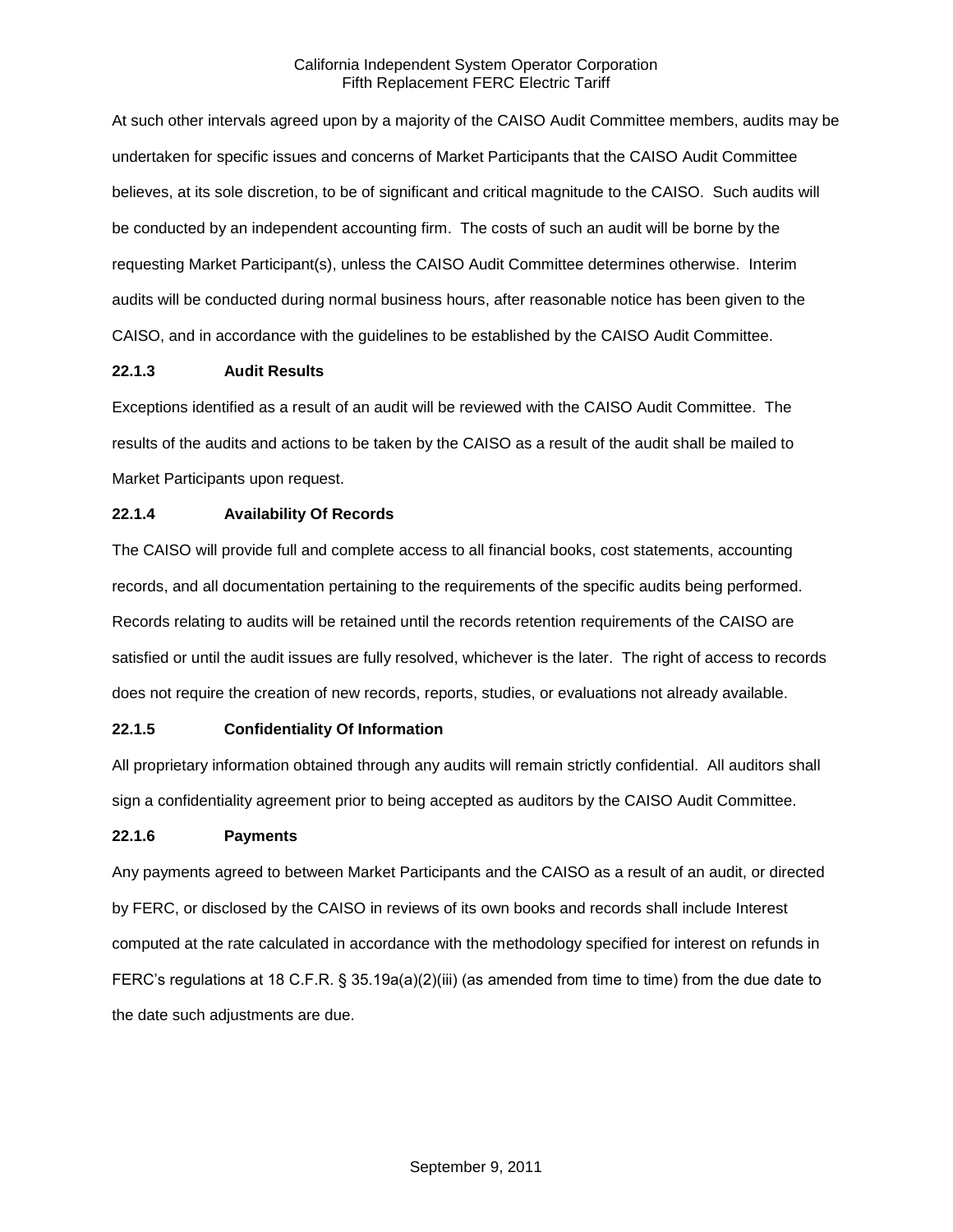# **22.2 Assignment**

Obligations and liabilities under this CAISO Tariff and any Scheduling Coordinator Agreement or other agreements giving contractual effect to this CAISO Tariff shall be binding on the successors and assigns of the parties to such agreements. No assignment of any Scheduling Coordinator Agreement or other agreements giving contractual effect to this CAISO Tariff shall relieve the original party from its obligations or liabilities to the CAISO under this CAISO Tariff or any such agreement arising or accruing due prior to the date of assignment.

# **22.3 Term And Termination**

# **22.3.1 Effective Date Of CAISO Tariff**

This CAISO Tariff shall become effective on the date it is permitted to become effective by the FERC.

# **22.3.2 Termination Of CAISO Tariff With Board And FERC Approval**

This CAISO Tariff shall terminate upon approval of termination by the CAISO Governing Board in accordance with the bylaws of the CAISO and receipt of any necessary regulatory approval from FERC.

# **22.4 Notice**

# **22.4.1 Effectiveness**

Any notice, demand, or request in accordance with this CAISO Tariff, unless otherwise provided in this CAISO Tariff, shall be in writing and shall be deemed properly served, given, or made: (a) upon delivery if delivered in person, (b) five (5) days after deposit in the mail if sent by first class United States mail, postage prepaid, (c) upon receipt of confirmation by return facsimile if sent by facsimile, (d) upon receipt of confirmation by return e-mail if sent by e-mail, or (e) upon delivery if delivered by prepaid commercial courier service.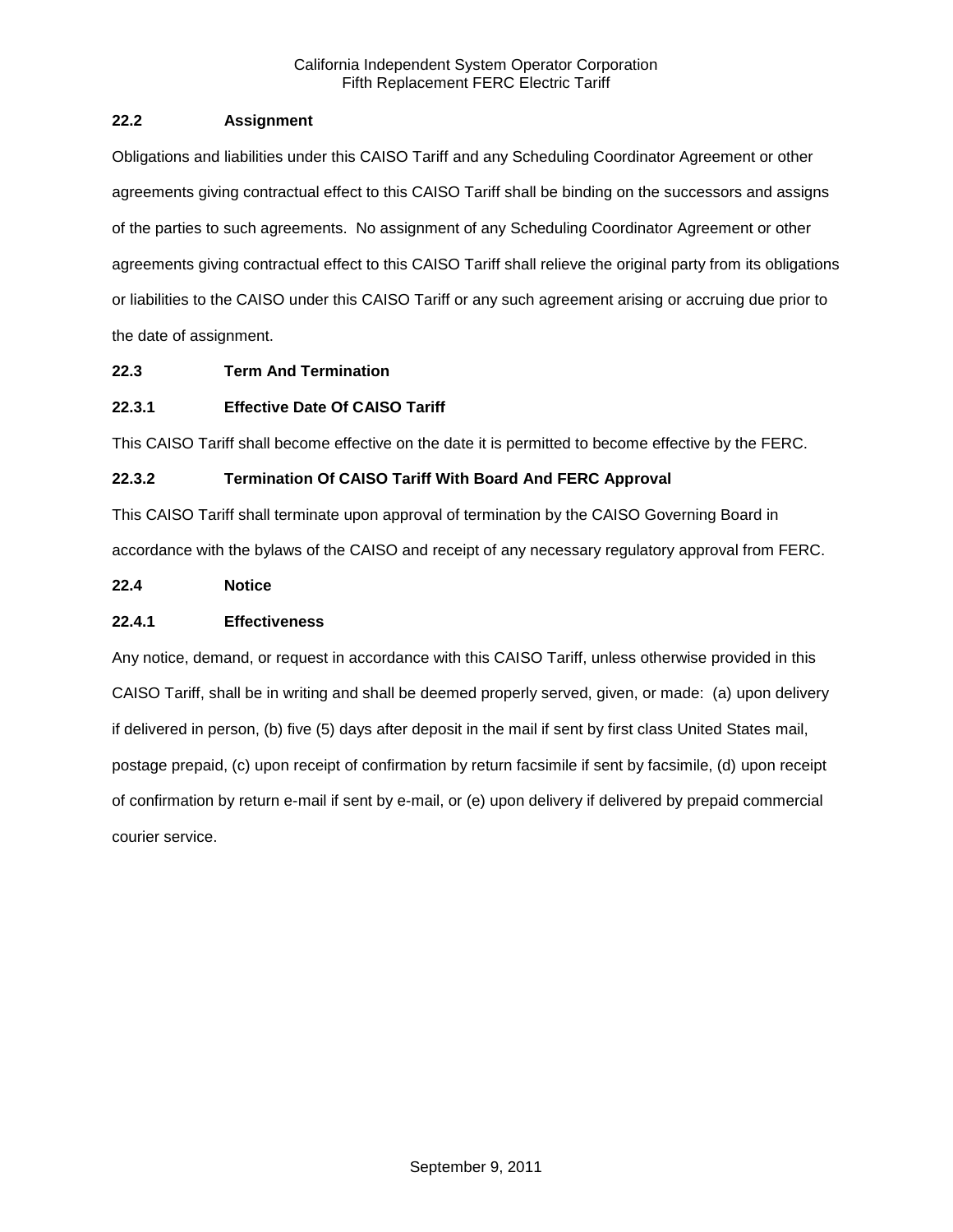### **22.4.2 Addresses**

Notices to the CAISO shall be sent to such address as shall be notified by the CAISO to Market Participants from time to time. Notices issued by the CAISO to any Scheduling Coordinator shall be delivered to the address of the representative designated to receive notices for the Scheduling Coordinator included in the Scheduling Coordinator Agreement. Notices to any Market Participant other than a Scheduling Coordinator shall be delivered by the CAISO to the address given to it by the Market Participant. The CAISO and any Market Participant may at any time change their address for notice by notifying the other party in writing.

### **22.4.3 Notice Of Changes In Operating Procedures And BPMs**

The CAISO will issue notice of any changes to any Operating Procedure or proposed changes to any Business Practice Manual. The effective date of any change or proposed change in any Business Practice Manual shall be established as part of the change management process set forth in Section 22.11 but will be no earlier than at least thirty (30) days from the date of publication of a Market Notice describing the change or proposed change, unless: (1) a different notice period is specified by state or federal law, (2) the change falls within Category A of Section 22.11.1.4(a) in which case the provisions of that section shall apply; (3) the change is reasonably required to address an emergency affecting the CAISO Controlled Grid or its operations, or (4) the change is to a provision of a Business Practice Manual that is necessitated by emergency circumstances specific to that Business Practice Manual. Such circumstances include, but are not limited to, any change necessary to ensure that the Business Practice Manual is consistent with the CAISO Tariff or any applicable law, regulation, NERC or WECC operating policies, guidelines and standards, or FERC order, in which case the CAISO shall give Market Participants as much notice as is reasonably practicable. Any notices issued under this provision shall be issued in accordance with the procedures set out in Section 22.11.

#### **22.5 Waiver**

Any waiver at any time by the CAISO or any Market Participant of its rights with respect to any default under this CAISO Tariff, or with respect to any other matter arising in connection with this CAISO Tariff, shall not constitute or be deemed a waiver with respect to any subsequent default or other matter arising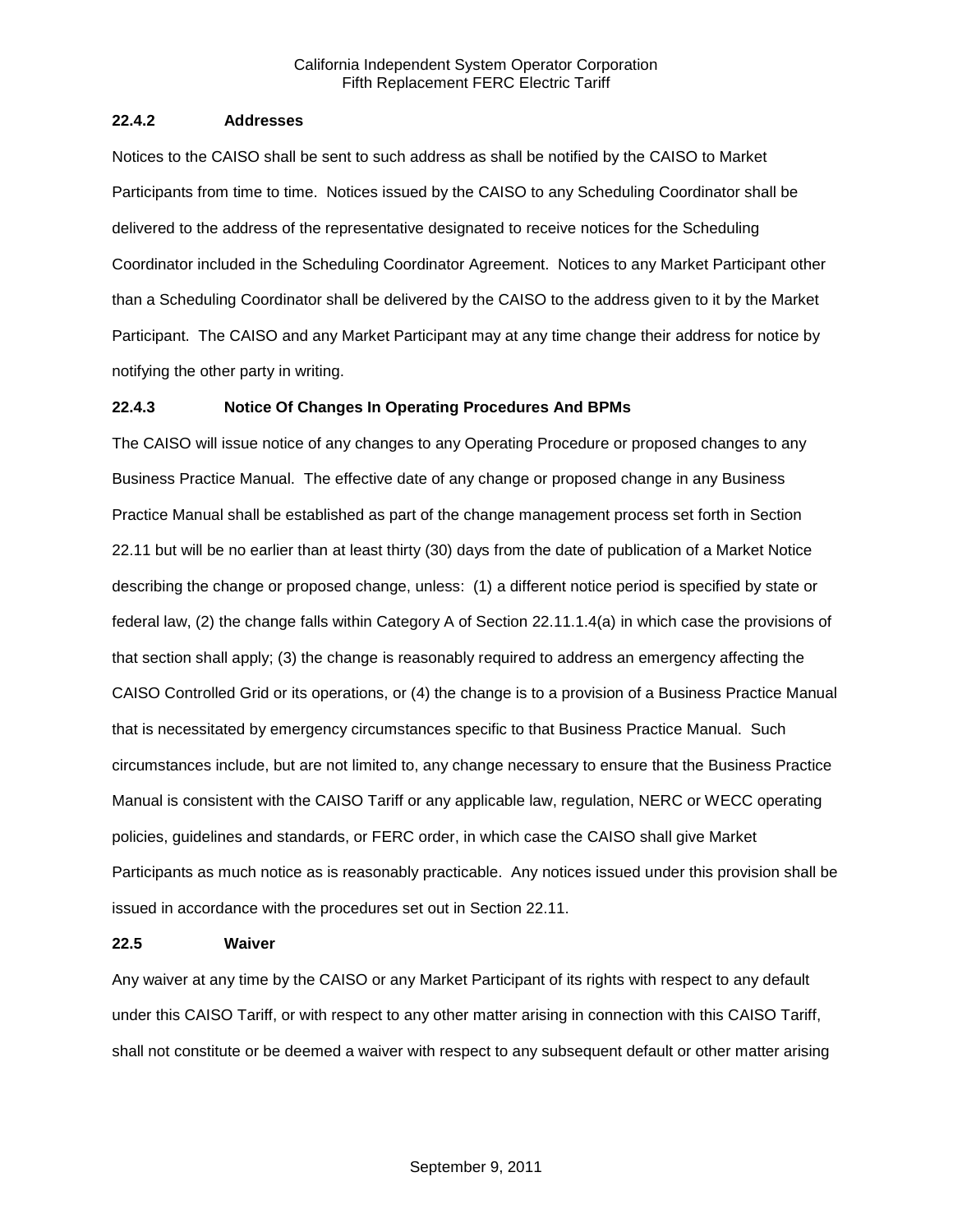in connection with this CAISO Tariff. Any delay short of the statutory period of limitations in asserting or enforcing any right shall not constitute or be deemed a waiver.

## **22.6 Staffing And Training To Meet Obligations**

The CAISO shall engage sufficient staff to perform its obligations under this CAISO Tariff in a satisfactory manner consistent with Good Utility Practice. The CAISO shall make its own arrangements for the engagement of all staff and labor necessary to perform its obligations hereunder and for their payment. The CAISO shall employ (or cause to be employed) only persons who are appropriately qualified, skilled and experienced in their respective trades or occupations. CAISO employees and contractors shall abide by the CAISO Code of Conduct for employees contained in the CAISO bylaws and approved by FERC.

### **22.7 Accounts And Reports**

The CAISO shall notify Market Participants of any significant change in the accounting treatment or methodology of any costs or any change in the accounting procedures, which is expected to result in a significant cost increase to any Market Participant. Such notice shall be given at the earliest possible time, but no later than, sixty (60) days before implementation of such change.

## **22.8 Applicable Law And Forum**

This CAISO Tariff shall be governed by and construed in accordance with the laws of the State of California, except its conflict of laws provisions. Market Participants irrevocably consent that any legal action or proceeding arising under or relating to this CAISO Tariff to which the CAISO ADR Procedures do not apply, shall be brought in any court of the State of California or any federal court of the United States of America located in the State of California. Market Participants irrevocably waive any objection that they may have now or in the future to said courts in the State of California as the proper and exclusive forum for any legal action or proceeding arising under or related to this CAISO Tariff.

### **22.9 Consistency With Federal Laws And Regulations**

(a) Nothing in the CAISO Tariff shall compel any person or federal entity to: (1) violate federal statutes or regulations; or (2) in the case of a federal agency, to exceed its statutory authority, as defined by any applicable federal statutes, regulations, or orders lawfully promulgated thereunder. If any provision of this CAISO Tariff is inconsistent with any obligation imposed on any person or federal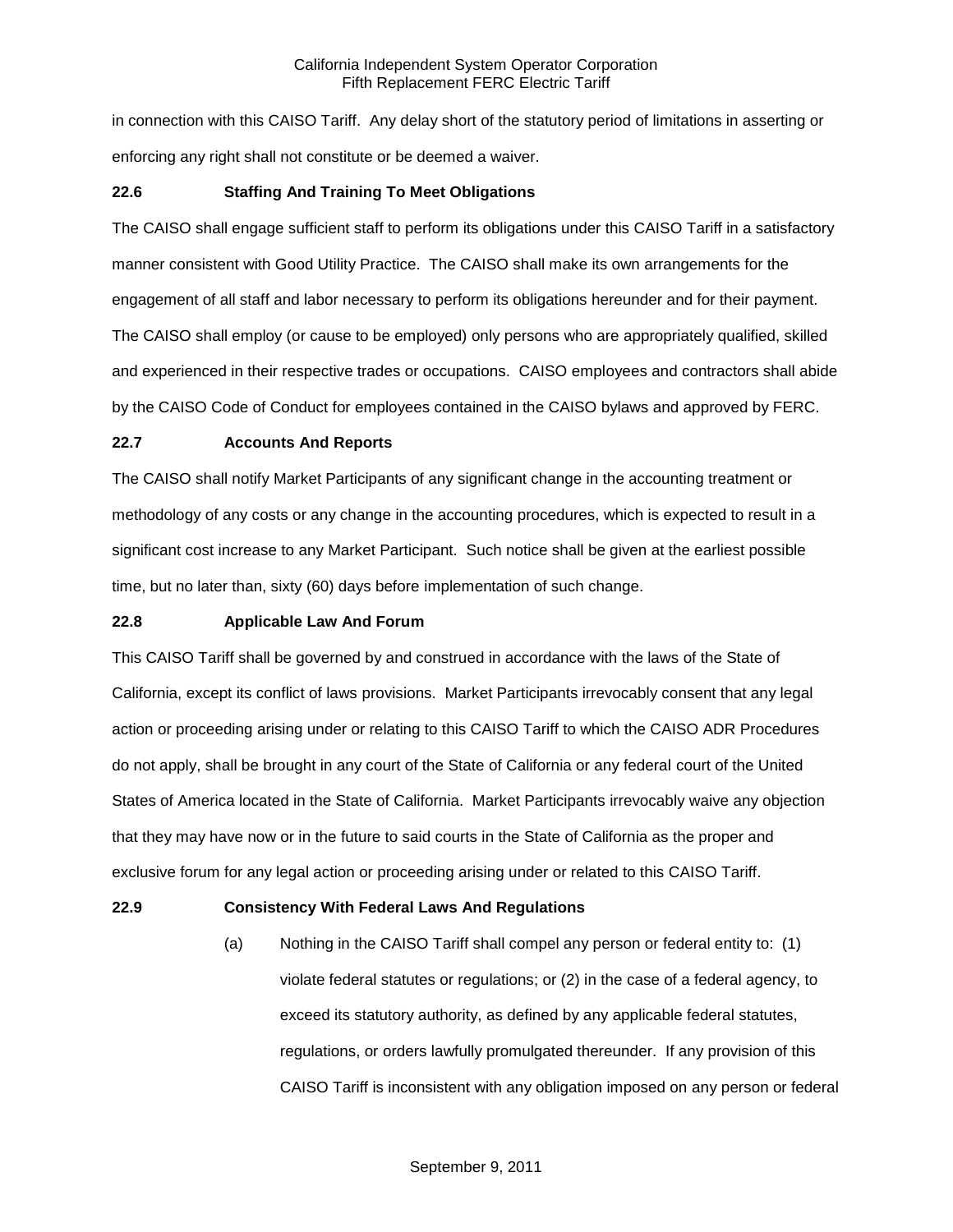entity by federal law or regulation to that extent, it shall be inapplicable to that person or federal entity. No person or federal entity shall incur any liability by failing to comply with a CAISO Tariff provision that is inapplicable to it by reason of being inconsistent with any federal statutes, regulations, or orders lawfully promulgated thereunder; provided, however, that such person or federal entity shall use its best efforts to comply with the CAISO Tariff to the extent that applicable federal laws, regulations, and orders lawfully promulgated thereunder permit it to do so.

- (b) If any provision of this CAISO Tariff requiring any person or federal entity to give an indemnity or impose a sanction on any person is unenforceable against a federal entity, the CAISO shall submit to the Secretary of Energy or other appropriate Departmental Secretary a report of any circumstances that would, but for this provision, have rendered a federal entity liable to indemnify any person or incur a sanction and may request the Secretary of Energy or other appropriate Departmental Secretary to take such steps as are necessary to give effect to any provisions of this CAISO Tariff that are not enforceable against the federal entity.
- (c) To the extent that the CAISO suffers any loss as a result of being unable to enforce any indemnity as a result of such enforcement being in violation of federal laws or regulations to which it is entitled under the CAISO Tariff under this Section or otherwise, it shall be entitled to recover such loss through the Grid Management Charge.

### **22.10 [NOT USED]**

# **22.11 Operating Procedures And BPM Development And Amendment**

The CAISO shall prepare, maintain, promulgate and update the Operating Procedures and Business Practice Manuals. The Operating Procedures and Business Practice Manuals shall be consistent with the CAISO Tariff, and any NERC or WECC operating policies, guidelines and standards, and shall be available on the CAISO Website, provided that the CAISO shall not make available on the CAISO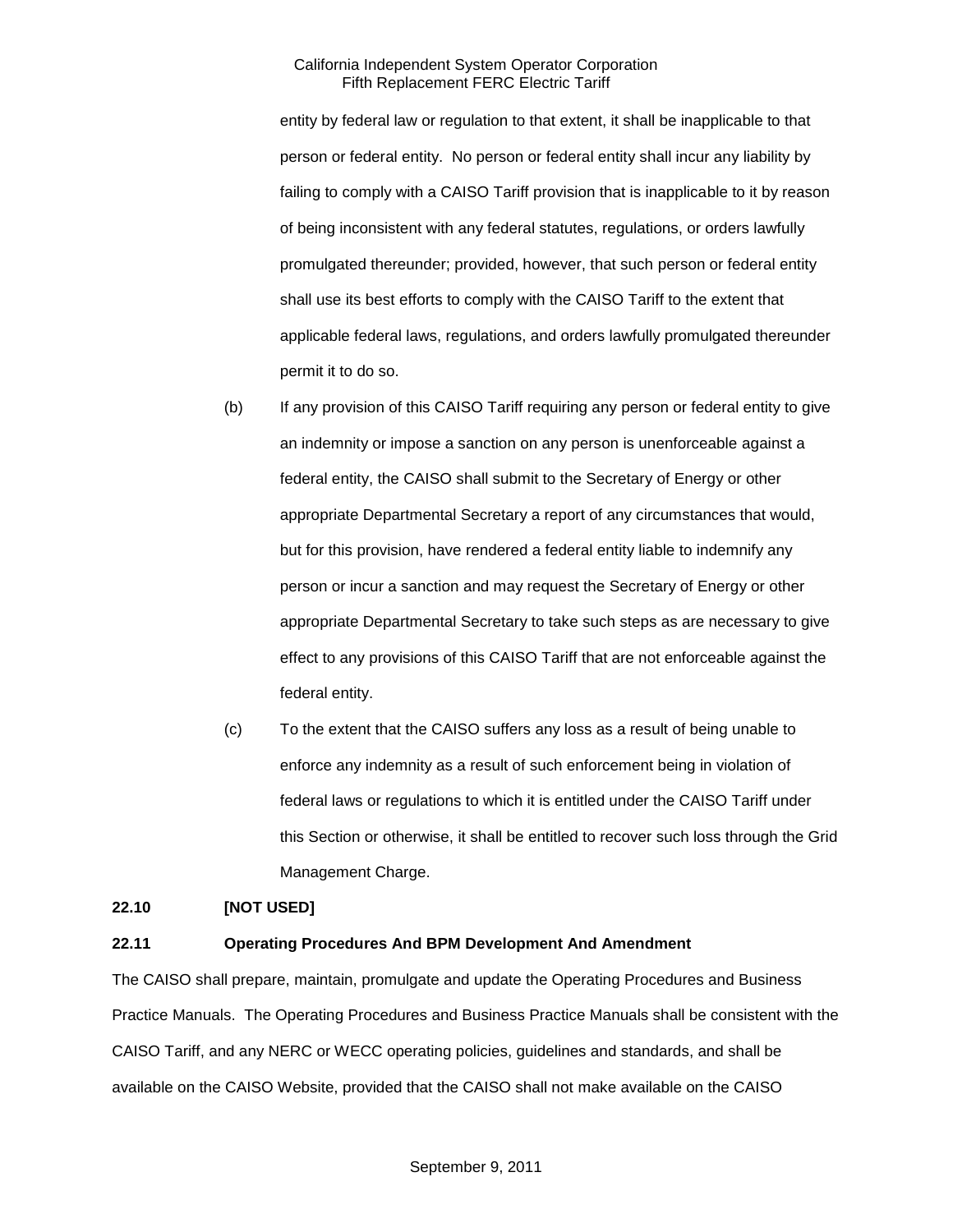Website any portions of CAISO Operating Procedures that are confidential. The CAISO shall establish a stakeholder process as set forth in Section 22.11.1 and in a Business Practice Manual for BPM change management in order to ensure that all affected parties have an opportunity to comment on and shape the proposed nature of any proposed changes to any Business Practice Manual. Under that process, the CAISO and stakeholders shall consider whether any amendments to the CAISO Tariff are necessary in order to ensure the consistency of the CAISO Tariff and the Business Practice Manuals.

# **22.11.1 Process For Revisions Of Business Practice Manuals**

Revisions of Business Practice Manuals shall be made in accordance with the process set forth in this Section 22.11.1, provided that the details and procedures for submittal and consideration of a BPM Proposed Revision Request (PRR) and other elements of the BPM change management process shall be set forth in a separate Business Practice Manual for BPM change management.

## **22.11.1.1 BPM Proposed Revision Request Submittal**

A request to make any change to a BPM, including any attachments thereto that are incorporated by reference, and any changes to the BPM PRR must be initiated through a submittal of a BPM PRR, except as provided in Section 22.4.3 or 22.11.1.2.

The following entities may submit a BPM PRR:

- (1) Any Market Participant;
- (2) Local Regulatory Authority;
- (3) CAISO management; and
- (4) Any other entity that meets the following qualifications:
	- (a) The entity must represent a Market Participant in dealings with the CAISO or operate in the CAISO Markets, and
	- (b) The entity must demonstrate that the entity (or those it represents) is affected by the subject section(s) of the BPM.

BPM PRRs shall be submitted electronically to the CAISO in the form and manner described in the Business Practice Manual for BPM change management. The BPM PRR shall include a description of the requested revision, the reason for the suggested change, the impacts and benefits of the suggested change (including any impact on the CAISO Market structure, CAISO operations and Market Participants,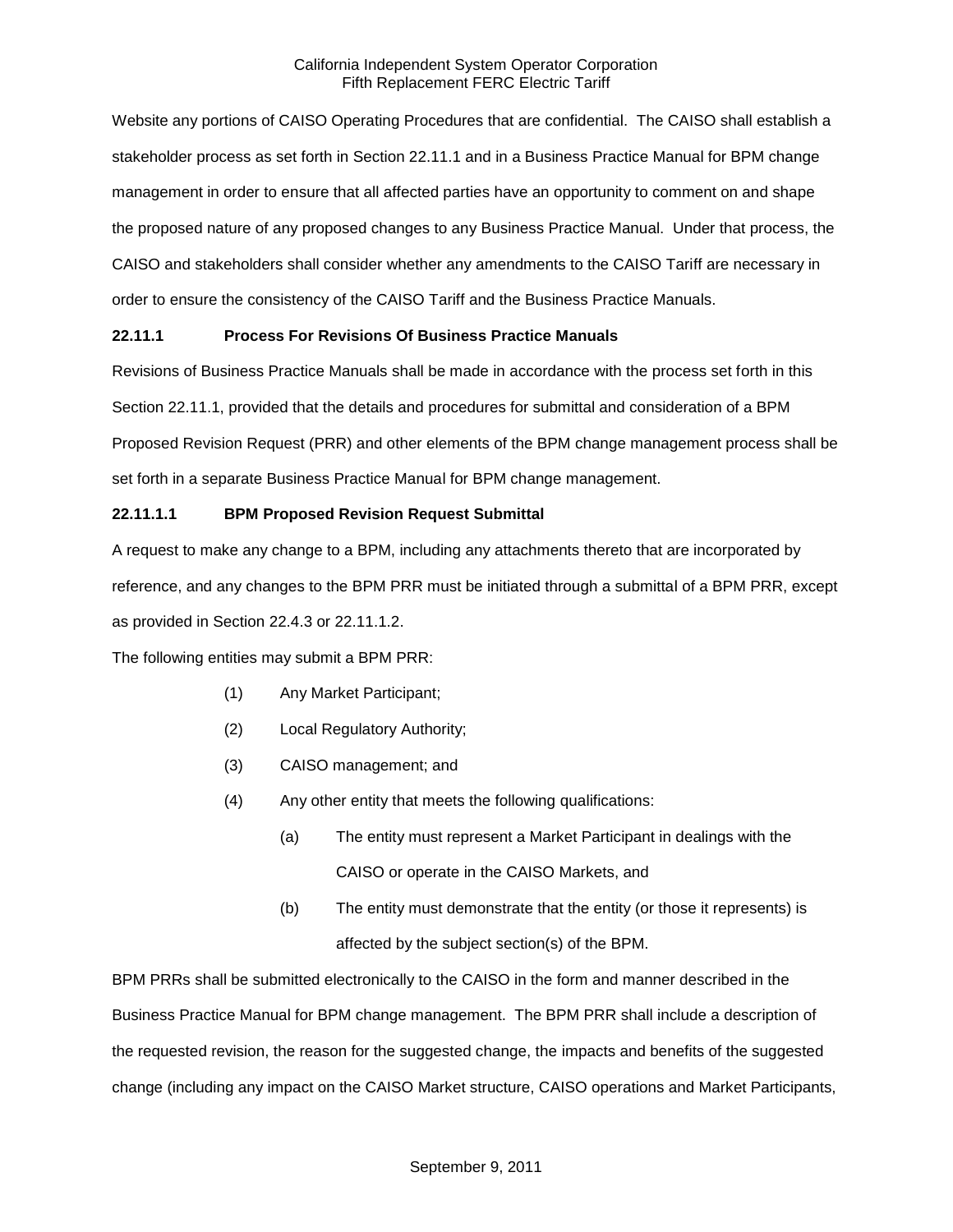to the extent the submitter may know this information), a list of affected BPM sections and subsections, general administrative information, suggested language for the requested revision, and for BPM PRRs submitted by CAISO management, a BPM PRR impact analysis.

## **22.11.1.2 BPM Proposed Revision Request Processing**

The CAISO shall review the BPM PRR for completeness and shall notify the submitter if the BPM PRR is incomplete, including the reasons for its determination, based upon the timelines provided in the BPM for BPM change management. An incomplete BPM PRR shall not receive further consideration until it is completed. In order to pursue the revision requested, a submitter must submit a completed version of the BPM PRR with the deficiencies corrected. If a submitted BPM PRR is complete or once a BPM PRR is corrected, the CAISO shall post the completed or corrected BPM PRR to the CAISO Website and publish a Market Notice of such posting.

## **22.11.1.3 BPM PRR Coordinator**

The consideration and disposition of BPM PRRs shall be led by a BPM change management coordinator. The BPM change management coordinator shall be an identified employee of the CAISO with responsibility for ensuring that BPM PRRs are processed and reviewed in accordance with the provisions of the Business Practice Manual for BPM change management. The BPM change management coordinator shall also be responsible for submitting a report to the CAISO Governing Board at each regularly scheduled CAISO Governing Board meeting that includes (1) the status of pending BPM PRRs, (2) a summary of proposed revisions that have been accepted, and (3) a summary of proposed revisions that have been rejected and the reason(s) that the proposed revisions have been rejected, including the positions of stakeholders, and any decision on appeal as provided in Section 22.11.1.6.

# **22.11.1.4 Types and Treatment of BPM PRRs**

Each BPM PRR shall be preliminarily classified by the BPM change management coordinator as either a Category A revision or a Category B or C revision. After further consultation with internal CAISO business units, the submitter (if not the CAISO), and representatives from potentially affected stakeholders in the BPM PRR review process, the BPM change management coordinator may reclassify the BPM PRR as appropriate. Types of BPM PRRs include: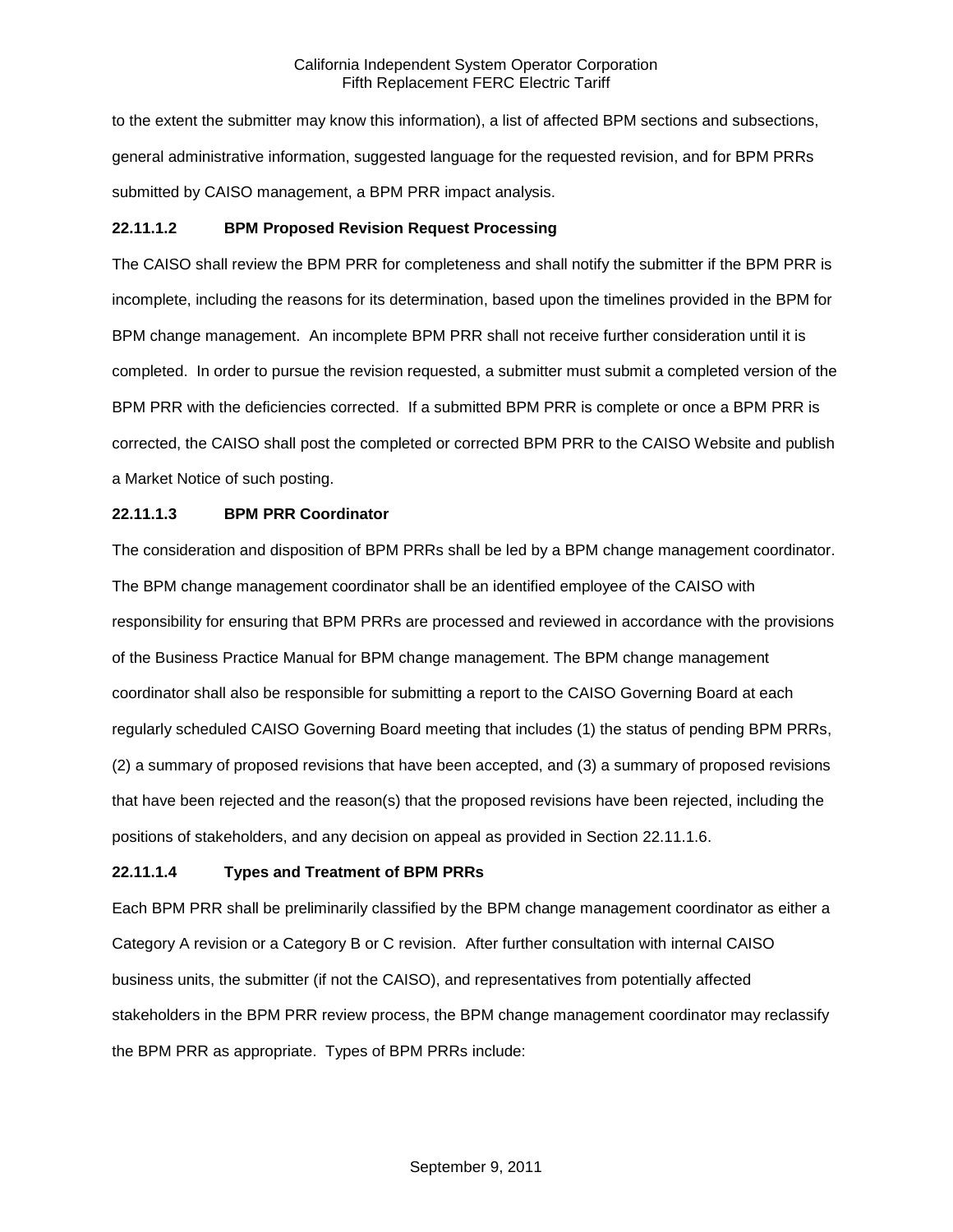(a) Category A – Clarifications of existing BPM language, grammatical errors, and revisions with minor significance.

In the event the CAISO receives no comments or no adverse comments within the specified time frame, the CAISO may incorporate the proposed changes into the BPM, if reasonably acceptable to the CAISO, before the next BPM change management meeting. These changes may be placed into effect at any time after the comment period expires.

> (b) Category B – Revisions of substantial significance or revisions that require changes to CAISO or Market Participants' systems.

For proposals falling in this category, the CAISO will, unless urgent or emergency circumstances exist, delay implementation until after the next regularly scheduled BPM change management meeting even if no comments or no adverse comments are received. In the case of a proposed change affecting the CAISO's systems, the CAISO will prepare a BPM PRR impact analysis, if not already prepared, in accordance with the procedures set forth in the Business Practice Manual. The CAISO shall post the completed BPM PRR impact analysis to the CAISO Website and publish a Market Notice of such posting. Comments may be filed concerning the BPM PRR impact analysis. The comments must be delivered electronically to the CAISO within ten (10) Business Days or otherwise as specified in a Market Notice. Comments shall be posted to the CAISO Website.

> (c) Category C – Revisions implementing significant new CAISO policies and/or potentially requiring revisions to the CAISO Tariff.

Proposed revisions implementing significant new CAISO policies may have implications outside the scope of a proposed change to a BPM and may require alternative treatment. For proposals falling in this category, the CAISO will, unless urgent or emergency circumstances exist, delay implementation until after the next regularly scheduled BPM change management meeting. If the CAISO concludes that a Category C BPM PRR cannot be implemented without an amendment to the CAISO Tariff, the CAISO will provide a written explanation and indicate its support for or opposition to the need or appropriateness of a tariff amendment. The written explanation shall also indicate a lead department or business unit within the CAISO that would have responsibility for leading any stakeholder process necessary for the tariff amendment.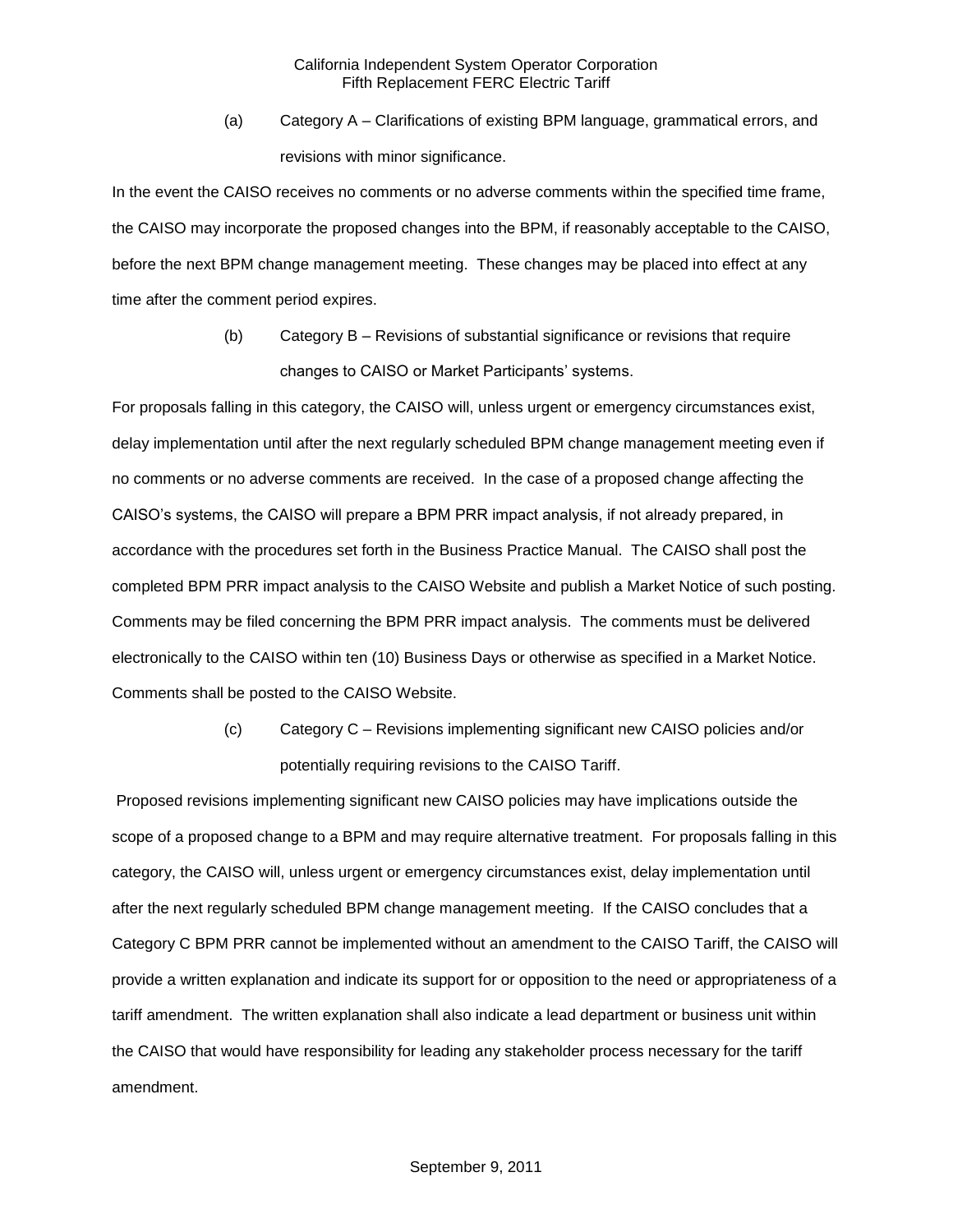## **22.11.1.5 BPM PRR Review and Action**

Any interested stakeholder or CAISO management may comment on a posted BPM PRR in accordance with the process set forth in the Business Practice Manual for BPM change management. To receive consideration, comments must be delivered electronically to the CAISO within ten (10) Business Days, or within any shorter period determined to be necessary or appropriate pursuant to the provisions of either Sections 22.11.1.7 or 22.11.1.8. Comments shall be posted to the CAISO Website and BPM PRRs shall be considered by the CAISO at a regularly established monthly public meeting or specially-noticed meeting dedicated to that purpose. Following any meeting to consider pending BPM PRRs and subject to the standards set forth in Section 22.11.1.4, the BPM change management coordinator shall issue a recommendation for action on each pending BPM PRR and shall publish for public comment a report on the recommendation in accordance with the procedures set forth in the Business Practice Manual for BPM change management. The report shall be sufficiently detailed and shall be published in a timeframe that allows interested stakeholders a meaningful opportunity to provide written comment. The BPM change management coordinator shall publish a final decision on any BPM PRR after considering stakeholder comments and all relevant impacts on their business needs and after the PRR recommendation report and comments concerning it have been discussed at a BPM change management meeting, in accordance with procedures set forth in the Business Practice Manual for BPM change management.

#### **22.11.1.6 Right to Appeal to CAISO**

Any entity eligible to submit a BPM PRR under Section 22.11.1.1 may, within ten (10) Business Days, appeal in writing the outcome of any BPM PRR to a committee comprising at least three CAISO executives established in accordance with procedures set forth in the Business Practice Manual for BPM change management. The CAISO will establish a standing meeting time for the BPM appeals committee to be used if needed and will establish the composition of the BPM appeals committee, including alternates in the case of schedule or other conflicts. Standing meeting dates and the BPM appeals committee composition will be established at least three months in advance. The CAISO may change the meeting time with ten (10) Business Days notice if required to accommodate schedules of the members of the BPM appeals committee. The executive sponsor of a BPM PRR may not sit in review of any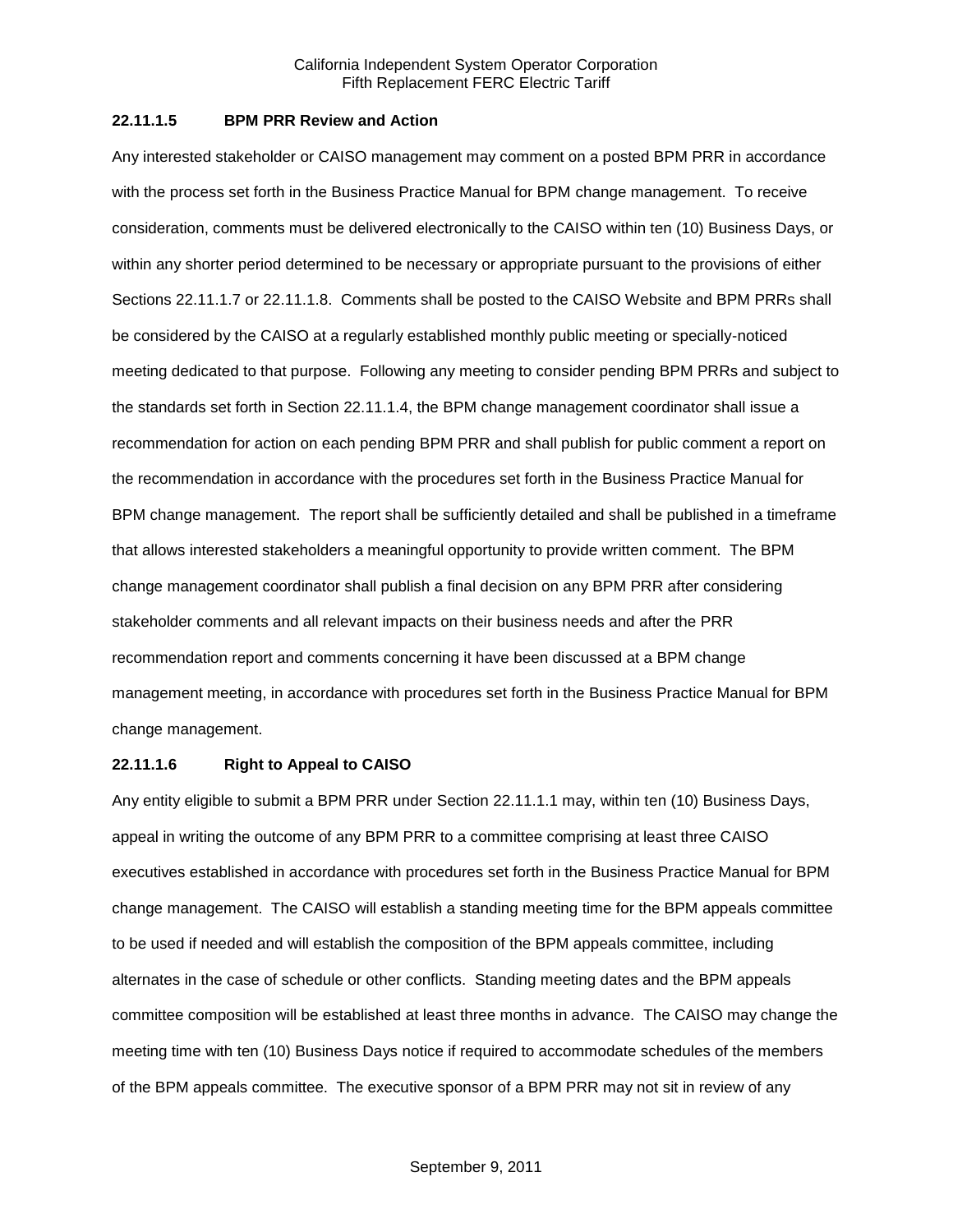appeal of a final decision regarding that same BPM PRR but may participate in and be present during the public discussion of any appeal. The CAISO committee will review the appeal and publish its decision to the appealing party and to the CAISO Website. If not satisfied with the decision on appeal, the appellant may raise concerns it may have with the CAISO Governing Board at the next regularly scheduled board meeting through the public comment period or through prior letter to the CAISO Governing Board.

### **22.11.1.7 CAISO Expedited Action in Emergency Circumstances**

Notwithstanding the provisions of Section 22.11.1.1, the CAISO may take expedited action to change or clarify a provision of a BPM under emergency circumstances. In addition to the circumstances identified in Section 22.4.3, emergency circumstances exist whenever the CAISO determines in good faith that (i) failure to implement a change or clarification to a BPM on an expedited basis would substantially and adversely affect System Reliability or security or the competitiveness of the CAISO Markets, and (ii) there is insufficient time to comply with the BPM PRR procedures set forth in Section 22.11.1. The CAISO shall take reasonable steps to communicate with Market Participants and any other directly-affected entities prior to taking expedited action if practicable. If the CAISO takes expedited action to change or clarify a provision of a BPM in emergency circumstances, the CAISO shall promptly issue a Market Notice and submit a BPM PRR to examine the necessity of the change and its impacts.

### **22.11.1.8 Urgent Requests by Entities for BPM Revisions**

An entity submitting a BPM PRR may request that the BPM PRR be considered on an urgent basis and may be required to show reasonable necessity for such an urgent request. The BPM change management coordinator may designate a BPM PRR for urgent consideration if the BPM change management coordinator determines that such BPM PRR (1) requires immediate attention due to (i) serious concerns about CAISO System Reliability or market operations under the unmodified language or (ii) the crucial nature of Settlement activity conducted pursuant to any Settlement formula, and (2) is of a nature that allows for rapid implementation without negative consequences to the reliability and integrity of the CAISO's system or market operations. The BPM change management coordinator shall consider the urgent BPM PRR at its next regularly scheduled meeting, or at a special meeting called by the BPM change management coordinator to consider the urgent BPM PRR. Any revisions to a BPM that take effect pursuant to an urgent BPM PRR shall be subject to a BPM PRR impact analysis.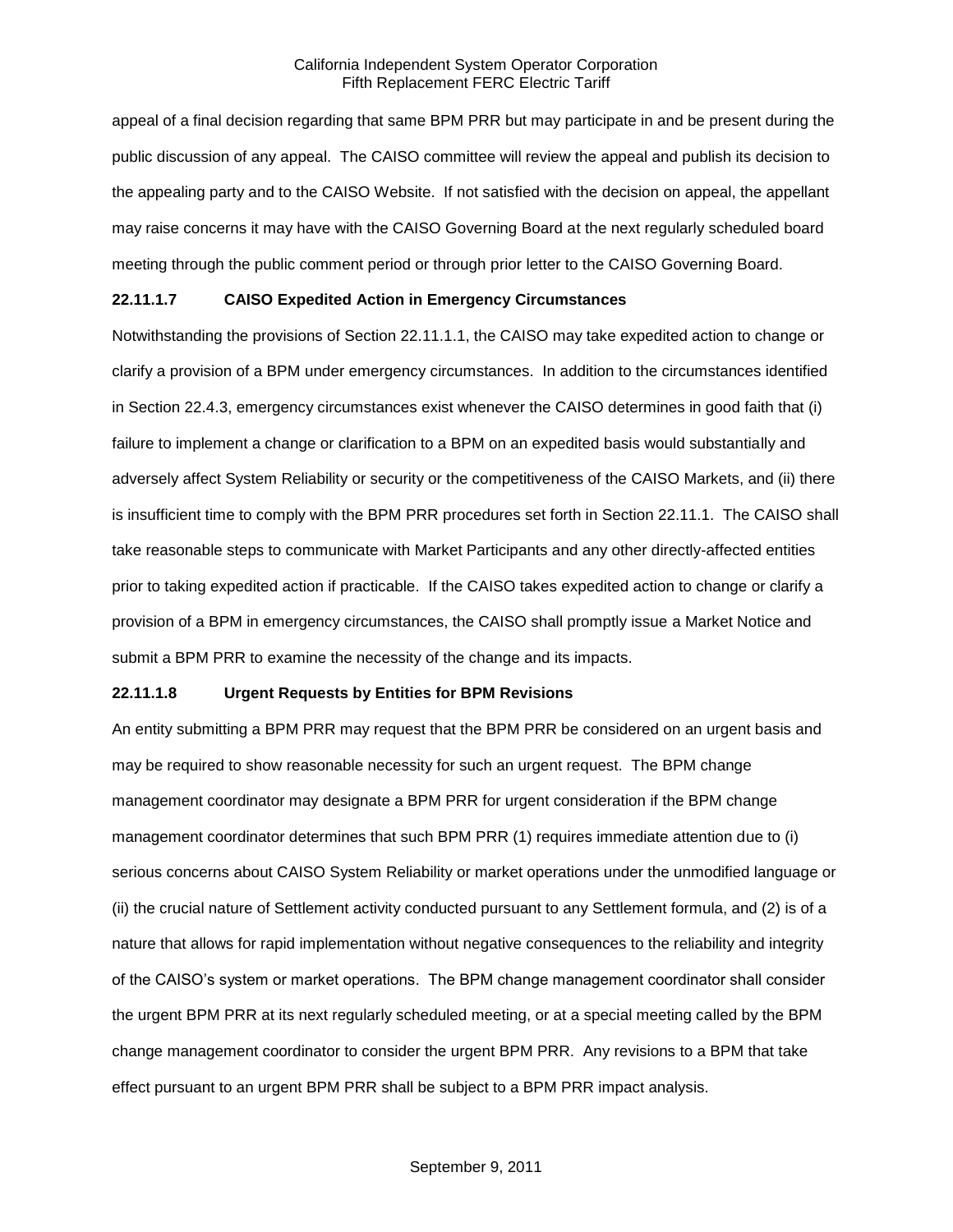## **22.11.2 Changes To BPM For BPM Change Management**

Any changes to the Business Practice Manual for BPM change management shall require CAISO Governing Board approval.

#### **22.11.3 Requests For And Access To Nonpublic Operating Procedures**

Non-public Operating Procedures contain information that is either market sensitive, system security sensitive, or proprietary to third parties. The CAISO may limit access to these non-public Operating Procedures. Subject to agreed upon controls, the CAISO will make non-public CAISO Operating Procedures or portions thereof available to entities that are operationally affected by implementation of the Operating Procedure or any proposed changes to the Operating Procedure. Such controls may include execution of a nondisclosure agreement or other measures to limit access, disclosure and use of any non-public information. Subject to agreed upon controls, the CAISO will provide access to employees or representatives acting as agents of the requesting entity. For purposes of this tariff section an entity is "operationally affected" if (1) the entity is a party to the Transmission Control Agreement, a neighboring Balancing Authority or a Market Participant and (2) the Operating Procedure, if implemented, would require a change outside of the CAISO Markets in the operation of that entity's facilities that are part of or interconnected to the CAISO Controlled Grid. An entity that may merely be affected economically or financially by implementation or revision of a non-public Operating Procedure or portion thereof is not entitled to access to that Operating Procedure or portion thereof pursuant to this Section 22.11.3.

Any entity that believes it is operationally affected by a non-public CAISO Operating Procedure may seek access to that Operating Procedure by providing a written request to the CAISO. Any such request must identify the specific Operating Procedure to which the entity seeks access, the name and position of the employees and representatives of the entity that seek to review the non-public Operating Procedure, a representation that each employee or representative needs to review the non-public Operating Procedure or portion thereof to perform their employment responsibilities and a representation that each employee or representative does not perform a market function on behalf of the requesting entity. The CAISO shall respond in writing to a request for access to a non-public Operating Procedure or portion thereof within ten (10) Business Days after receipt of the request. The CAISO will state whether it will allow access to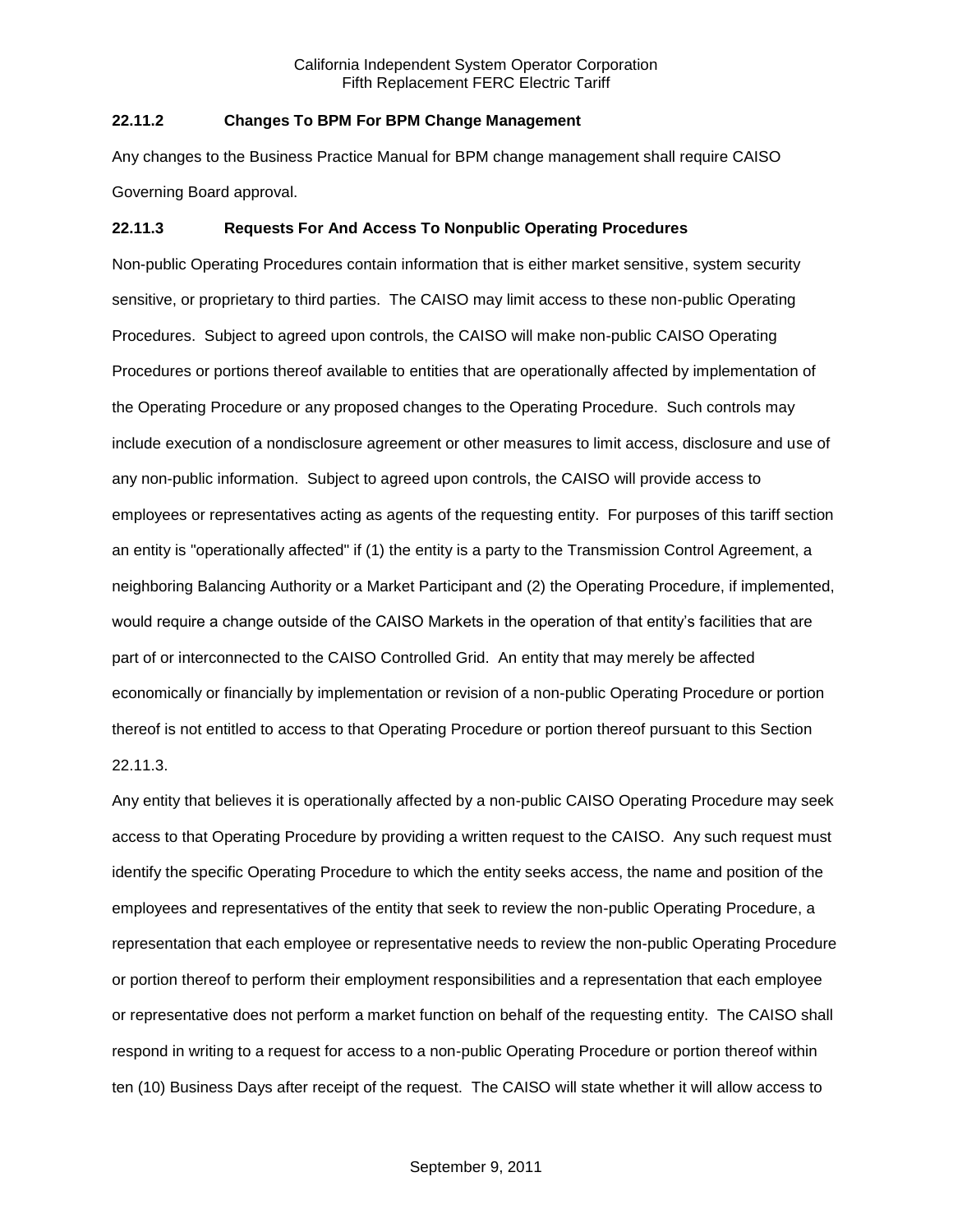review the non-public Operating Procedure and under what set of proposed controls. The CAISO will determine whether to provide access to review the non-public Operating Procedure based on whether the entity is operationally affected as a result of implementation of the Operating Procedure or a portion thereof. If the CAISO determines that the entity is operationally affected by the Operating Procedure or portion thereof, the CAISO will, subject to agreed-upon controls, provide access to the non-public Operating Procedure within thirty (30) days of the entity's written request. If the CAISO determines that the entity is not operationally affected by the Operating Procedure or portion thereof, the CAISO will explain the reason for its determination in its written response. If the CAISO denies a request for access to a non-public Operating Procedure or portion thereof, the requesting entity shall have the right to invoke the CAISO ADR Procedures in Section 13.

# **22.12 [NOT USED]**

## **22.13 Scheduling Responsibilities And Obligations**

Nothing in this CAISO Tariff is intended to permit or require the violation of federal or California law concerning hydro-generation and Dispatch, including but not limited to fish release requirements, minimum and maximum dam reservoir levels for flood control purposes, and in-stream flow levels. In carrying out its functions, the CAISO will comply with and will have the necessary authority to give instructions to Participating TOs and Market Participants to enable it to comply with requirements of environmental legislation and environmental agencies having authority over the CAISO in relation to Environmental Dispatch and will expect that submitted Bids, including Self-Schedules will support compliance with the requirements of environmental legislation and environmental agencies having authority over Generators in relation to Environmental Dispatch. In contracting for Ancillary Services and Imbalance Energy the CAISO will not act as principal but as agent for and on behalf of the relevant Scheduling Coordinators.

# **23. Categories Of Transmission Capacity**

References to new firm uses shall mean any use of CAISO transmission service, except for uses associated with Existing Rights or TORs. Prior to the start of the Day-Ahead Market, for each Balancing Authority Area Transmission Interface, the CAISO will allocate the forecasted Total Transfer Capability of the Transmission Interface to four categories. This allocation will represent the CAISO's best estimates at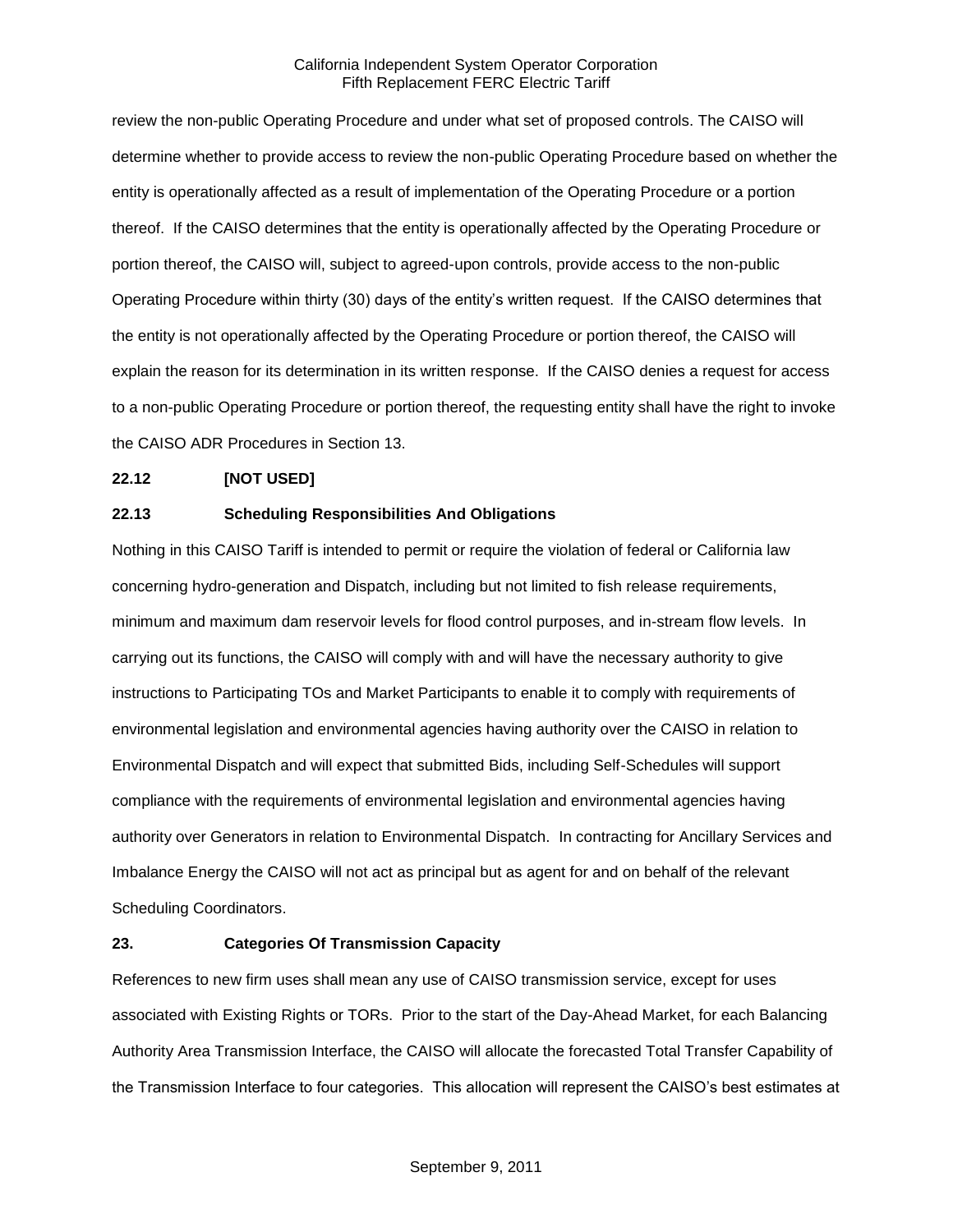the time, and is not intended to affect any rights provided under Existing Contracts or TORs. The CAISO's forecast of Total Transfer Capability for each Balancing Authority Area Transmission Interface will depend on prevailing conditions for the relevant Trading Day, including, but not limited to, the effects of parallel path (unscheduled) flows and/or other limiting operational conditions. This information will be posted on OASIS in accordance with this CAISO Tariff. The four categories are as follows:

- (a) transmission capacity that must be reserved for firm Existing Rights;
- (b) transmission capacity that may be allocated for use as CAISO transmission service (i.e., "new firm uses");
- (c) transmission capacity that may be allocated by the CAISO for conditional firm Existing Rights; and
- (d) transmission capacity that may remain for any other uses, such as non-firm Existing Rights for which the Responsible PTO has no discretion over whether or not to provide such non-firm service.

### **24. Comprehensive Transmission Planning Process**

## **24.1 Overview**

The CAISO will develop a comprehensive Transmission Plan and approve transmission upgrades or additions using the Transmission Planning Process set forth in this Section 24. The CAISO will analyze the need for transmission upgrades and additions in accordance with the methodologies and criteria set forth in this Section 24, the Transmission Control Agreement, and the applicable Business Practice Manuals. The comprehensive Transmission Plan will identify transmission upgrade or addition projects associated with Approved Project Sponsors that are Merchant Transmission Facilities or are needed: (1) to maintain System Reliability; (2) to satisfy the requirements of a Location Constrained Resource Interconnection Facility; (3) to maintain the simultaneous feasibility of allocated Long-Term CRRs; and (4) as LGIP Network Upgrades identified pursuant to Section 24.4.6.5. The comprehensive Transmission Plan will identify transmission addition and upgrade elements with no approved Project Sponsors needed to (1) meet state and federal policy requirements and directives that are not inconsistent with the Federal Power Act, including renewable portfolio standards policies; and (2) reduce congestion costs, production supply costs, transmission losses, or other electric supply costs resulting from improved access to cost-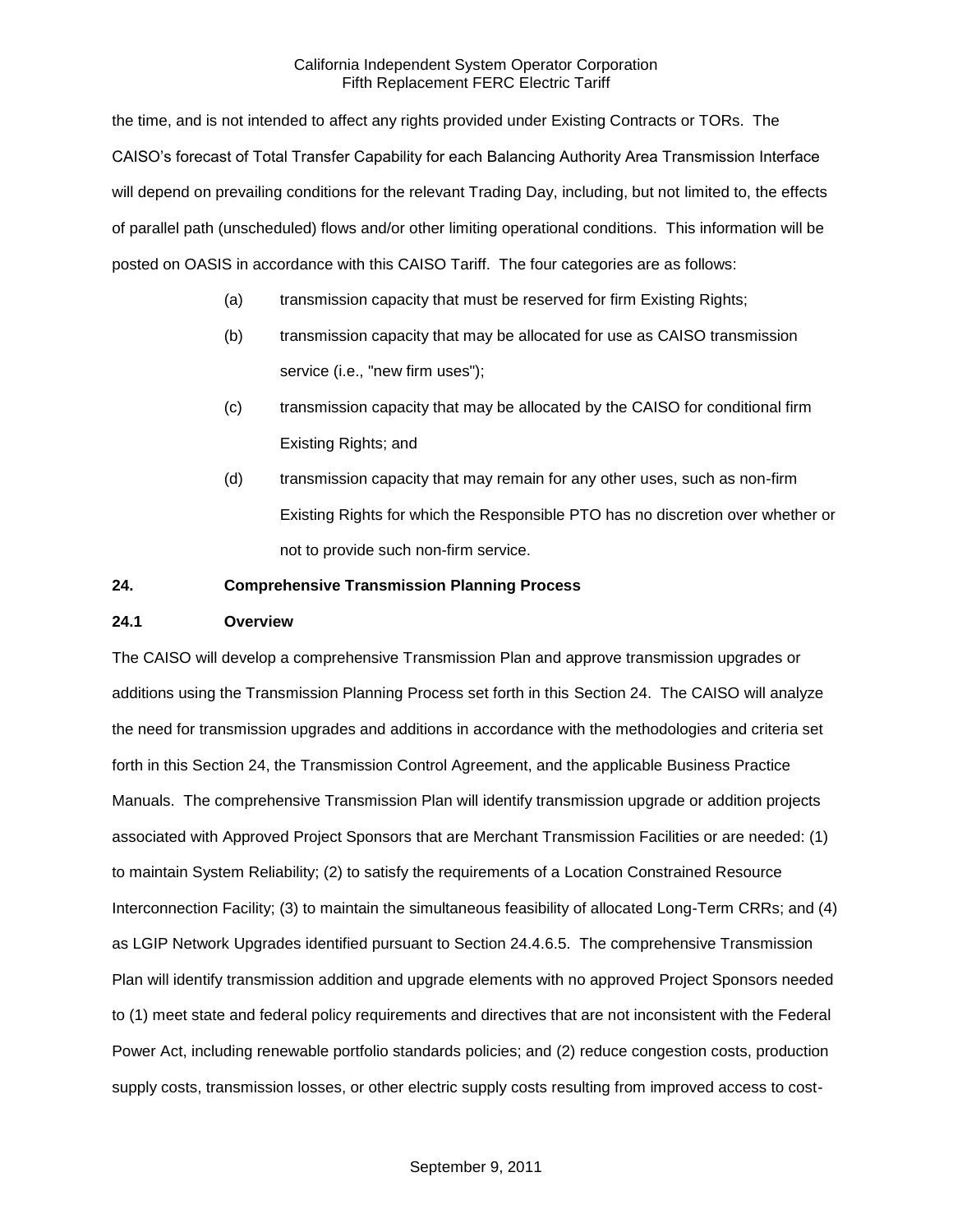effective resources. For purposes of this Section 24, the term "the year X/(X+1) planning cycle" will refer to the Transmission Planning Process initiated during year X to complete a comprehensive Transmission Plan in year X+1.

- **24.1.1 [NOT USED]**
- **24.1.2 [NOT USED]**
- **24.1.3 [NOT USED]**
- **24.1.4 [NOT USED]**

## **24.2 Nature of the Transmission Planning Process**

The CAISO will develop the annual comprehensive Transmission Plan and approve transmission upgrades or additions using a shall perform the CAISO's Transmission Planning Process with three (3) phases. In Phase 1, the CAISO will develop and complete the Unified Planning Assumptions and Study Plan and, in parallel, begin development of a conceptual statewide plan. In Phase 2, the CAISO will complete the comprehensive Transmission Plan. In Phase 3, the CAISO will evaluate proposals to construct and own specific transmission upgrade or addition elements specified in the comprehensive Transmission Plan on an annual cycle in accordance with the terms of this CAISO Tariff, the Transmission Control Agreement, and the Business Practice Manual. The Transmission Planning Process shall, at a minimum:

- (a) Coordinate and consolidate in a single plan the transmission needs of the CAISO Balancing Authority Area for into a single plan, which will be assessed on the basis of maintaining the reliability of the CAISO Controlled Grid in accordance with Applicable Reliability Criteria and CAISO Planning Standards, in a manner that promotes the economic efficiency of the CAISO Controlled Grid and considers federal and state environmental and other policies affecting the provision of Energy.
- (b) Reflect a planning horizon covering a minimum of ten (10) years that considers previously approved transmission upgrades and additions transmission enhancements and expansions, Demand Forecasts, Demand-side management,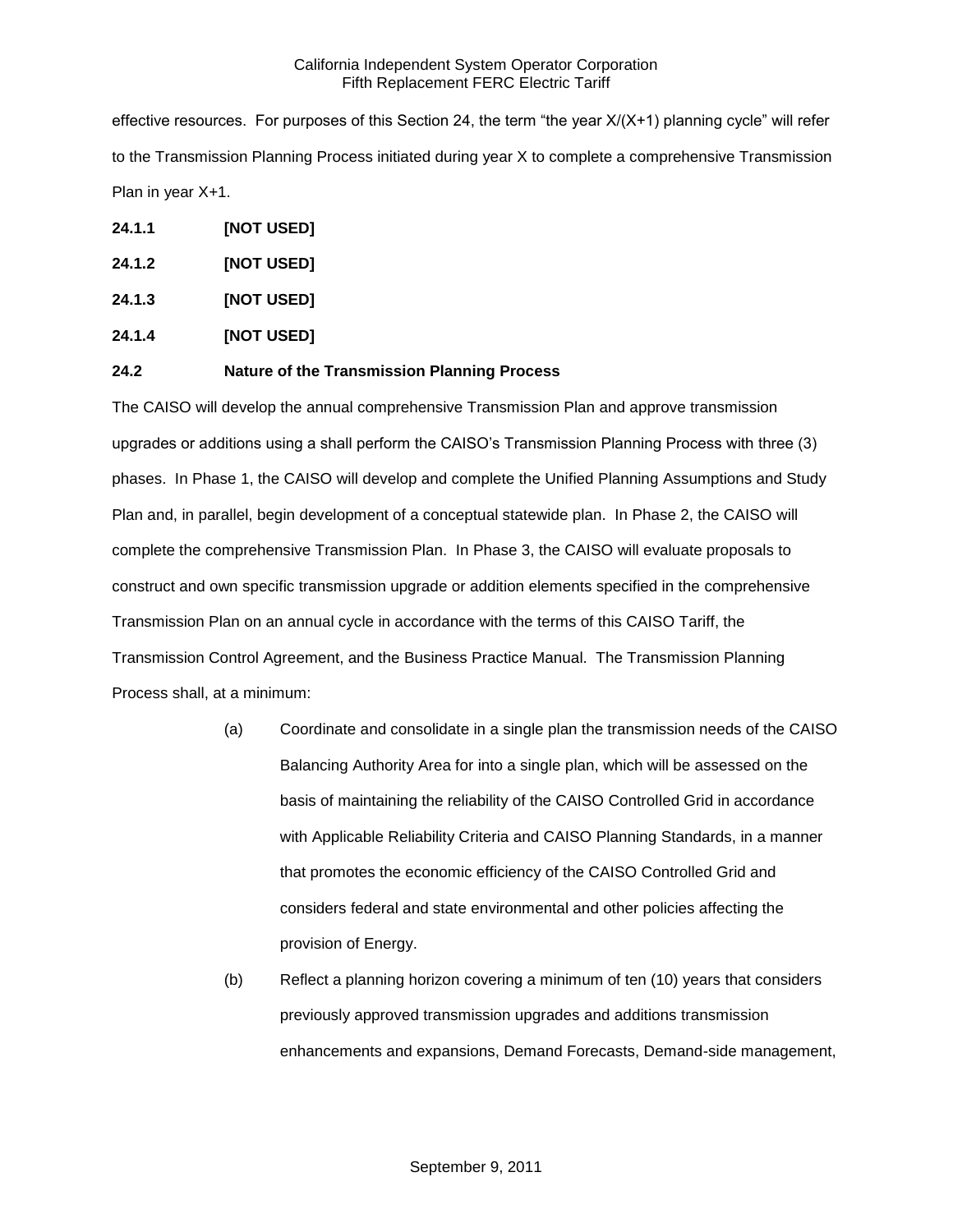and capacity forecasts relating to generation technology type, additions and retirements, and such other factors as the CAISO determines are relevant.

- (c) Seek to avoid unnecessary duplication of facilities and ensure the simultaneous feasibility of the CAISO Transmission Plan and the transmission plans of interconnected Balancing Authority Areas, and otherwise coordinate with regional and sub-regional transmission planning processes and entities, including interconnected Balancing Authority Areas. in accordance with Section 24.8.
- (d) Identify existing and projected limitations of the CAISO Controlled Grid's physical, economic or operational capability or performance and identify transmission upgrades and additions, including alternatives thereto, deemed needed in accordance with Section 24.1 to address the existing and projected limitations.
- (e) Account for any effects on the CAISO Controlled Grid of the interconnection of Generating Units on the Distribution System under the Wholesale Distribution Access Tariffs of the Participating TOs, including an assessment of the deliverability of such Generating Units in a manner consistent with CAISO interconnection procedures. on a basis comparable to the Deliverability Assessment performed under Appendix U or Appendix Y, as applicable
- **24.2.1 [NOT USED]**
- **24.2.2 [NOT USED]**
- **24.2.3 [NOT USED]**
- **24.2.4 [NOT USED]**
- **24.2.5 [NOT USED]**

### **24.3 Transmission Planning Process Phase 1**

Phase 1 consists of two (2) parallel processes: (1) the development of the Unified Planning Assumptions and Study Plan; and, (2) initiation of the development of the statewide conceptual transmission plan, as discussed in Section 24.4.4.

# **24.3.1 Inputs to the Unified Planning Assumptions and Study Plan**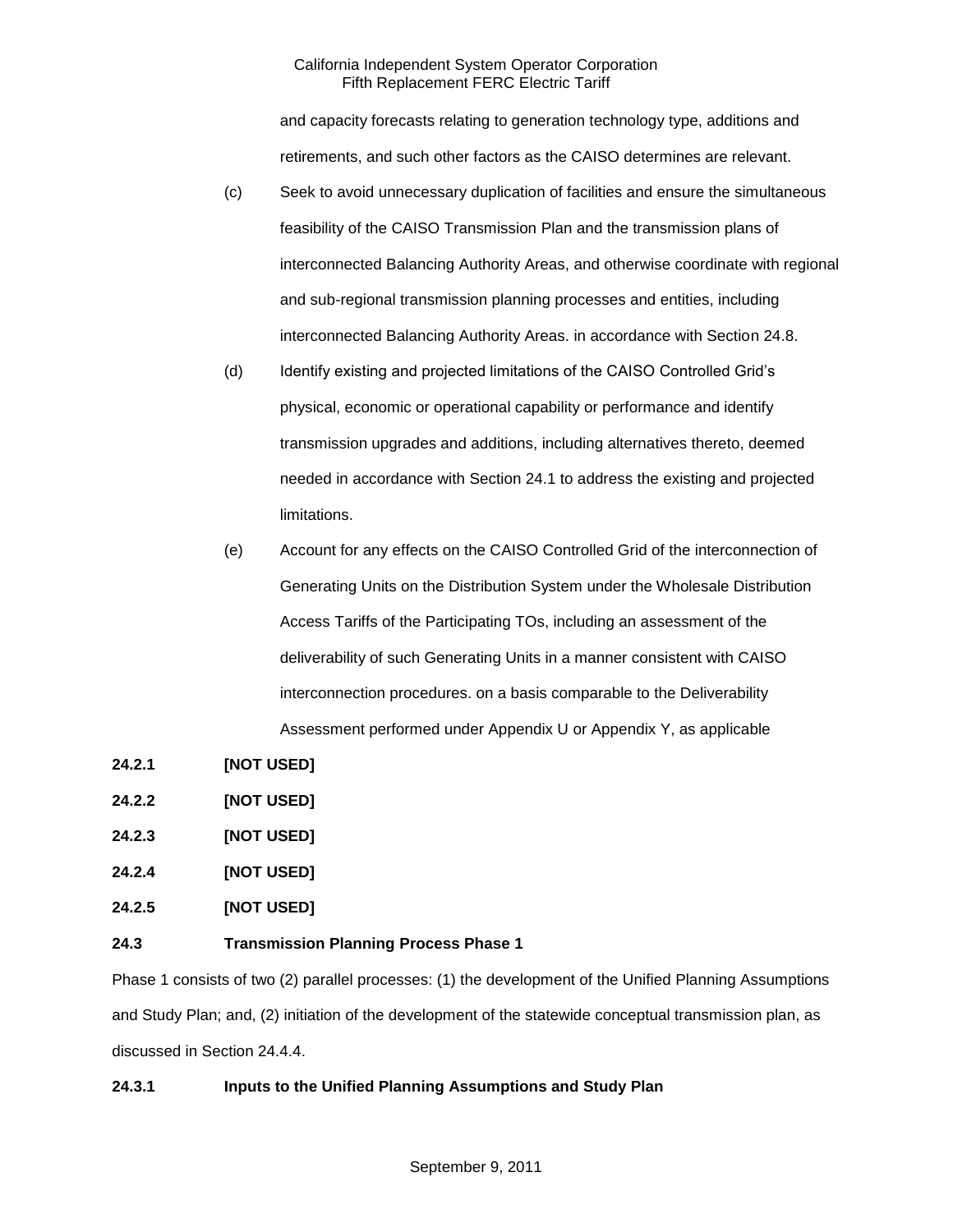The CAISO will develop Unified Planning Assumptions and a Study Plan using information and data from the approved Transmission Plan developed in the previous planning cycle. The CAISO will consider the following in the development of the Unified Planning Assumptions and Study Plan:

- (a) WECC base cases, as may be modified for the relevant planning horizon;
- (b) Transmission upgrades and additions approved by the CAISO in past Transmission Planning Process cycles, including upgrades and additions which the CAISO has determined address transmission elements in comprehensive Transmission Plan developed in the previous planning cycle;
- (c) Category 2 policy-driven transmission upgrade and addition elements from a prior planning cycle as described in Section 24.4.6.6;
- (d) Location Constrained Resource Interconnection Facilities conditionally approved under Section 24.4.6.3;
- (e) Network Upgrades identified pursuant to Section 25, Appendix U, Appendix V, Appendix Y or Appendix Z relating to the CAISO's Large Generator Interconnection Procedures and Appendices S and T relating to the CAISO's Small Generator Interconnection Procedures that were not otherwise included in the comprehensive Transmission Plan from the previous annual cycle;
- (f) Operational solutions validated by the CAISO in the Local Capacity Technical Study under Section 40.3.1;
- (g) Policy requirements and directives, as appropriate, including programs initiated by state and federal regulatory agencies;
- (h) Energy Resource Areas or similar resource areas identified by Local Regulatory Authorities;
- (i) Demand response programs that are proposed for inclusion in the base case or assumptions for the comprehensive Transmission Plan;
- (j) Generation and other non-transmission projects that are proposed for inclusion in long-term planning studies as alternatives to transmission additions or upgrades;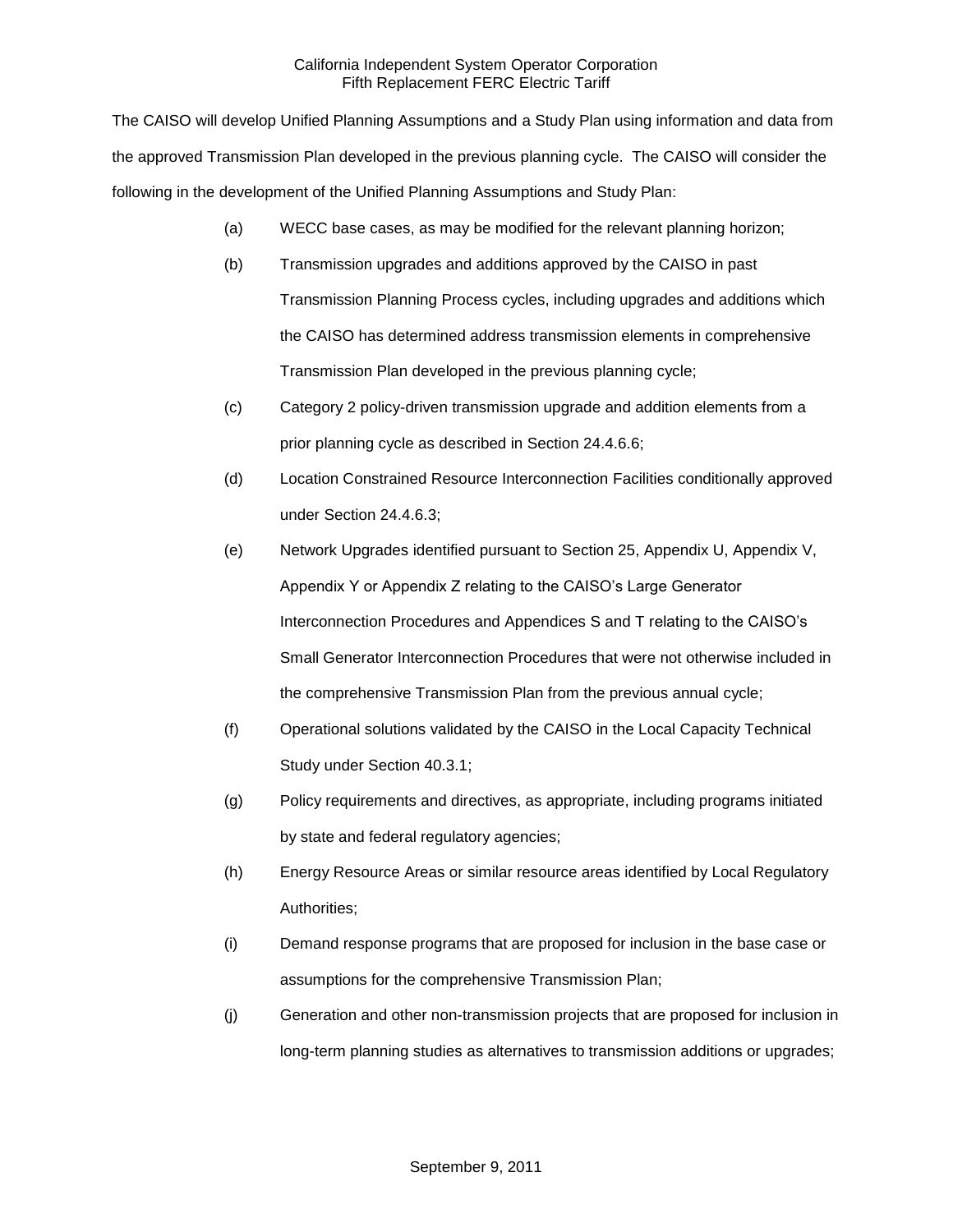- (k) Beginning with the 2011/2012 planning cycle, Economic Planning Study requests submitted in comments on the draft Unified Planning Assumptions and Study.
- (l) Planned facilities in interconnected Balancing Authority Areas.

# **24.3.2 Contents of the Unified Planning Assumptions and Study Plan**

The Unified Planning Assumptions and Study Plan shall, at a minimum, provide:

- (a) The planning data and assumptions to be used in the Transmission Planning Process cycle, including, but not limited to, those related to Demand Forecasts and distribution, potential generation capacity additions and retirements, and transmission system modifications;
- (b) A description of the computer models, methodology and other criteria used in each technical study performed in the Transmission Planning Process cycle;
- (c) A list of each technical study to be performed in the Transmission Planning Process cycle and a summary of each technical study's objective or purpose;
- (d) A description of significant modifications to the planning data and assumptions as allowed by Section 24.3.1(a) and consistent with Section 24.3.2;
- (e) The identification of any entities directed to perform a particular technical study or portions of a technical study;
- (f) A proposed schedule for all stakeholder meetings to be held as part of the Transmission Planning Process cycle and the means for notification of any changes thereto, the location on the CAISO Website of information relating to the technical studies performed in the Transmission Planning Process cycle, and the name of a contact person at the CAISO for each technical study performed in the Transmission Planning Process cycle;
- (g) To the maximum extent practicable, and where applicable, appropriate sensitivity analyses, including project or solution alternatives, to be performed as part of technical studies;
- (h) Descriptions of the High Priority Economic Planning Studies as determined by the CAISO under section 24.3.5; and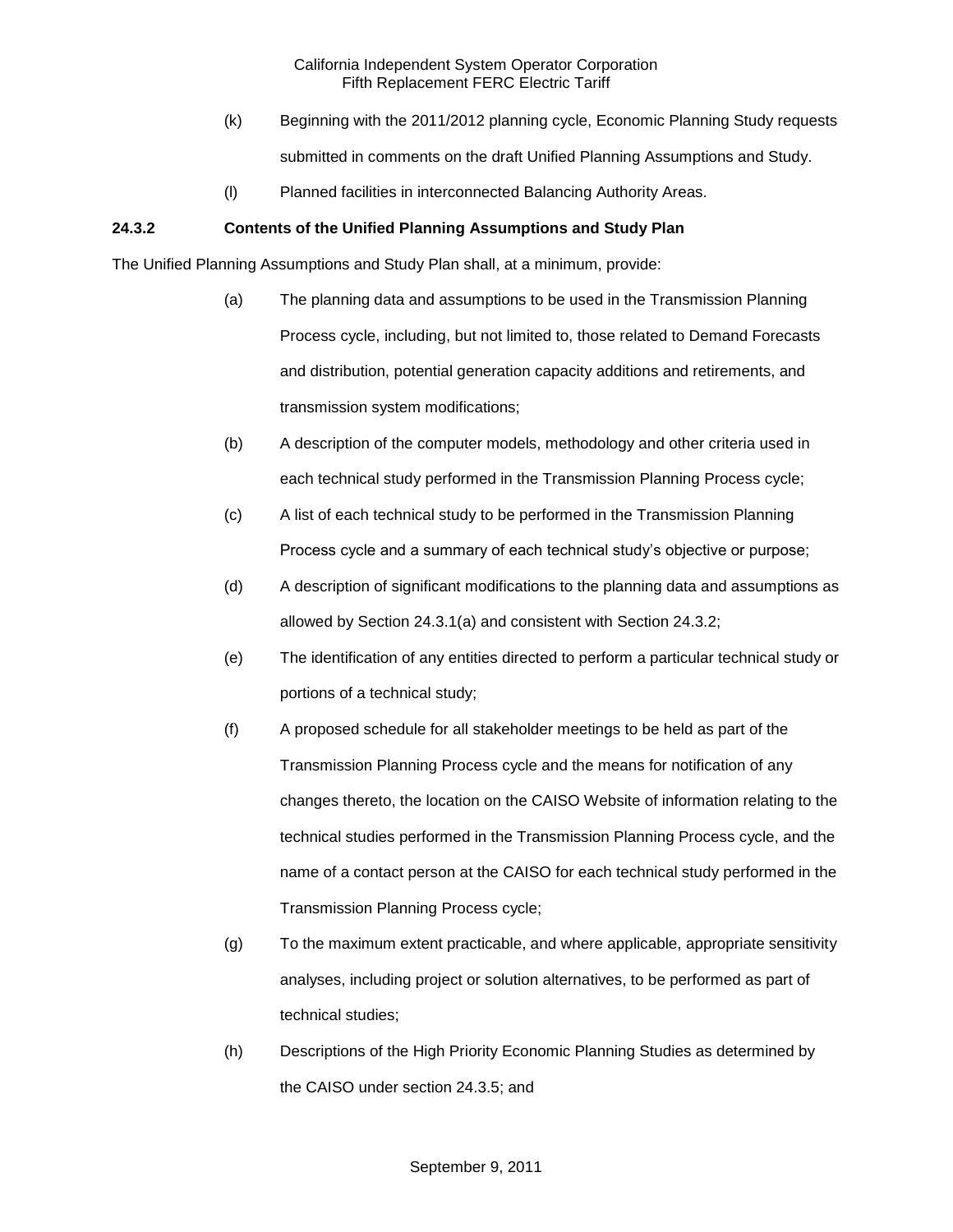(i) Identification of state or federal requirements or directives that the CAISO will utilize, pursuant to Section 24.4.6.6, to identify policy-driven transmission elements.

#### **24.3.3 Stakeholder Input - Unified Planning Assumptions/Study Plan**

- (a) Beginning with the 2011/2012 planning cycle and in accordance with the schedule set forth in the Business Practice Manual, the CAISO will provide a comment period during which Market Participants, electric utility regulatory agencies and all other interested parties may submit the following proposals for consideration in the development of the draft Unified Planning Assumptions and Study Plan:
	- (i) Demand response programs for inclusion in the base case or assumptions; and
	- (ii) Generation and other non-transmission alternatives, consistent with Section 24.3.2(a) proposed as alternatives to transmission additions or upgrades.
- (b) Following review of relevant information, including stakeholder comments submitted pursuant to Section 24.3.3(a), the CAISO will prepare and post on the CAISO Website a draft of the Unified Planning Assumptions and Study Plan. The CAISO will issue a Market Notice announcing the availability of such draft, soliciting comments, and scheduling a public conference(s) as required by Section 24.3.3(c).
- (c) No less than one (1) week subsequent to the posting of the draft Unified Planning Assumptions and Study Plan, the CAISO will conduct a minimum of one (1) public meeting open to Market Participants, electric utility regulatory agencies, and other interested parties to review, discuss, and recommend modifications to the draft Unified Planning Assumptions and Study Plan. Additional meetings, web conferences, or teleconferences may be scheduled as needed. All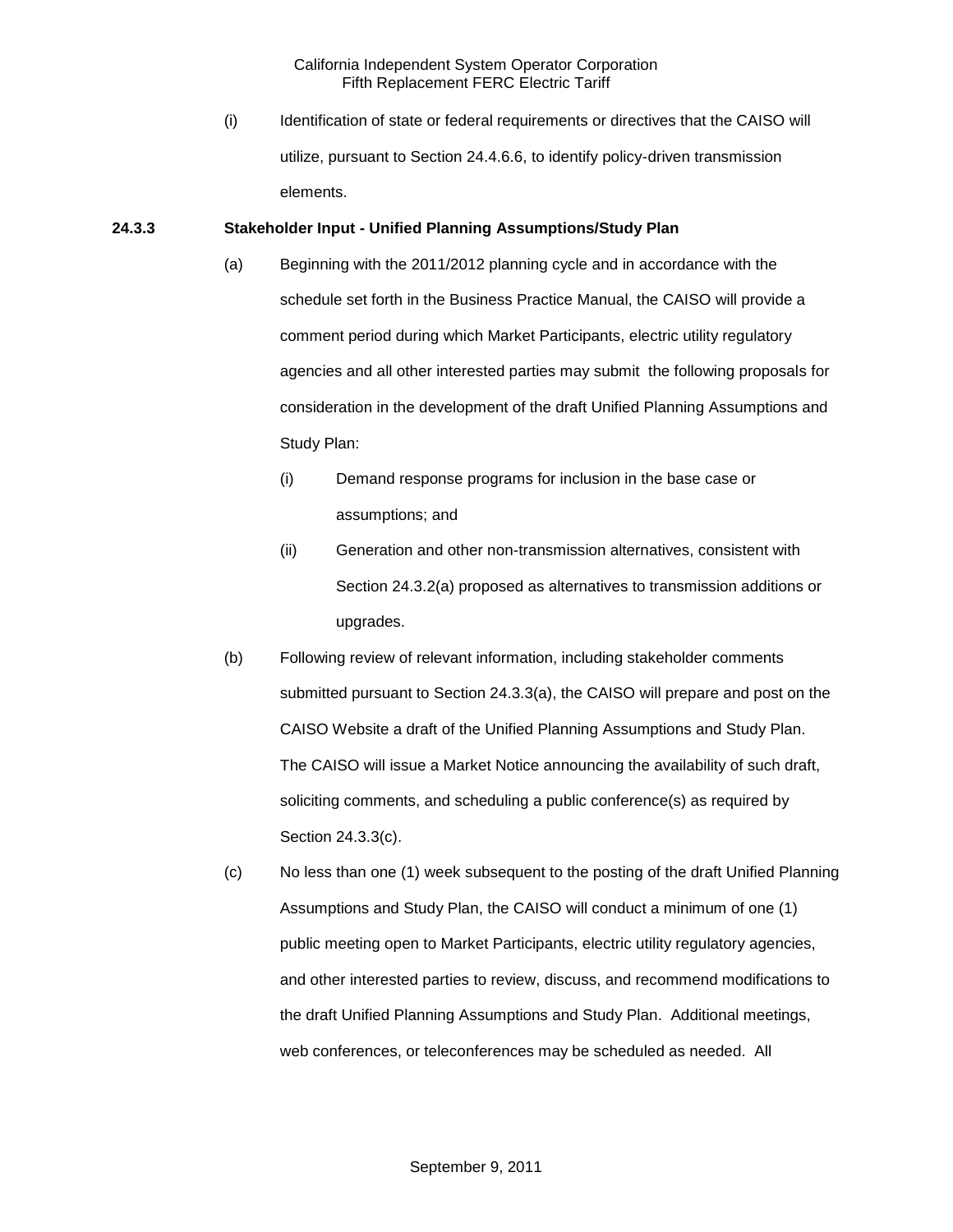stakeholder meetings, web conferences, or teleconferences shall be noticed by Market Notice.

- (d) Interested parties will be provided a minimum of two (2) weeks following the first public meeting to provide comments on the draft Unified Planning Assumptions and Study Plan. Such comments may include Economic Planning Study requests based on the comprehensive Transmission Plan from the prior cycle. All comments on the draft Unified Planning Assumptions and the Study Plan will be posted by the CAISO to the CAISO Website.
- (e) Following the public conference(s), and under the schedule set forth in the Business Practice Manual, the CAISO will determine and publish to the CAISO Website the final Unified Planning Assumptions and Study Plan in accordance with the procedures set forth in the Business Practice Manual. The CAISO will post the base cases to be used in the technical studies to its secured website as soon as possible after the final Unified Planning Assumptions and Study Plan have been published.

# **24.3.4 Economic Planning Studies**

### **24.3.4.1 CAISO Assessment of Requests for Economic Planning Studies**

Following the submittal of a request for an Economic Planning Study, the CAISO will determine whether the request shall be designated as a High Priority Economic Planning Study for consideration in the development of the comprehensive Transmission Plan. In making the determination, the CAISO will consider:

- (a) Whether the requested Economic Planning Study seeks to assess Congestion not identified or identified and not mitigated by the CAISO in previous Transmission Planning Process cycles;
- (b) Whether the requested Economic Planning Study addresses delivery of Generation from Location Constrained Resource Interconnection Generators or network transmission facilities intended to access Generation from an Energy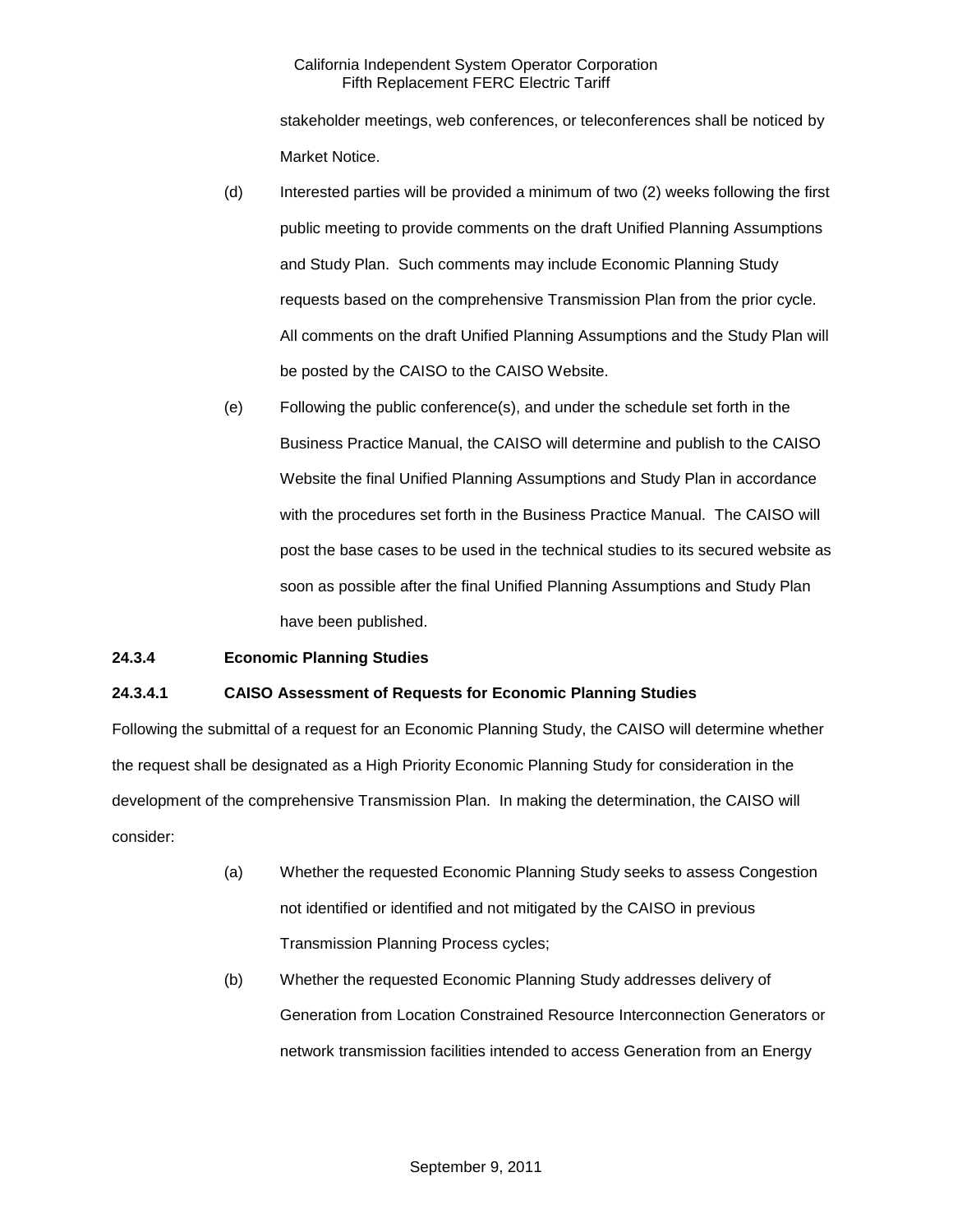Resource Area or similar resource area assigned a high priority by the CPUC or CEC;

- (c) Whether the requested Economic Planning Study is intended to address Local Capacity Area Resource requirements;
- (d) Whether resource and Demand information indicates that Congestion described in the Economic Planning Study request is projected to increase over the planning horizon used in the Transmission Planning Process and the magnitude of that Congestion; or
- (e) Whether the Economic Planning Study is intended to encompass the upgrades necessary to integrate new generation resources or loads on an aggregated or regional basis.

# **24.3.4.2 Selection of High Priority Economic Planning Studies**

In accordance with the schedule and procedures set forth in the Business Practice Manual, the CAISO will post to the CAISO Website the list of selected High Priority Economic Planning Studies to be included in the draft Unified Planning Assumptions and Study Plan. The CAISO may assess requests for Economic Planning Studies individually or in combination where such requests may have common or complementary effects on the CAISO Controlled Grid. As appropriate, the CAISO will perform requested High Priority Economic Planning Studies, up to five (5); however, the CAISO retains discretion to perform more than five (5) High Priority Economic Planning Studies should stakeholder requests or patterns of Congestion or anticipated Congestion so warrant. Market Participants may, consistent with Section 24.3.1 and 24.3.2, conduct Economic Planning Studies that have not been designated as High Priority Economic Planning Studies at their own expense and may submit such studies for consideration in the development of the comprehensive Transmission Plan.

### **24.4 Transmission Planning Process Phase 2**

# **24.4.1 Conducting Technical Studies**

(a) In accordance with the Unified Planning Assumptions and Study Plan and with the procedures and deadlines in the Business Practice Manual, the CAISO will perform, or direct the performance by third parties of, technical studies and other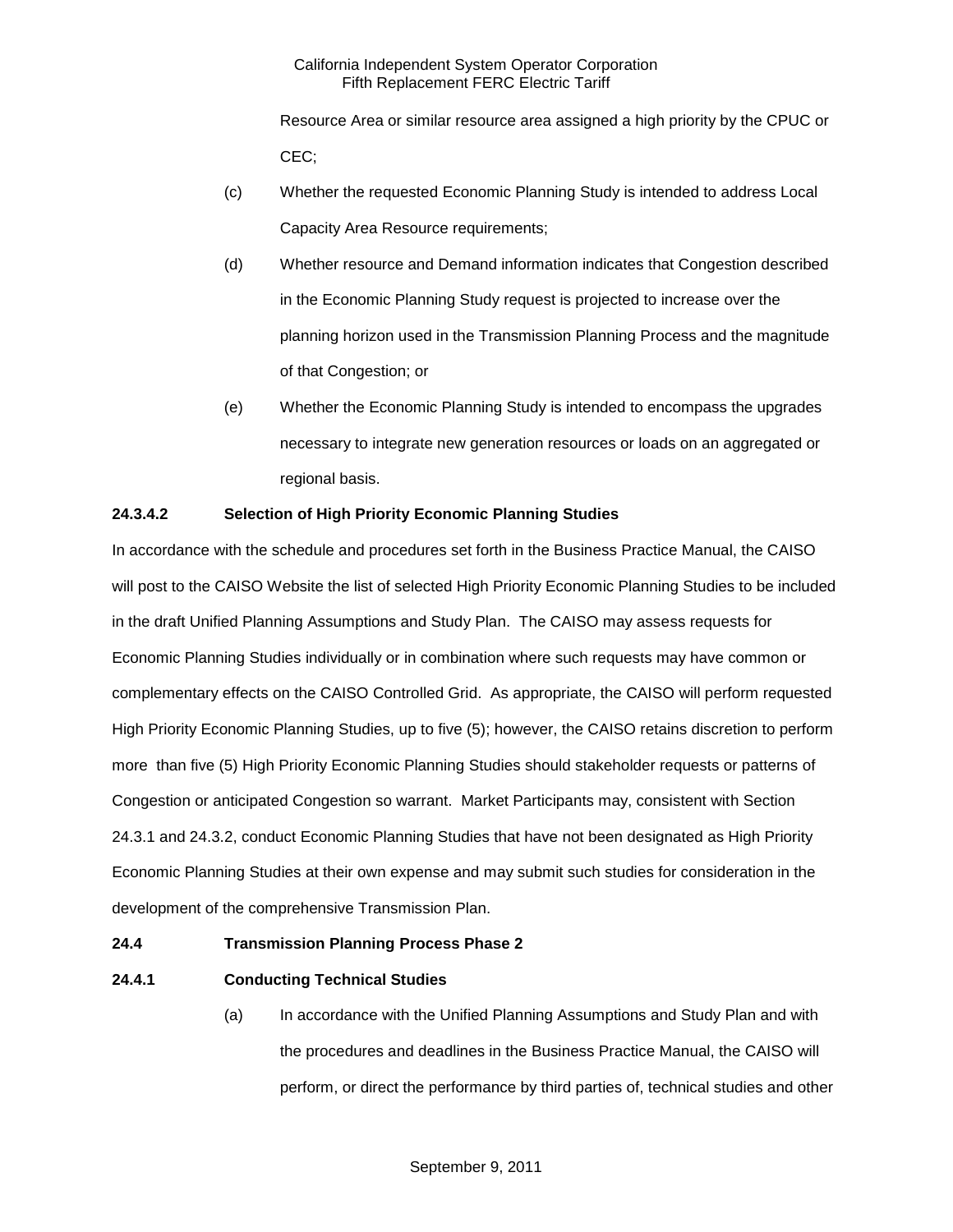assessments necessary to develop the comprehensive Transmission Plan, including such technical studies and other assessments as are necessary in order to determine whether and how to include elements from the conceptual statewide transmission plan or other alternative elements identified by the CAISO during the Phase 2 studies in the comprehensive Transmission Plan. According to the schedule set forth in the applicable Business Practice Manual, the CAISO will post the preliminary results of its technical studies and proposed mitigation solutions on the CAISO Website. The CAISO's technical study results and mitigation solutions shall be posted not less than one-hundred and twenty (120) days after the final Unified Planning Assumptions and Study Plan are published, along with the results of the technical studies conducted by Participating TOs or other third parties at the direction of the CAISO.

- (b) All technical studies, whether performed by the CAISO, the Participating TOs or other third parties under the direction of the CAISO, must utilize the Unified Planning Assumptions for the particular technical study to the maximum extent practical, and deviations from the Unified Planning Assumptions for the particular technical study must be documented in results of each technical study. The CAISO will measure the results of the studies against Applicable Reliability Criteria, the CAISO Planning Standards, and other criteria established by the Business Practice Manual. After consideration of the comments received on the preliminary results, the CAISO will complete, or direct the completion of, the technical studies and post the final study results on the CAISO Website.
- (c) The CAISO technical study results will identify needs and proposed solutions to meet Applicable Reliability Criteria, CAISO planning standards, and other applicable planning standards. The CAISO and Participating TOs shall coordinate their respective transmission planning responsibilities required for compliance with the NERC Reliability Standards and for the purposes of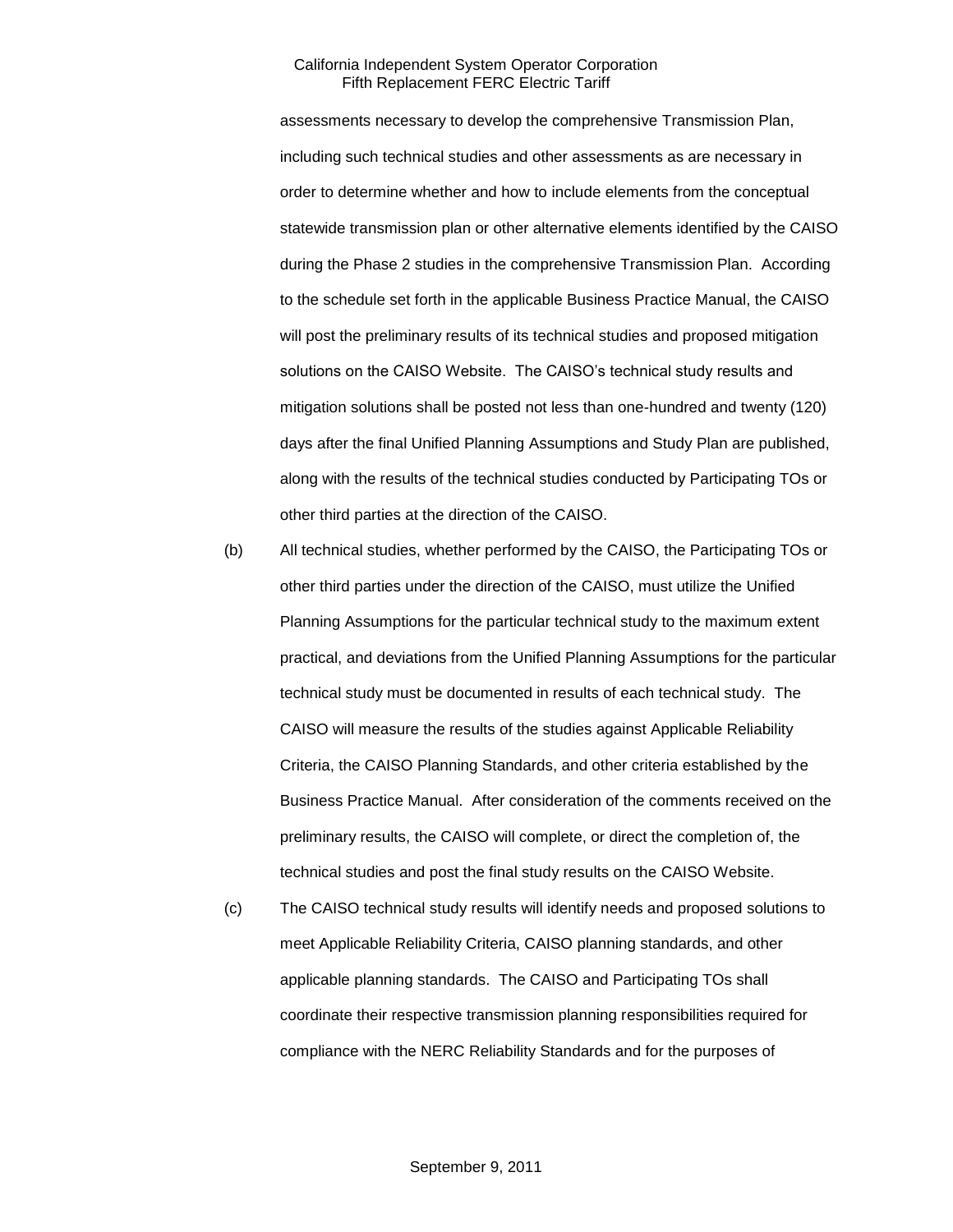developing the annual Transmission Plan according to the requirements and time schedules set forth in the Business Practice Manual.

### **24.4.2 Submission of Reliability Driven Projects**

Pursuant to the schedule described in the Business Practice Manual and based on the technical study results, the CAISO*,* CEC, CPUC, and other interested parties may propose any transmission upgrades or additions deemed necessary to ensure System Reliability consistent with Applicable Reliability Criteria and CAISO Planning Standards through the Phase 2 Request Window. Participating TOs will submit such project proposals through the Phase 2 Request Window within thirty (30) days after the CAISO posts its preliminary technical study results. The substantive description of reliability driven projects is set forth in Section 24.4.6.2.

### **24.4.3 Phase 2 Request Window**

- (a) Following publication of the results of the technical studies, and in accordance with the schedule set forth in the Business Practice Manual, the CAISO will open a Request Window during Phase 2 for the submission of proposals for reliabilitydriven projects, Location Constrained Resource Interconnection Facility projects, demand response or generation proposals proposed as alternatives to transmission additions or upgrades to meet reliability needs, and proposals for Merchant Transmission Facility projects and projects needed to maintain the feasibility of long-term CRRs.
- (b) All facilities proposed during the Request Window must use the forms and satisfy the information and technical requirements set forth in the Business Practice Manual. Proposals for these transmission additions or upgrades must be within or connect to the CAISO Balancing Authority Area or CAISO Controlled Grid. The CAISO will determine whether each of these proposals will be considered in the development of the comprehensive Transmission Plan. In accordance with the schedule and procedures set forth in the Business Practice Manual, the CAISO will notify the party submitting the proposal of any deficiencies in the proposal and provide the party an opportunity to correct the deficiencies. A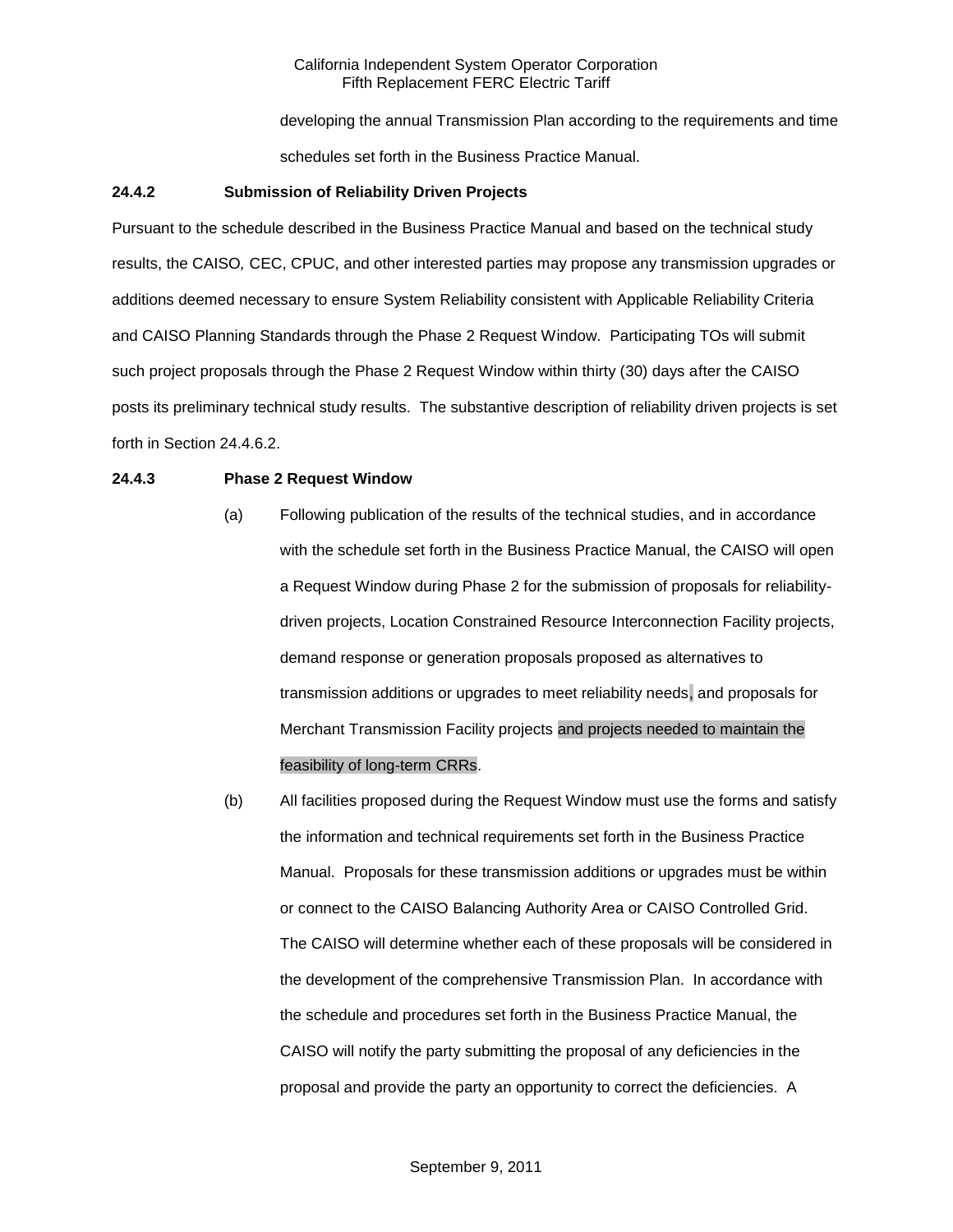proposal can only be considered in the development of the comprehensive Transmission Plan if the CAISO determines that:

- (i) the proposal satisfies the information requirements for the particular type of project submitted as set forth in templates included in the Business Practice Manual;
- (ii) the proposal is not functionally duplicative of transmission upgrades or additions that have previously been approved by the CAISO; and
- (iii) the proposal, if a sub-regional or regional project that affects other interconnected Balancing Authority Areas, has been reviewed by the appropriate sub-regional or regional planning entity, is not inconsistent with such sub-regional or regional planning entity's preferred solution or project, and has been determined to be appropriate for inclusion in the CAISO Study Plan, rather than, or in addition to, being included in or deferred to the planning process of the sub-regional or regional planning entity.
- (c) The duration of the Request Window will be set forth in the Business Practice Manual.

# **24.4.4 Comment Period of Conceptual Statewide Plan**

Beginning in Phase 1, the CAISO will develop, or, in coordination with other regional or sub-regional transmission planning groups or entities, including interconnected Balancing Authority Areas, will participate in the development of a conceptual statewide transmission plan that, among other things, may identify potential transmission upgrade or addition elements needed to meet state and federal policy requirements and directives. The conceptual statewide transmission plan will be an input into the CAISO's Transmission Planning Process. The CAISO will post the conceptual statewide transmission plan to the CAISO Website and will issue a Market Notice providing notice of the availability of such plan. In the month immediately following the publication of the conceptual statewide transmission plan, the CAISO will provide an opportunity for interested parties to submit comments and recommend modifications to the conceptual statewide transmission plan and alternative transmission elements,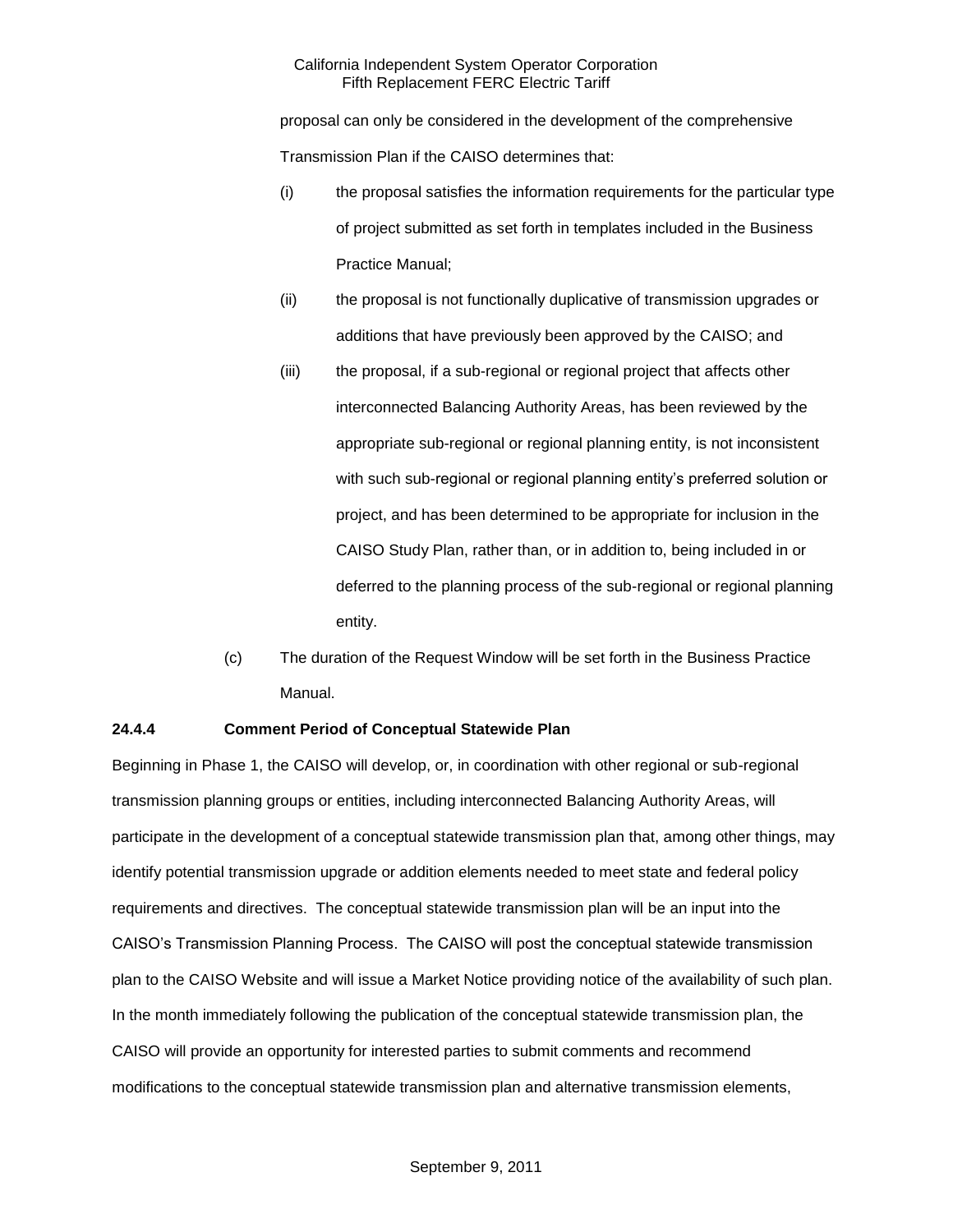including potential interstate transmission lines and proposals for access to resources located in areas not identified in the conceptual statewide transmission plan, and non-transmission elements.

## **24.4.5 Determination of Needed Transmission Projects and Elements**

To determine which projects and additional elements should be included in the comprehensive Transmission Plan, the CAISO will evaluate the conceptual transmission elements identified in the statewide conceptual transmission plan or other alternative elements identified by the CAISO during the Phase 2 studies, reliability project proposals, LCRIF projects proposals, project proposals required to maintain the feasibility of long term CRRs, proposed Network Upgrades pursuant to Section 24.4.6.5 and the results of Economic Planning Studies or other economic studies the CAISO has performed and will consider potential alternative transmission upgrade and addition elements and non-transmission or generation solutions proposed by interested parties. In determining which projects and additional elements should be included in the comprehensive Transmission Plan, the CAISO will not give undue weight or preference to the conceptual statewide plan or any other input in its planning process.

## **24.4.6 Categories of Transmission Projects**

## **24.4.6.1 Merchant Transmission Project Proposals**

The CAISO may include a transmission addition or upgrade in the comprehensive Transmission Plan if a Project Sponsor proposes a Merchant Transmission Facility and demonstrates to the CAISO the financial capability to pay the full cost of construction and operation of the Merchant Transmission Facility. The Merchant Transmission Facility must mitigate all operational concerns identified by the CAISO to the satisfaction of the CAISO, in consultation with the Participating TO(s) in whose PTO Service Territory the Merchant Transmission Facility will be located, and ensure the continuing feasibility of allocated Long Term CRRs over the length of their terms. To ensure that the Project Sponsor is financially able to pay the construction and operating costs of the Merchant Transmission Facility, and where the Participating TO is not the Project Sponsor and is to construct the Merchant Transmission Facility under Section 24.4.1, the CAISO in cooperation with the Participating TO may require (1) a demonstration of creditworthiness (e.g., an appropriate credit rating), or (2) sufficient security in the form of an unconditional and irrevocable letter of credit or other similar security sufficient to meet its responsibilities and obligations for the full costs of the transmission addition or upgrade.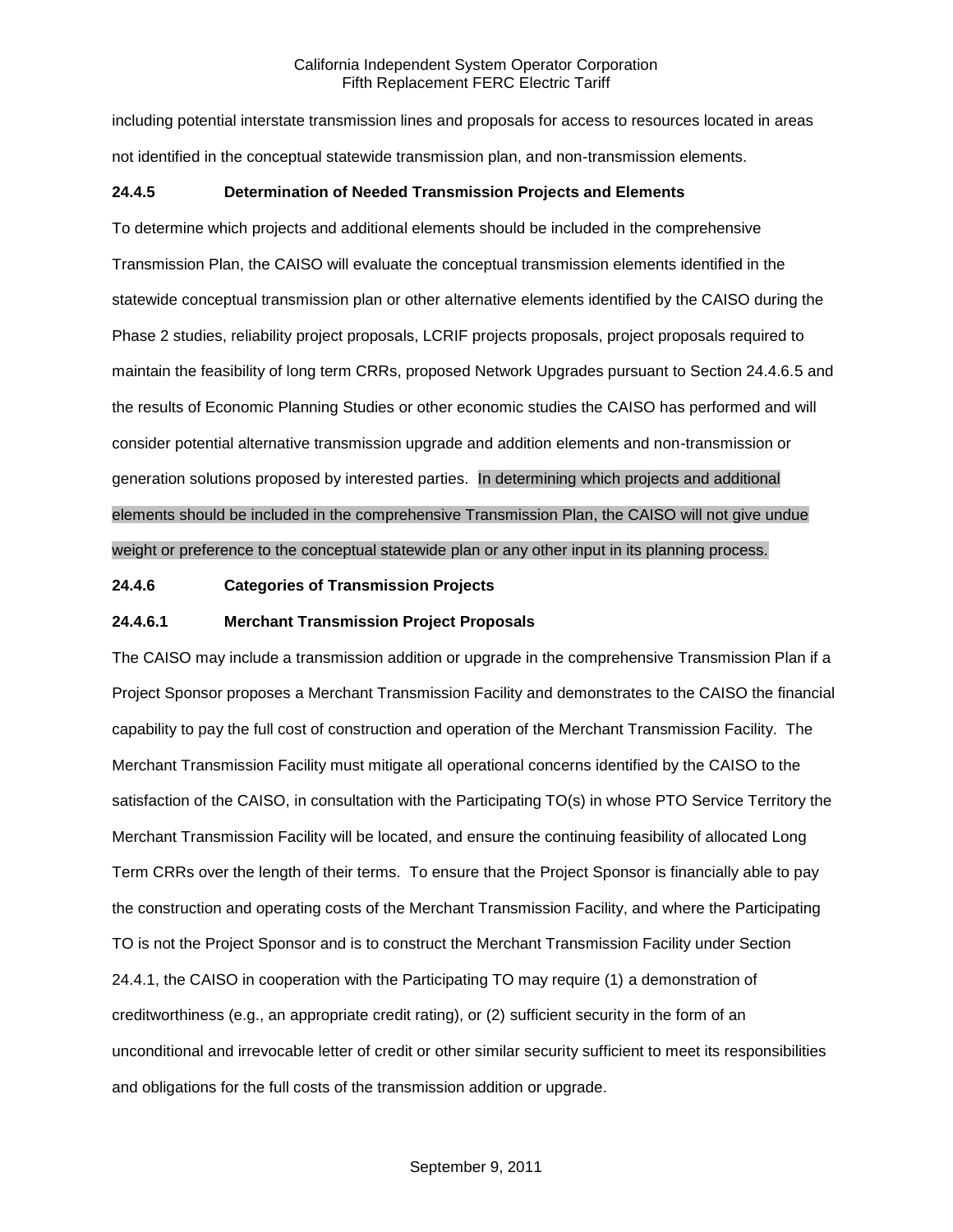## **24.4.6.2 Reliability Driven Projects**

The CAISO, in coordination with each Participating TO with a PTO Service Territory will, as part of the Transmission Planning Process and consistent with the procedures set forth in the Business Practice Manual, identify the need for any transmission additions or upgrades required to ensure System Reliability consistent with all Applicable Reliability Criteria and CAISO Planning Standards. In making this determination, the CAISO, in coordination with each Participating TO with a PTO Service Territory and other Market Participants, shall consider lower cost alternatives to the construction of transmission additions or upgrades, such as acceleration or expansion of existing projects, Demand-side management, Remedial Action Schemes, appropriate Generation, interruptible Loads, storage facilities or reactive support. The CAISO shall direct each Participating TO with a PTO Service Area, as a registered Transmission Planner with NERC, to perform the necessary studies, based on the Unified Planning Assumptions and Study Plan and any applicable Interconnection Study, and in accordance with the Business Practice Manual, to determine the facilities needed to meet all Applicable Reliability Criteria and CAISO Planning Standards. The Participating TO with a PTO Service Area shall provide the CAISO and other Market Participants with all information relating to the studies performed under this Section, subject to any limitation provided in Section 20.2 or the applicable LGIP. The Participating TO with a PTO Service Territory in which the transmission upgrade or addition deemed needed under this Section 24 will have the responsibility to construct, own and finance, and maintain such transmission upgrade or addition. If, as part of the Transmission Planning Process, the CAISO identifies a Category 1 policydriven element or an economically-driven element as being needed under Sections 24.4.6.6 and 24.4.6.7 that eliminates an identified reliability concern under Applicable Reliability and CAISO Planning Standards, such element will retain its categorization as Category 1 policy-driven or economic element, respectively. If a transmission addition or upgrade required to ensure System Reliability provides other benefits without any expansion of its scope to explicitly include such benefits, such transmission addition or upgrade will retain its categorization as a reliability project.

### **24.4.6.3 LCRIF Projects**

**24.4.6.3.1 Proposals for LCRIFs**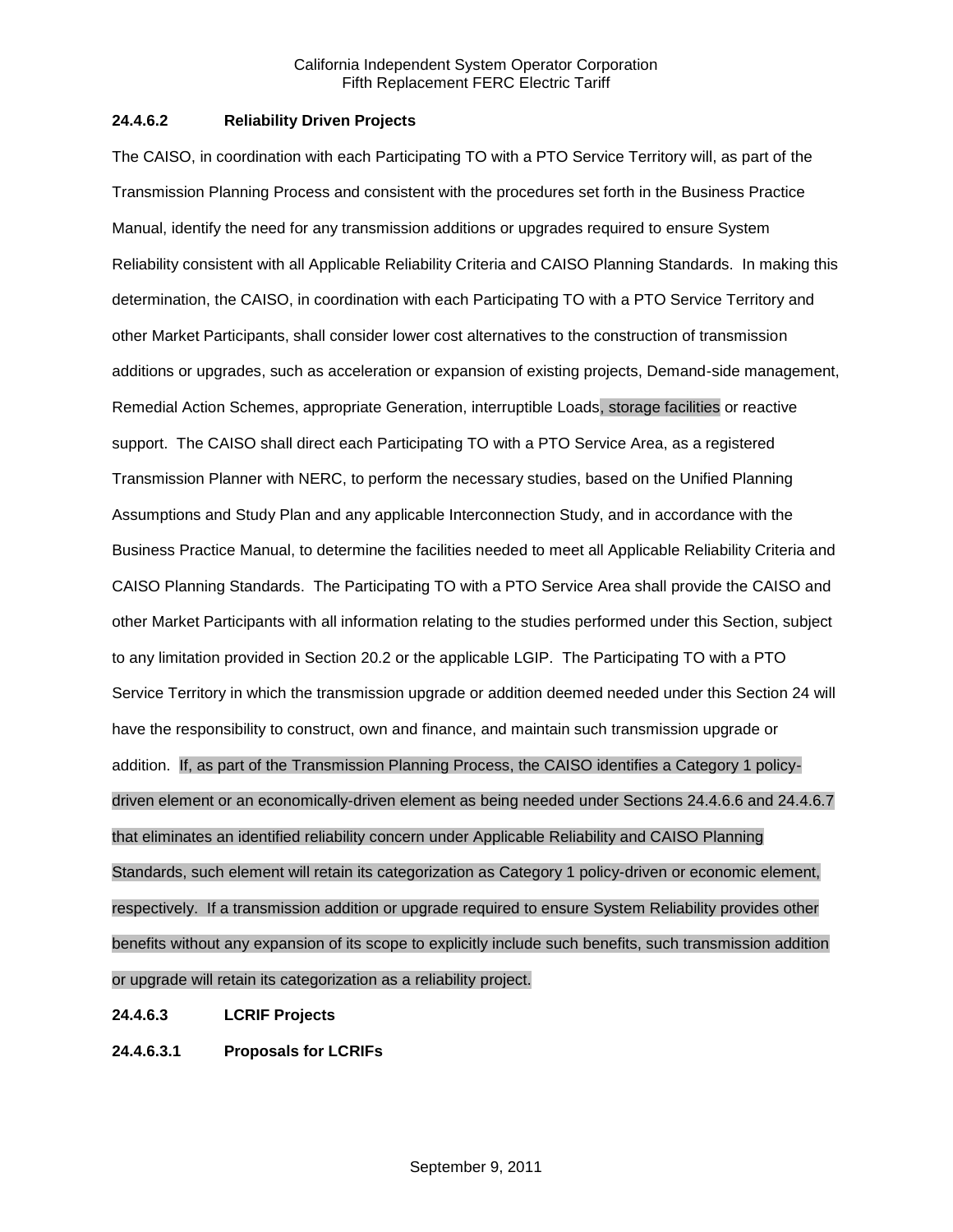The CAISO, CPUC, CEC, a Participating TO, or any other interested parties may propose a transmission addition as a Location Constrained Resource Interconnection Facility. A proposal shall include the following information, to the extent available:

- (a) Information showing that the proposal meets the requirements of Section 24.4.6.3.2; and
- (b) A description of the proposed facility, including the following information:
	- (1) Transmission studies demonstrating that the proposed facility satisfies Applicable Reliability Criteria and CAISO Planning Standards;
	- (2) Identification of the most feasible and cost-effective alternative transmission additions, which may include network upgrades, that would accomplish the objective of the proposal;
	- (3) A planning level cost estimate for the proposed facility and all proposed alternatives;
	- (4) An assessment of the potential for the future connection of further transmission additions that would convert the proposed facility into a network transmission facility, including conceptual plans;
	- (5) The estimated in-service date of the proposed facility; and
	- (6) A conceptual plan for connecting potential LCRIGs, if known, to the proposed facility.

# **24.4.6.3.2 Criteria for Qualification as a LCRIF**

- (a) The CAISO shall conditionally approve a facility as a Location Constrained Resource Interconnection Facility if it determines that the facility is needed and all of the following requirements are met:
	- (1) The facility is to be constructed for the primary purpose of connecting to the CAISO Controlled Grid two (2) or more Location Constrained Resource Interconnection Generators in an Energy Resource Area, and at least one of the Location Constrained Resource Interconnection Generators is to be owned by an entity(ies) that is not an Affiliate of the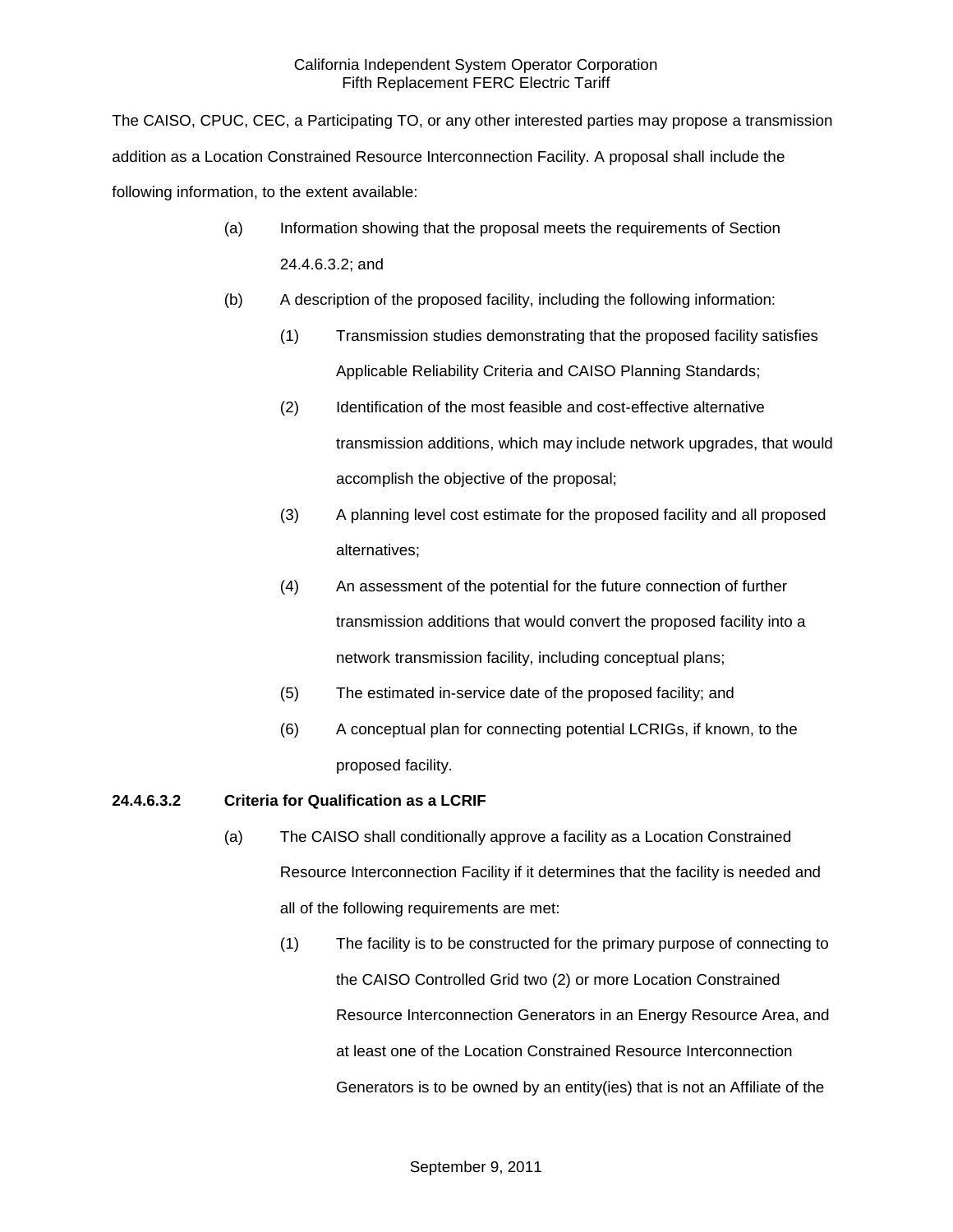owner(s) of another Location Constrained Resource Interconnection Generator in that Energy Resource Area;

- (2) The facility will be a High Voltage Transmission Facility;
- (3) At the time of its in-service date, the facility will not be a network facility and would not be eligible for inclusion in a Participating TO's TRR other than as an LCRIF; and
- (4) The facility meets Applicable Reliability Criteria and CAISO Planning Standards.
- (b) The proponent of a facility that has been determined by the CAISO to meet the requirements of Section 24.4.6.3.2(a) shall provide the CAISO with information concerning the requirements of this subsection not less than ninety (90) days prior to the planned commencement of construction, and the facility shall qualify as a Location Constrained Resource Interconnection Facility if the CAISO determines that both of the following requirements are met:
	- (1) The addition of the capital cost of the facility to the High Voltage TRR of a Participating TO will not cause the aggregate of the net investment of all LCRIFs (net of the amount of the capital costs of LCRIFs to be recovered from LCRIGs pursuant to Section 26.6) included in the High Voltage TRRs of all Participating TOs to exceed fifteen (15) percent of the aggregate of the net investment of all Participating TOs in all High Voltage Transmission Facilities reflected in their High Voltage TRRs (net of the amount of the capital costs of LCRIFs to be recovered from LCRIGs pursuant to Section 26.6) in effect at the time of the CAISO's evaluation of the facility; and
	- (2) Existing or prospective owners of LCRIGs have demonstrated their interest in connecting LCRIGs to the facility consistent with the requirements of Section 24.4.6.3.4, which establishes the necessary demonstration of interest.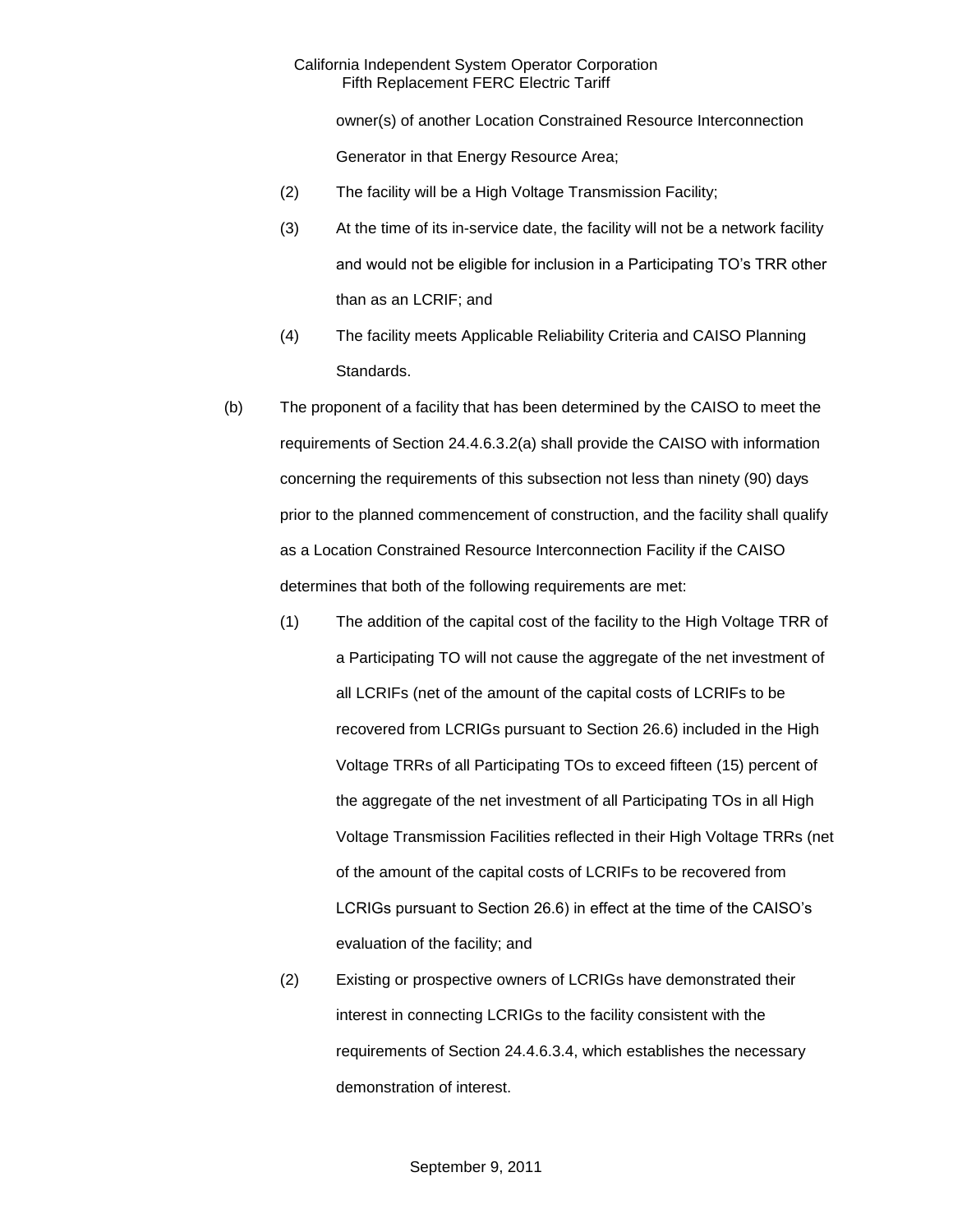# **24.4.6.3.3 Responsibilities of Participating Transmission Owner**

Each Participating TO shall report annually to the CAISO the amount of its net investment in LCRIFs (net of the amount of the capital costs of LCRIFs to be recovered from LCRIGs pursuant to Section 26.6), and its net investment in High Voltage Transmission Facilities reflected in its High Voltage TRR (net of the amount of the capital costs of LCRIFs to be recovered from LCRIGs pursuant to Section 26.6), to enable the CAISO to make the determination required under Section 24.4.6.3.2(b)(1).

# **24.4.6.3.4 Demonstration of Interest in a LCRIF**

A proponent of an LCRIF must demonstrate interest in the LCRIF equal to sixty (60) percent or more of the capacity of the facility in the following manner:

- (a) the proponent's demonstration must include a showing that LCRIGs that would connect to the facility and would have a combined capacity equal to at least twenty-five (25) percent of the capacity of the facility have executed Large Generator Interconnection Agreements or Small Generator Interconnection Agreements, as applicable; and
- $(b)$  to the extent the showing pursuant to Section 24.4.6.3.4(a) does not constitute sixty (60) percent of the capacity of the LCRIF, the proponent's demonstration of the remainder of the required minimum level of interest must include a showing that additional LCRIGs:
	- (1) in the case of Large Generating Facilities subject to the LGIP set forth in Appendix Y, have obtained Site Exclusivity or paid the Site Exclusivity Deposit in lieu of Site Exclusivity, provided that any Site Exclusivity Deposit paid pursuant to Section 3.5 of the LGIP set forth in Appendix Y shall satisfy this requirement, or, in the case of Large Generating Facilities subject to the LGIP set forth in Appendix U and Small Generating Facilities, have obtained control over their site or paid a deposit to the CAISO in the amount of \$250,000, which deposit shall be refundable if the LCRIF is not approved or is withdrawn by the proponent; and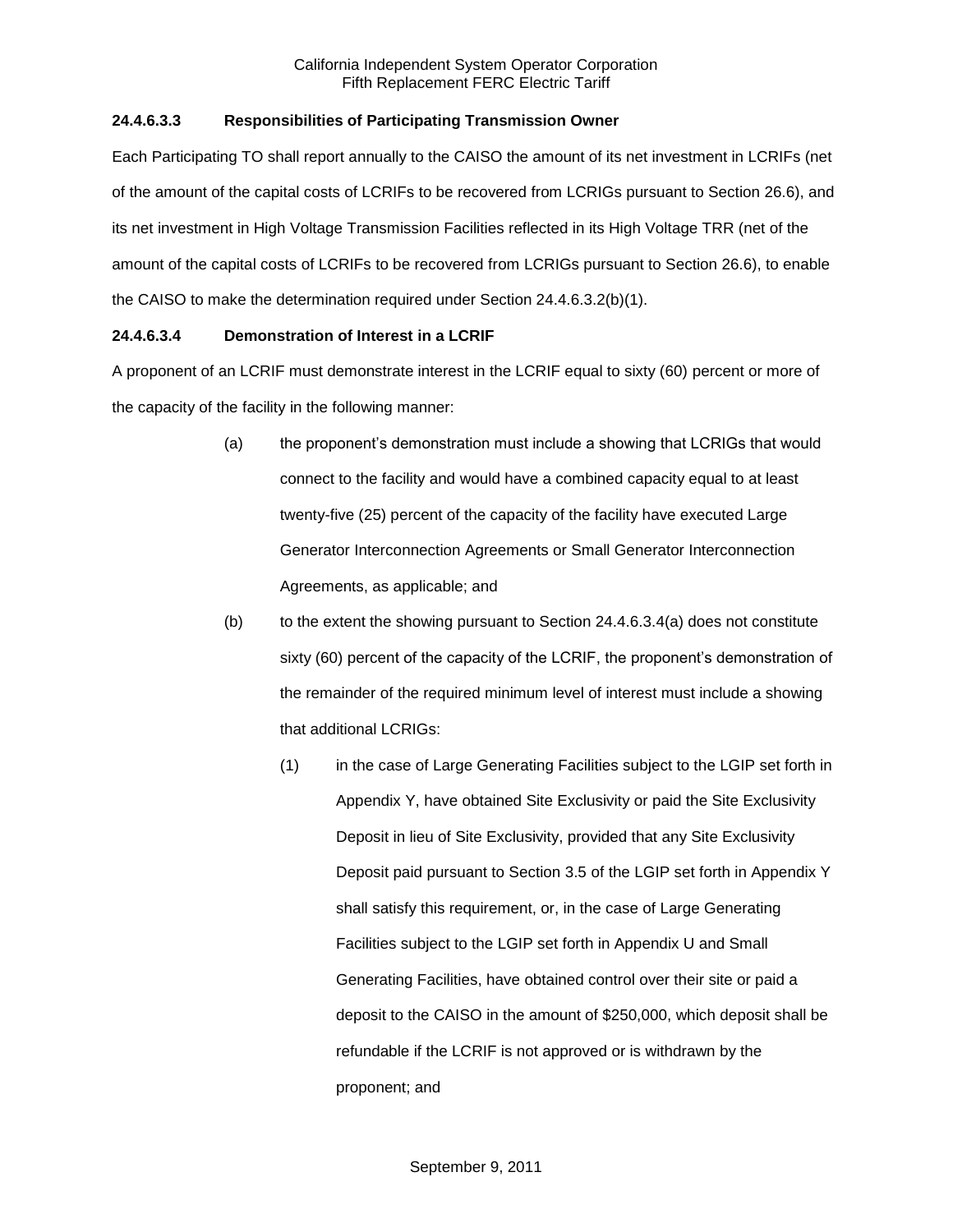- (2) have demonstrated interest in the LCRIF by one of the following methods:
	- (i) executing a firm power sales agreement for the output of the LCRIG for a period of five (5) years or longer; or
	- (ii) in the case of Large Generating Facilities subject to the LGIP set forth in Appendix Y, filing an Interconnection Request and paying the Interconnection Study Deposit required by Section 3.5 of the LGIP set forth in Appendix Y; or
	- (iii) in the case of Large Generating Facilities subject to the LGIP set forth in Appendix U and Small Generating Facilities, being in the CAISO's interconnection queue and paying a deposit to the CAISO equal to the sum of the minimum deposits required of an Interconnection Customer for all studies performed in accordance with the Large Generator Interconnection Procedures (Appendix U) or Small Generator Interconnection Procedures (Appendix S), as applicable to the LCRIG, less the amount of any deposits actually paid by the LCRIG for such studies. The deposit shall be credited toward such study costs. If the LCRIF is not approved or is withdrawn by the proponent, any deposit paid under this provision shall be refundable to the extent it exceeds costs incurred by the CAISO for such studies; or
	- (iv) paying a deposit to the CAISO equal to five (5) percent of the LCRIG's pro rata share of the capital costs of a proposed LCRIF. The deposit shall be credited toward costs of Interconnection Studies performed in connection with the Large Generator Interconnection Procedures (Appendix U or Appendix Y, as applicable) or Small Generator Interconnection Procedures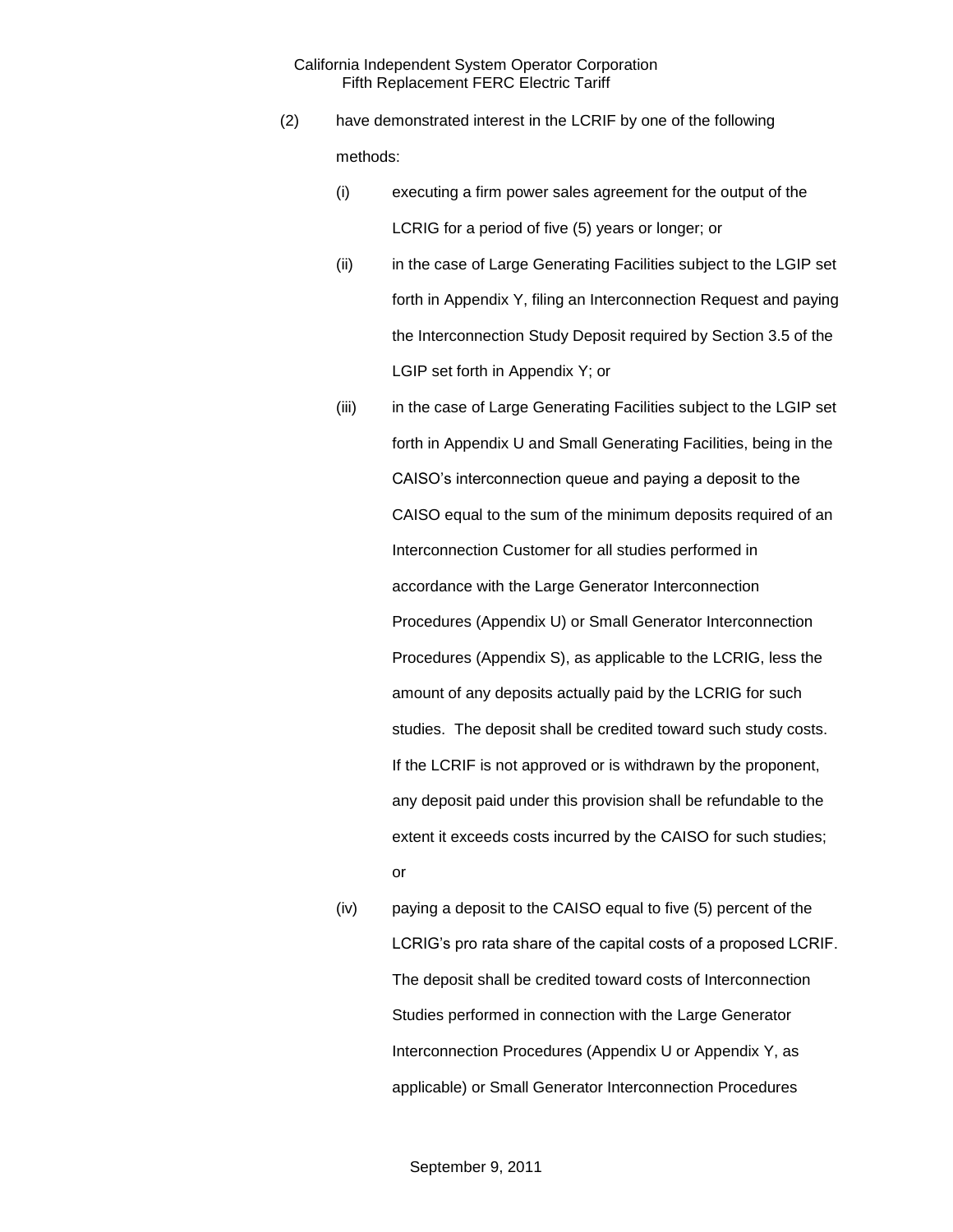> (Appendix S), whichever is applicable. If the LCRIF is not approved or is withdrawn by the proponent, any deposit paid under this provision shall be refundable to the extent it exceeds the costs incurred by the CAISO for such studies.

### **24.4.6.3.5 Coordination With Non-Participating TOs**

In the event that a facility proposed as an LCRIF would connect to LCRIGs in an Energy Resource Area that would also be connected by a transmission facility that is in existence or is proposed to be constructed by an entity that is not a Participating TO and that does not intend to place that facility under the Operational Control of the CAISO, the CAISO shall coordinate with the entity owning or proposing that transmission facility through any regional planning process to avoid the unnecessary construction of duplicative transmission additions to connect the same LCRIGs to the CAISO Controlled Grid.

## **24.4.6.3.6 Evaluation of LCRIFs**

In evaluating whether a proposed LCRIF that meets the requirements of Section 24.4.6.3.2 is needed, and for purposes of ranking and prioritizing LCRIF projects, the CAISO will consider the following factors:

- (a) Whether, and if so, the extent to which, the facility meets or exceeds applicable CAISO Planning Standards, including standards that are Applicable Reliability Criteria.
- (b) Whether, and if so, the extent to which, the facility has the capability and flexibility both to interconnect potential LCRIGs in the Energy Resource Area and to be converted in the future to a network transmission facility.
- (c) Whether the projected cost of the facility is reasonable in light of its projected benefits, in comparison to the costs and benefits of other alternatives for connecting Generating Units or otherwise meeting a need identified in the CAISO Transmission Planning Process, including alternatives that are not LCRIFs. In making this determination, the CAISO shall take into account, among other factors, the following:
	- (1) The potential capacity of LCRIGs and the potential Energy that could be produced by LCRIGs in each Energy Resource Area;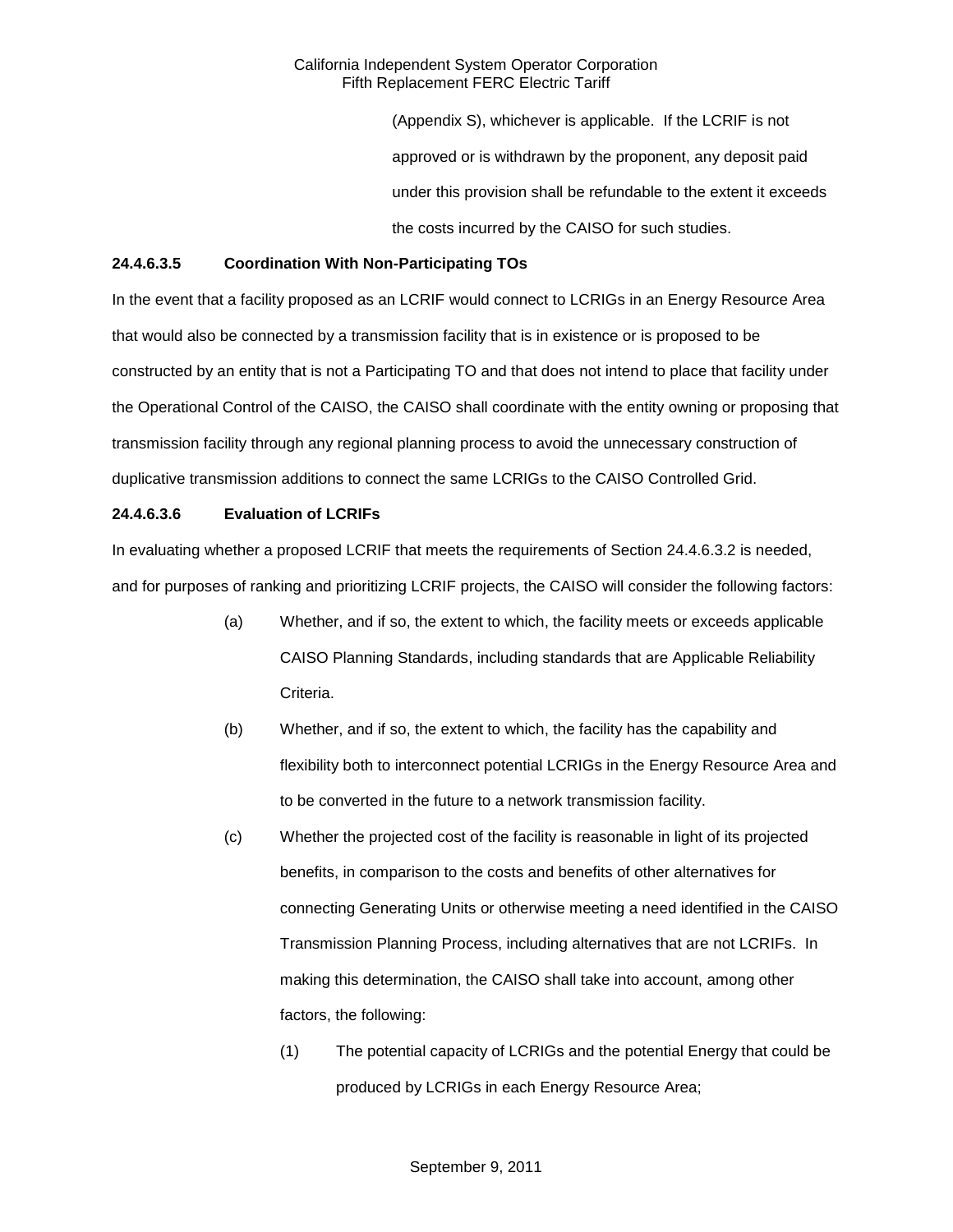- (2) The capacity of LCRIGs in the CAISO's interconnection process for each Energy Resource Area;
- (3) The projected cost and in-service date of the facility in comparison with other transmission facilities that could connect LCRIGs to the CAISO Controlled Grid;
- (4) Whether, and if so, the extent to which, the facility would provide additional reliability or economic benefits to the CAISO Controlled Grid; and
- (5) Whether, and if so, the extent to which, the facility would create a risk of stranded costs.

## **24.4.6.4 Projects to Maintain the Feasibility of Long Term CRRs**

The CAISO is obligated to ensure the continuing feasibility of Long Term CRRs that are allocated by the CAISO over the length of their terms. In furtherance of this requirement the CAISO shall, as part of its annual Transmission Planning Process cycle, test and evaluate the simultaneous feasibility of allocated Long Term CRRs, including, but not limited to, when acting on the following types of projects: (a) planned or proposed transmission projects; (b) Generating Unit or transmission retirements; (c) Generating Unit interconnections; and (d) the interconnection of new Load. Pursuant to such evaluations, the CAISO shall identify the need for any transmission additions or upgrades required to ensure the continuing feasibility of allocated Long Term CRRs over the length of their terms and shall publish Congestion Data Summary along with the results of the CAISO technical studies. In assessing the need for transmission additions or upgrades to maintain the feasibility of allocated Long Term CRRs, the CAISO, in coordination with the Participating TOs and other Market Participants, shall consider lower cost alternatives to the construction of transmission additions or upgrades, such as acceleration or expansion of existing projects; Demand-side management; Remedial Action Schemes; constrained-on Generation; interruptible Loads; reactive support; or in cases where the infeasible Long Term CRRs involve a small magnitude of megawatts, ensuring against the risk of any potential revenue shortfall using the CRR Balancing Account and uplift mechanism in Section 11.2.4. As part of the CAISO's Transmission Planning Process, the Participating TOs and Market Participants shall provide the necessary assistance and information to the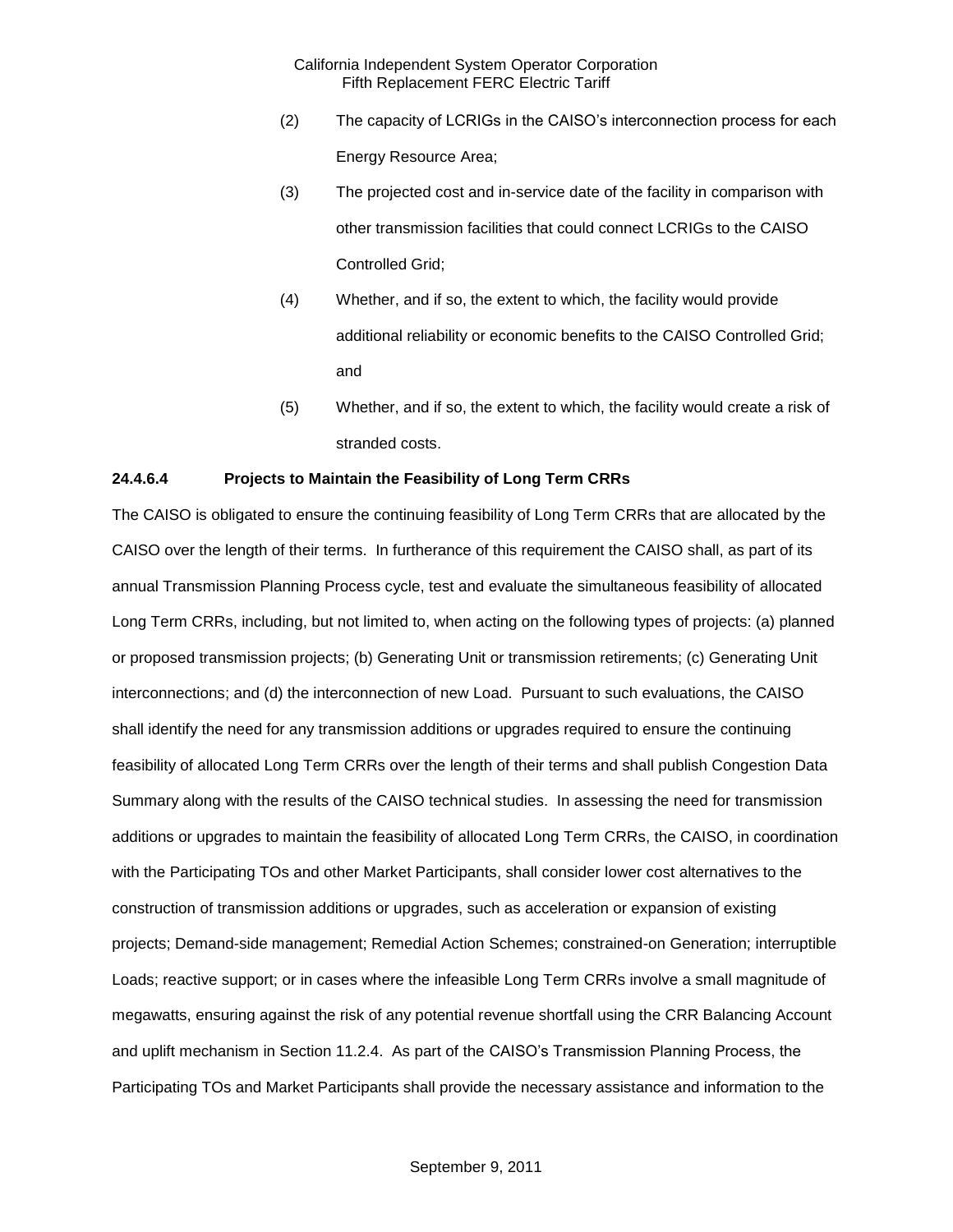CAISO to allow it to assess and identify transmission additions or upgrades that may be necessary under Section 24.4.6.4. If, as part of the Transmission Planning Process, the CAISO identifies a Category 1 policy-driven element or an economically-driven element as being needed under Sections 24.4.6.6 and 24.4.6.7 that eliminates an identified need for a project to maintain the feasibility of allocated long-term CRRs, such element will retain its categorization as Category 1 policy-driven or economic element, respectively. If a transmission addition or upgrade required to maintain the feasibility of long-term CRRs provides other benefits without any expansion of its scope to explicitly include such benefits, such transmission addition or upgrade will retain its categorization as a project needed to maintain the feasibility of long-term CRRs. To the extent a transmission upgrade or addition is deemed needed to maintain the feasibility of allocated Long Term CRRs in accordance with this Section and included in the CAISO's annual Transmission Plan, the CAISO will designate the Participating TO(s) with a PTO Service Territory in which the transmission upgrade or addition is to be located as the Project Sponsor(s), responsible to construct, own and finance, and maintain such transmission upgrade or addition.

## **24.4.6.5 LGIP Network Upgrades**

Beginning with the 2011/2012 planning cycle, Network Upgrades originally identified during the Phase II Interconnection Study or Interconnection Facilities Study Process of the Large Generation Interconnection Process as set forth in Section 7 of Appendix Y that are not already included in a signed LGIA may be assessed as part of the comprehensive Transmission Plan if these Network Upgrades satisfy the following criteria:

- (a) The Network Upgrades consist of new transmission lines 200 kV or above, and have capital costs of \$100 million or greater;
- (b) The Network Upgrade is a new 500 kV substation that has capital costs of \$100 million or greater; or,
- (c) The Network Upgrades have a capital cost of \$200 million or more.

The CAISO will post a list of the Network Upgrades eligible for assessment in the Transmission Planning Process in accordance with the schedule set forth in the applicable Business Practice Manual. Network Upgrades included in the comprehensive Transmission Plan may include additional components not included in the Network Upgrades originally identified during the Phase II Interconnection Study or may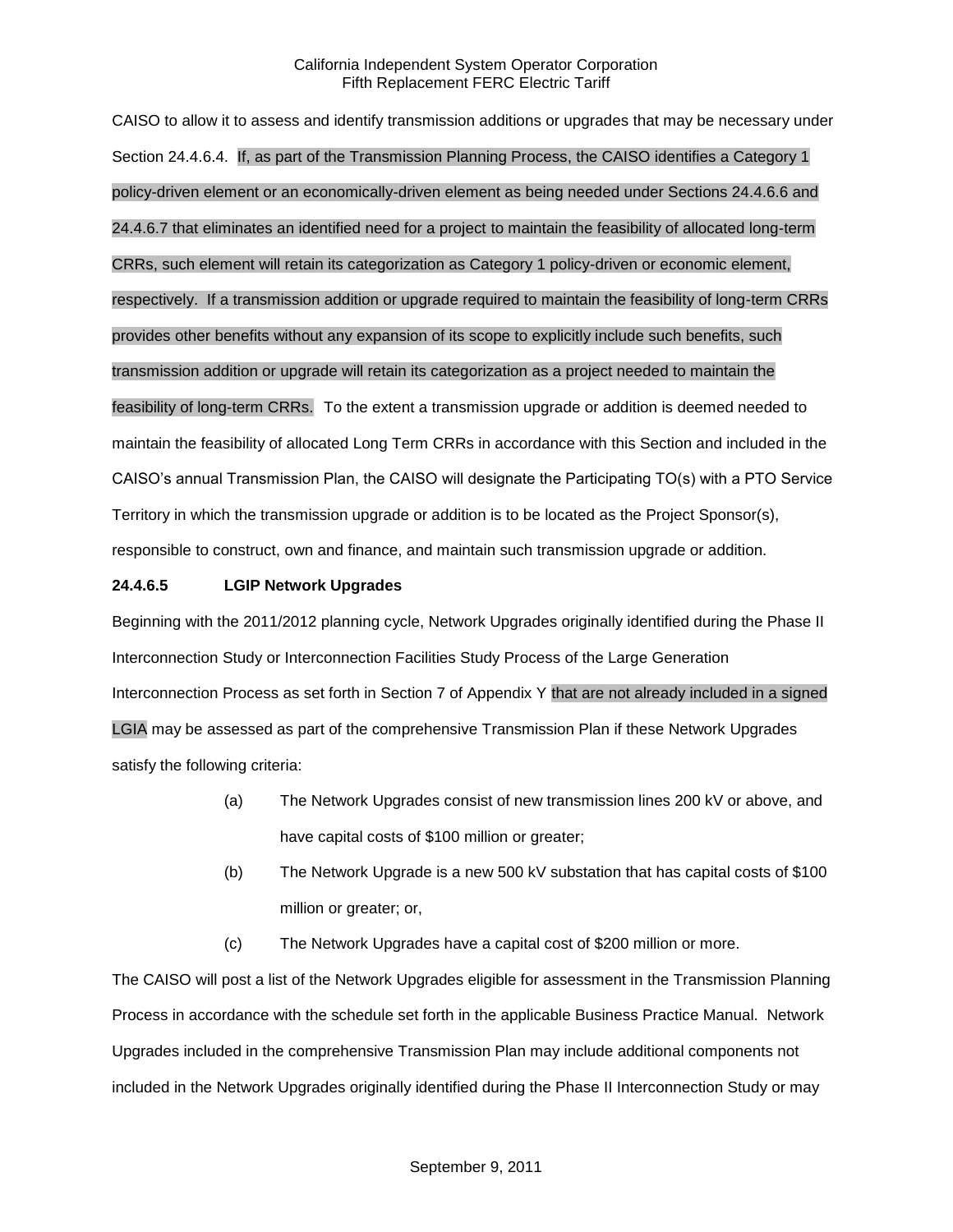be expansions of the Network Upgrades originally identified during the Phase II Interconnection Study if the CAISO determines during the Transmission Planning Process that such components or expansions are needed as additional elements under section 24.1. Network Upgrades identified in the LGIP Phase II studies but not assessed in the Transmission Planning Process will be included in Large Generator Interconnection Agreements, as appropriate. Network Upgrades assessed in the Transmission Planning Process but not modified or replaced will be included in Large Generator Interconnection Agreements, as appropriate. Construction and ownership of Network Upgrades specified in the comprehensive Transmission Plan under this section, including any needed additional components or expansions, will be the responsibility of the Participating TO if the Phase II studies identified the original upgrade as needed and such upgrade has not yet been set forth in an executed Large Generator Interconnection Agreement.

If, through the Transmission Planning Process, the CAISO identifies any additional components or expansions of Network Upgrades that result in the need for other upgrades or additions, the responsibility to build and own such additions or upgrades will be determined by this Section 24, according to the category of those other upgrades or additions. Any decision in the Transmission Planning Process to modify Network Upgrades identified in the Large Generator Interconnection Process will not increase the cost responsibility of the Interconnection Customer as described in Appendix Y, Section 7. Category 1 policy-driven elements identified under Section 24.4.6.7 could supplant the need for LGIP Network Upgrades that would be developed in subsequent Generator Interconnection Process cycles. To the extent that a Category 1 policy-driven element eliminates or downsizes the need for a Network Upgrade, the Interconnection Customer's cost responsibility for such Network Upgrade shall be eliminated or reduced. Any financial security posting shall be adjusted accordingly.

#### **24.4.6.6 Policy-Driven Elements**

Once the CAISO has identified projects needed to maintain reliability, LCRIF projects eligible for conditional or final approval, projects needed to maintain long-term CRR feasibility, qualified Merchant Transmission Facility projects, and needed LGIP Network Upgrades as described in Section 24.4.6.5, the CAISO may evaluate transmission upgrade and addition elements needed to meet state or federal policy requirements or directives as specified in the Study Plan pursuant to Section 24.3.2(i). Policy-driven transmission upgrade or addition elements will be either Category 1 or Category 2. Category 1 are those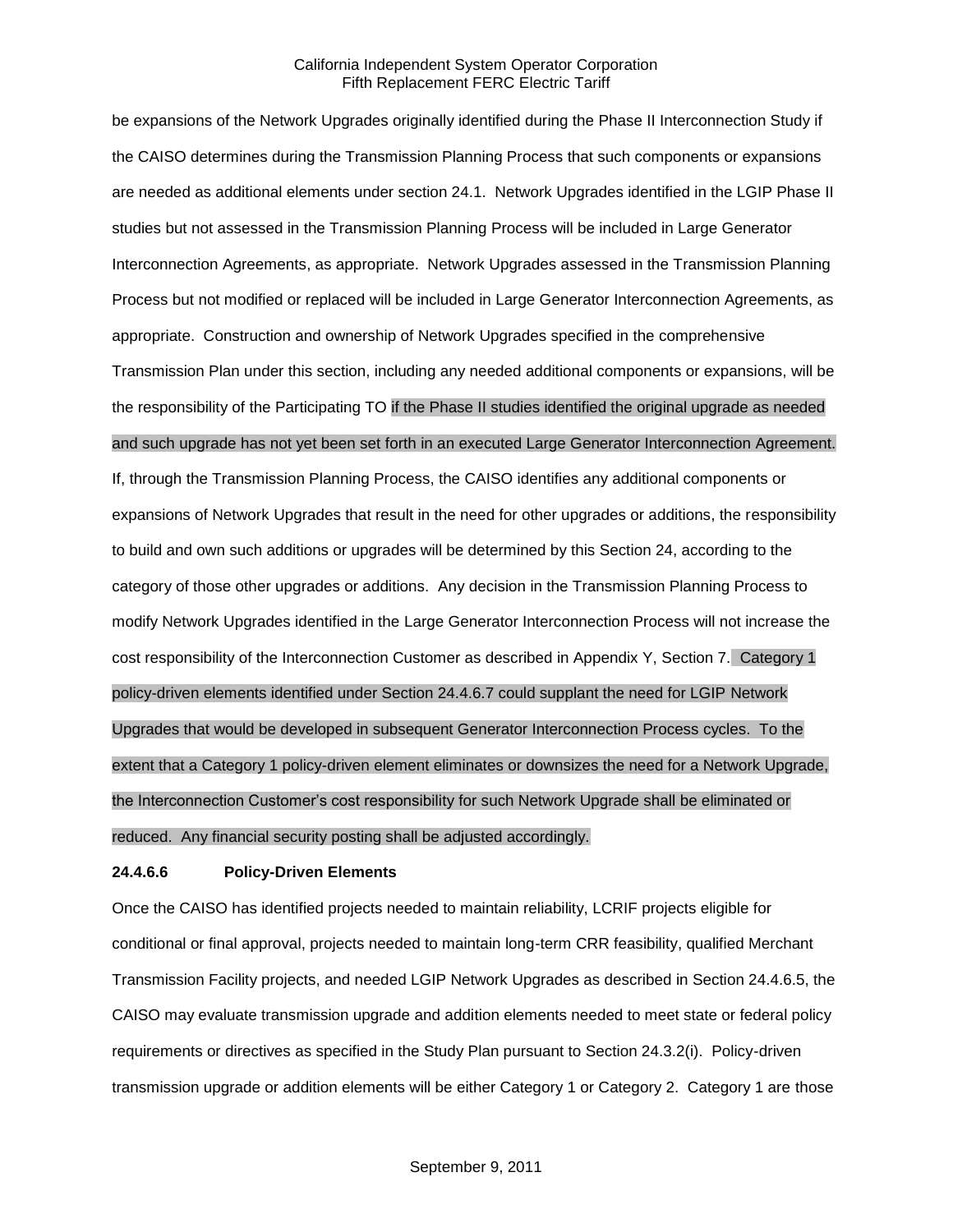elements which under the criteria of this section are found to be needed elements and are recommended for approval as part of the comprehensive Transmission Plan in the current cycle. Category 2 are those elements that could be needed to achieve state or federal policy requirements or directives but have not been found to be needed in the current planning cycle based on the criteria set forth in this section. Elements identified in this section and not identified in Section 24.4.6.5 as the responsibility of the Participating TO to build will be open for Project Sponsor solicitation during Phase 3. The CAISO will determine the need for, and identify such policy-driven transmission upgrade or addition elements that efficiently and effectively meet applicable policies under alternative resource location and integration assumptions and scenarios, while mitigating the risk of stranded investment. The CAISO will create a baseline scenario reflecting the assumptions about resource locations that are most likely to occur and one or more reasonable stress scenarios that will be compared to the baseline scenario. Any transmission upgrade or addition elements that are included in the baseline scenario and at least a significant percentage of the stress scenarios may be Category 1 elements. Transmission upgrades or additions that are included in the base case, but which are not included in any of the stress scenarios or are included in an insignificant percentage of the stress scenarios, generally will be Category 2 elements, unless the CAISO finds that sufficient analytic justification exists to designate them as Category 1. In such cases, the ISO will make public the analysis upon which it based its justification for designating such facilities as Category 1 rather than Category 2. In this process, the CAISO will consider the following criteria:

- (a) commercial interest in the resources in the applicable geographic area (including renewable energy zones) accessed by potential transmission elements as evidenced by signed and approved power purchase agreements and interconnection agreements;
- (b) the results and identified priorities of the California Public Utilities Commission's or California Local Regulatory Authorities' resource planning processes;
- (c) the expected planning level cost of the transmission element as compared to the potential planning level costs of other alternative transmission elements;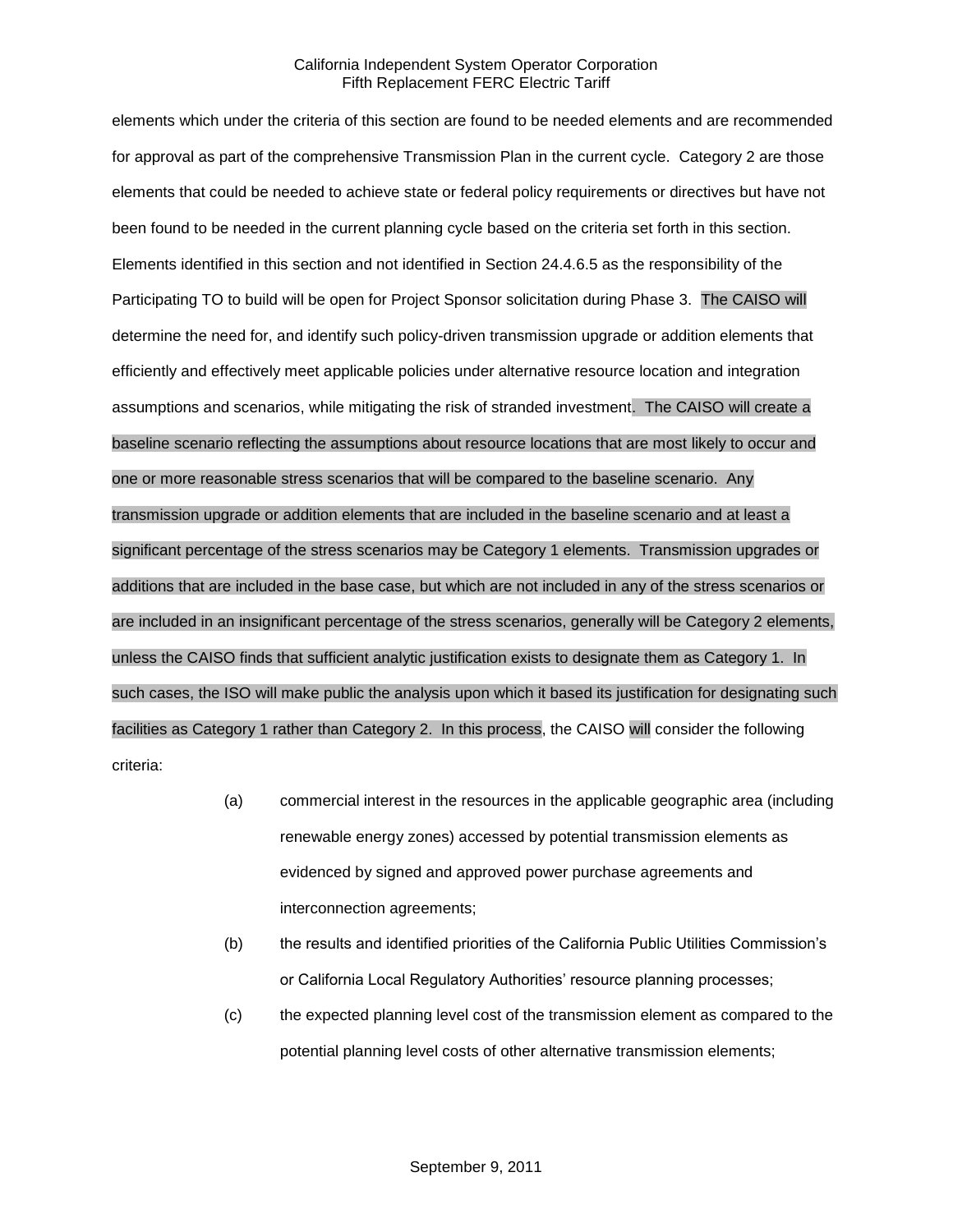- (d) the potential capacity (MW) value and energy (MWh) value of resources in particular zones that will meet the policy requirements, as well as the cost supply function of the resources in such zones;
- (e) the environmental evaluation, using best available public data, of the zones that the transmission is interconnecting as well as analysis of the environmental impacts of the transmission elements themselves; the extent to which the transmission element will be needed to meet Applicable Reliability Criteria or to provide additional reliability or economic benefits to the ISO grid;
- (f) potential future connections to other resource areas and transmission elements;
- (g) resource integration requirements and the costs associated with these requirements in particular resource areas designated pursuant to policy initiatives;
- (h) the potential for a particular transmission element to provide access to resources needed for integration, such as pumped storage in the case of renewable resources;
- (i) the effect of uncertainty associated with the above criteria, and any other considerations, that could affect the risk of stranded investment; and
- (j) the effects of other additions or upgrades being considered for approval during the planning process.

## **24.4.6.7 Economic Studies and Mitigation Solutions**

Once the CAISO has identified projects needed to maintain reliability, LCRIF projects eligible for conditional or final approval, qualified merchant transmission projects and policy driven elements, the CAISO will conduct the High Priority Economic Planning Studies selected under Section 24.4.4 and any other studies that the CAISO concludes are necessary to determine whether additional transmission upgrades and additions, or modifications to identified transmission projects or elements, are necessary to address: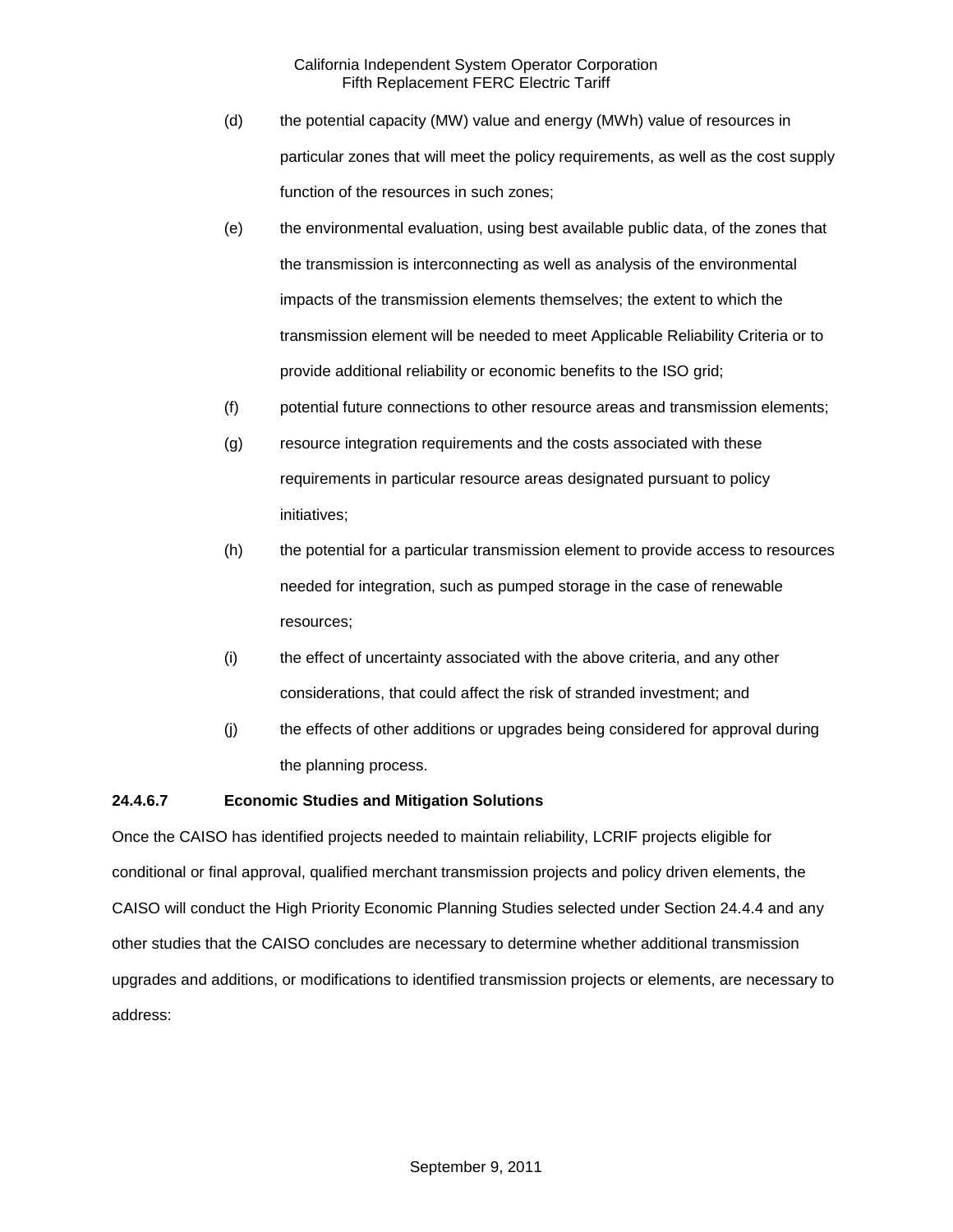- (a) Congestion identified by the CAISO in the Congestion Data Summary published for the applicable Transmission Planning Process cycle and the magnitude, duration, and frequency of that Congestion;
- (b) Local Capacity Area Resource requirements;
- (c) Congestion projected to increase over the planning horizon used in the Transmission Planning Process and the magnitude of that Congestion; or
- (d) Integration of new generation resources or loads on an aggregated or regional basis.

In determining whether additional elements are needed, the CAISO shall consider the degree to which, if any, the benefits of the solutions outweigh the costs, in accordance with the procedures set forth in the Business Practice Manual. The benefits of the mitigation solutions may include a calculation of any reduction in production costs, Congestion costs, Transmission Losses, capacity or other electric supply costs resulting from improved access to cost-efficient resources. The cost of the mitigation solution must consider any estimated costs identified under Section 24.4.6.4 to maintain the simultaneous feasibility of allocated Long Term CRRs for the length of their term. The CAISO, in determining whether a particular solution is needed, shall also consider the comparative costs and benefits of viable alternatives to the particular transmission element, including: (1) other potential transmission upgrades or additions, including those being considered or proposed during the Transmission Planning Process; (2) acceleration or expansion of any transmission upgrade or addition already approved by the CAISO Governing Board or included in any CAISO annual Transmission Plan, and (3) non-transmission alternatives, including demand-side management. Transmission upgrades and addition elements that are identified under this Section 24.4.6.7, other than reliability-driven projects, LCRIF projects eligible for conditional or final approval and qualified Merchant Transmission Facility projects, will be open for bid and Project Sponsor solicitation in Phase 3.

## **24.4.6.8 Projects Submitted in Prior Request Windows**

During Phase 2 of the 2010/2011 Transmission Planning Cycle, the CAISO will evaluate the specific project proposals submitted during the 2008 and 2009 request windows. If any of these 2008 or 2009 request window proposals is found by the CAISO to be needed as a Category 1 policy-driven or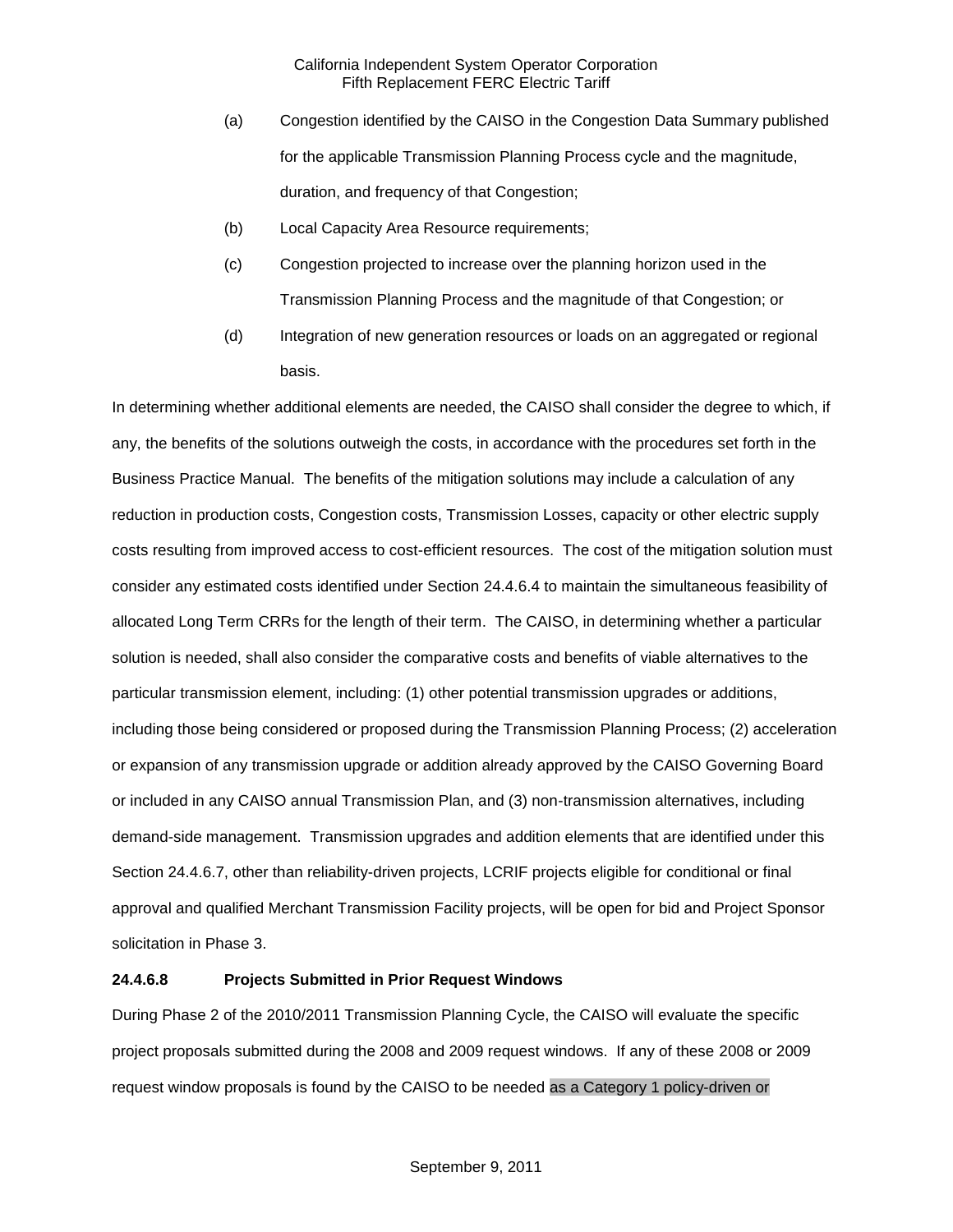economically-driven element, using the criteria for approval of transmission elements under sections 24.4.6.6 or 24.4.6.7, the project will be included in the comprehensive 2010/2011 Transmission Plan. Upon Board approval of the Transmission Plan, the Project Sponsor that submitted the proposal will be approved to finance, own and construct the approved additions and upgrades provided that Project Sponsor meets the criterion specified in Section 24.5.2.1(c). If a 2008 or 2009 request window proposal is found to be needed as a Category 2 policy-driven element in the 2010-2011 Transmission Planning Cycle, and that Category 2 policy-driven element is reclassified as a Category 1 policy-driven element in the 2011-2012 Transmission Planning Cycle, the Project Sponsor that submitted the proposal will be approved to finance, own and construct the element, provided that Project Sponsor meets the criterion specified in Section 24.5.2.1(c). If competing projects have been submitted by multiple Project Sponsors in the 2008 and 2009 request windows for the same elements in the 2010/2011 comprehensive Transmission Plan, the CAISO will approve one of those Project Sponsors to build and own the project based on the criteria specified in Section 24.5.2.3. To the extent that competing project proposals for the same policy-driven or economically-driven element were submitted in both the 2008 and 2009 request windows, the CAISO will give priority to the proiect proposals submitted in the 2008 request window.

#### **24.4.7 Description of Transmission Elements**

The transmission elements identified in the draft and final comprehensive Transmission Plan will provide sufficient engineering detail to permit Project Sponsors to submit complete proposals, under section 24.5.1 to build certain transmission elements. As further described in the Business Practice Manual, such details may include, but are not limited to:

- (a) Minimum Conductor Ampacity;
- (b) Approximate Line impedance required;
- (c) Approximate Series compensation levels;
- (d) Substation bus and breaker configuration;
- (e) Breaker clearing times;
- (f) Transformer characteristics (capacity, impedance, tap range);
- (g) Minimum Shunt capacitor and reactor sizes;
- (h) Minimum FACTS device specifications;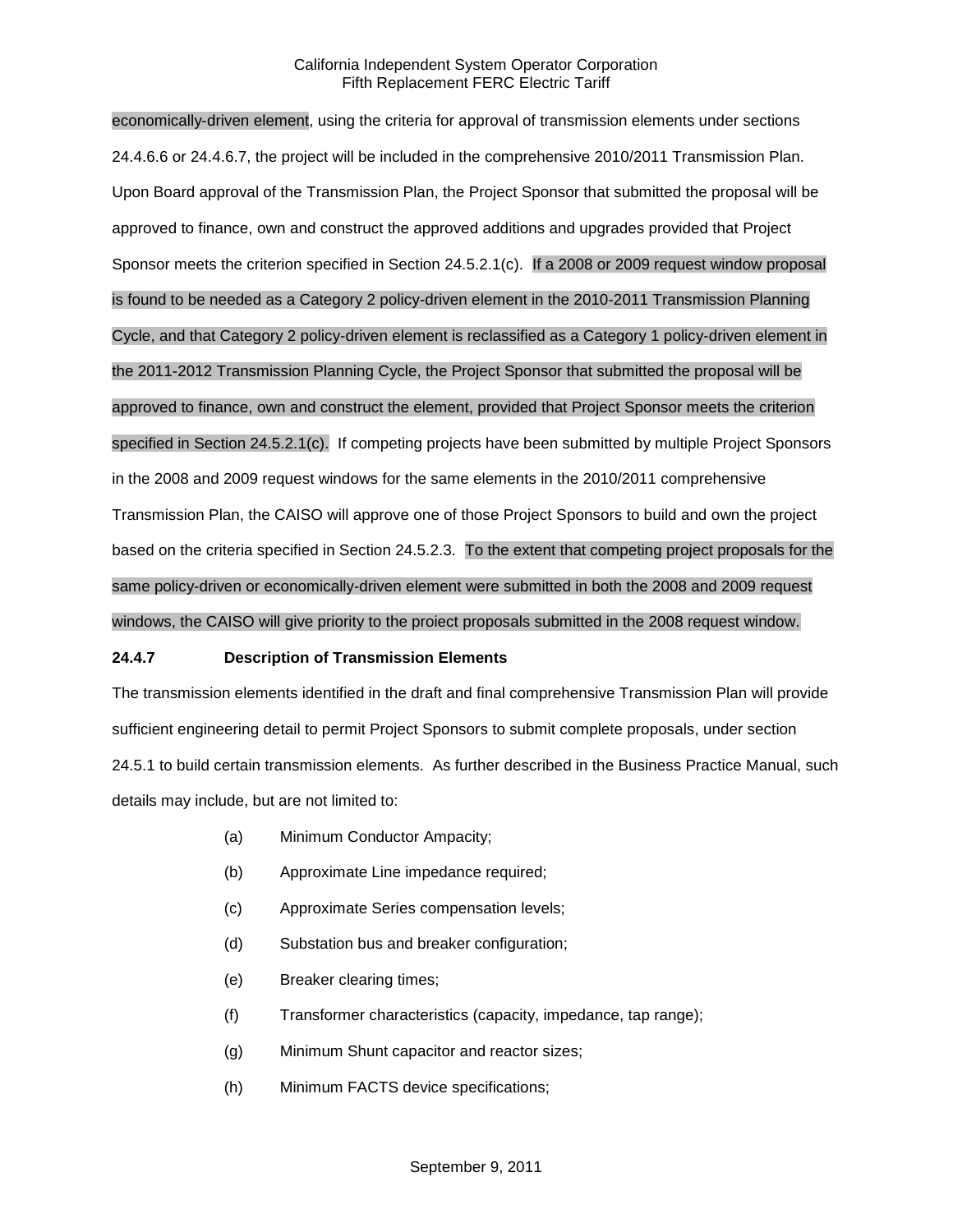- (i) SPS requirements;
- (j) Planning level cost estimates;
- (k) Projected in-service date.

## **24.4.8 Additional Contents of Comprehensive Transmission Plan**

In addition to the detailed descriptions of specific needed addition and upgrade projects and elements, the draft and final comprehensive Transmission Plan may include: (1) the results of technical studies performed under the Study Plan; (2) determinations and recommendations regarding the need for identified transmission upgrade and addition projects and elements; (3) assessments of transmission upgrades and additions submitted as alternatives to the potential solutions to transmission needs identified by the CAISO and studied during the Transmission Planning Process cycle; (4) results of Economic Planning Studies (except for the 2010/2011 cycle); (5) an update on the status of transmission upgrades or additions previously approved by the CAISO, including identification of mitigation plans, if necessary, to address any potential delay in the anticipated completion of an approved transmission upgrade or addition; and (6) a description of transmission addition and upgrade projects with an estimated capital investment of \$50 million or more submitted through the Request Window and for which additional studies are required before being presented to the CAISO Governing Board for approval following completion of the studies; and (7) a description of Category 2 transmission upgrade or addition elements recommended for consideration in future planning cycles.

#### **24.4.9 Phase 2 Stakeholder Process**

(a) According to the schedule and procedures set forth in the Business Practice Manual, the CAISO will schedule one (1) public meeting after the CAISO technical study results have been posted and Participating TOs have submitted (i) the results of technical studies conducted at the direction of the CAISO (if applicable); and (ii) reliability-driven projects and mitigation solutions. All stakeholder meetings, web conferences, or teleconferences shall be noticed by Market Notice. Interested parties will be provided a minimum two (2) week period to provide written comments regarding the technical study results and the proposals submitted by the Participating TOs.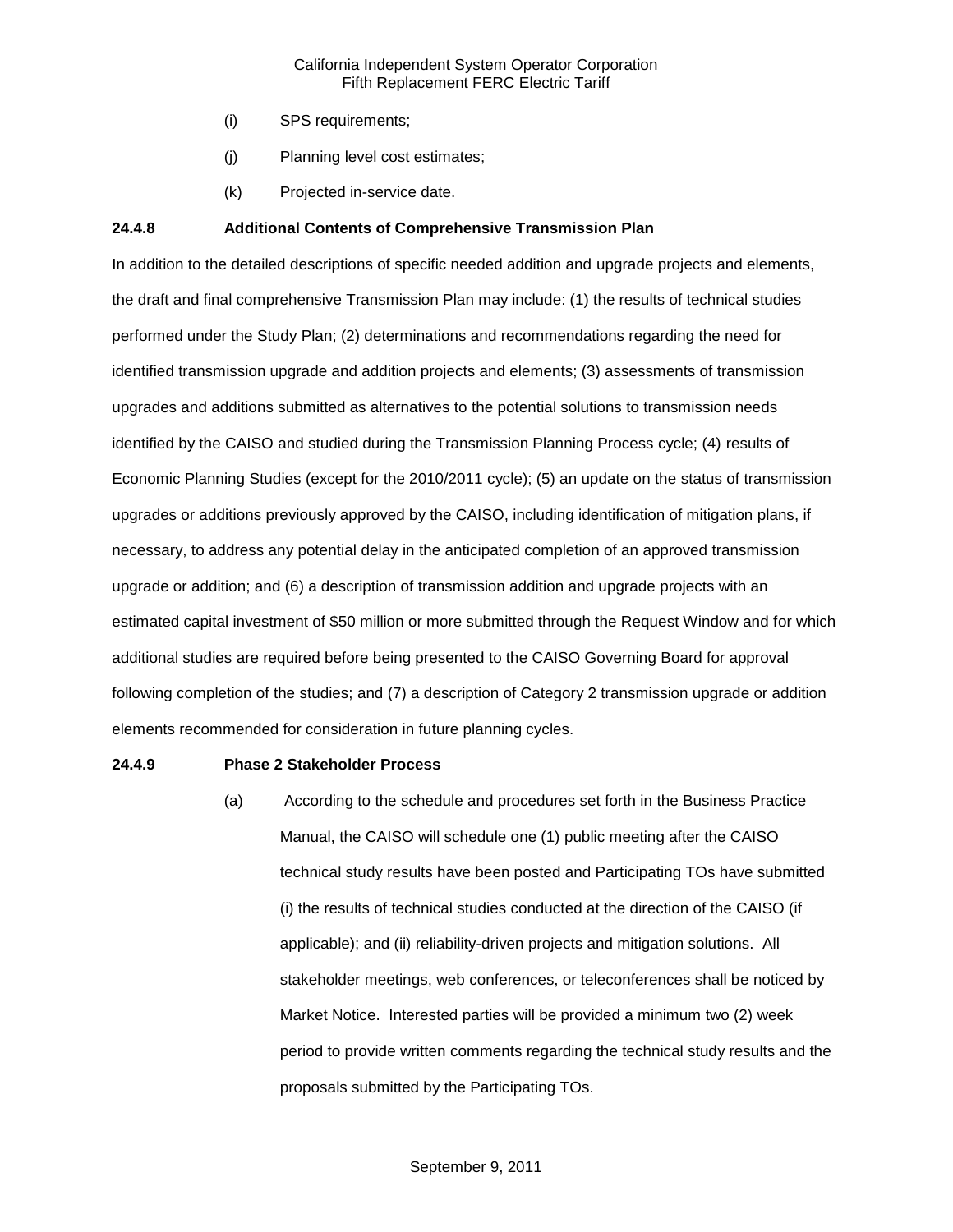- (b) The CAISO will schedule at least one (1) other public meeting before the draft comprehensive Transmission Plan is posted to provide information about any policy-driven element evaluations or economic planning studies that have been completed since the prior public meeting was held, as well as updated information about any studies or evaluations that are still in progress. Notice of such meeting, web conference or teleconference will be provided to stakeholders via Market Notice.
- (c) In accordance with the schedule and procedures in the Business Practice Manual, but not less than one-hundred and twenty (120) days after the results of the CAISO's technical studies are posted and not less than six (6) weeks after the Request Window closes, the CAISO will post a draft comprehensive Transmission Plan. The CAISO will subsequently conduct a public conference regarding the draft comprehensive Transmission Plan and solicit comments, consistent with the timelines and procedures set forth in the Business Practice Manual. Additional meetings, web conferences, or teleconferences may be scheduled as needed. All stakeholder meetings, web conferences, or teleconferences shall be noticed by Market Notice and such notice shall be posted to the CAISO Website. After consideration of comments, the CAISO will post the revised draft comprehensive Transmission Plan to the CAISO Website.

#### **24.4.10 Transmission Plan Approval Process**

The revised draft comprehensive Transmission Plan, along with the stakeholder comments, will be presented to the CAISO Governing Board for consideration and approval. Upon approval of the plan, all needed transmission addition and upgrade projects and elements, net of all transmission and nontransmission alternatives considered in developing the comprehensive Transmission Plan, will be deemed approved by the CAISO Governing Board. Transmission upgrade and addition projects with capital costs of \$50 million or less can be approved by CAISO management and may proceed to permitting and construction prior to Governing Board approval of the plan. Following Governing Board approval, the CAISO will post the final comprehensive Transmission Plan to the CAISO website.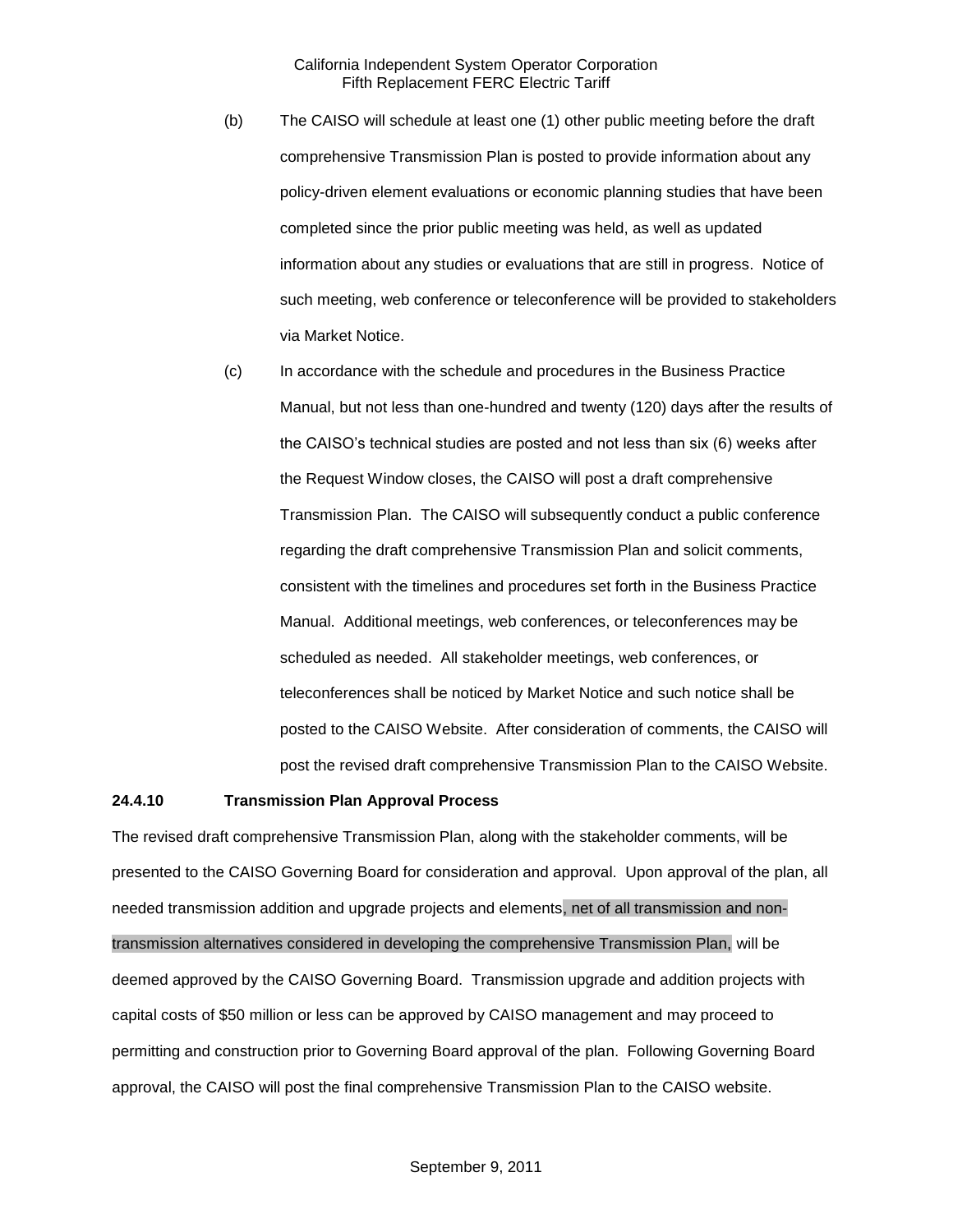## **24.5 Transmission Planning Process Phase 3**

## **24.5.1 Project Submissions**

According to the schedule set forth in the Business Practice Manual, in the month following CAISO Governing Board approval of the comprehensive Transmission Plan, the CAISO will initiate a period of at least two (2) months that will provide an opportunity for Project Sponsors to submit specific transmission project proposals to finance, own, and construct the transmission elements identified in the comprehensive Transmission Plan. Such project proposals must include plan of service details and supporting information as set forth in the Business Practice Manual sufficient to enable the CAISO to determine whether the proposal meets the criteria specified in section 24.5.2.1 and 24.5.2.4. The project proposal will identify the authorized governmental body from which the Project Sponsor will seek siting approval for the project.

## **24.5.2 Project Selection**

At the end of the project submission period, the CAISO will post a list of proposed projects and Project Sponsors to its Website, subject to the confidentiality provisions set forth in Tariff section 20 and as further described in the Business Practice Manual, and will select projects and Approved Project Sponsors pursuant to this section 24.5.2. If the selected project involves an upgrade to or addition on an existing Participating TO facility, the construction or ownership of facilities on a Participating TO's right-ofway, or the construction or ownership of facilities within an existing Participating TO substation, the Participating TO will construct and own such upgrade or addition facilities unless the Project Sponsor and the Participating TO agree to a different arrangement.

## **24.5.2.1 Project Sponsor Qualification**

The CAISO will evaluate the proposals to finance, own and construct policy-driven transmission elements or transmission elements that are included in the comprehensive Transmission Plan based on the results of Economic Planning Studies or other economic studies conducted by the CAISO under section 24.4.6.7 to determine:

> (a) whether the proposed project is consistent with needed transmission elements identified in the comprehensive Transmission Plan;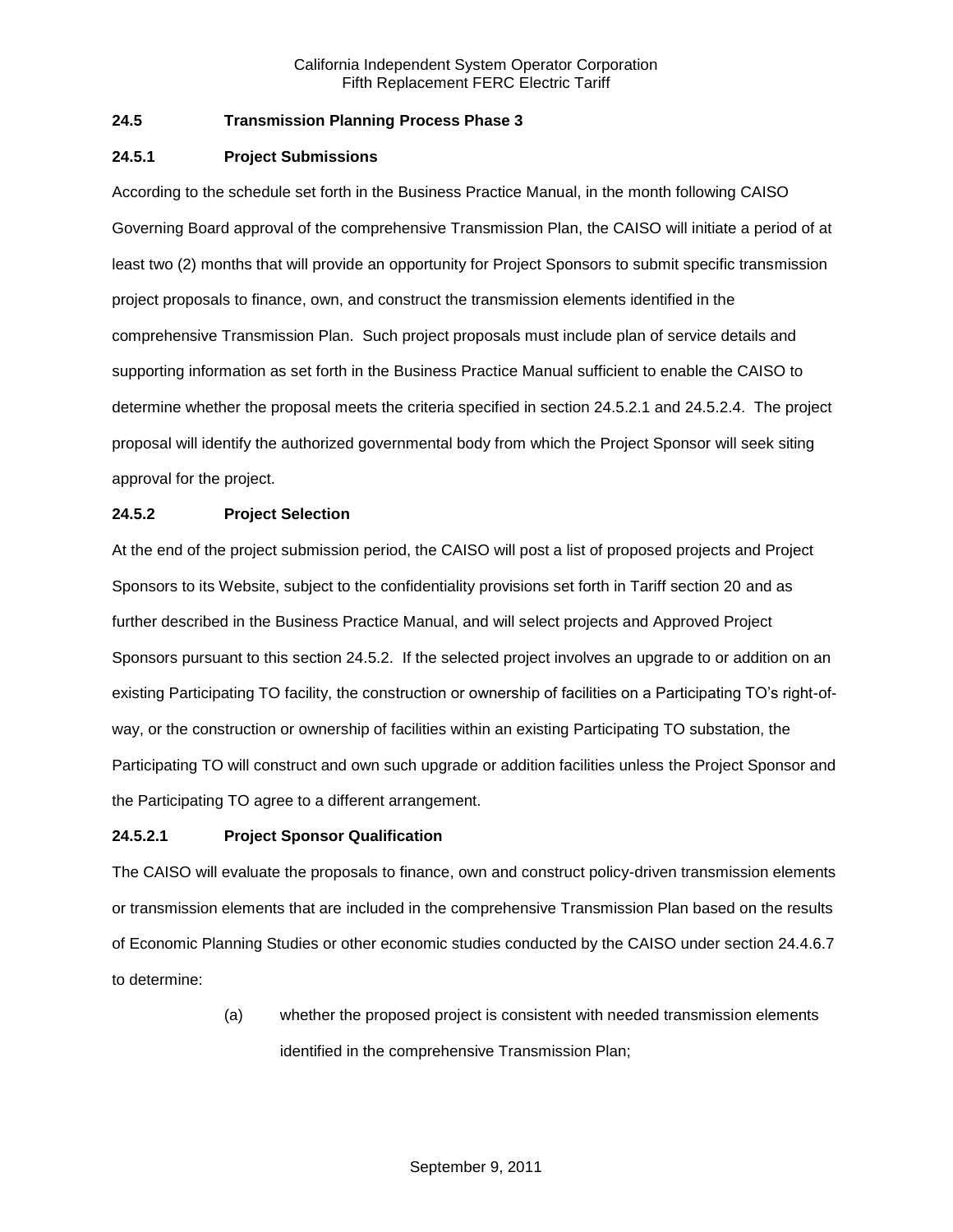- (b) whether the proposed project satisfies Applicable Reliability Criteria and CAISO Planning Standards; and
- (c) whether the Project Sponsor and its team is physically, technically, and financially capable of (i) completing the project in a timely and competent manner; and (ii) operating and maintaining the facilities consistent with Good Utility Practice and applicable reliability criteria for the life of the project.

On the CAISO's request, the Project Sponsor will provide additional information that the CAISO reasonably determines is necessary to conduct its evaluation.

## **24.5.2.2 Single Project Sponsor**

If only one (1) Project Sponsor submits a proposal to finance, own, and construct transmission elements under section 24.5.1, and the CAISO determines that the Project Sponsor is qualified to own and construct the project under the criteria set forth in section 24.5.2.1, the Project Sponsor must seek siting approval, and any other necessary approvals, from the appropriate authority or authorities within onehundred twenty (120) days of CAISO approval.

#### **24.5.2.3 Multiple Project Sponsors**

- (a) If two (2) or more Project Sponsors submit proposals to own and construct the same transmission element or elements under section 24.5.1 and the CAISO determines that the two (2) or more Project Sponsors are qualified to own and construct the project under the criteria set forth in section 24.5.2.1, the CAISO will, upon request, facilitate an opportunity for the Project Sponsors to collaborate with each other to propose a single project to meet such need. If joint projects are proposed following the collaboration period, the CAISO will revise the list of potential renewable transmission upgrades or additions eligible for selection.
- (b) If the qualified Project Sponsors are unable to collaborate on a joint project and are applying to the same authorized governmental body to approve the project siting, the qualified Project Sponsors must seek siting approval within sixty (60) days and the CAISO will accept the Project Sponsor determination by that authorized governmental authority.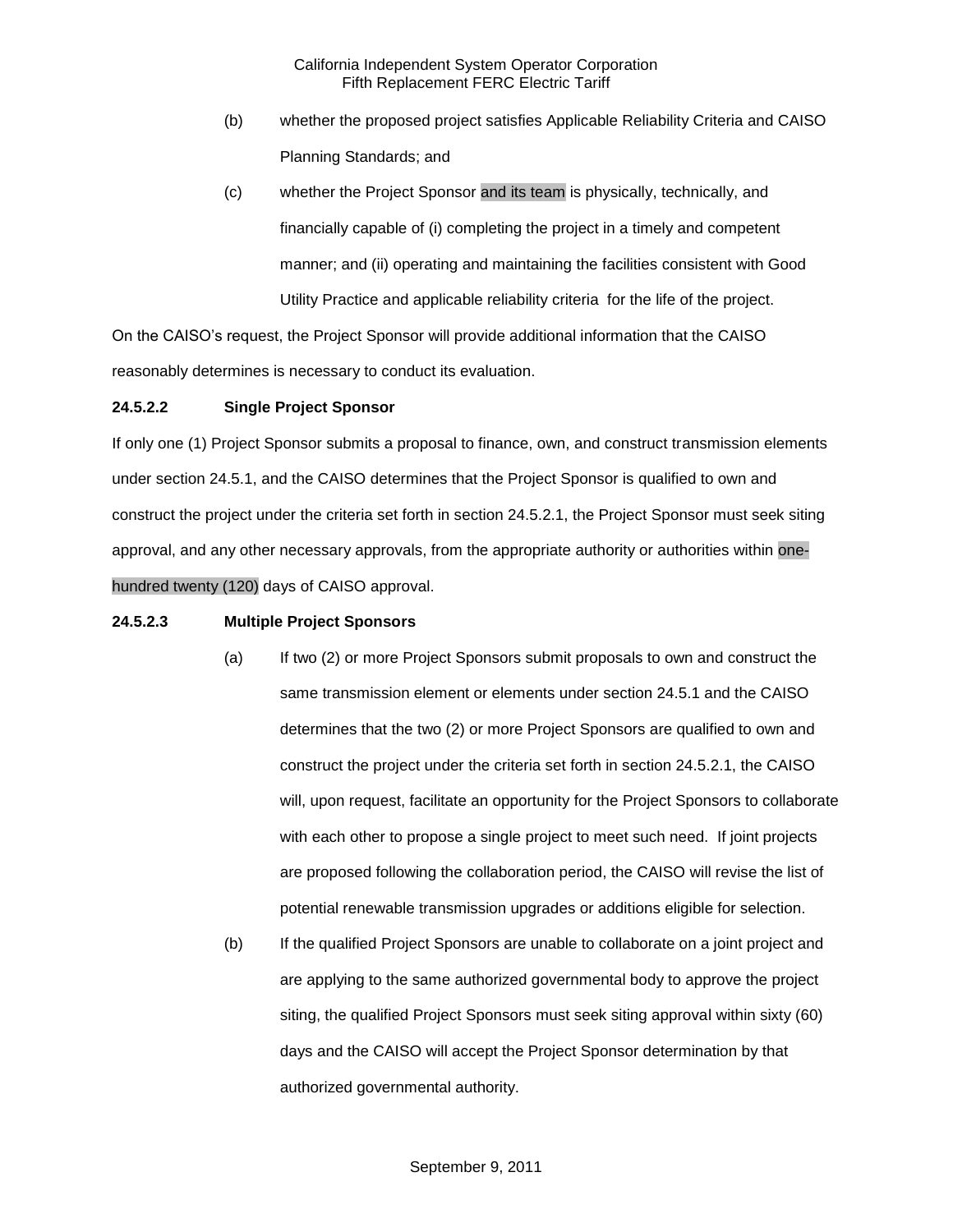(c) If the qualified Project Sponsors are unable to collaborate on a joint project and are applying to different authorized governmental bodies for project siting approval, the CAISO will select one approved Project Sponsor based on a comparative analysis of the degree to which each Project Sponsor meets the criteria set forth in sections 24.5.2.1 and a consideration of the factors set forth in 24.5.2.4. The CAISO will engage an expert consultant to assist with the selection of the approved Project Sponsor. Thereafter, the approved Project Sponsor must seek siting approval, and any other necessary approvals, from the appropriate authority or authorities within one-hundred twenty (120) days of CAISO approval.

## **24.5.2.4 Project Sponsor Selection Factors**

In selecting an approved Project Sponsor from among multiple project sponsors, as described in section 24.5.2.3(c), the CAISO shall consider the following criteria, in addition to the criteria set forth in section 24.5.2:

- (a) the current and expected capabilities of the Project Sponsor and its team to finance, license, and construct the facility and operate and maintain it for the life of the project;
- (b) the Project Sponsor's existing rights of way and substations that would contribute to the project in question;
- (c) the experience of the Project Sponsor and its team in acquiring rights of way, and the authority to acquire rights of way by eminent domain, if necessary, that would facilitate approval and construction;
- (d) the proposed schedule for development and completion of the project and demonstrated ability to meet that schedule of the Project Sponsor and its team;
- (e) the financial resources of the Project Sponsor and its team;
- (f) the technical and engineering qualifications and experience of the Project Sponsor and its team;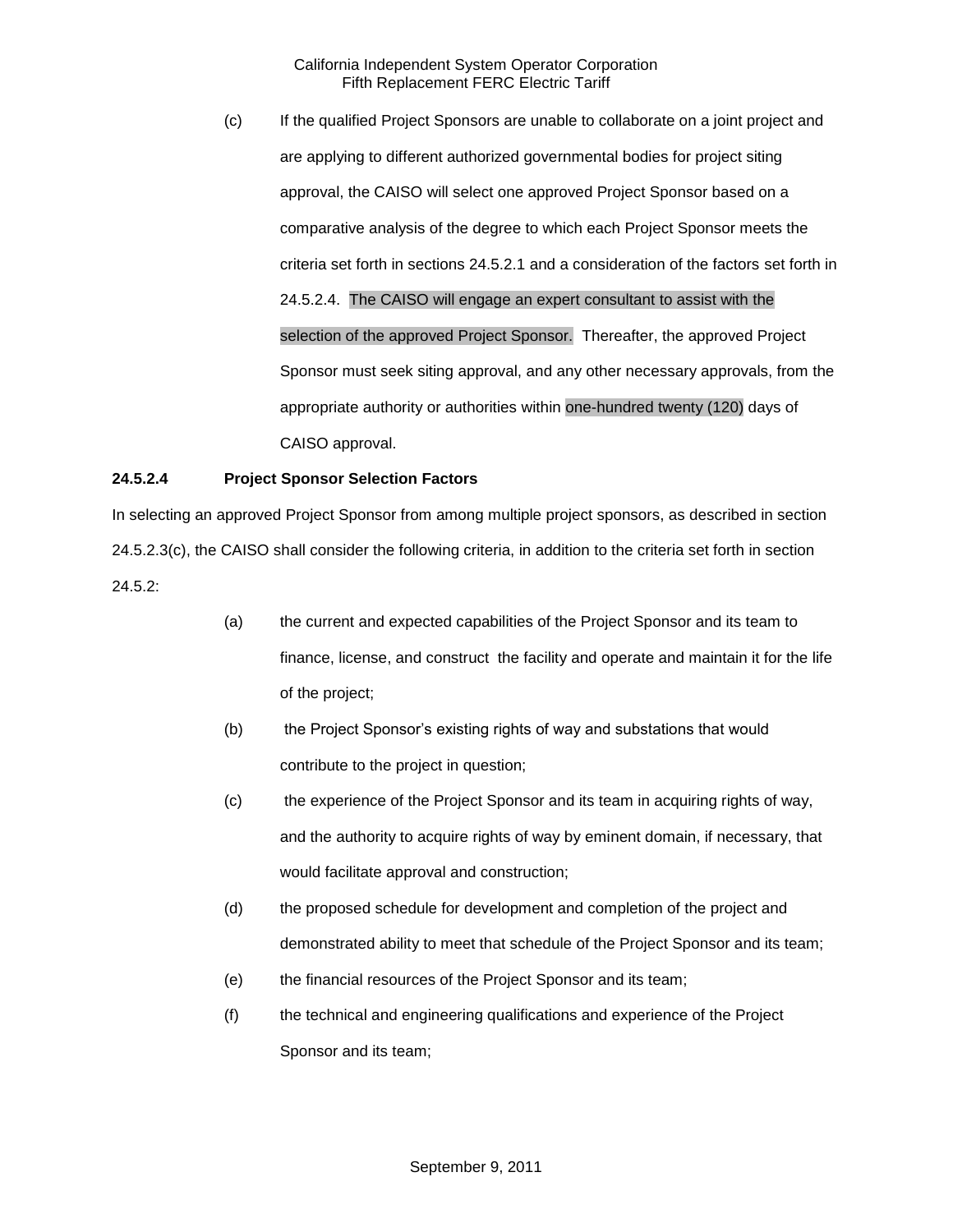- (g) if applicable, the previous record regarding construction and maintenance of transmission facilities, including facilities outside the CAISO Controlled Grid of the Project Sponsor and its team;
- (h) demonstrated capability to adhere to standardized construction, maintenance and operating practices;
- (i) demonstrated ability to assume liability for major losses resulting from failure of facilities;
- (j) demonstrated cost containment capability and other advantages the Project Sponsor and its team may have to build the specific project, including any binding agreement by the Project Sponsor and its team to accept a cost cap that would preclude project costs above the cap from being recovered through the CAISO's Transmission Access Charge.

The information that Project Sponsors must submit to enable the CAISO to conduct its evaluation of these criteria shall be specified in the Business Practice Manual.

## **24.5.3 Notice to Project Sponsors**

The CAISO will notify Project Sponsors as to results of the project evaluation process in accordance with the schedule and procedures set forth in the Business Practice Manual.

## **24.6 Obligation to Construct Transmission Projects**

A Participating TO that has a PTO Service Territory in which either terminus of the element or elements being upgraded or added is located shall be obligated to construct all transmission additions and upgrade elements or elements included in the comprehensive Transmission Plan for which there is no Approved Project Sponsor or for which the Project Sponsor is unable to secure all necessary approvals. In cases where the Approved Project Sponsor is subsequently unable or unwilling to build the project, the CAISO may, at its discretion, direct the Participating TO with a PTO Service Territory in which either terminus of the facility being upgraded or added is located to build the element or elements, or open a new solicitation of Project Sponsors to finance, construct and own the element or elements. The Approved Project Sponsor shall not sell, assign or otherwise transfer its rights to finance, construct and own the project before the project has been energized and, if applicable, turned over to the CAISO's Operational Control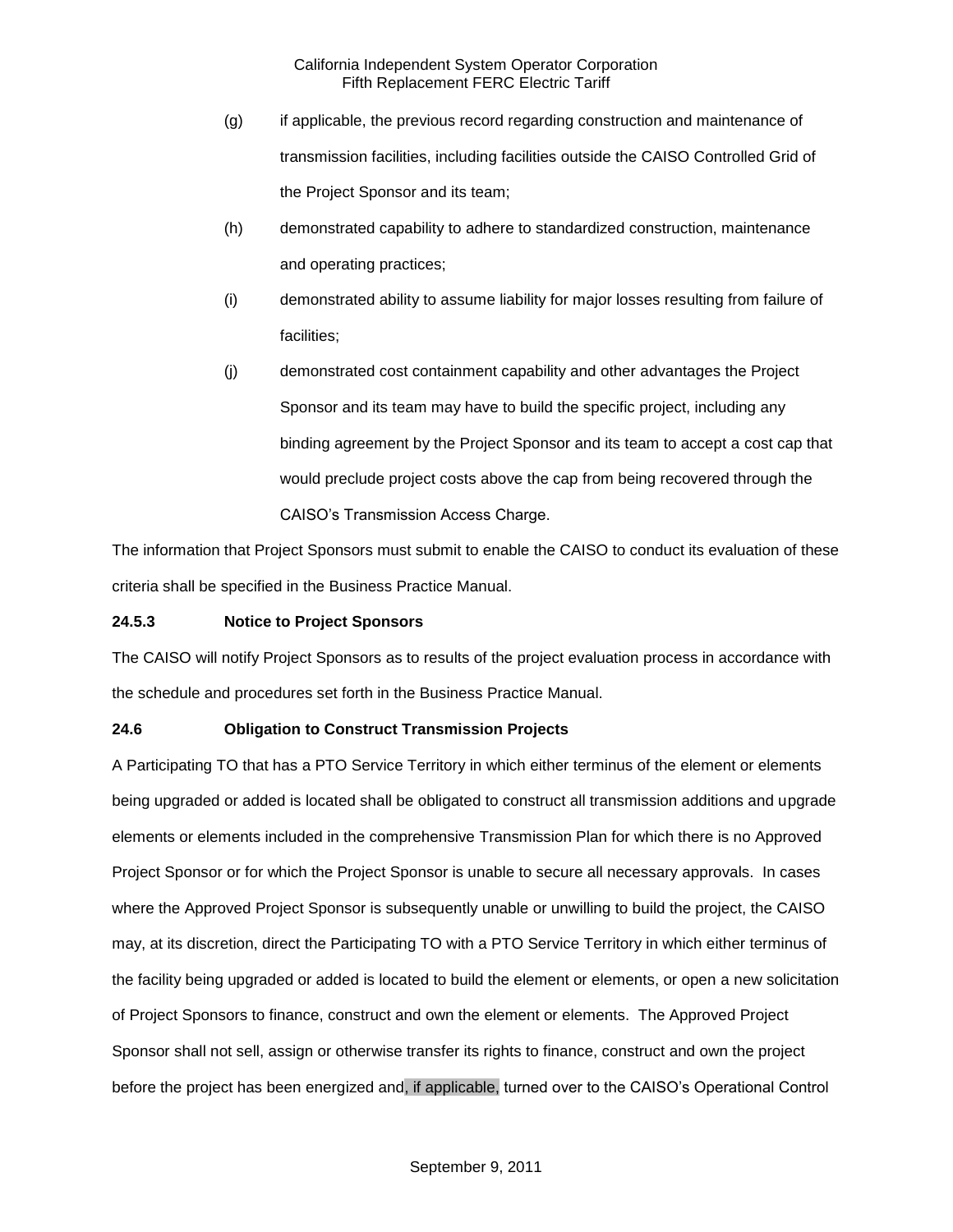unless the CAISO has approved such proposed transfer. The obligations of the Participating TO to construct such transmission additions or upgrades will not alter the rights of any entity to construct and expand transmission facilities as those rights would exist in the absence of a TO's obligations under this CAISO Tariff or as those rights may be conferred by the CAISO or may arise or exist pursuant to this CAISO Tariff.

**24.6.1 [NOT USED]**

**24.6.2 [NOT USED]**

**24.6.3 [NOT USED]**

## **24.7 Documentation of Compliance with NERC Reliability Standards**

The Transmission Plan and underlying studies, assessments, information and analysis developed during the Transmission Planning Process, regardless of whether performed by CAISO or by Participating TOs or other third parties at the direction of CAISO, shall be used by the CAISO as part of its documentation of compliance with NERC Reliability Standards.

#### **24.8 Additional Planning Information**

## **24.8.1 Information Provided by Participating TOs**

In addition to any information that must be provided to the CAISO under the NERC Reliability Standards, Participating TOs shall provide the CAISO on an annual or periodic basis in accordance with the schedule and procedures and in the form required by the Business Practice Manual any information and data reasonably required by the CAISO to perform the Transmission Planning Process, including, but not limited to: (1) modeling data for power flow, including reactive power, short-circuit and stability analysis; (2) a description of the total Demand to be served from each substation, including a description of any Energy efficiency programs reflected in the total Demand; (3) the amount of any interruptible Loads included in the total Demand (including conditions under which an interruption can be implemented and any limitations on the duration and frequency of interruptions); (4), a description of Generating Units to be interconnected to the Distribution System of the Participating TO, including generation type and anticipated Commercial Operation Date; (5) detailed power system models of their transmission systems that reflect transmission system changes, including equipment replacement not requiring approval by the CAISO; (6) Distribution System modifications; (7) transmission network information, including line ratings,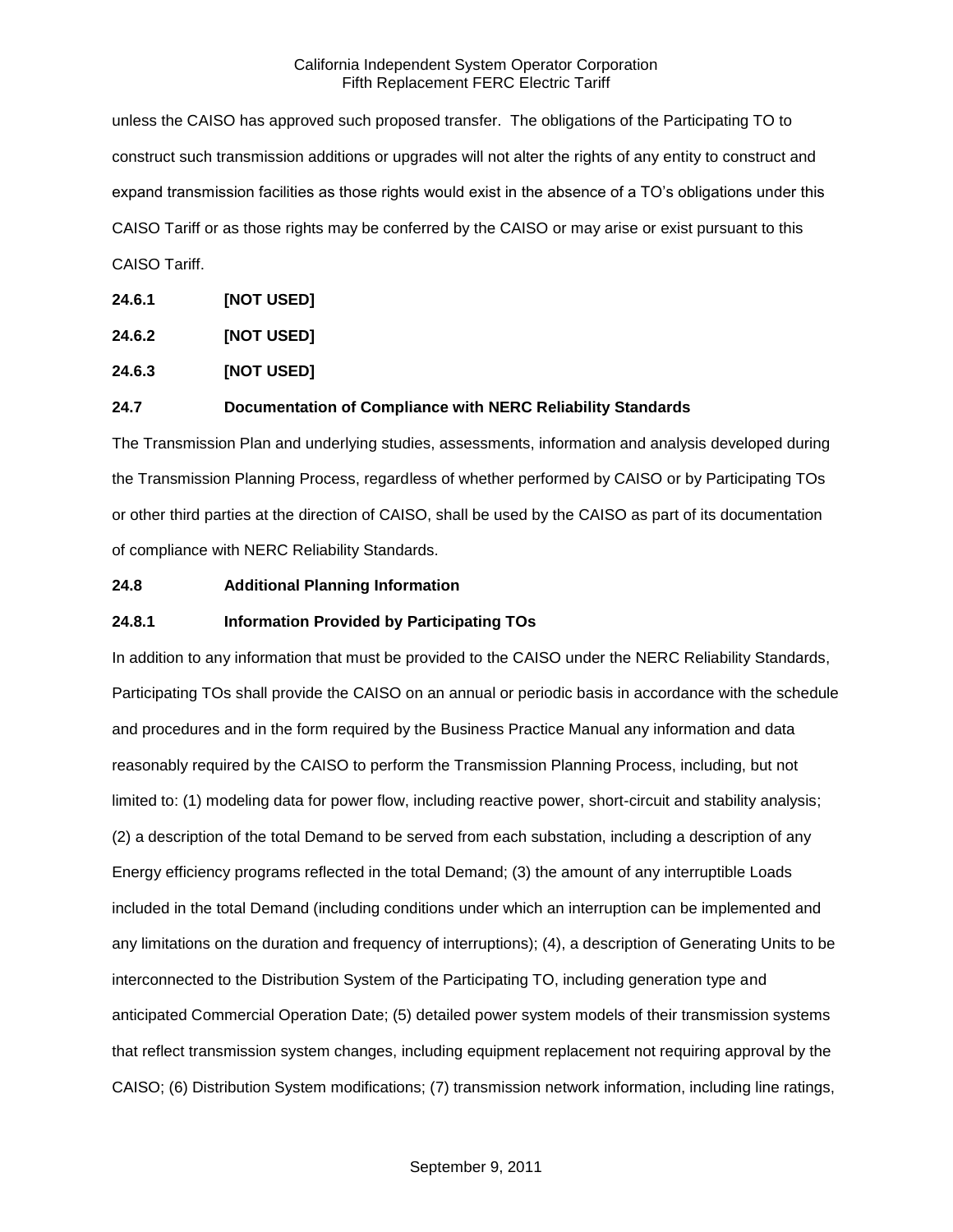line length, conductor sizes and lengths, substation equipment ratings, circuits on common towers and with common rights-of-ways and cross-overs, special protection schemes, and protection setting information; and (8) Contingency lists.

## **24.8.2 Information Provided by Participating Generators**

In addition to any information that must be provided to the CAISO under the NERC Reliability Standards, Participating Generators shall provide the CAISO on an annual or periodic basis in accordance with the schedule, procedures and in the form required by the Business Practice Manual any information and data reasonably required by the CAISO to perform the Transmission Planning Process, including, but not limited to: (1) modeling data for short-circuit and stability analysis and (2) data, such as term, and status of any environmental or land use permits or agreements the expiration of which may affect that the operation of the Generating Unit.

## **24.8.3 Information Requested from Load Serving Entities**

In addition to any information that must be provided to the CAISO under the NERC Reliability Standards, the CAISO shall solicit from Load Serving Entities through their Scheduling Coordinators information required by, or anticipated to be useful to, the CAISO in its performance of the Transmission Planning Process, including, but not limited to: (1) long-term resource plans; (2) existing long-term contracts for resources and transmission service outside the CAISO Balancing Authority Area; and (3) Demand Forecasts, including forecasted effect of Energy efficiency and Demand response programs.

## **24.8.4 Information from Planning Groups, BAAs and Regulators**

In accordance with Section 24.8 , the CAISO shall obtain or solicit from interconnected Balancing Authority Areas, regional and sub-regional planning groups within the WECC, the CPUC, the CEC, and Local Regulatory Authorities information required by, or anticipated to be useful to, the CAISO in its performance of the Transmission Planning Process, including, but not limited to: (1) long-term transmission system plans; (2) long-term resource plans; (3) generation interconnection process information; (4) Demand Forecasts; and (5) any other data necessary for the development of power flow, short-circuit, and stability cases over the planning horizon of the CAISO Transmission Planning Process.

#### **24.8.5 Obligation to Provide Updated Information**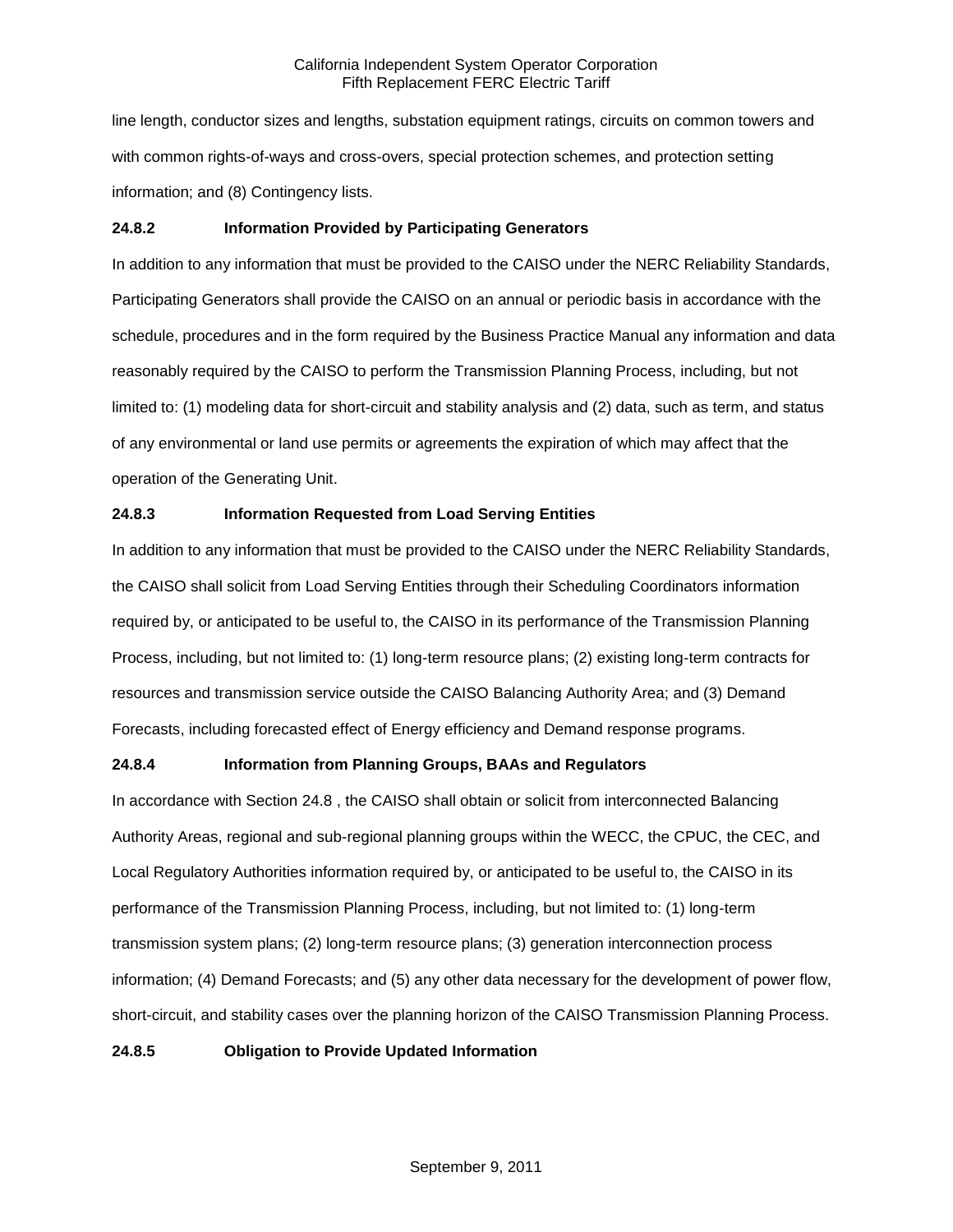If material changes to the information provided under Sections 24.8 occur during the annual Transmission Planning Process, the providers of the information must provide notice to the CAISO of the changes.

## **24.9 Participating TO Study Obligation**

The Participating TO constructing or expanding facilities will be directed by the CAISO to coordinate with the Project Sponsor or Participating TO(s) with PTO Service Territories in which the transmission upgrade or addition will be located, neighboring Balancing Authority Areas, as appropriate, and other Market Participants to perform any study or studies necessary, including a Facility Study, to determine the appropriate facilities to be constructed in accordance with the CAISO Transmission Planning Process and the terms set forth in the TO Tariff.

#### **24.10 Operational Review**

The CAISO will perform an operational review of all facilities studied as part of the CAISO Transmission Planning Process that are proposed to be connected to, or made part of, the CAISO Controlled Grid to ensure that the proposed facilities provide for acceptable Operational Flexibility and meet all its requirements for proper integration with the CAISO Controlled Grid. If the CAISO finds that such facilities do not provide for acceptable Operational Flexibility or do not adequately integrate with the CAISO Controlled Grid, the CAISO shall coordinate with the Project Sponsor and, if different, the Participating TO with the PTO Service Territory, or the operators of neighboring Balancing Authority Areas, if applicable, in which the facilities will be located to reassess and redesign the facilities required to be constructed. Transmission upgrades or additions that do not provide acceptable Operational Flexibility or do not adequately integrate with the CAISO Controlled Grid cannot be included in the CAISO Transmission Plan or approved by CAISO management or the CAISO Governing Board, as applicable.

- **24.10.1 [NOT USED]**
- **24.10.2 [NOT USED]**
- **24.10.3 [[NOT USED]**
- **24.10.4 [NOT USED]**
- **24.11 State and Local Approval and Property Rights**

## **24.11.1 PTO Requirement to Seek Necessary Approvals And Rights**

The Participating TO obligated to construct facilities under this Section 24 must make a good faith effort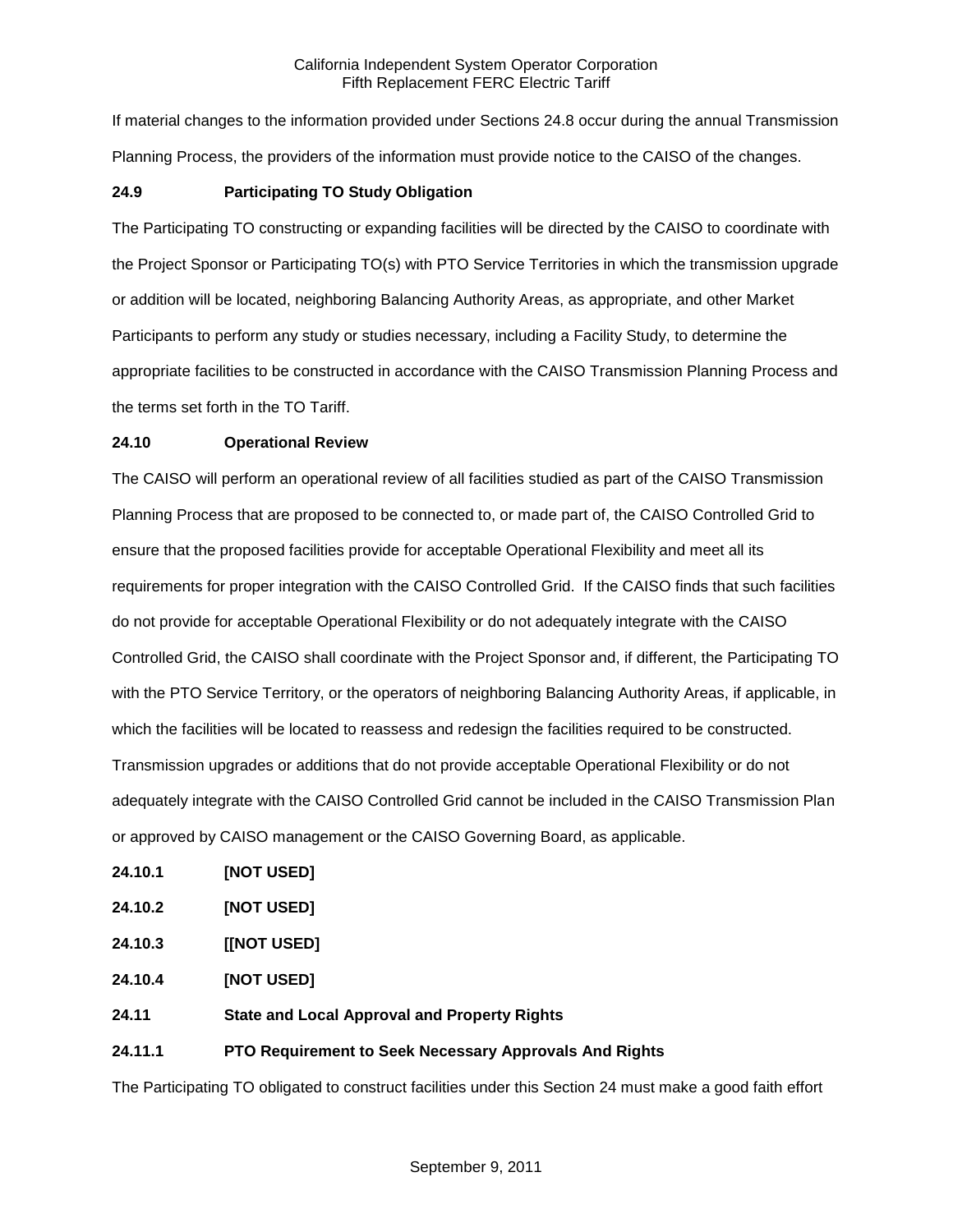to obtain all approvals and property rights under applicable federal, state and local laws that are necessary to complete the construction of the required transmission additions or upgrades. This obligation includes the Participating TO's use of eminent domain authority, where provided by state law.

# **24.11.2 Consequences Of PTO Inability To Obtain Approvals And Rights**

If the Participating TO cannot secure any such necessary approvals or property rights and consequently is unable to construct a transmission addition or upgrade found to be needed, it shall promptly notify the CAISO and shall comply with its obligations under the TO Tariff to convene a technical meeting to evaluate alternative proposals. The CAISO shall take such action as it reasonably considers appropriate, in coordination with the Participating TO and other affected Market Participants, to facilitate the development and evaluation of alternative proposals including, where possible, conferring on a third party the right to build the transmission addition or upgrade.

# **24.11.3 Conferral Of Right To Build Facilities On Third Party**

Where the conditions of Section 24.11.2 have been satisfied and it is possible for a third party to obtain all approvals and property rights under applicable federal, state and local laws that are necessary to complete the construction of transmission additions or upgrades required to be constructed in accordance with this CAISO Tariff (including the use of eminent domain authority, where provided by state law), the CAISO may confer on a third party the right to build the transmission addition or upgrade, which third party shall, if applicable, enter into the Transmission Control Agreement in relation to such transmission addition or upgrade.

## **24.12 WECC and Regional Coordination**

The Project Sponsor will have responsibility for completing any applicable WECC requirements and rating study requirements to ensure that a proposed transmission addition or upgrade meets regional planning requirements. The Project Sponsor may request the Participating TO to perform this coordination on behalf of the Project Sponsor at the Project Sponsor's expense.

## **24.13 Regional and Sub-Regional Planning Process**

The CAISO will be a member of the WECC and other applicable regional or sub-regional organizations and participate in WECC's operation and planning committees, and in other applicable regional and subregional coordinated planning processes.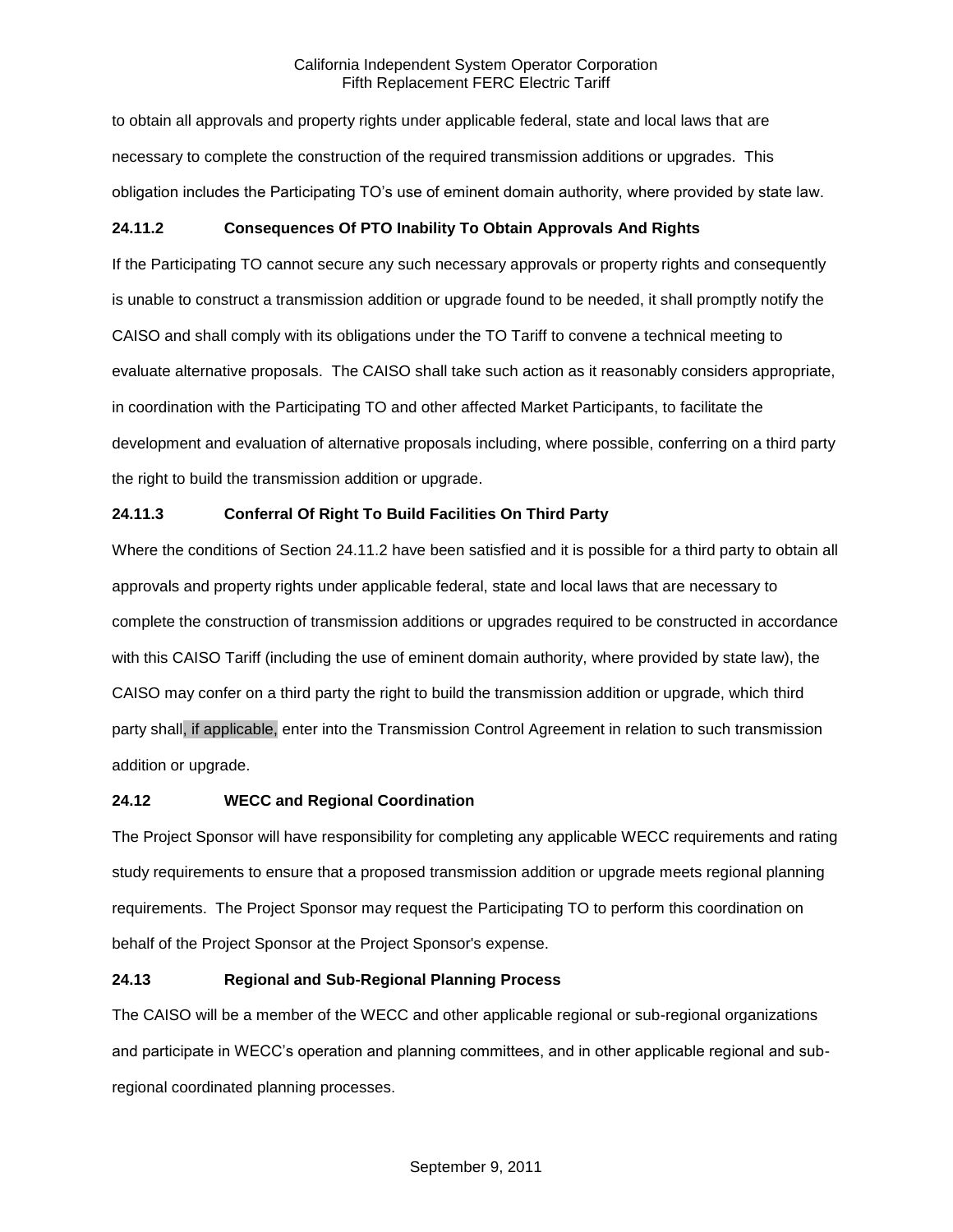## **24.13.1 Scope of Regional or Sub-Regional Planning Participation**

The CAISO will collaborate with adjacent transmission providers and existing sub-regional planning organizations through existing processes. This collaboration involves a reciprocal exchange of information, to the maximum extent possible and subject to applicable confidentiality restrictions, in order to ensure the simultaneous feasibility of respective Transmission Plans, the identification of potential areas for increased efficiency, and the consistent use of common assumptions whenever possible. The details of the CAISO's participation in regional and sub-regional planning processes are set forth in the Business Practice Manual. At a minimum, the CAISO shall be required to:

- (a) solicit the participation, whether through sub-regional planning groups or individually, of all interconnected Balancing Authority Areas in the development of the Unified Planning Assumptions and Study Plan and in reviewing the results of technical studies performed as part of the CAISO's Transmission Planning Process in order to:
	- (i) coordinate, to the maximum extent practicable, planning assumptions, data and methodologies utilized by the CAISO, regional and sub-regional planning groups or interconnected Balancing Authority Areas;
	- (ii) ensure transmission expansion plans of the CAISO, regional and subregional planning groups or interconnected Balancing Authority Areas are simultaneously feasible and seek to avoid duplication of facilities.
- (b) coordinate with regional and sub-regional planning groups regarding the entity to perform requests for Economic Planning Studies or other Congestion related studies;
- (c) transmit to applicable regional and sub-regional planning groups or interconnected Balancing Authority Areas information on technical studies performed as part of the CAISO Transmission Planning Process;
- (d) post on the CAISO Website links to the planning activities of applicable regional and sub-regional planning groups or interconnected Balancing Authority Areas.

## **24.13.2 Limitation on Regional Activities**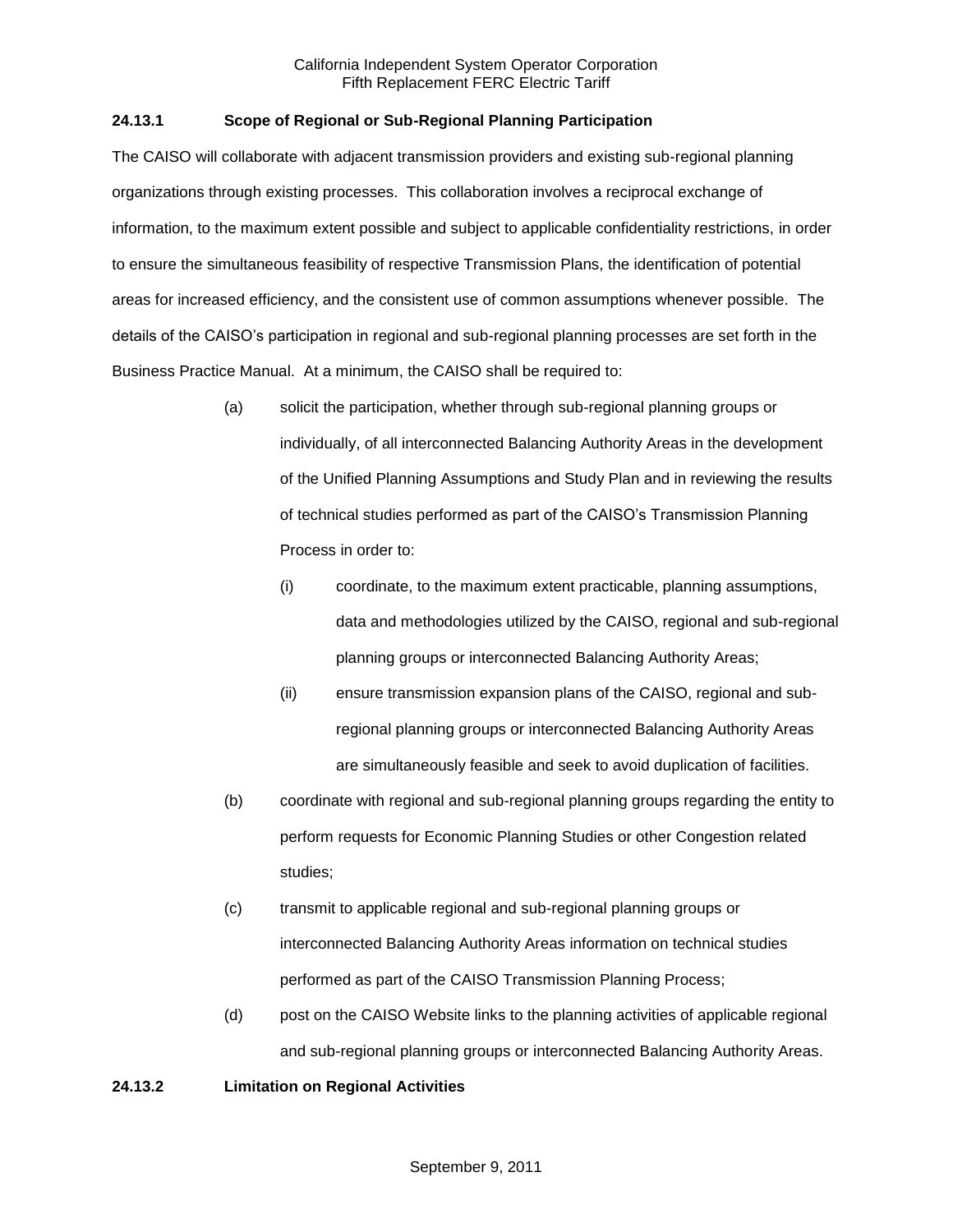Neither the CAISO nor any Participating TO nor any Market Participant shall take any position before the WECC or a regional organization that is inconsistent with a binding decision reached through an arbitration proceeding pursuant to Section 13, in which the Participating TO or Market Participant voluntarily participated.

## **24.14 Cost Responsibility for Transmission Additions or Upgrades**

Cost responsibility for transmission additions or upgrades constructed pursuant to this Section 24 (including the responsibility for any costs incurred under Section 24.11) shall be determined as follows:

## **24.14.1 Project Sponsor Commitment to Pay Full Cost**

Where a Project Sponsor commits to pay the full cost of a transmission addition or upgrade as set forth in subsection (2) of Section 24.4.6.1, the full costs shall be borne by the Project Sponsor.

## **24.14.2 Cost of Needed Addition or Upgrade to be Borne by PTO**

Where the need for a transmission addition or upgrade is determined by the CAISO, the cost of the transmission addition or upgrade shall be borne by the Participating TO that will be the owner of the transmission addition or upgrade and shall be reflected in its Transmission Revenue Requirement.

## **24.14.3 CRR Entitlement for Project Sponsors Not Recovering Costs**

Provided that the CAISO has Operational Control of the Merchant Transmission Facility, a Project Sponsor that does not recover the investment cost under a FERC-approved rate through the Access Charge or a reimbursement or direct payment from a Participating TO shall be entitled to receive Merchant CRRs as provided in Section 36.11. The full amount of capacity added to the system by such transmission upgrades or additions will be as determined through the regional reliability council process of the Western Electricity Coordinating Council or its successor.

#### **24.14.3.1 Western Path 15**

Pursuant to its Project Sponsor status as specified in Section 4.3.1.3, consistent with FERC's findings in Docket Nos. EL04-133-001, ER04-1198-000, and ER04-1198-001, issued on May 16, 2006 (115 FERC ¶ 61,178), Western Path 15 shall receive compensation associated with transmission usage rights modeled for Western Path 15. In the event that Western Path 15 has an approved rate schedule that returns excess revenue from any compensation obtained from the CAISO associated with the transmission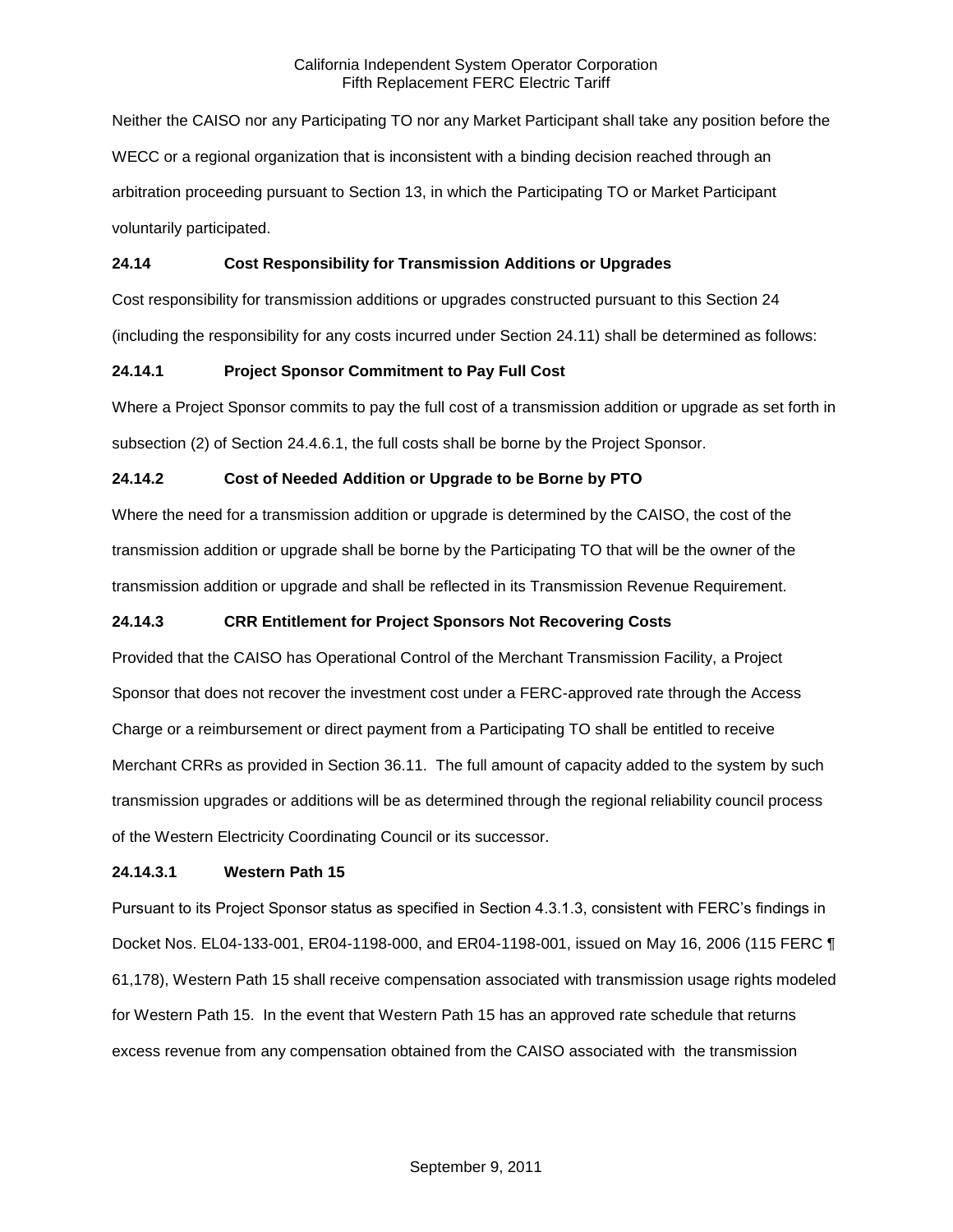usage rights for Western Path 15, such revenue shall be returned to the CAISO through a procedure established by the CAISO and the Western Area Power Administration for that purpose.

## **24.14.3.2 FPL Energy, LLC**

Pursuant to its Project Sponsor status, consistent with FERC's findings in Docket No. ER03-407, issued on June 15, 2006 (115 FERC ¶ 61, 329), FPL Energy, LLC shall receive Merchant CRRs associated with transmission usage rights modeled for the Blythe Path 59 upgrade, such Merchant CRRs to be in effect for a period of thirty (30) years, or the pre-specified intended life of the Merchant Transmission Facility, whichever is less, from the date Blythe Path 59 was energized. For the purpose of allocating Merchant CRRs to FPL Energy, LLC over the Blythe Path 59 upgrade, the allocation of CRR Options in the import (east to west, from the Blythe Scheduling Point to the 230 kV side of the 161 kV to 230 kV transformer at the Eagle Mountain substation) as well as of CRR Options in the export (west to east) direction will be based on 57.1 percent of the total upgrade (96 MW out of the 168 MW), which is FPL Energy, LLC's share of the total upgrade as approved by FERC in the letter order issued by FERC on June 15, 2006 in Docket No. ER03-407 (115 FERC ¶ 61,329).

#### **24.14.4 Treatment Of New High Voltage Facilities Costs In HVAC**

Once a New Participating TO has executed the Transmission Control Agreement and it has become effective, the cost for New High Voltage Facilities for all Participating TOs shall be included in the CAISO Grid-wide component of the High Voltage Access Charge in accordance with Schedule 3 of Appendix F, unless and with respect to Western Path 15 only, cost recovery is provided in Section 24.14.3. The Participating TO who is supporting the cost of the New High Voltage Facility shall include such costs in its High Voltage Transmission Revenue Requirement, regardless of which TAC Area the facility is geographically located.

#### **24.15 Ownership of and Charges for Expansion Facilities**

#### **24.15.1 Transmission Additions and Upgrades under TCA**

All transmission additions and upgrades constructed by Participating TOs in accordance with this Section 24 that form part of the CAISO Controlled Grid shall be operated and maintained by a Participating TO in accordance with the Transmission Control Agreement. Where such transmission additions and upgrades are jointly developed by Participating TOs and non-Participating TOs, nothing herein shall be construed to